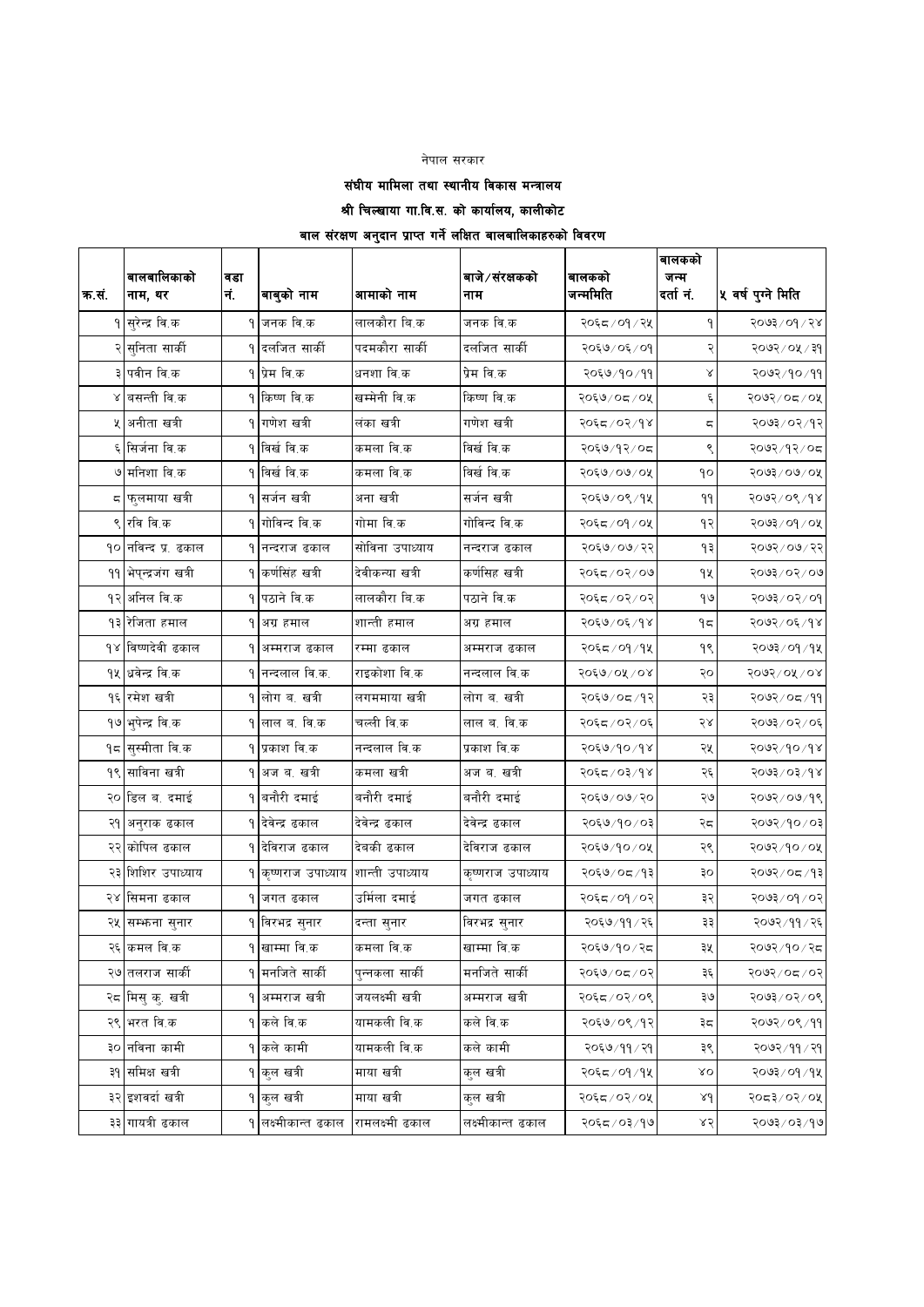| ३४ कृष्ण सुनार         |    | <mark>१</mark> धनमल सुनार    | मुनकला सुनार      | धनमल सुनार         | २०६७/११/०९     | ४३           | २०७२/११/०९                |
|------------------------|----|------------------------------|-------------------|--------------------|----------------|--------------|---------------------------|
| ३५ रिजिना ढकाल         |    | १ देवि प्र. ढकाल             | दिपा ढकाल         | देवि ढकाल          | २०६८/०३/०५     | RΧ           | २०७३ ⁄ ०३ ⁄ ०५            |
| ३६ पुस्कार खत्री       |    | १ विष्ण ब∴खत्री              | डिल्लीकौरा खत्री  | विष्ण ब. खत्री     | २०६७/१०/०५     | ४५           | २०७२/१०/०५                |
| ३७ अभिशेक हमाल         |    | १ गणेश हमाल                  | अनीता हमाल        | गणेश हमाल          | २०६७/०६/१०     | Χέ           | २०७२/०६/१०                |
| ३८ कृष्णकौरा खत्री     | ۹۱ | अम्म ब. खत्री                | जयलक्ष्मी खत्री   | अम्म ब. खत्री      | २०६८/०४/१२     | $80^{\circ}$ | २०७३/०४/१२                |
| ३९ सारदा खत्री         |    | ९ रविन्द्र खत्री             | मोतिपुरा खत्री    | रविन्द्र खर्त्रा   | २०६८/०४/१४     | ४द           | $5003$ / 08/68            |
| ४० विशाल वि.क          |    | १ धनजित वि.क                 | धर्नाजत वि.क      | धर्नाजत वि.क       | २०६८/०३/०५     | ४९           | $X_0/\xi_0/\xi_0$ ok      |
| ४१ धत्यश ढकाल          |    | <b>੧∣गौरी ढका</b> ल          | सुनरुपा ढकाल      | गौरी ढकाल          | २०६८/०२/१०     | ५०           | २०७३/०२/०९                |
| ४२ प्रविन ढकाल         |    | धर्मराज ढकाल                 | धनकन्या ढकाल      | धर्मराज ढकाल       | २०६८/०४/०३     | ५१           | $50/80/\sqrt{5605}$       |
| ४३ श्रष्ठी खत्री       |    | १ दानसिह खत्री               | नन्दकौरा खत्री    | दानसिंह खत्री      | २०६७/११/२१     | ५३           | २०७२/११/२१                |
| ४४ सिर्मला खत्री       |    | <mark>१</mark> राम ब. खत्री  | सरिता खत्री       | राम ब. खत्री?      | २०६८/०१/०५     | ४४           | २०७३/०१/०५                |
| ४५ आशिस ढकाल           |    | १ रामलाल ढकाल                | तारा ढकाल         | रामलाल ढकाल        | २०६९ / ०१ / १७ | ५५           | २०७४ / ०१ / १७            |
| ४६ गजेन्द्र ढकाल       |    | <b>੧∣नरी सुनार</b>           | पार्वती सुनार     | नरी सुनार          | २०६८/०८/१६     | ५६           | २०७३/०८/१६                |
| ४७ भुपेन्द्र जंग उपाधय |    | १ गंगप्रसाद उपाध्याय         | टिकादेवी उपाध्याय | गंगा प्र. उपाध्याय | २०६९ / ०१ / १० | ५७           | २०७४ / ०१ / १०            |
| ४८ सरिता नेपाली        |    | ९∣मनजित नेपाली               | पदमकौरा नेपाली    | मनजित नेपाली       | २०६८/०६/०४     | ५८           | २०७३/०६/०४                |
| ४९ निरुता वि.क         |    | १ धनसुर वि.क                 | नन्नकला वि.क      | धनसुर वि.क         | २०६८/०८/२३     | ५९           | २०७३/०८/२३                |
| ५० सुस्मिता परियार     |    | १ जम्म परियार                | दानापरियार        | जम्म परियार        | २०६८/०८/१४     | ć٥           | ४१∖ ≂०∖ ६७०६              |
| ५१ ममता वि.क           |    | १ कर्णसिंह वि.क              | सुजो वि.क         | कर्णसिह वि.क       | २०६९ / ०३/ ०१  | ξ٩           | $90 \times 50 \times 800$ |
| ५२ उर्मिला खत्री       |    | १ इनद्रजित खत्री             | नौकन्या खत्री     | इनद्रजित खत्री     | २०६९ / ०२ / २७ | ६२           | २०७४ / ०२ / २७            |
| ५३ सिर्जना परियार      |    | १∣मनरुप परियार               | गीता परियार       | मनरुप परियार       | २०६९ / ०२ / २० | ६३           | २०७४ / ०२ / २०            |
| ५४ गिरमाया उपाध्याय    |    | १ माधव प्र. उपाध्याय         | लक्ष्मी उपाध्याय  | माधव प्र. उपाध्याय | २०६९ / ०१ / ३० | έχ           | २०७४ / ०१ / ३०            |
| ५५ निर्मला वि.क        |    | १ धनलाल वि.क                 | कृष्ण वि.क        | कृष्ण वि.क         | २०६८/०६/०६     | ६५           | २०७३/०६/०६                |
| ५६ सुस्मीता खत्री      |    | १ धनसुर खत्री                | अनिता खत्री       | धनसुर खत्री        | २०६९ / ०३/१२   | وخو          | २०७४ / ०३ / १२            |
| ५७ खकेन्द्र खत्री      |    | <b>१ राम ब. खत्री</b>        | सरिता खत्री       | राम ब. खत्री?      | २०६९/०१/०८     | وره          | २०७४ / ०१ / ०८            |
| ५८ निशल कु. खत्री      |    | १ नयन ब. खत्री               | भननमाया खत्री     | नयन ब. खत्री       | २०६९ / ०१ / १९ | ६८           | २०७४ / ०१ / १९            |
| ५९ फुलमाया उपाध्याय    |    | १ देविकृष्ण उपाध्याय         | नन्नकला उपाध्याय  | देविकृष्ण उपाध्याय | २०६९ / ०१ / ०५ | ६९           | २०७४ / ०१ / ०५            |
| ६० वुध लामा            |    | १ <mark> सुनमाया लामा</mark> | सुनमाया लामा      | सुनमाया लामा       | २०६८ / ०९ / १३ | ७०           | ३०७३/०९/१३                |
| ६१ टिकेन्द्र वि.क      |    | ९ मानविरे वि.क               | टल्की वि.क        | मानविरे वि.क       | २०६९ / ०५ / ०५ | ७१           | २०७४ ⁄ ०५ ⁄ ०५            |
| ६२ सिर्जना वि.क        |    | १ धनसिंह वि.क                | सर्पा वि.क        | धर्नासंह वि.क      | २०६८/०२/१५     | ७२           | २०७३/०२/१५                |
| ६३ भिजन न्यौपाने       |    | <u> १ तिलक प्र. न्यौपाने</u> | रिमा न्यौपाने     | तिलक प्र. न्यौपाने | २०६९/०२/२४     | ও३           | २०७४ / ०२ / २४            |
| ६४ स्मारिका खत्री      |    | १ मान ब. खत्री               | जर्मा खत्री       | मान ब. खत्री       | २०६९ / ०१ / ०५ | ७४           | २०७४ / ०१ / ०५            |
| ६५ अनिता दमाई          |    | १ कन्नविरे दमाई              | तिर्था दमाई       | कन्नविरे दमाई      | २०७० / ०३ / १५ | ও⊻           | २०७५ / ०३/१५              |
| ६६ भिमराज ढकाल         | ۹  | जगत ढकाल                     | अमरिका ढकाल       | जगत ढकाल           | २०७०/०३/२६     | ও६           | २०७५ / ०३ / २६            |
| ६७ निरोज खत्री         |    | १ अजब. खत्री                 | कमला खत्री        | अजब.खत्री          | २०७० / ०३ / ३० | 99           | २०७५ / ०३/३०              |
| ६८ केशरसिंह खत्री      |    | <b>੧│चम्फा खत्री</b>         | बेलकौरा खत्री     | चम्फा खत्री        | २०७० / ०३ / २७ | ಅದ           | २०७५ / ०३/२७              |
| ६९ सोविना खत्री        |    | १ लोकेन्द्र खत्री            | लग्नमाया खत्री    | लोकेन्द्र खत्री    | २०६९ / ०२/१३   | ७९           | $89 \times 90$            |
| ७० मेनका खत्री         |    | अंक ब. खत्री                 | जलक्ष्मी खत्री    | अंक ब. खत्री       | २०७०/०१/०५     | ಧ೦           | २०७५ / ०१ / ०५            |
| ७१ लक्ष्मी उपाध्याय    |    | १ लोगराज उपाध्याय            | बसुमाया उपाध्याय  | लोगराज उपाध्याय    | २०७० / ०१ / २७ | ξ۹           | २०७५ / ०१ / २७            |
| ७२ गणेश नेपाली         |    | १ रन्ने नेपाली               | तारा नेपाली       | रन्ने नेपाली       | २०६९/११/२७     | द२           | २०७४ /११ / २७             |
| ७३ पुजा वि.क           |    | १ गोविन्द वि.क               | गोमा वि.क         | गोमा वि.क          | २०६९/०९/०१     | ८३           | $90 \times 20 \times 800$ |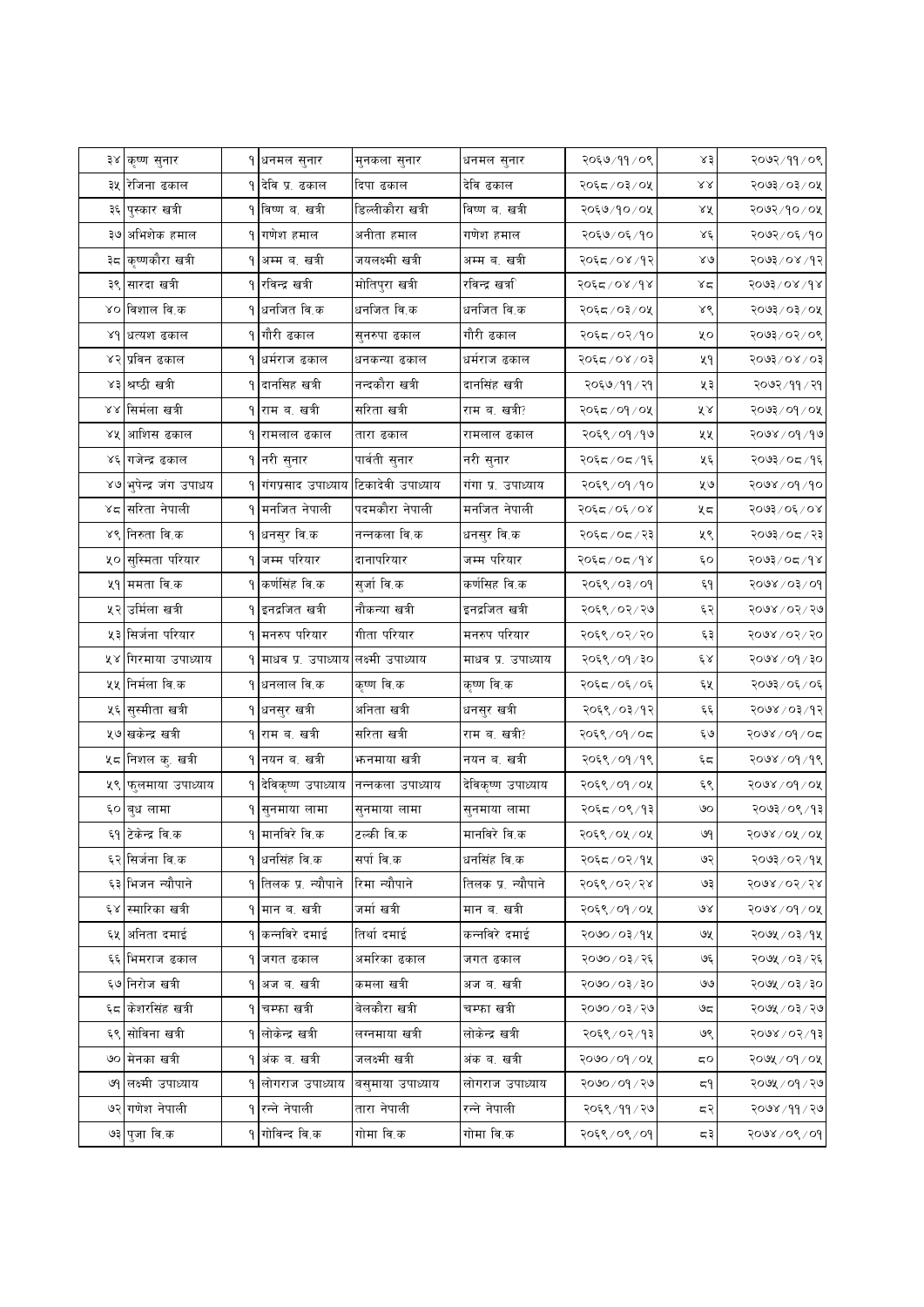| ७४ अनिता सार्की<br>१ दलजित सार्की<br>पदमा सार्की<br>दलजित सार्की<br>२०६९ / ०८ / १२<br><b>१ विष्णु वि.क</b><br>खम्मेनी वि.क<br>सुलछिना वि.क<br>विष्णु वि.क<br>२०६९ / ०९ / ०४<br>७५<br>७६ गोवी परियार<br>समृता परियार<br><b>१ बल परियार</b><br>बल परियार<br>२०७० ⁄ ०१ ⁄ २५<br>७७ विकाज वि.क<br>१ अजे वि.क<br>विविसरा वि.क<br>अजे वि.क<br>२०६९ / ०७/११<br>बास्मती सुनार<br>२०६७/०१/२८<br>७८ कमल सुनार<br>१∣मुन ब. सुनार<br>मुन ब. सुनार<br>७९ नविन सुनार<br>१ नविन सुनार<br>नविन सुनार<br>२०६८/०२/०५<br>राजु सुनार<br>बेलकौरा खत्री<br>८० सोविता खत्री<br>चम्फासिह खत्री<br>चम्फासिंह खत्री<br>२०६८ / ०१ / २५<br>۹۱<br>८१ सविना खत्री<br>कमला खत्री<br>अजब.खत्री<br>अजब.खत्री<br>२०६७/११/१४<br>۹Ι<br>दर निशा वि.क<br>बल वि.क<br>किट्टि वि.क<br>बल वि.क<br>२०६९ / ०७ / २९<br>सोविना परिार<br>द३ <mark>∣सुशिला परियार</mark><br>२ <mark> रन परियार</mark><br>रन परियार<br>२०६८/०२/०४<br>गोविन्द प्र. ढकाल<br>२०६७/०५/०५<br>८४ प्रमिता ढकाल<br>गोविन्द प्र. ढकाल<br>कन्या ढकाल<br>८५ हिमाल दमाई<br>सेर दमाई<br>नानी दमाई<br>सेर दमाई<br>२०६८/०२/१०<br>दर्न दमाई<br>द६ उमेश दमाई<br>२ दर्न दमाई<br>चाइना दमाई<br>२०६८/०२/०९<br>८७ कमला परियार<br>लछीमा दमाई<br>२ मुन दमाई<br>मुन दमाई<br>२०६७/०७/०५<br>दद रिना खत्री<br>काली ब. खत्री<br>कला खत्री<br>काली ब. खत्री<br>२०६८ / ०१ / २५<br>८९ मिम ब. दमाई<br>जलशा दमाई<br>२ मुन ब. दमाई<br>मुन ब. दमाई<br>२०६७/११/१९<br>नन्ददेवी उपाध्याय<br>९० हिमाल उपाध्याय<br>२ विष्णरुद्र उपाध्याय<br>विष्णरुद्र उपाध्याय<br>२०६८/०३/२९<br>प्रेम ब. वि.क<br>पदमकला वि.क<br>प्रेम ब. वि.क<br>९१  तुल्छा वि.क<br>२०६८/०१/०९<br>९२ हिमा वि.क<br>धनसिंह वि.क<br>जगतशिलावि.क<br>धनसिंह वि.क<br>२०६८/०१/०१<br>९३ रविन्द्र ढकाल<br>सुनकेशा ढकाल<br>२०६७/१२/२४<br>२ नमराज ढकाल<br>नमराज ढकाल<br>९४ धनलक्ष्मी वि.क<br>२ गोगन वि.क<br>कर्णशिला वि.क<br>गोगन वि.क<br>२०६७/०७/०१<br>९५ सुकिर्ता दमाई<br>कपुरे दमाई<br>दन्ता दमाई<br>कपुरे दमाई<br>२०६७/१०/२८<br>गोर्ख वि.क<br>गोर्ख वि.क<br>९६ मुनरुप वि.क<br>कलशा वि.क<br>२०६७/०७/०२<br>दलजित दमाई<br>९७ सम्भन्ना दमाई<br>दलजित दमाई<br>सरु दमाई<br>२०६८/०४/०३ | २०७४/०८/१२<br>کے ج<br>$5008\sqrt{06}\sqrt{08}$<br>≂খ<br>२०७५ / ०१ / २५<br>ی ڈ<br>२०७४ / ०७/११<br>ಧ७<br>२०७३/०१/२८<br>ದ ದ<br>२०७३/०२/०५<br>ದ९<br>२०७३ ⁄ ०१ ⁄ २५<br>९०<br>२०७२/११/१३<br>९१<br>९२<br>२०७४ / ०७ / २९<br>$500$ $200$<br>९३<br>९४<br>२०७२ / ०५ / ०५<br>20/20/200<br>९६<br>९७<br>२०७३/०२/०८<br>९८<br>२०७२/०७/०४<br>$89 \times 100$<br>900<br>२०७२ ⁄ ११ ⁄ १८<br>gog<br>२०७३ / ०३ / २९<br>१०२ |
|---------------------------------------------------------------------------------------------------------------------------------------------------------------------------------------------------------------------------------------------------------------------------------------------------------------------------------------------------------------------------------------------------------------------------------------------------------------------------------------------------------------------------------------------------------------------------------------------------------------------------------------------------------------------------------------------------------------------------------------------------------------------------------------------------------------------------------------------------------------------------------------------------------------------------------------------------------------------------------------------------------------------------------------------------------------------------------------------------------------------------------------------------------------------------------------------------------------------------------------------------------------------------------------------------------------------------------------------------------------------------------------------------------------------------------------------------------------------------------------------------------------------------------------------------------------------------------------------------------------------------------------------------------------------------------------------------------------------------------------------------------------------------------------------------------------------------------------------------------------------------------------------------------------------------------------------------------------------------------------------------------------------------------|------------------------------------------------------------------------------------------------------------------------------------------------------------------------------------------------------------------------------------------------------------------------------------------------------------------------------------------------------------------------------------------------------|
|                                                                                                                                                                                                                                                                                                                                                                                                                                                                                                                                                                                                                                                                                                                                                                                                                                                                                                                                                                                                                                                                                                                                                                                                                                                                                                                                                                                                                                                                                                                                                                                                                                                                                                                                                                                                                                                                                                                                                                                                                                 |                                                                                                                                                                                                                                                                                                                                                                                                      |
|                                                                                                                                                                                                                                                                                                                                                                                                                                                                                                                                                                                                                                                                                                                                                                                                                                                                                                                                                                                                                                                                                                                                                                                                                                                                                                                                                                                                                                                                                                                                                                                                                                                                                                                                                                                                                                                                                                                                                                                                                                 |                                                                                                                                                                                                                                                                                                                                                                                                      |
|                                                                                                                                                                                                                                                                                                                                                                                                                                                                                                                                                                                                                                                                                                                                                                                                                                                                                                                                                                                                                                                                                                                                                                                                                                                                                                                                                                                                                                                                                                                                                                                                                                                                                                                                                                                                                                                                                                                                                                                                                                 |                                                                                                                                                                                                                                                                                                                                                                                                      |
|                                                                                                                                                                                                                                                                                                                                                                                                                                                                                                                                                                                                                                                                                                                                                                                                                                                                                                                                                                                                                                                                                                                                                                                                                                                                                                                                                                                                                                                                                                                                                                                                                                                                                                                                                                                                                                                                                                                                                                                                                                 |                                                                                                                                                                                                                                                                                                                                                                                                      |
|                                                                                                                                                                                                                                                                                                                                                                                                                                                                                                                                                                                                                                                                                                                                                                                                                                                                                                                                                                                                                                                                                                                                                                                                                                                                                                                                                                                                                                                                                                                                                                                                                                                                                                                                                                                                                                                                                                                                                                                                                                 |                                                                                                                                                                                                                                                                                                                                                                                                      |
|                                                                                                                                                                                                                                                                                                                                                                                                                                                                                                                                                                                                                                                                                                                                                                                                                                                                                                                                                                                                                                                                                                                                                                                                                                                                                                                                                                                                                                                                                                                                                                                                                                                                                                                                                                                                                                                                                                                                                                                                                                 |                                                                                                                                                                                                                                                                                                                                                                                                      |
|                                                                                                                                                                                                                                                                                                                                                                                                                                                                                                                                                                                                                                                                                                                                                                                                                                                                                                                                                                                                                                                                                                                                                                                                                                                                                                                                                                                                                                                                                                                                                                                                                                                                                                                                                                                                                                                                                                                                                                                                                                 |                                                                                                                                                                                                                                                                                                                                                                                                      |
|                                                                                                                                                                                                                                                                                                                                                                                                                                                                                                                                                                                                                                                                                                                                                                                                                                                                                                                                                                                                                                                                                                                                                                                                                                                                                                                                                                                                                                                                                                                                                                                                                                                                                                                                                                                                                                                                                                                                                                                                                                 |                                                                                                                                                                                                                                                                                                                                                                                                      |
|                                                                                                                                                                                                                                                                                                                                                                                                                                                                                                                                                                                                                                                                                                                                                                                                                                                                                                                                                                                                                                                                                                                                                                                                                                                                                                                                                                                                                                                                                                                                                                                                                                                                                                                                                                                                                                                                                                                                                                                                                                 |                                                                                                                                                                                                                                                                                                                                                                                                      |
|                                                                                                                                                                                                                                                                                                                                                                                                                                                                                                                                                                                                                                                                                                                                                                                                                                                                                                                                                                                                                                                                                                                                                                                                                                                                                                                                                                                                                                                                                                                                                                                                                                                                                                                                                                                                                                                                                                                                                                                                                                 |                                                                                                                                                                                                                                                                                                                                                                                                      |
|                                                                                                                                                                                                                                                                                                                                                                                                                                                                                                                                                                                                                                                                                                                                                                                                                                                                                                                                                                                                                                                                                                                                                                                                                                                                                                                                                                                                                                                                                                                                                                                                                                                                                                                                                                                                                                                                                                                                                                                                                                 |                                                                                                                                                                                                                                                                                                                                                                                                      |
|                                                                                                                                                                                                                                                                                                                                                                                                                                                                                                                                                                                                                                                                                                                                                                                                                                                                                                                                                                                                                                                                                                                                                                                                                                                                                                                                                                                                                                                                                                                                                                                                                                                                                                                                                                                                                                                                                                                                                                                                                                 |                                                                                                                                                                                                                                                                                                                                                                                                      |
|                                                                                                                                                                                                                                                                                                                                                                                                                                                                                                                                                                                                                                                                                                                                                                                                                                                                                                                                                                                                                                                                                                                                                                                                                                                                                                                                                                                                                                                                                                                                                                                                                                                                                                                                                                                                                                                                                                                                                                                                                                 |                                                                                                                                                                                                                                                                                                                                                                                                      |
|                                                                                                                                                                                                                                                                                                                                                                                                                                                                                                                                                                                                                                                                                                                                                                                                                                                                                                                                                                                                                                                                                                                                                                                                                                                                                                                                                                                                                                                                                                                                                                                                                                                                                                                                                                                                                                                                                                                                                                                                                                 |                                                                                                                                                                                                                                                                                                                                                                                                      |
|                                                                                                                                                                                                                                                                                                                                                                                                                                                                                                                                                                                                                                                                                                                                                                                                                                                                                                                                                                                                                                                                                                                                                                                                                                                                                                                                                                                                                                                                                                                                                                                                                                                                                                                                                                                                                                                                                                                                                                                                                                 |                                                                                                                                                                                                                                                                                                                                                                                                      |
|                                                                                                                                                                                                                                                                                                                                                                                                                                                                                                                                                                                                                                                                                                                                                                                                                                                                                                                                                                                                                                                                                                                                                                                                                                                                                                                                                                                                                                                                                                                                                                                                                                                                                                                                                                                                                                                                                                                                                                                                                                 |                                                                                                                                                                                                                                                                                                                                                                                                      |
|                                                                                                                                                                                                                                                                                                                                                                                                                                                                                                                                                                                                                                                                                                                                                                                                                                                                                                                                                                                                                                                                                                                                                                                                                                                                                                                                                                                                                                                                                                                                                                                                                                                                                                                                                                                                                                                                                                                                                                                                                                 |                                                                                                                                                                                                                                                                                                                                                                                                      |
|                                                                                                                                                                                                                                                                                                                                                                                                                                                                                                                                                                                                                                                                                                                                                                                                                                                                                                                                                                                                                                                                                                                                                                                                                                                                                                                                                                                                                                                                                                                                                                                                                                                                                                                                                                                                                                                                                                                                                                                                                                 | $20 \times 10^{10}$ रिए<br>१०३                                                                                                                                                                                                                                                                                                                                                                       |
|                                                                                                                                                                                                                                                                                                                                                                                                                                                                                                                                                                                                                                                                                                                                                                                                                                                                                                                                                                                                                                                                                                                                                                                                                                                                                                                                                                                                                                                                                                                                                                                                                                                                                                                                                                                                                                                                                                                                                                                                                                 | २०७२ / १२ / ३०<br>goy                                                                                                                                                                                                                                                                                                                                                                                |
|                                                                                                                                                                                                                                                                                                                                                                                                                                                                                                                                                                                                                                                                                                                                                                                                                                                                                                                                                                                                                                                                                                                                                                                                                                                                                                                                                                                                                                                                                                                                                                                                                                                                                                                                                                                                                                                                                                                                                                                                                                 | २०७२/१२/२४<br>१०९                                                                                                                                                                                                                                                                                                                                                                                    |
|                                                                                                                                                                                                                                                                                                                                                                                                                                                                                                                                                                                                                                                                                                                                                                                                                                                                                                                                                                                                                                                                                                                                                                                                                                                                                                                                                                                                                                                                                                                                                                                                                                                                                                                                                                                                                                                                                                                                                                                                                                 | २०७२/०७/०१<br>999                                                                                                                                                                                                                                                                                                                                                                                    |
|                                                                                                                                                                                                                                                                                                                                                                                                                                                                                                                                                                                                                                                                                                                                                                                                                                                                                                                                                                                                                                                                                                                                                                                                                                                                                                                                                                                                                                                                                                                                                                                                                                                                                                                                                                                                                                                                                                                                                                                                                                 | ११२<br>२०७२/१०/२८                                                                                                                                                                                                                                                                                                                                                                                    |
|                                                                                                                                                                                                                                                                                                                                                                                                                                                                                                                                                                                                                                                                                                                                                                                                                                                                                                                                                                                                                                                                                                                                                                                                                                                                                                                                                                                                                                                                                                                                                                                                                                                                                                                                                                                                                                                                                                                                                                                                                                 | $d d \lambda$<br>२०७२/०७/०१                                                                                                                                                                                                                                                                                                                                                                          |
|                                                                                                                                                                                                                                                                                                                                                                                                                                                                                                                                                                                                                                                                                                                                                                                                                                                                                                                                                                                                                                                                                                                                                                                                                                                                                                                                                                                                                                                                                                                                                                                                                                                                                                                                                                                                                                                                                                                                                                                                                                 | 994<br>२०७३/०४/०३                                                                                                                                                                                                                                                                                                                                                                                    |
| पार्वती खत्री<br>९८ आयुश खत्री<br>जनक ब. खत्री<br>जनक ब. खत्री<br>२०६७/०७/१६                                                                                                                                                                                                                                                                                                                                                                                                                                                                                                                                                                                                                                                                                                                                                                                                                                                                                                                                                                                                                                                                                                                                                                                                                                                                                                                                                                                                                                                                                                                                                                                                                                                                                                                                                                                                                                                                                                                                                    | ११६<br>२०७२/०७/१५                                                                                                                                                                                                                                                                                                                                                                                    |
| ९९ खाम्मा दमाई<br>धनराज दमाई<br>रन्नकला दमाई<br>२०६८/०१/१६<br>धनराज दमाइ                                                                                                                                                                                                                                                                                                                                                                                                                                                                                                                                                                                                                                                                                                                                                                                                                                                                                                                                                                                                                                                                                                                                                                                                                                                                                                                                                                                                                                                                                                                                                                                                                                                                                                                                                                                                                                                                                                                                                        | ११७<br>२०७३ ⁄ ०१ ⁄ १५                                                                                                                                                                                                                                                                                                                                                                                |
| <u> १०० गोपाल दमाई</u><br>रुप दमाई<br>मनपुरा दमाई<br>२०६७/०७/२८<br>रुप दमाडृ                                                                                                                                                                                                                                                                                                                                                                                                                                                                                                                                                                                                                                                                                                                                                                                                                                                                                                                                                                                                                                                                                                                                                                                                                                                                                                                                                                                                                                                                                                                                                                                                                                                                                                                                                                                                                                                                                                                                                    | २०७२/०७/२८<br>۹۹ҕ                                                                                                                                                                                                                                                                                                                                                                                    |
| २ कृष्णराज उपाध्याय  विष्णु उपाध्याय<br>१०१ माधव उपाध्याय<br>२०६८ / ०१ / २५<br>कृष्णराज उपाध्याय                                                                                                                                                                                                                                                                                                                                                                                                                                                                                                                                                                                                                                                                                                                                                                                                                                                                                                                                                                                                                                                                                                                                                                                                                                                                                                                                                                                                                                                                                                                                                                                                                                                                                                                                                                                                                                                                                                                                | 99९<br>२०७३ ⁄ ०१ ⁄ २५                                                                                                                                                                                                                                                                                                                                                                                |
| <b>१</b> ०२ क्रिपेश खत्री<br>धनलक्ष्मी खत्री<br>कल ब. खत्री<br>कल ब.खत्री<br>२०६८/०२/०४                                                                                                                                                                                                                                                                                                                                                                                                                                                                                                                                                                                                                                                                                                                                                                                                                                                                                                                                                                                                                                                                                                                                                                                                                                                                                                                                                                                                                                                                                                                                                                                                                                                                                                                                                                                                                                                                                                                                         | १२०<br>२०७३/०२/०४                                                                                                                                                                                                                                                                                                                                                                                    |
| बालकौरा खत्री<br>१०३ संगम खत्री<br>२ <mark> </mark> डिल ब. खत्री<br>डिल ब. खत्री<br>२०६७/०८/१९                                                                                                                                                                                                                                                                                                                                                                                                                                                                                                                                                                                                                                                                                                                                                                                                                                                                                                                                                                                                                                                                                                                                                                                                                                                                                                                                                                                                                                                                                                                                                                                                                                                                                                                                                                                                                                                                                                                                  | १२१<br>२०७२/०८/१९                                                                                                                                                                                                                                                                                                                                                                                    |
| १०४ गोकर्ण उपाध्याय<br>तारादेवी उपाध्याय<br>तन्त प्र. उपाध्याय<br>तन्त प्र.उपाध्याय<br>२०६द ⁄ ०३/ ०द                                                                                                                                                                                                                                                                                                                                                                                                                                                                                                                                                                                                                                                                                                                                                                                                                                                                                                                                                                                                                                                                                                                                                                                                                                                                                                                                                                                                                                                                                                                                                                                                                                                                                                                                                                                                                                                                                                                            | १२२<br>२०७३/०३/०८                                                                                                                                                                                                                                                                                                                                                                                    |
| १०५ शुशिला उपाध्याय<br>नमराज उपाध्याय<br>२०६८/०२/२५<br>नन्दा उपाध्याय<br>नमराज उपाध्याय                                                                                                                                                                                                                                                                                                                                                                                                                                                                                                                                                                                                                                                                                                                                                                                                                                                                                                                                                                                                                                                                                                                                                                                                                                                                                                                                                                                                                                                                                                                                                                                                                                                                                                                                                                                                                                                                                                                                         | २०७३/०२/२४<br>१२३                                                                                                                                                                                                                                                                                                                                                                                    |
| मनकौरा कटुवाल<br>२०६७/१२/१०<br>१०६ निरोज कटुवाल<br>नन्द कटुवाल<br>नन्द कटुवाल                                                                                                                                                                                                                                                                                                                                                                                                                                                                                                                                                                                                                                                                                                                                                                                                                                                                                                                                                                                                                                                                                                                                                                                                                                                                                                                                                                                                                                                                                                                                                                                                                                                                                                                                                                                                                                                                                                                                                   | २०७२/१२/०९<br>१२४                                                                                                                                                                                                                                                                                                                                                                                    |
| १०७ अस्मीता खत्री<br>अकल खत्री<br>तुल्छा खत्री<br>अकल खत्री<br>२०६७/१०/२१                                                                                                                                                                                                                                                                                                                                                                                                                                                                                                                                                                                                                                                                                                                                                                                                                                                                                                                                                                                                                                                                                                                                                                                                                                                                                                                                                                                                                                                                                                                                                                                                                                                                                                                                                                                                                                                                                                                                                       | २०७२/१०/२०<br>१२५                                                                                                                                                                                                                                                                                                                                                                                    |
| <b>१</b> ०८ अनिता खत्री<br>अकल खत्री<br>तुल्छा खत्री<br>अकल खत्री<br>२०६८/०३/०४                                                                                                                                                                                                                                                                                                                                                                                                                                                                                                                                                                                                                                                                                                                                                                                                                                                                                                                                                                                                                                                                                                                                                                                                                                                                                                                                                                                                                                                                                                                                                                                                                                                                                                                                                                                                                                                                                                                                                 | $80/80/\sqrt{200}$<br>१२६                                                                                                                                                                                                                                                                                                                                                                            |
| २ कृष्णऋषि ढकाल<br>कृष्णऋषि ढकाल<br>२०६७/०९/१२<br>१०९ समिला ढकाल<br>विष्णमाया ढकाल                                                                                                                                                                                                                                                                                                                                                                                                                                                                                                                                                                                                                                                                                                                                                                                                                                                                                                                                                                                                                                                                                                                                                                                                                                                                                                                                                                                                                                                                                                                                                                                                                                                                                                                                                                                                                                                                                                                                              | २०७२/०९/११<br>१२७                                                                                                                                                                                                                                                                                                                                                                                    |
| गोहीली वि.क<br><u>१</u> १० मुकेश वि.क<br>दउमले वि.क<br>दउमेले वि.क<br>२०६७/०६/२६                                                                                                                                                                                                                                                                                                                                                                                                                                                                                                                                                                                                                                                                                                                                                                                                                                                                                                                                                                                                                                                                                                                                                                                                                                                                                                                                                                                                                                                                                                                                                                                                                                                                                                                                                                                                                                                                                                                                                | २०७२ / ०६ / २६<br>१२८                                                                                                                                                                                                                                                                                                                                                                                |
| लालसिह कटुवाल<br>लालसिह कटुवाल<br>२०६७/०४/०५<br><u> १११ अनिता कटु</u> वाल<br>लालपुरा कटुवाल                                                                                                                                                                                                                                                                                                                                                                                                                                                                                                                                                                                                                                                                                                                                                                                                                                                                                                                                                                                                                                                                                                                                                                                                                                                                                                                                                                                                                                                                                                                                                                                                                                                                                                                                                                                                                                                                                                                                     |                                                                                                                                                                                                                                                                                                                                                                                                      |
| <u>११२ सरस्वती ढकाल</u><br>२ विर्जलाल ढकाल<br>पुर्णवती ढकाल<br>विर्जलाल ढकाल<br>२०६७/१०/०४                                                                                                                                                                                                                                                                                                                                                                                                                                                                                                                                                                                                                                                                                                                                                                                                                                                                                                                                                                                                                                                                                                                                                                                                                                                                                                                                                                                                                                                                                                                                                                                                                                                                                                                                                                                                                                                                                                                                      | २०७२ / ०४ / ०५<br>१२९                                                                                                                                                                                                                                                                                                                                                                                |
| ११३ विजय शाही<br>राज ब. शाही<br>२ <mark> राज ब. शाही</mark><br>बाटु शाही<br>२०६७/०५/२०<br>१३१                                                                                                                                                                                                                                                                                                                                                                                                                                                                                                                                                                                                                                                                                                                                                                                                                                                                                                                                                                                                                                                                                                                                                                                                                                                                                                                                                                                                                                                                                                                                                                                                                                                                                                                                                                                                                                                                                                                                   | ogp<br>२०७२/१०/०४                                                                                                                                                                                                                                                                                                                                                                                    |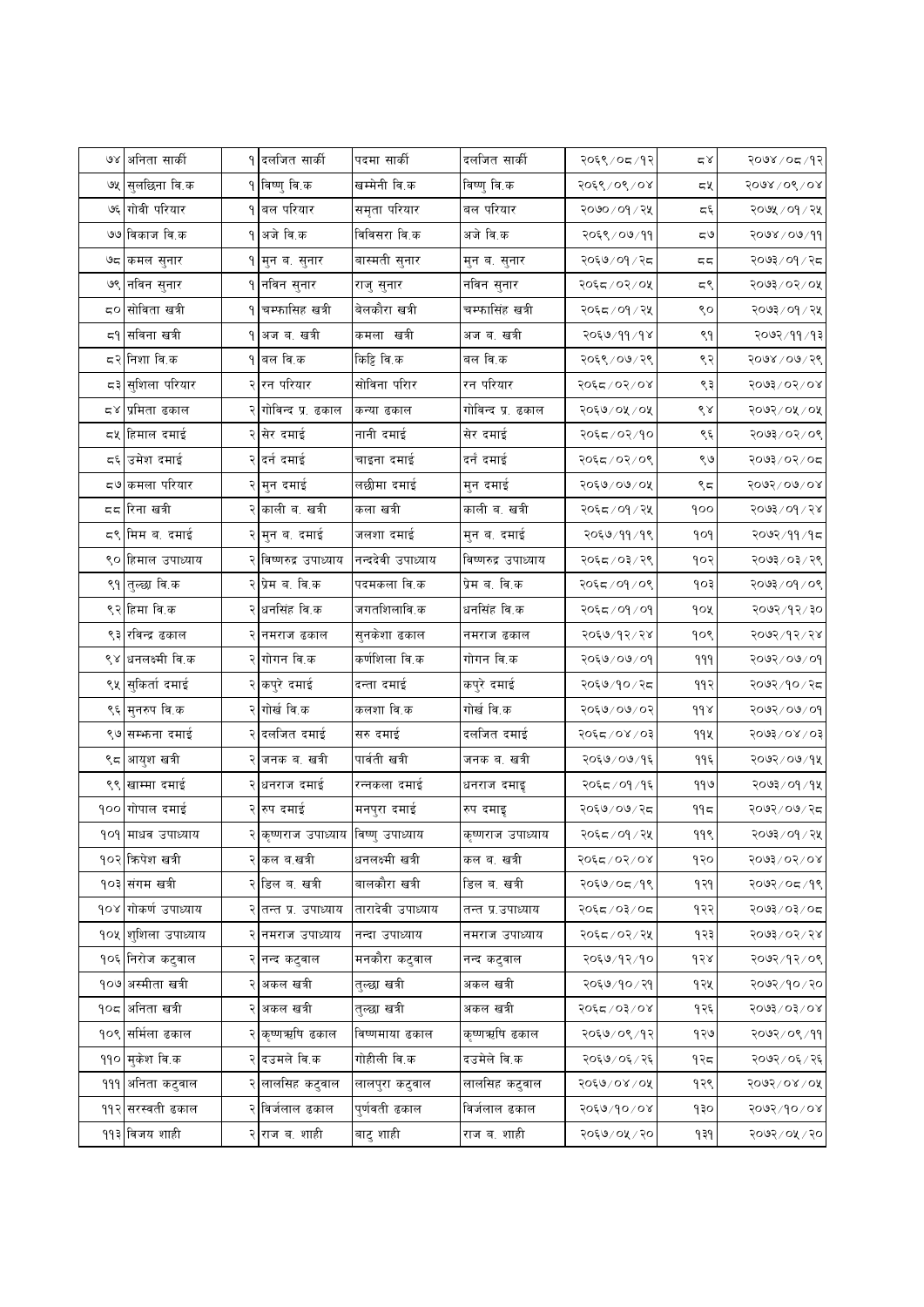|      | ११४ रतन ब. शाही             |   | २ धर्मराज शाही                   | सुनकौरा शाही     | धर्मराज शाही      | २०६७/०५/१०     | १३२             | २०७२/०५/१०                                                                              |
|------|-----------------------------|---|----------------------------------|------------------|-------------------|----------------|-----------------|-----------------------------------------------------------------------------------------|
|      | ११५ प्रवेश रोकाया           |   | २ नरेन्द्र रोकाया                | कमला रोकाया      | नरेन्द्र रोकाया   | २०६८/०३/०७     | १३३             | २०७३/०३/०७                                                                              |
|      | ११६ नरदिप रोकाया            |   | २ ऐन ब. रोकाया                   | डल्ली रोकाया     | ऐन ब. रोकाया      | २०६७/१२/०५     | ds <sub>x</sub> | २०७२/१२/०४                                                                              |
|      | ११७ पूर्णिमा खत्री          |   | २ <mark> </mark> मोहनलाल खत्री   | अनिता खत्री      | मोहनलाल खत्री     | २०६७/११/२६     | १३५             | २०७२ ⁄ ११ ⁄ २५                                                                          |
| ۹۹ҕ  | अस्मिता कटुवाल              |   | २ मुन ब. कटुवाल                  | मनरुपा कटुवाल    | मुन ब. कटुवाल     | २०६७/०९/०४     | १३६             | २०७२/०९/०३                                                                              |
| ११९। | शुस्मिता कटुवाल             |   | गोर्ख ब. कटुवाल                  | सारदा कटुवाल     | गोर्ख ब. कटुवाल   | २०६८/०१/०५     | १३७             | २०७३/०१/०४                                                                              |
| १२०  | जौमता कामी                  |   | २ अजे कामी                       | कशुमकला कामी     | अजे कामी          | २०६७/०५/२०     | १३९             | २०७२/०५/२०                                                                              |
| १२१  | लोग ब. कटुवाल               |   | २ विष्ण ब. कटुवाल                | देविसरा कटुवाल   | विष्ण ब. कटुवाल   | २०६६ ⁄ ११ ⁄ ०७ | 980             | २०७२ / ११ / ०७                                                                          |
|      | १२२ प्रमिता साकीृ           |   | २ मेगे साकी                      | नन्दकली सार्की   | मेगे सार्की       | २०६८/०३/२३     | 989             | २०७३ / ०३ / २३                                                                          |
|      | १२३ रितु ढकाल               |   | २ <mark>) ख</mark> ड्क प्र. ढकाल | कर्णसिला ढकाल    | खड्क प्र. ढकाल    | २०६८/०३/३०     | १४२             | २०७३ / ०३ / ३०                                                                          |
|      | १२४ धर्कमा खत्री            |   | २ बाज ब. खत्री                   | कोपिला खत्री     | बाज ब. खत्री      | २०६८/०४/०१     | $\delta$ s s    | $60/80/\xi$ 605                                                                         |
| १२५  | अमित उपाध्याय               |   | नरेन्द्र उपाध्याय                | भरुनी उपाध्याय   | नरेन्द्र उपाध्याय | २०६८/०३/३०     | dAA             | $\texttt{Q} \xi \setminus \xi \texttt{O} \setminus \xi \texttt{O} \texttt{O} \varsigma$ |
| १२६  | प्रशान्त कटुवाल             |   | २ <mark> ज ब. कटुवाल</mark>      | दानकला कटुवाल    | जय ब. कटुवाल      | २०६७/०५/२८     | dAA             | २०७२/०५/२७                                                                              |
|      | १२७ प्रमोद वि.क             |   | २ गोकुले वि.क                    | विष्ना वि.क      | गोकुले वि.क       | २०६द ⁄ ०४ ⁄ ०द | १४६             | २०७३/०४/०८                                                                              |
|      | १२८ सुनमाया खत्री           | २ | पार्थीमल खत्री                   | औसी खत्री        | पार्थीमल अत्री    | २०६८/०१/२०     | 980             | २०७३/०१/१९                                                                              |
|      | १२९ श्रीष्ठी वि.क           |   | २ कर्ण ब. वि.क                   | सरस्वती वि.क     | कर्णब. वि.क       | २०६७/०९/०५     | 985             | २०७२/०९/०४                                                                              |
|      | १३० माइकल ढकाल              |   | २ विश्वमित्र ढकाल                | राजु ढकाल        | विश्वमित्र ढकाल   | २०६८/०२/०४     | १४९             | 80/80/8605                                                                              |
| १३१  | निरुता ढकाल                 |   | प्रजापती ढकाल                    | सुनघुट्का ढकाल   | प्रजापती ढकाल     | २०६८/०१/०४     | 929             | २०७३/०१/०४                                                                              |
|      | १३२ सम्भन्ना ढकाल           |   | आगेलाटी ढकाल                     | आगेलाटी ढकाल     | आगेलाटी ढकाल      | २०६८/०३/३०     | १५३             | २०७३ / ०३ / ३०                                                                          |
|      | १३३ <mark>सुरेश ढकाल</mark> |   | २ उदयचन्द्र ढकाल                 | बटु ढकाल         | उदयचन्द्र ढकाल    | २०६७/०४/०२     | १५४             | २०७२/०४/०२                                                                              |
| 938  | कुशल ढकाल                   | २ | तिलक प्र. ढकाल                   | लक्ष्मी ढकाल     | तिलक प्र. ढकाल    | २०६द ⁄ ०२⁄ २द  | १५५             | २०७३/०२/२८                                                                              |
|      | १३५ ∣पुजा वि.क              |   | २ गोगन वि.क                      | कन्नशिला वि.क    | गोगन वि.क         | २०६७/०८/१५     | १५७             | २०७२ ⁄ ०८ ⁄ १४                                                                          |
| १३६  | शुशिला खत्री                |   | २ मनराज खत्री                    | राजु खत्री       | मनराज खत्री       | २०६७/१२/०९     | १५९             | २०७२/१२/०९                                                                              |
|      | १३७ विनिता परियार           |   | २ नरेन्द्र परियार                | राजेन्द्र परियार | नरेन्द्र परियार   | २०६८/०३/१०     | १६०             | २०७३ ⁄ ०३ ⁄ १०                                                                          |
| १३८  | विनिता कटुवाल               |   | मोहविर कटुवाल                    | सुन्तला कटुवाल   | मोहनविर कटुवाल    | २०६८/०१/०५     | १६१             | २०७३/०१/०५                                                                              |
| १३९। | ललिजुन कटुवाल               | २ | अमृते कटुवाल                     | विष्णकला कटुवाल  | अमृते कटुवाल      | २०६८/०७/१४     | १६२             | $500$ $\frac{1}{2}$ $\sqrt{90}$                                                         |
| 980  | खकेन्द्र परियार             |   | २ मुरेली परियार                  | जुनतारा परियार   | मुरेली परियार     | २०६९ / ०३ / १६ | १६३             | २०७४ / ०३/१६                                                                            |
|      | १४१ सैलेन्द्र खत्री         |   | २ आकाशी खत्री                    | मुनबुभ्ता खत्री  | आकाशी खत्री       | २०६९/०१/०८     | १६४             | २०७४ / ०१ / ०८                                                                          |
|      | १४२ टेकराज खत्री            |   | २ विर ब. खत्री                   | चन्द्रा खत्री    | विर ब. खत्री      | २०६८/०७/०४     | १६५             | $80/60 \times 500$                                                                      |
|      | १४३ नेत्रराज वि.क           |   | २ अंगे कामी                      | चन्ना कामी       | अंगे कामी         | २०६९ / ०१ / ०१ | १६६             | $90 \times 90 \times 800$                                                               |
|      | १४४ मनकेक्टोन ढकाल          |   | मणिराज ढकाल                      | बसन्ती ढकाल      | मणिराज ढकाल       | २०६द ⁄ ०९ ⁄ २द | १६७             | २०७३/०९/२८                                                                              |
|      | १४५ लाल ब. कटुवाल           |   | २ अलि कटुवाल                     | धनसोभा कटुवाल    | अलि कटुवाल        | २०६८/०८/२१     | १६८             | २०७३ ⁄ ०८ ⁄ २१                                                                          |
|      | १४६ सोविना खत्री            |   | २ <mark>कुल ब. खत्री</mark>      | लालपुरा खत्री    | कुल ब. खत्री      | २०६८/१०/०६     | १६९             | २०७३/१०/०६                                                                              |
|      | १४७ भावना परियार            |   | २ जया परियार                     | सुलछिना परियार   | जया परियार        | २०६८/११/१०     | १७०             | २०७३ ⁄ ११ ⁄ १०                                                                          |
|      | १४८ मिसन खत्री              |   | २ धन ब. खत्री                    | छिताकौरा खत्री   | धन ब. खत्री       | २०६८/०८/१९     | gug             | २०७३/०८/१९                                                                              |
|      | १४९ सुस्मा कु खत्री         |   | २ <mark>कृष्ण व. खत्री</mark>    | सिता खत्री       | कृष्ण ब. खत्री    | २०६९ / ०३ / २५ | १७२             | २०७४ / ०३ / २५                                                                          |
|      | १५० समिला खत्री             |   | २ मनराज खत्री                    | राजुखत्री        | मनराज खत्री       | २०६९ / ०१ / ०६ | १७३             | २०७४ / ०१ / ०६                                                                          |
|      | <u> १५१ पु</u> जा खत्री     |   | २ पर्वलाल खत्री                  | राजु खत्री       | पर्वलाल खत्री     | २०६८/१०/२१     | 908             | १०७३/१०/२१                                                                              |
|      | <u>१</u> ४२ विरेन्द्र खत्री |   | २ सिद्धिलाल खत्री                | निर्मला खत्री    | सिद्धिलाल खत्री   | २०६९ / ०१ / १९ | १७५             | २०७४ / ०१ / १९                                                                          |
|      | १५३ जसमिना खत्री            |   | २ डिल्ली खत्री                   | दिलमाया खत्री    | डिल्ली खत्री      | २०६८/०८/१२     | १७६             | २०७३/०८/१२                                                                              |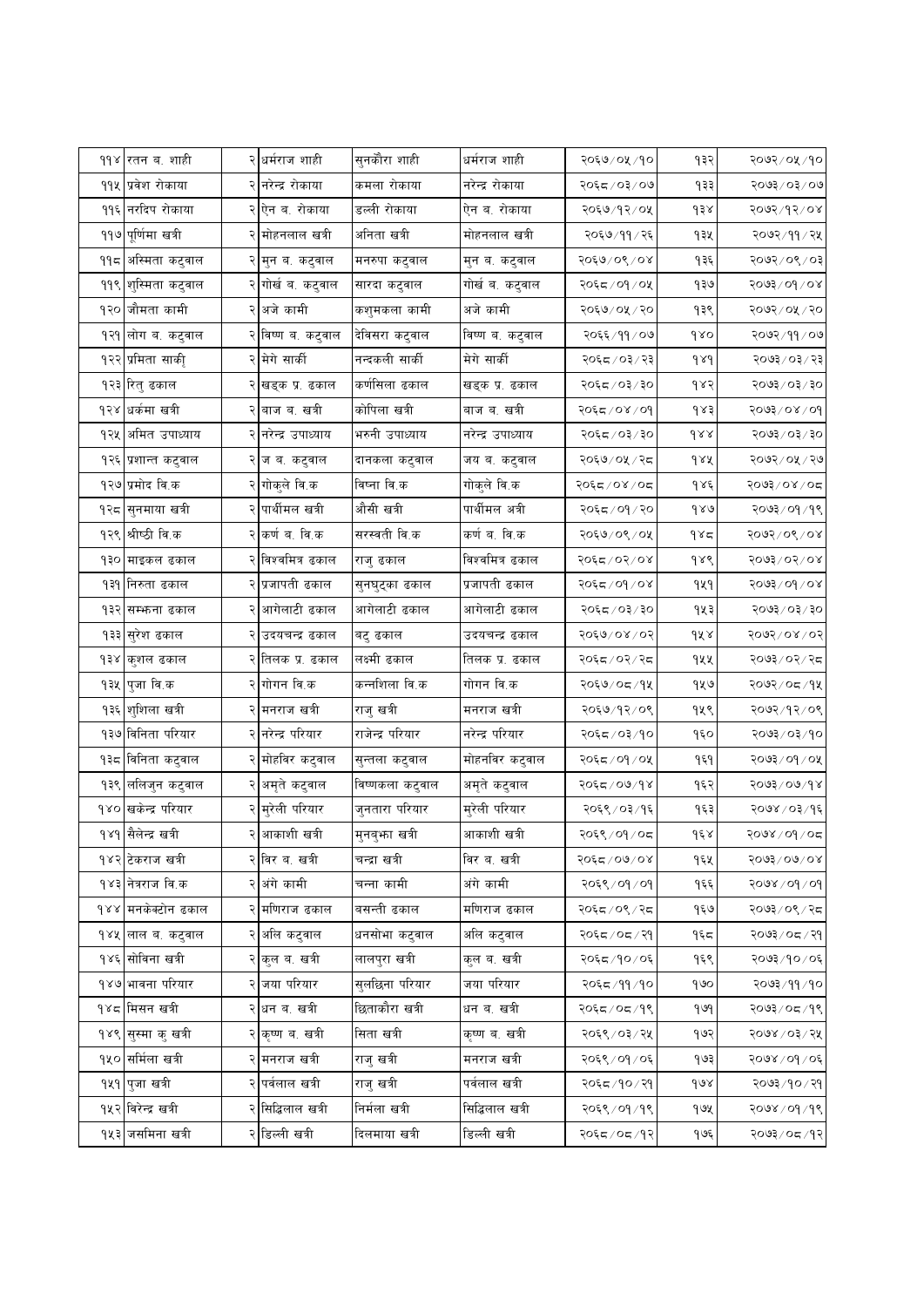|      | १५४ लक्ष्मी वि.क          |   | २ गोर्ख कामी                   | कलशा कामी                                        | गोर्ख कामी       | २०६८/११/१७     | १७७          | २०७३/११/१७                       |
|------|---------------------------|---|--------------------------------|--------------------------------------------------|------------------|----------------|--------------|----------------------------------|
|      | १५५ महेन्द्र न्यौपाने     |   | आकाशी न्यौपाने                 | विष्णुदेवी न्यौपाने                              | आकाशी न्यौपाने   | २०६८/११/२३     | ۹७८          | २०७३ ⁄ ११ ⁄ २३                   |
|      | १५६ पवन खत्री             |   | २ तुलराज खत्री                 | मनथका खत्री                                      | तलराज खत्री      | २०६८/०८/२४     | १७९          | २०७३/०८/२४                       |
|      | १५७ समृत खत्री            |   | २ पौमले खत्री                  | उर्मिला खत्री                                    | पौमले खत्री      | २०६९ / ०३ / २५ | १८०          | २०७४ / ०३ / २५                   |
|      | १५८ तपेन्द्र परियार       | २ | जैदने परियार                   | मुनकला परियार                                    | जैदने परियार     | २०६९ / ०३ / २१ | ۹≂۹          | २०७४ / ०३ / २१                   |
|      | १५९ कुसुम खत्री           |   | कालि ब. खत्री                  | कला खत्री                                        | कालि ब. खत्री    | २०६८/११/१९     | १८२          | २०७३/११/१९                       |
|      | १६० अस्मिता परियार        |   | २ <mark> </mark> सेर ब. परियार | नानी परियार                                      | सेर ब. परियार    | २०६९ / ०१ / २९ | १८३          | २०७४ / ०१ / २९                   |
|      | १६१ निरुता कु. कटुवाल     |   | २ नन्द ब. कटुवाल               | मनकौरा कटुवाल                                    | नन्द कटुवाल      | २०६९ / ०२ / १८ | 42x          | २०७४ / ०२ / १८                   |
|      | १६२ दिनेश कटुवाल          |   | २ विष्ण ब. कटुवाल              | देविसरा कटुवाल                                   | विष्ण ब. कटुवाल  | २०६९ / ०१ / १० | १८५          | २०७४ / ०१ / १०                   |
|      | १६३ सरिता कटुवाल          |   | २ कृष्ण बकटुवाल                | मंगली कटुवाल                                     | कृष्ण ब. कटुवाल  | २०६९ / ०१ / २२ | १८६          | २०७४ / ०१ / २२                   |
|      | १६४ रस्मी खत्री           |   | २ नर ब. खत्री                  | राममाया खत्री                                    | नर ब. खत्री      | २०६८ /११ / २४  | १८७          | २०७३ ⁄ ११ ⁄ २४                   |
|      | १६५ वसन्ती कटुवाल         |   | सर्जन कटुवाल                   | टुक्का कटुवाल                                    | सर्जन कटुवाल     | २०६८/०८/२६     | १८८          | २०७३/०८/२६                       |
| १६६। | अप्सरा कटुवाल             |   | २ मुन ब. कटुवाल                | रिमा कटुवाल                                      | मुन ब. कटुवाल    | २०६९ / ०१ / ०८ | १८९          | २०७४ / ०१ / ०८                   |
|      | १६७ अशोक खत्री            |   | २ टेक ब. खत्री                 | गोरी खत्री                                       | टेक ब. खत्री     | २०६८/०१/१३     | १९०          | २०७३ ⁄ ०१ ⁄ १३                   |
|      | १६८ मनोज ढकाल             |   | २ शरण ढकाल                     | मुना ढकाल                                        | शरण ढकाल         | २०६९ / ०१ / ०१ | १९१          | २०७४ / ०१ / ०१                   |
|      | १६९ निर्मला कटुवाल        |   | २ विर ब. कटुवाल                | मिनु कटुवाल                                      | विर ब. कटुवाल    | २०६७/०७/०१     | १९२          | $90 \times 90 \times 90$         |
|      | १७० विजया शाही            |   | २ धनराज शाही                   | मोतीपुरा शाही                                    | धनराज शाही       | २०६९ / ०१ / १० | १९३          | २०७४ ⁄ ०१ ⁄ १०                   |
|      | १७१ विष्ण परियार          |   | २ मुन ब. परियार                | लक्षीमा परियार                                   | मुन ब. परियार    | २०६९ / ०३ / ११ | १९४          | २०७४ / ०३/११                     |
|      | १७२ गुरु प्र. ढकाल        |   | २ विष्णुसिंह ढकाल              | काली ढकाल                                        | विष्णुसिंह ढकाल  | २०६९ / ०१ / ०४ | १९५          | $5008 \setminus 6d \setminus 68$ |
|      | १७३ माया कटुवाल           |   | २ गोरे ब. कटुवाल               | पदमा कटुवाल                                      | गोर ब. कुटुवाल   | २०६९ / ०५ / १४ | १९६          | २०७४ / ०५ / १४                   |
| १७४। | दिनेश कटुवाल              | २ | विष्ण ब. कटुवाल                | देविसरा कटुवाल                                   | विष्ण ब. कटुवाल  | २०६९ / ०१ / १० | १९७          | २०७४ / ०१ / १०                   |
|      | १७५ वसन्ती कटुवाल         |   | २ <mark>]सर्जन कटुवाल</mark>   | छक्का कटुवाल                                     | सर्जन कटुवाल     | २०६८/०८/२६     | १९८          | २०७३/०८/२६                       |
| १७६। | सोवन कटुवाल               |   | २ मुनकला कटुवाल                | मुनकला कटुवाल                                    | मुनकला कटुवाल    | २०६७/०६/१५     | १९९          | २०७२/०६/१५                       |
| १७७  | मोहनमोहन ढकाल             |   | मणिराज ढकाल                    | बशन्ती ढकाल                                      | र्माणराज ढकाल    | २०६द / ०९ / २द | २००          | २०७३/०९/२८                       |
|      | १७८ सन्देश साकी           |   | २ हरिचन्द्र सार्की             | मोतीपूरा सार्की                                  | हरिचन्द्र सार्की | २०६९ / ०८ / १९ | २०१          | २०७४ / ०८ /१९                    |
|      | <u>१७९ विसन वि.क</u>      | २ | रुम्म वि.क                     | कमला वि.क                                        | रुम्म वि.क       | २०६९ / ०६ / २३ | २०२          | २०७४ / ०६ / २३                   |
| १८०  | सर्मिला कटुवाल            |   | दल ब. कटुवाल                   | मुनकला कटुवाल                                    | दल ब. कटुवाल     | २०७० / ०१ / १३ | २०३          | २०७५ / ०१ / १३                   |
|      | <b>१</b> ८१∣फरना घर्ती    |   | २ गोर ब. घर्ती                 | गोरीकला घर्ती                                    | गोर ब. घर्ती     | २०७० ⁄ ०३ ⁄ १० | २०४          | २०७५ / ०३/१०                     |
|      | <b>१८२ मुनपुरा</b> खत्री  |   | २ हरिलाल खत्री                 | निर्मला खत्री                                    | हरिलाल खत्री     | २०७०/०१/०५     | २०५          | २०७५ / ०१ / ०५                   |
|      | १८३ इनद्रराज कामी         |   | २ पठाने कामी                   | लालकौरा कामी                                     | पठाने कामी       | २०७०/०२/१३     | २०६          | ३०७५ / ०२/१३                     |
|      | <b>१</b> ८४ सृजना परियार  |   | २ दर्न परियार                  | चाइना परियार                                     | दर्न परियार      | २०६९ ⁄ १२ ⁄ ०५ | २०७          | २०७४ ⁄ १२ ⁄ ०५                   |
|      | <b>१८५ हिरादेवी खत्री</b> |   | २क्ति व. खत्री                 | बालकौरा खत्री                                    | दिल ब. खत्री     | २०७० / ०३ / २५ | २०८          | २०७५ / ०३/ २५                    |
| १८६  | कसिंका कटुवाल             | २ | रज कटुवाल                      | होईजाली कटुवाल                                   | रज कटुवाल        | २०६९ / ०४ / ०५ | २०९          | २०७४ / ०४ / ०५                   |
|      | <b>१</b> ८७ समिता शाही    |   | अविराज शाही                    | लक्ष्मी शाही                                     | अविराज शाही      | २०६७/१०/०४     | २१०          | २०७२/१०/०४                       |
| १८८  | पुतकला दमाई               | २ | चन्द्र परियार                  | सुनसरा दमाई                                      | चन्द्र परियार    | २०६६/०९/२८     | २११          | २०७२/०९/२८                       |
|      | १८९ अस्मिता दमाई          |   | २ धनसुर वि.क                   | धनसुर वि.क                                       | धनसुर वि.क       | २०७०/०१/०५     | २१३          | २०७५ / ०१ / ०५                   |
|      | १९० पुस्तीका परियार       |   | धनराज परियार                   | रन्नमता परियार                                   | धनराज परियार     | २०७०/०२/१०     | $5d \lambda$ | २०७५ / ०२/१०                     |
|      | <u> १९१ रिजन ढकाल</u>     |   | २ लोकराज ढकाल                  | लक्ष्मी उपाध्याय ढकाल <mark> धनकृष्ण जैसी</mark> |                  | २०७१ / ०५ / १३ | २१५          | २०७६ ⁄ ०५ ⁄ १३                   |
|      | १९२ नन्ना वि.क            |   | २ दिपु वि.क                    | रिपु वि.क                                        | जगे वि.क         | २०७० / ०६ / ३० | २१६          | २०७५ / ०६ / ३०                   |
|      | १९३ सैलेस शाही            |   | चतुर्भुज शाही                  | रनिता शाही                                       | चतुर्भुज शाही    | २०६७/०६/११     | २१७          | २०७२ ⁄ ०६ ⁄ ११                   |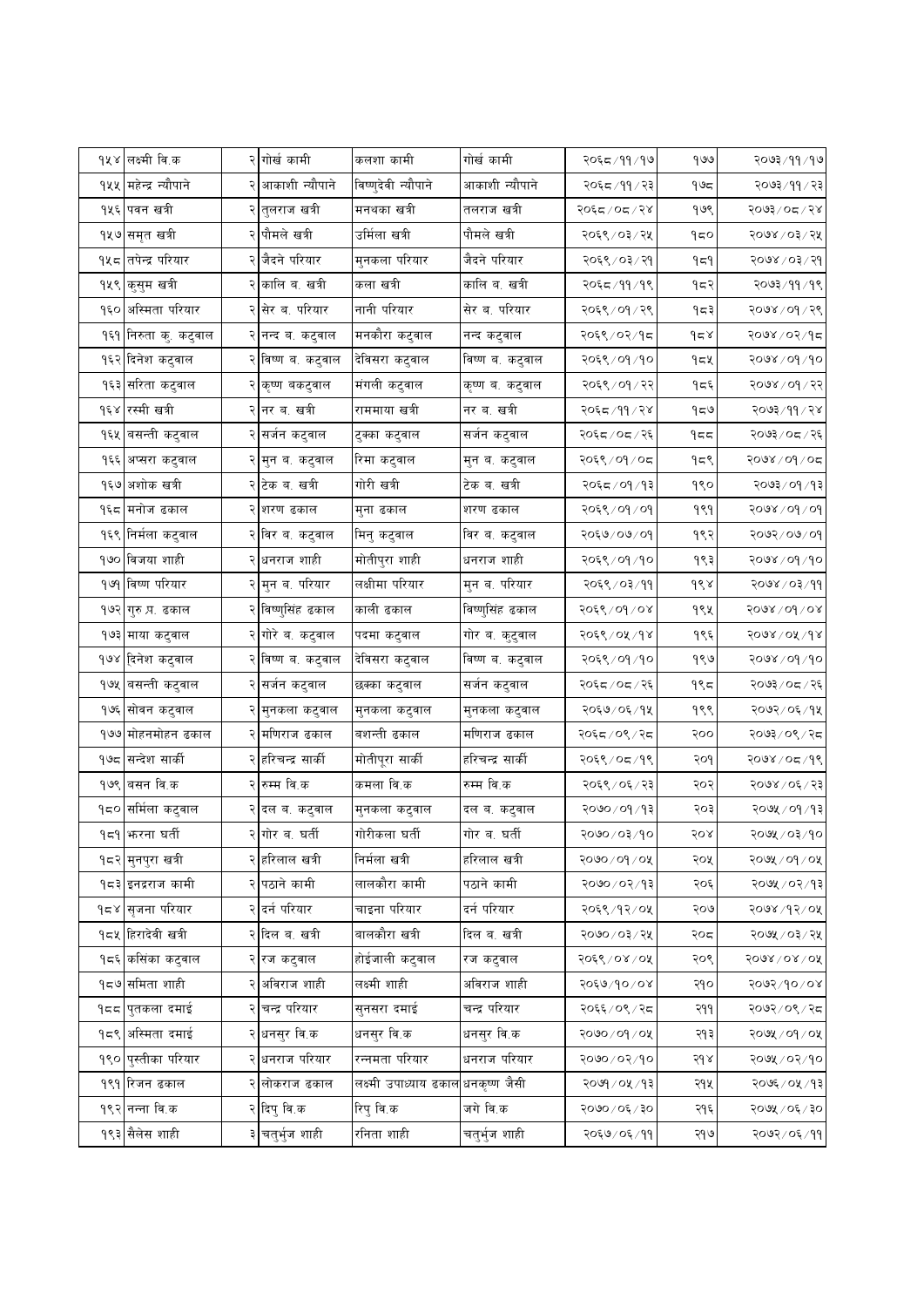|      | <b>१९४ हर्ष बहादुर शाही</b> |   | ३ प्रेम ब. शाही  | रुपा शाही     | प्रेम ब. शाही  | २०६७/०४/२३     | २१८  | २०७२/०४/२३                                                                      |
|------|-----------------------------|---|------------------|---------------|----------------|----------------|------|---------------------------------------------------------------------------------|
|      | १९५ सुनिता शाही             | ३ | भैर ब. शाही      | लक्ष्मी शाही  | भैर ब. शाही    | २०६७/०४/२२     | २१९  | २०७२/०४/२२                                                                      |
|      | १९६ सोवन शाही               |   | ३ धनराज शाही     | कुशुमकला शाही | धनराज शाही     | २०६७/०९/२४     | २२०  | २०७२/०९/२३                                                                      |
|      | १९७ सपुरा शाही              |   | ३ मिम ब. शाही    | बसन्धरा शाही  | मिम ब. शाही    | २०६८/०२/१४     | २२१  | ३०७३/०२/१३                                                                      |
|      | १९८ पुजा शाही               |   | ३ कृष्ण शाही     | अविसरा शाही   | कृष्ण शाही     | २०६८/०२/१३     | २२२  | २०७३/०२/१२                                                                      |
|      | १९९ कलशा कु. शाही           |   | ३ पूर्णव.शाही    | कौशिला शाही   | पूर्ण ब. शाही  | २०६७/०९/१२     | २२३  | २०७२/०९/११                                                                      |
|      | २०० दन्त ब. शाही            |   | ३ जग्ग ब. शाही   | पान्कली शाही  | जग्ग ब. शाही   | २०६७/१२/०७     | २२५  | २०७२ ⁄ १२ ⁄ ०६                                                                  |
|      | २०१ सोविन शाही              |   | ३ जग्ग ब. शाही   | पान्कली शाही  | जग्ग ब. शाही   | २०६८/०३/०७     | २२६  | २०७३ / ०३ / ०७                                                                  |
|      | २०२ भावना शाही              |   | ३ मनराज शाही     | लक्ष्मी शाही  | मनराज खत्री    | २०६७/०६/०४     | २२७  | १०७२/०६/०३                                                                      |
|      | २०३ नेस्नल शाही             |   | ३ टक्क ब. शाही   | गिता शाही     | टक्क ब. शाही   | २०६८/०१/०२     | २३०  | २०७३ / ०१ / ०१                                                                  |
| २०४। | सुस्मीता शाही               |   | ३ हस्त व. शाही   | बेलपुरा शाही  | हस्त ब. शाही   | २०६७/०५/०९     | २३२  | २०७२/०५/०८                                                                      |
|      | २०५ विवेक शाही              |   | ३ रज ब.शाही      | नन्दा शाही    | रज ब.शाही      | २०६७/०९/०७     | २३३  | २०७२/०९/०६                                                                      |
| २०६। | अकिल शाही                   |   | ३ सुर्जव. शाही   | ज्वाला शाही   | सुर्ज ब. शाही  | २०६७/०८/२३     | २३४  | २०७२/०८/२२                                                                      |
|      | २०७ गोविन्द्रं शाही         |   | ३ डम्मर शाही     | सुनिता शाही   | डम्बर शाही     | २०६८/०३/१०     | २३५  | २०७३/०३/१०                                                                      |
|      | २०८ निरुता शाही             |   | ३ नरेन्द्र शाही  | केलपुरा शाही  | नरेन्द्र शाही  | २०६८ / ०१ / २२ | २३७  | २०७३ / ०१ / २१                                                                  |
|      | २०९ सोविना शाही             |   | ३ विर्खव. शाही   | लछु शाही      | विर्खव. शाही   | २०६७/०९/०५     | २३९  | २०७२/०९/०४                                                                      |
|      | २१० सुस्मिता दमाई           |   | ३ दाने दमाई      | मिमकोशा दमाई  | दाने दमाई      | २०६७/१०/०३     | २४०  | २०७२/१०/०२                                                                      |
|      | २११ टोप दमाई                |   | ३ जंग दमाई       | सुनसरा दमाई   | र्जंग दमाई     | २०६७/१०/०५     | २४१  | २०७२ / १० / ०४                                                                  |
|      | २१२ सैलेन्द्र दमाई          |   | ३ कुल दमाई       | रेशमा दमाई    | कुल दमाई       | २०६८/०१/१४     | २४२  | ३०७३/०१/१३                                                                      |
|      | २१३ प्रमिला दमाई            |   | ३ लालु दमाई      | कलशा दमाई     | लालु दमाई      | २०६८/०१/०४     | 588  | $50/\sqrt{6}$                                                                   |
|      | २१४ दिनेश शाही              |   | ३ गोर्ख शाही     | सुलछिना शाही  | गोर्ख शाही     | २०६८/०१/१५     | २४५  | २०७३/०१/१४                                                                      |
|      | २१५ रविन्द्र शाही           |   | ३ धनराज शाही     | मिमकोशा शाही  | धनराज शाही     | २०६७/१०/१३     | २४७  | २०७२ / १० / १२                                                                  |
|      | २१६ रोशनी शाही              |   | ३ राजेन्द्र शाही | कमला शाही     | राजेन्द्र शाही | २०६७/०५/१०     | २४८  | २०७२ / ०५ / ०९                                                                  |
|      | २१७ विनिता शाही             | ३ | खगेन्द्र शाही    | लक्ष्मी शाही  | खगेन्द्र शाही  | २०६७/०४/०९     | २४९  | २०७२/०४/०८                                                                      |
|      | २१८ उमेश शाही               |   | ३ जुद्ध शाही     | सुनसरा शाही   | जुद्ध शाही     | २०६७/०५/०८     | २५०  | २०७२ / ०५ / ०७                                                                  |
|      | २१९ रस्मी शाही              |   | ३ नविन शाही      | किट्टी शाही   | नविन शाही      | २०६८/०१/०५     | २५२  | १०७३/०१/०४                                                                      |
| २२०  | सैलेन्द्र शाही              |   | ३ सिंह ब. शाही   | पुल्की शाही   | सिंह ब. शाही   | २०६७/१२/१०     | २५३  | २०७२/१२/०९                                                                      |
|      | २२१ जिवन शाही               |   | ३ टक्क ब. शाही   | बिजु शाही     | टक्क ब. शाही   | २०६७/०६/०३     | २५ ४ | २०७२/०६/०२                                                                      |
|      | २२२ नरेश शाही               |   | ३ कृष्ण ब. शाही  | दिशना शाही    | कृष्ण ब. शाही  | २०६७/०९/१०     | २५५  | २०७२/०९/०९                                                                      |
|      | २२३ राजेन्द्र शाही          |   | ३ हर्क ब. शाही   | बेलसपुरा शाही | हर्क ब. शाही   | २०६८/०२/०१     | २५७  | $\beta \xi \setminus \beta O \setminus \xi \mathcal{O} \mathcal{O} \mathcal{F}$ |
|      | २२४ सुनिता शाही             | ३ | नमराज शाही       | नैना शाही     | नमराज शाही     | २०६७/१०/०५     | २५८  | २०७२/१०/०४                                                                      |
|      | २२५ सन्दीप शाही             |   | ३ गणेश शाही      | लाटी शाही     | गणेश शाही      | २०६९/०५/१०     | २५९  | २०७४ / ०५ /१०                                                                   |
|      | २२६ प्रतिक्षा शाही          |   | ३ गणेश शाही      | लाटी शाही     | गणेश शाही      | २०६८/०१/१०     | २६०  | $20 \times 10^{-200}$                                                           |
|      | २२७ प्रवेश शाही             |   | ३ रंग व. शाही    | राजु शाही     | रंग ब. शाही    | २०६७/०६/०९     | २६१  | २०७२/०६/०८                                                                      |
|      | २२८ नरेन्द्र शाही           |   | ३ भूपेन्द्र शाही | नन्दा शाही    | भुपेन्द्र शाही | २०६८/१०/०५     | २६३  | २०७३/१०/०५                                                                      |
|      | २२९ विकाश शाही              |   | ३ प्रदल शाही     | कौशिला शाही   | प्रदल शाही     | २०६७/०५/०८     | २६४  | २०७२/०५/०७                                                                      |
|      | २३० सैलेन्द्र शाही          |   | जलजंग शाही       | कल्पना शाही   | जलजंग शाही     | २०६८/०४/०१     | २६५  | २०७३ ⁄ ०४ ⁄ ०१                                                                  |
|      | २३१ दिनेश शाही              |   | ३ तपेन्द्र शाही  | नन्दकला शाही  | तपेन्द्र शाही  | २०६७/०६/०९     | २६६  | २०७२/०६/०८                                                                      |
|      | २३२ राज कु. शाही            |   | ३ चक्र ब. शाही   | कला शाही      | चक्र ब. शाही   | २०६८/०२/१२     | २६७  | २०७३ ⁄ ०२ ⁄ ११                                                                  |
|      | २३३ सुजना शाही              |   | ३ धन ब. शाही     | डल्ली शाही    | धन ब. शाही     | २०६८ / ०१ / १० | २६८  | २०७३/०९/०९                                                                      |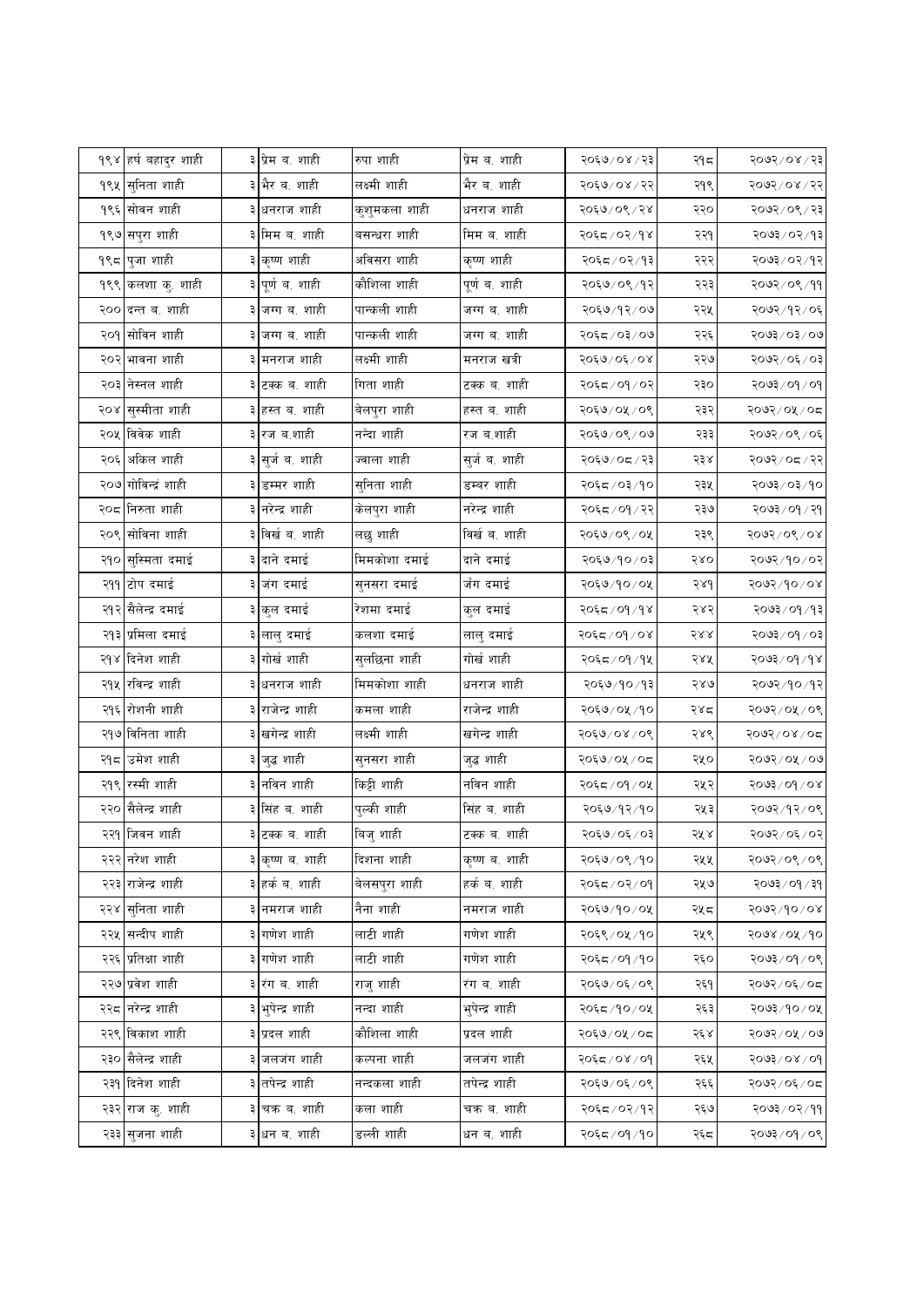|      | २३४ अनिता सिंह                  |   | ३ हस्त सिंह                    | नेपु सिंह      | हस्त सिंह      | २०६८/०१/२०     | २७० | २०७३/०१/१९                 |
|------|---------------------------------|---|--------------------------------|----------------|----------------|----------------|-----|----------------------------|
|      | २३५  विमला शाही                 | ३ | कर्ण ब. शाही                   | रुपा शाही      | कर्ण व. शाही   | २०६७/०८/०५     | २७९ | २०७२/०८/०४                 |
|      | २३६ सपना शाही                   |   | ३ हर्क ब. शाही                 | लछिमा शाही     | हर्क ब. शाही   | २०६७/०५/१०     | २७२ | २०७२/०५/०९                 |
|      | २३७ भुगोलजंग शाही               |   | ३ ब्रमजंग शाही                 | रस्मी शाही     | ब्रमजंग शाही   | २०६७/०४/१९     | २७३ | २०७२ ⁄ ०४ ⁄ १८             |
|      | २३८ <mark> </mark> भुन्टु शाही  | ३ | जग्ग ब. शाही                   | पदमा शाही      | जग्ग ब. शाही   | २०६७/०५/०३     | २७४ | २०७२/०५/०२                 |
|      | २३९ सपना शाही                   |   | चतुर्भुज शाही                  | गौरी शाही      | चतुर्भुज शाही  | २०६७/१२/०८     | २७६ | २०७२/१२/०७                 |
|      | २४० विपना शाही                  |   | ३ <mark> </mark> चतुर्भुज शाही | गौरी शाही      | चतुर्भुज शाही  | २०६८/०१/०५     | २७७ | $80/60/\xi$ ६०२            |
|      | २४१ मनिष शाही                   |   | ३ विष्णु शाही                  | जौकला शाही     | विष्ण शाही     | २०६७/०४/०५     | २७द | $5005$ / 08/08             |
|      | २४२ मनिषा शाही                  |   | ३ विष्णु शाही                  | जौकला शाही     | विष्ण शाही     | २०६८/०१/२२     | २७९ | २०७३ / ०१ / २१             |
|      | २४३ गमा शाही                    |   | ३ दान ब. शाही                  | लाइसोभा शाही   | दान ब. शाही    | २०६७/०४/०५     | २द० | $5005$ / 08/08             |
|      | २४४ रितु शाही                   |   | ३ अम्म ब. शाही                 | सुन्तला शाही   | अम्म ब. शाही   | २०६८/०१/१९     | २द१ | २०७३ / ०१ / १८             |
|      | २४५ प्रविण शाही                 |   | ३ दल व. शाही                   | मिना शाही      | दल ब. शाही     | २०६७/०६/१५     | २८२ | २०७२/०६/१४                 |
|      | २४६ मिना शाही                   |   | ३ लोग ब. शाही                  | राजकला शाही    | लोग ब. शाही    | २०६८/०२/१४     | २८३ | ३०७३/०२/१३                 |
|      | २४७ रविन्द शाही                 |   | ३ जिर ब. शाही                  | मिमकोशा शाही   | जिर ब. शाही    | २०६७/०८/१७     | २८४ | २०७२/०८/१६                 |
|      | २४८ पविन शाही                   |   | धिर शाही                       | रन्ना शाही     | धिर शाही       | २०६८/०५/०९     | २८५ | २०७३/०५/०९                 |
| २४९। | शान्ती शाही                     |   | ३ श्रीवम शाही                  | बुच्ची शाही    | श्रीवम शाही    | २०६७/१०/०५     | २८६ | $80/10 \times 10$          |
|      | २५० मोतिशिला शाही               |   | ३ जया शाही                     | विस्नकौरा शाही | जया शाही       | २०६७/०५/०१     | २८७ | २०७२ / ०४ / ३०             |
|      | २५१ रविन्द्रं शाही              |   | ३ दिपक शाही                    | कलशा शाही      | दिपक शाही      | २०६७/०४/११     | २दद | 500500806                  |
|      | २५२ विविक शाही                  |   | ३ दिपक शाही                    | कलशा शाही      | दिपक शाही      | २०६७/०५/१०     | २८९ | २०७२/०५/०९                 |
|      | २५३ प्रतिक्षा शाही              |   | ३ गणेश शाही                    | लक्ष्मी शाही   | गणेश शाही      | २०६७/०५/१०     | २९० | २०७२ / ०५ / ०९             |
| २५४  | सत्यदेवी शाही                   | ३ | पंख ब. शाही                    | विमला शाही     | पंख ब. शाही    | २०६९ / ०३/१७   | २९१ | २०७४ / ०३ / १७             |
|      | २५५ सुस्तिका शाही               |   | परेक शाही                      | रुपा शाही      | परेक शाही      | २०६९ / ०१ / ०३ | २९२ | १०७४ / ०१ / ०३             |
|      | २५६ तारादेवी शाही               |   | ३ डिल व. शाही                  | कल्पना शाही    | डिल ब. शाही    | २०६८/०७/२७     | २९३ | २०७३/०७/२७                 |
|      | २५७ अन्जना शाही                 |   | ३ विक्रम शाही                  | गौकला शाही     | विकम शाही      | २०६९ / ०१ / २८ | २९४ | २०७४ / ०१ / २८             |
|      | २५८ भरत शाही                    |   | ३ धर्मराज शाही                 | शान्ती शाही    | धर्मराज शाही   | २०६९ / ०३/१९   | २९५ | २०७४ / ०३ / १९             |
| २५९  | सोविता कु. शाही                 |   | ३ नमराज शाही                   | कलसपुरा शाही   | नमराज शाही     | २०६९ / ०१ / ०२ | २९६ | २०७४ / ०१ / ०२             |
|      | २६० दिपसिका शाही                |   | राजेन्द्र शाही                 | कमला शाही      | राजेन्द्र शाही | २०६८/०७/२०     | २९७ | २०७३/०७/२०                 |
|      | २६१ जुनतारा शाही                |   | ३ चन्द्र ब. शाही               | दुर्गा शाही    | चन्द्र ब. शाही | २०६९ / ०३ / २८ | २९८ | २०७४ / ०३/ २८              |
|      | २६२ उमेश ब. शाही                |   | ३ रण ब. शाही                   | सपुरा शाही     | रण ब. शाही     | २०६९ / ०३/ ०३  | २९९ | $50/50/\lambda$ 605        |
|      | २६३ नरेश शाही                   |   | ३ जनम शाही                     | लक्ष्मी शाही   | जनम शाही       | २०६९ / ०१ / २८ | ३०० | २०७४ / ०१ / २८             |
|      | २६४ जानकी कु. शाही              |   | ३ राम ब. शाही                  | विस्मकौरा शाही | राम ब. शाही    | २०६द ⁄ ०९ ⁄ १द | ३०१ | २०७३/०९/१८                 |
|      | २६५ आयुस शाही                   |   | ३ नेत्र ब. शाही                | हजुरा शाही     | नेत्र ब. शाही  | २०६९ / ०४ / २० | ३०२ | $5008\sqrt{0}$ $\sqrt{50}$ |
|      | २६६ प्रेमिका कु. शाही           |   | ३ दन्त व. शाही                 | पदमा शाही      | दन्त ब. शाही   | २०६९ / ०५ / ०१ | ३०३ | $90/\sqrt{9} \times 90$    |
|      | २६७ यज्ञराज शाही                |   | धन ब. शाही                     | रेशमा शाही     | धन ब. शाही     | २०६९ / ०४ / १४ | ३०४ | $5008\sqrt{0}$ /dg/        |
|      | २६८ ललीतजंग शाही                |   | ३ कलम शाही                     | सृजना शाही     | कलम शाही       | २०६९/१०/०७     | ३०५ | २०७४ /१० / ०७              |
|      | २६९ शान्ती शाही                 |   | ३ मनराज शाही                   | लक्ष्मी शाही   | मनराज शाही     | २०६९ / ०५ / १५ | ३०६ | २०७४ / ०५ / १५             |
|      | २७० रोशन सिंह                   | ३ | हस्त सिंह                      | नेपु सिंह      | हस्त सिंह      | २०६९ / ०९ / २२ | ३०७ | २०७४ / ०९ / २२             |
|      | २७१ ममिता शाही                  |   | ३ टेक शाही                     | रत्ना शाही     | टेक शाही       | २०६९/१२/०५     | ३०द | २०७४ /१२ / ०५              |
|      | २७२ <mark>नविना कु. शाही</mark> |   | ३ रज ब. शाही                   | नन्दा शाही     | रज ब.शाही      | २०७० / ०१ / १५ | ३०९ | २०७५ / ०१ / १५             |
|      | २७३ निरजला परियार               |   | ३ सुर्य परियार                 | तारा परियार    | सुर्य परियार   | २०७०/०१/०५     | ३१० | २०७५ / ०१ / ०५             |
|      |                                 |   |                                |                |                |                |     |                            |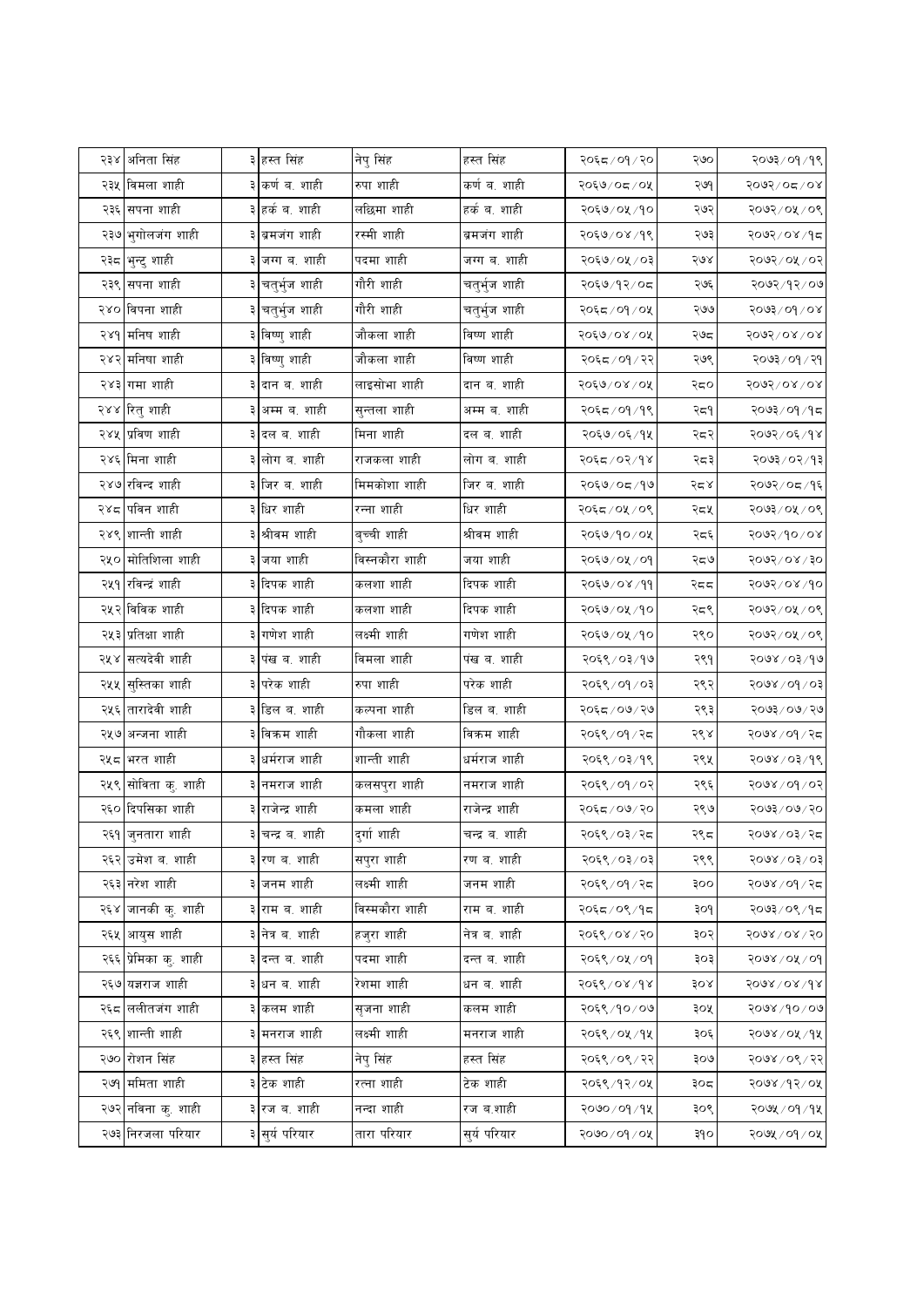|     | २७४ परिक्षा शाही                |           | ३ मनसिंह शाही              | राजु शाही      | मनसिंह शाही   | २०७०/०१/१६                       | 999          | २०७५ / ०१ / १६            |
|-----|---------------------------------|-----------|----------------------------|----------------|---------------|----------------------------------|--------------|---------------------------|
|     | २७५ <mark>भावना कु. शाही</mark> |           | ३ भैर ब. शाही              | लक्ष्मी शाही   | भैर ब. शाही   | २०७० / ०१ / ०२                   | ३१२          | २०७५ / ०१ / ०२            |
|     | २७६ राज ब. शाही                 |           | ३ मिम ब. शाही              | बसन्धरा शाही   | मिम ब. शाही   | $5000 \setminus 08 \setminus 08$ | ३१३          | <u> २०७४ / ०४ / ०४</u>    |
|     | २७७ पारश शाही                   |           | ३ धन ब. शाही               | डल्ली शाही     | धन ब. शाही    | २०७०/०४/०८                       | $3d \lambda$ | २०७५ / ०४ / ०८            |
|     | २७८ रमित शाही                   |           | ३ सुर्ज शाही               | ज्वाल शाही     | सुर्ज शाही    | २०७०/०४/०८                       | ३१५          | २०७५ / ०४ / ०८            |
|     | २७९ प्रश्न शाही                 |           | ३ हर्क ब. शाही             | दुर्गा शाही    | हर्क ब. शाही  | २०६९ ⁄ १२ ⁄ १०                   | ३१६          | २०७४ ⁄ १२⁄ १०             |
|     | २८० जिवन शाही                   |           | ३ चक्र ब. शाही             | सिता शाही      | चक्र ब. शाही  | २०६७/१२/१०                       | ३१७          | २०७२/१२/०९                |
|     | २द9 <mark>सुवास शाही</mark>     |           | ३ चक्र ब. शाही             | सरस्वती शाही   | चक्र ब. शाही  | २०६९ / ०१ / ०२                   | ३१८          | २०७४ / ०१ / ०२            |
|     | २८२ हरि व. शाही                 |           | ३ कन्न शाही                | कन्नकला शाही   | कन्न शाही     | २०६९ / ०६ / २१                   | ३१९          | २०७४ / ०६ / २१            |
|     | २८३ आदिती शाही                  |           | ३ रतन शाही                 | नैनकला शाही    | रतन शाही      | २०७०/०१/१०                       | ३२०          | २०७५ / ०१ / १०            |
|     | २८४ हिमन्त शाही                 |           | ३ नरजन शाही                | कलशा शाही      | नरजन शाही     | २०६९/१२/०१                       | ३२१          | $90 \times 95$            |
|     | २८५ मनिषा कु. शाही              |           | अम्मर ब. शाही              | अनिता शाही     | अम्मर ब. शाही | २०६८/०२/०७                       | ३२२          | २०७३/०२/०६                |
|     | २८६ <mark>भुपेन्द्र शाही</mark> |           | ३ अम्मर ब. शाही            | अनिता शाही     | अम्मर व. शाही | २०७०/११/०१                       | ३२३          | २०७५ /११ / ०१             |
|     | २८७ <mark>सुस्मिता राना</mark>  |           | ४ लल्ते राना               | बासमती राना    | लल्ते राना    | २०६७/०६/०५                       | ३२४          | २०७२/०६/०४                |
|     | २८८  अविना शाही                 |           | ४ पदम ब. शाही              | पविता शाही     | पदम ब. शाही   | २०६७/११/१५                       | ३२५          | २०७२/११/१४                |
|     | २८९ विकास कु. शाही              |           | ४ दान ब. शाही              | जर्मा शाही     | दान ब. शाही   | २०६८/०१/१५                       | ३२६          | $800$ / $600$             |
|     | २९० किस्मता कृ. शाही            |           | ४ दान ब. शाही              | जर्मा शाही     | दान ब. शाही   | २०६७/०४/०८                       | ३२७          | २०७२/०४/०७                |
| २९१ | कमला शाही                       |           | ४ धनरुप शाही               | पविता शाही     | धनरुप शाही    | २०६८/०४/०५                       | ३२८          | $5003$ \ 0.8 \ 0.6        |
|     | २९२ विनिता कु. शाही             | Q.        | अकल शाही                   | बुच्ची शाही    | अकल शाही      | २०६७/०४/३०                       | ३२९          | २०७२/०४/२९                |
|     | २९३ <mark>सुस्मिता शाही</mark>  |           | ४ जय व. शाही               | जिवि शाही      | जय ब. शाही    | २०६८/०३/०१                       | ३३०          | $90 \times 50 \times 500$ |
| २९४ | विउरा कु. शाही                  | $\propto$ | सुर ब. शाही                | पुन्नकला शाही  | सुर ब. शाही   | २०६८/०१/१५                       | ३३१          | २०७३/०१/१४                |
|     | २९५ धिरेन्द्र दमाई              |           | ४ <mark> मनसुर दमाई</mark> | मुना दमाई      | मनसुर दमाई    | २०६७/०६/२७                       | ३३२          | २०७२/०६/२६                |
|     | २९६ विष्णुमाया दमाई             |           | ४ भक्त दमाई                | खिउरा दमाई     | भक्त दमाई     | २०६७/०५/०२                       | ३३३          | २०७२/०५/०१                |
|     | २९७ विमला दमाई                  |           | ४ तुलविरे दमाई             | सयरुपा दमाई    | तुलविरे दमाई  | २०६७/०४/२७                       | ३३४          | २०७२/०४/२६                |
|     | २९८  मुनसुपा दमाई               |           | ४ विरमाने दमाई             | मुनपुरा दमाई   | विरमाने दमाई  | २०६७/०९/०१                       | ३३५          | १०७२/०८/३१                |
|     | २९९ भिमराज दमाई                 |           | ४ हरिमाने दमाई             | सरिता दमाई     | हरिमाने दमाई  | २०६७/०५/०४                       | ३३६          | २०७२/०५/०३                |
| ३०० | रस्मीता परियार                  |           | ४ रंगे परियार              | सुन्तला परियार | रंगे परियार   | २०६७/०४/१३                       | ३३७          | २०७२/०४/१२                |
|     | ३०१ कलम परियार                  |           | ४ विर्ख परियार             | दुधकला परियार  | विर्ख परियार  | २०६७/०५/०१                       | ३३८          | २०७२ ⁄ ०४ ⁄ ३०            |
|     | ३०२ श्रीष्टी परियार             |           | ४ रंगे परियार              | नन्ना परियार   | रंगे परियार   | २०६७/१०/०७                       | ३३९          | २०७२/१०/०६                |
|     | ३०३ अस्मिता परियार              |           | ४ विरे परियार              | चाउरी परियार   | विरे परियार   | २०६७/०५/३०                       | ३४०          | २०७२/०५/२९                |
|     | ३०४ ललिता राना                  | Χ         | लल्ते राना                 | दर्शना राना    | लल्ते राना    | २०६८/०१/२७                       | ३४१          | २०७३ ⁄ ०१ ⁄ २६            |
|     | ३०५ दर्शन शाही                  |           | ४ नयन ब. शाही              | पूर्णपुरा शाही | नयन ब. शाही   | २०६७/०७/०५                       | ३४२          | १०७२/०७/०४                |
|     | ३०६ रोशन राना                   | Χ         | धनरुप राना                 | लक्ष्मी राना   | धनरुप राना    | २०६७/०४/०५                       | ३४३          | $800500$ x 0 $\lambda$    |
|     | ३०७ कृष्ण राना                  |           | ४ पर्वलाल राना             | हिउकली राना    | पर्वलाल राना  | २०६७/०७/१२                       | まええ          | २०७२ / ०७ / ११            |
|     | ३०८ अनिल शाही                   | Q.        | नन्न ब. शाही               | जैपुरा शाही    | नन्न ब. शाही  | २०६७/०४/१४                       | ३४५          | २०७२/०४/१३                |
|     | ३०९ राम ब. राना                 | Χ         | जय ब. राना                 | पदमकला राना    | जय ब. राना    | २०६७/०४/१८                       | ३४६          | २०७२/०४/१७                |
|     | ३१० करिस्मा राना                | Q.        | प्रेम राना                 | गोरिकला राना   | प्रेम राना    | २०६७/०५/०५                       | ३४७          | २०७२ / ०४ / ०४            |
|     | ३११ पदमकला दमाई                 |           | ४ भाटे दमाई                | बेलमति दमाई    | भोटे दमाई     | २०६७/११/०९                       | ३४८          | २०७२/११/०८                |
|     | ३१२ पारस दमाई                   |           | ४ जिते दमाई                | कृष्णा दमाई    | जिते दमाई     | २०६७/०६/०५                       | ३४९          | २०७२/०६/०४                |
|     | ३१३ विवेक शाही                  |           | ४ विनोद शाही               | उर्मिला शाही   | विनोद शाही    | २०६८/०३/१०                       | ३५०          | २०७३ ⁄ ०३ ⁄ १०            |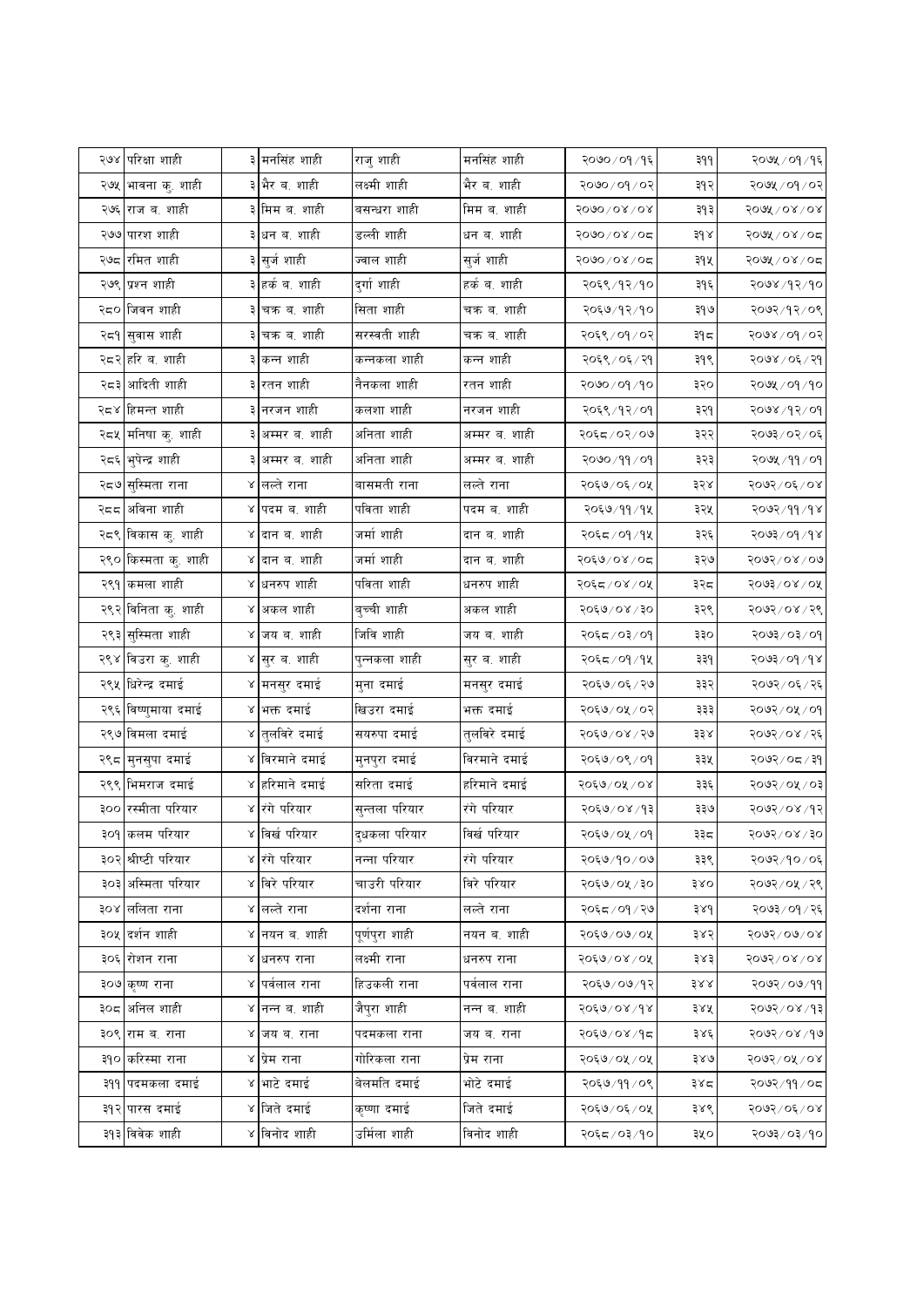| ३१४  अर्जुन दमाई            | ४ मेगे दमाई                | आमकली दमाई      | मेगे दमाई     | २०६७/०४/०९     | ३५१   | २०७२/०४/०८           |
|-----------------------------|----------------------------|-----------------|---------------|----------------|-------|----------------------|
| ३१५ निखिल दमाई              | ४ कमल दमाई                 | पुजा दमाई       | कमल दमाई      | २०६९ / ०१ / ०५ | ३५२   | $30/60/\sqrt{90}$    |
| ३१६ भुविन दमाई              | ४ नविन दमई                 | सरस्वती दमाई    | नविन दमाई     | २०६८/०८/१६     | ३५३   | २०७३/०८/१६           |
| ३१७ समिक्षा शाही            | ४ पदम ब. शाही              | पविता शाही      | पदम ब. शाही   | २०६८/०६/०२     | ३५ ४  | २०७३/०६/०२           |
| ३१८ नर दमाई                 | ४ विरे दमाई                | चिउरी दमाई      | विरे दमाई     | २०६८/१२/०१     | ३५५   | २०७३/१२/०१           |
| ३१९ विपना दमाई              | ४ विरसिंह दमाई             | पार्वता दमाई    | विरसिंह दमाई  | २०६९ / ०१ / १८ | ३५६   | २०७४ ⁄ ०१ ⁄ १८       |
| ३२० मुकेश दमाई              | ४ <mark>मनसुरे दमाई</mark> | मनु दमाई        | मनसुर दमाई    | २०६८/०७/१२     | ३५७   | २०७३/०७/१२           |
| ३२१ सुर्जकला दमाई           | ४ तुलविरे दमाई             | सयरुपा दमाई     | तुलविरे दमाई  | २०६९ / ०३ / २५ | ३५८   | २०७४ / ०३ / २५       |
| ३२२ विशाल कु. राना          | ४ प्रेम ब. राना            | गोरीकला राना    | प्रेम ब. राना | २०६९ / ०१ / २४ | ३५९   | २०७४ / ०१ / २४       |
| ३२३ अमिता कु. शाही          | ४ कुम्म ब. शाही            | सिता शाही       | कुम्म ब. शाही | २०६९ / ०५ / ०४ | ३६०   | $5008\sqrt{0}$ / 0.8 |
| ३२४ दिनेश कु. शाही          | ४ जनक ब. शाही              | सपना शाही       | जनक ब. शाही   | २०६८ / ११ / १३ | ३६१   | २०७३ ⁄ ११ ⁄ १३       |
| ३२५ किमल राना               | ४ दिप ब. राना              | दुर्गा राना     | दिप ब. राना   | २०६८/०२/०७     | ३६२   | २०७३/०२/०६           |
| ३२६ <mark>सुनिल दमाई</mark> | ४ रवि दमाई                 | दिपा दमाई       | रवि दमाई      | २०६८/०२/१३     | ३६३   | २०७३/०२/१२           |
| ३२७ विकाश शाही              | ४ नमराज शाही               | कलशा शाही       | नमराज शाही    | २०६९/०१/०८     | ३६४   | २०७४ / ०१ / ०८       |
| ३२८ दृष्टि कु. शाही         | ४ बहादुर शाही              | मुघा शाही       | बहादुर शाही   | २०६८/०७/०२     | ३६५   | २०७३/०७/०२           |
| ३२९ टेक ब. शाही             | ४ अम्मराज शाही             | माया कु. शाही   | अम्मराज शाही  | २०६९ / ०२ / २७ | ३६६   | २०७४ / ०२ / २७       |
| ३३० प्रवेश दमाई             | ४ दन्ते दमाई               | लक्ष्मी दमाई    | दन्ते दमाई    | २०६९ / ०२ / २० | ३६७   | $200$ ४/०२/२०        |
| ३३१ चन्द्रंशमशेर राना       | ४ जय राना                  | पक्ति राना      | जय राना       | २०६९ / ०९ / ०८ | ३६८   | २०७४ / ०९ / ०८       |
| ३३२ मनराज राना              | ४ नरु राना                 | विष्णुमाया राना | नरु राना      | 5000-05-30     |       | ३६९ २०७५-०२-२९       |
| ३३३ श्रीष्टि शाही           | ४ जितु शाही                | सारा शाही       | जितु शाही     | २०६९/१२/१५     | ३७०   | २०७४ /१२/१५          |
| ३३४ लक्ष्मी शाही            | ४ काली व. शाही             | सुविता शाही     | काली ब. शाही  | २०७०/०२/१०     | ३७९   | २०७५ / ०२/१०         |
| ३३५ सुदेश शाही              | ४ दिपक शाही                | सम्भ्रना शाही   | दिपक शाही     | २०७०/०२/२०     | ३७२   | २०७५ / ०२ / २०       |
| ३३६ सपना शाही               | ४ दान ब. शाही              | जर्मा शाही      | दान ब. शाही   | २०६९ ⁄ ०८ ⁄ ०५ | ३७३   | २०७४ / ०८ / ०५       |
| ३३७ पविता शाही              | ४ तुल शाही                 | जौकुशुमा शाही   | तुल शाही      | २०७०/०१/०९     | ३७४   | २०७५ / ०१ / ०९       |
| ३३८ तपिन्द्र शाही           | ४ धन ब. शाही               | सुलछिना शाही    | धन ब. शाही    | २०६९/०८/२०     | ३७५   | २०७४ / ०८ / २०       |
| ३३९ गौरम शाही               | ५ धन व. शाही               | सपुरा शाही      | धन ब. शाही    | २०६७/०६/०५     | ३७६   | २०७२/०६/०४           |
| ३४० प्रदिप वि.क             | ५ खाम्मा वि.क              | मिमकोशा वि.क    | खाम्मा वि.क   | २०६७/०६/१९     | ३७७   | २०७२/०६/१८           |
| ३४१ गणेश वि.क               | ५  कन्नविरे वि.क           | जौकला वि.क      | कन्नविरे वि.क | २०६७/०५/१६     | ३७८   | २०७२/०५/१५           |
| ३४२ नमराज वि.क              | ५ दलविरे वि.क              | लालपुरा वि.क    | दलविरे वि.क   | २०६७/१२/११     | ३७९   | २०७२/१२/१०           |
| ३४३ सुस्मिता वि.क           | ५ कालि वि.क                | नन्दकौरा वि.क   | कालि वि.क     | २०६७/०४/१६     | ३८०   | २०७२/०४/१५           |
| ३४४ विनोद वि.क              | ५ हर्ष वि.क                | गोहिली वि.क     | हर्ष वि.क     | २०६८/०२/०९     | ३८१   | २०७३/०२/०८           |
| ३४५ रमेश वि.क               | <b>५ नविन</b> वि.क         | जर्मा वि.क      | नविन वि.क     | २०६७/०५/१०     | ३८२   | २०७२/०५/०९           |
| ३४६ आशा कु. शाही            | ५ गोरे शाही                | धनरुपा शाही     | गोरे शाही     | २०६७/०६/१५     | ३८३   | २०७२/०६/१४           |
| ३४७ विपिन शाही              | ५ कटक शाही                 | डल्ली शाही      | कटक शाही      | २०६८/०१/०५     | ಕಿದ ೩ | २०७३/०१/०४           |
| ३४८ बसन्ती वि.क             | ५ सार्की वि.क              | राजु वि.क       | सार्की वि.क   | २०६८/०१/०६     | ३८५   | २०७३/०१/०५           |
| ३४९ यसमा कु. शाही           | ५ कलम शाही                 | राजपुरा शाही    | कलम शाही      | २०६८/०१/०६     | ३८६   | २०७३/०१/०५           |
| ३५० लक्ष्मण शाही            | ५ टिक ब. शाही              | गोरीकला शाही    | टेक ब. शाही   | २०६७/११/१०     | ತಿದ9  | $20 \times 19$       |
| ३५१ सुस्मिता शाही           | ५ टक्क शाही                | भारना शाही      | टक्क शाही     | २०६७/०५/०५     | ३८८   | 5005/07              |
| ३५२ रस्मीता वि.क            | ५ विर्ख वि.क               | गौकली वि.क      | विर्ख वि.क    | २०६७/०४/२९     | ३८९   | २०७२/०४/२८           |
|                             |                            |                 |               |                |       |                      |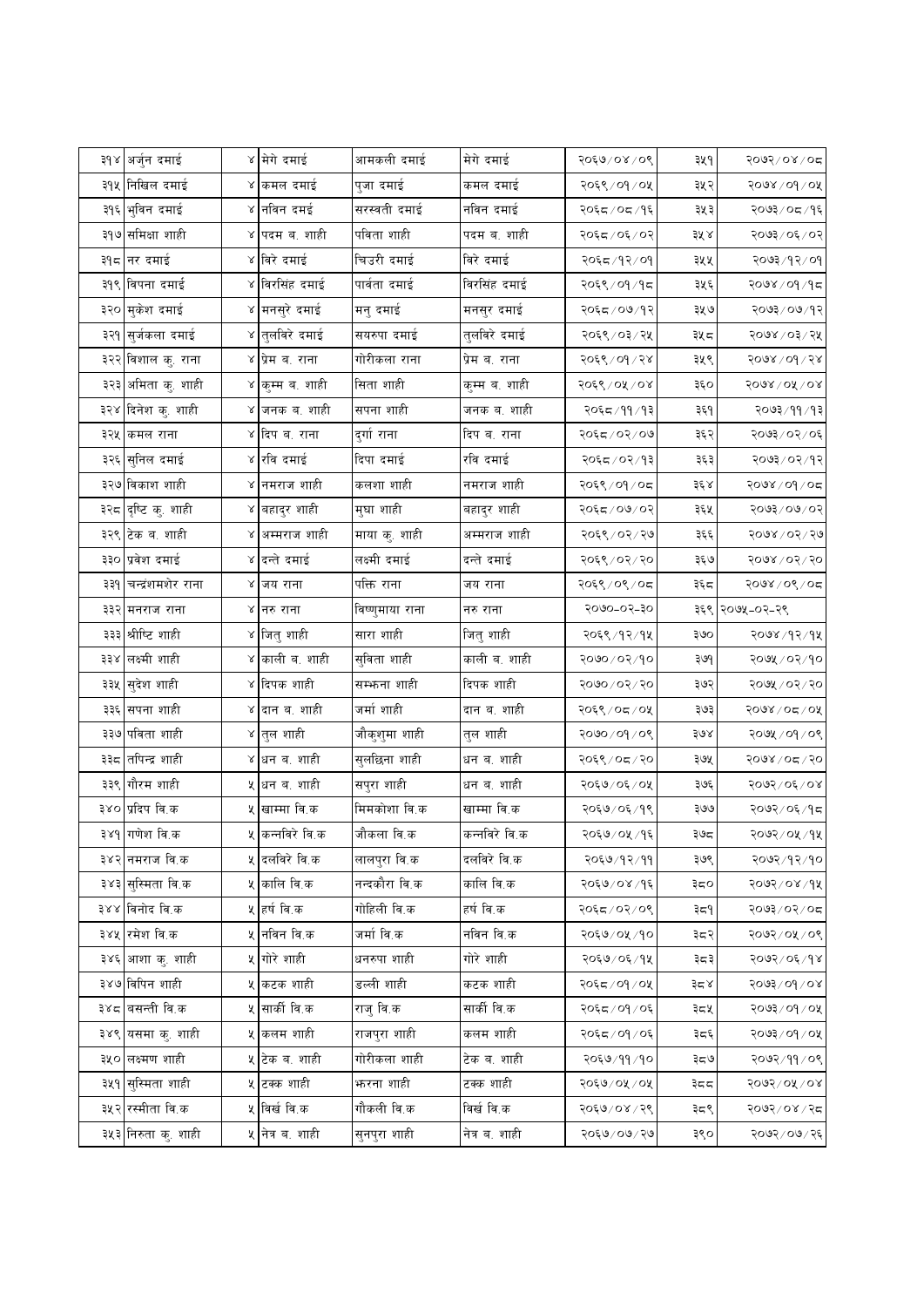|     | ३५४ लङक वि.क         |    | ५ धन वि.क                  | विजुकला वि.क | धन वि.क       | २०६७/०४/१२    | ३९१                       | $99 \times 80 \times 900$ |
|-----|----------------------|----|----------------------------|--------------|---------------|---------------|---------------------------|---------------------------|
| ३५५ | कलशा वि.क            |    | ५ <mark>धनसुर वि.क</mark>  | पानकला वि.क  | धनसुर वि.क    | २०६७/०७/१३    | ३९२                       | २०७२/०७/१२                |
|     | ३५६ राकेश वि.क       |    | ५ रत्न वि.क                | मुगा वि.क    | रत्न वि.क     | २०६७/०४/१८    | ३९३                       | २०७२/०४/१७                |
|     | ३५७ विपना वि.क       |    | ५ गोगन वि.क                | विमला वि.क   | गोगन वि.क     | २०६७/११/०१    | ३९४                       | २०७२ / १० / ३१            |
| ३५८ | पुजा वि.क            |    | ५ विरजित वि.क              | पदमा वि.क    | विरजित वि.क   | २०६८/०३/०४    | ३९५                       | $500$ $200$ $200$         |
|     | ३५९ धनलक्ष्मी वि.क   | X. | पर्वलाल वि.क               | गंगा वि.क    | पर्वलाल वि.क  | २०६७/१०/२८    | ३९६                       | २०७२/१०/२७                |
|     | ३६० मैसा वि.क        |    | ५ दान ब. वि.क              | हरिसोभा वि.क | दान ब. वि.क   | २०६७/०४/१०    | ३९७                       | २०७२/०४/०९                |
|     | ३६१ लक्ष्मण शाही     | χ  | सनजित शाही                 | सुलछिना शाही | सर्नाजत शाही  | २०६७/११/१८    | ३९८                       | २०७२ / ११ / १७            |
|     | ३६२ शिवराज शाही      |    | ५ मेगे शाही                | मैनपुरा शाही | मेगे शाही     | २०६द / ०२/ २द | ३९९                       | २०७३/०२/२७                |
|     | ३६३ दिनेश शाही       |    | ५ सुर ब. शाही              | दिपा शाही    | सुर ब. शाही   | २०६७/०८/०१    | <b>ROO</b>                | २०७२ / ०७ / ३१            |
|     | ३६४ रोशन शाही        |    | ५ कृष्ण व. शाही            | जर्मा शाही   | कृष्ण ब. शाही | २०६७/०६/२४    | XOd                       | २०७२ / ०६ / २३            |
|     | ३६५ तपिन्द्र शाही    |    | ५ हर्क ब. शाही             | सुलछिना शाही | हर्क ब. शाही  | २०६७/११/१८    | ४०२                       | २०७२/११/१७                |
| ३६६ | आशा शाही             |    | ५ धनराज शाही               | लख्जिना शाही | धनराज शाही    | २०६७/०४/१६    | XO <sup>2</sup>           | २०७२/०४/१५                |
|     | ३६७ गजेन्द्र व. शाही |    | ५ दुर्गव. शाही             | औला शाही     | दुर्ग ब. शाही | २०६७/१०/०७    | <b>ROR</b>                | २०७२/१०/०६                |
|     | ३६८ गोरीकला शाही     |    | ५ दुर्गव. शाही             | औला शाही     | दुर्ग ब. शाही | २०६८/०१/०२    | <b>ROX</b>                | $90 \times 90 \times 500$ |
|     | ३६९ मनु वि.क         |    | ५ बली वि.क                 | सिउता वि.क   | बली वि.क      | २०६८/०८/१०    | $X$ ०६                    | २०७३/०८/१०                |
|     | ३७० प्रवेश वि.क      | χ  | अजे वि.क                   | लालमाया वि.क | अजे वि.क      | २०६७/१०/१८    | 800                       | २०७२/१०/१७                |
|     | ३७१ कल्पना वि.क      |    | ५ धने वि.क                 | अविसरा वि.क  | धने विक.      | २०६८/०१/०१    | ४०द                       | २०७२/१२/३१                |
|     | ३७२ भरत वि.क         |    | ५ धने वि.क                 | अविसरा वि.क  | धने विक.      | २०६७/०६/१६    | XOS                       | २०७२/०६/१५                |
|     | ३७३ राजपुरा वि.क     |    | ५ गोर्ख वि.क               | धनकली वि.क   | गोर्ख वि.क    | २०६८/०७/०९    | sdo                       | २०७३/०७/०९                |
|     | ३७४ विपना वि.क       |    | ५ गोगन वि.क                | विमला वि.क   | गोगन वि.क     | २०६७/११/०१    | 8d <sub>d</sub>           | २०७२ / १० / ३१            |
|     | ३७५ सोवन नेपाली      |    | ५ नर नेपाली                | मन्नु नेपाली | नर नेपाली     | २०६७/१०/१८    | ४१२                       | २०७२/१०/१७                |
|     | ३७६ सिर्जना वि.क     |    | ५ धन वि.क                  | विजुकला वि.क | धन वि.क       | २०६७/०४/०८    | 8d                        | २०७२/०४/०७                |
|     | ३७७ मनिसा शाही       |    | ५ काली ब. शाही             | छिता शाही    | काली ब. शाही  | २०६८/०१/०२    | 8d                        | २०७३ / ०१ / ०१            |
|     | ३७८ उपेन्द्र शाही    |    | ५ सुर ब. शाही              | दिपा शाही    | सुर ब. शाही   | २०६८/०१/०१    | ४१५                       | २०७२/१२/३१                |
|     | ३७९ सन्जु शाही       |    | ५ दुर्ग ब. शाही            | जौला शाही    | दुर्गव. शाही  | २०६७/१०/१७    | $8d\acute{\epsilon}$      | २०७२/१०/१६                |
| ३८० | मनोज शाही            |    | ५ छत्र शाही                | केसा शाही    | छत्र शाही     | २०६८/०१/०१    | $\delta \delta$           | २०७२/१२/३१                |
|     | ३८१ किस्ना शाही      |    | ५ चक्र ब. शाही             | घोगी शाही    | चक्र ब. शाही  | २०६७/०९/०४    | لاه د                     | २०७२/०९/०३                |
|     | ३८२ सुजन शाही        |    | ५ मनराज शाही               | सोविता शाही  | मनराज शाही    | २०६७/०६/०४    | 846                       | १०७२/०६/०३                |
|     | ३८३ गंगा शाही        |    | ५ मान ब. शाही              | राजपुरा शाही | मान ब. शाही   | २०६८/०२/०३    | ४२०                       | २०७३/०२/०२                |
|     | ३८४ ममता शाही        |    | ५ तिल शाही                 | सिता शाही    | तिल शाही      | २०६७/०५/१९    | ४२१                       | २०७२/०५/१८                |
|     | ३८५ विन्दु कु. शाही  |    | ५ अभैराज शाही              | लालपुरा शाही | अभैराज शाही   | २०६७/११/१८    | ४२२                       | २०७२ / ११ / १७            |
|     | ३८६ अर्जुन शाही      | χ  | अभैराज शाही                | लालपुरा शाही | अभैराज शाही   | २०६८/०२/१०    | ४२३                       | २०७३ / ०२ / ०९            |
|     | ३८७ राजन शाही        |    | ५ मिम ब. शाही              | शारदा शाही   | मिम ब. शाही   | २०६८/०३/२२    | $\lambda\leqslant\lambda$ | २०७३ / ०३ / २२            |
|     | ३८८ नेशनल शाही       |    | ५ कमल शाही                 | कलशा शाही    | कमल शाही      | २०६७/०९/२७    | ४२५                       | २०७२/०९/२६                |
|     | ३८९ भरता कु. शाही    |    | ५ तुल ब. शाही              | सत्य शाही    | तुल ब. शाही   | २०६७/०४/१५    | ४२६                       | २०७२/०४/१४                |
|     | ३९० माइकल शाही       |    | ५ तुल ब. शाही              | सत्य शाही    | तुल ब. शाही   | २०६८/०४/०५    | ४२७                       | २०७३/०४/०५                |
|     | ३९१ बसन्ती शाही      |    | ५ जिवन शाही                | सुरेशा शाही  | जिवन शाही     | २०६७/०४/१०    | ४२८                       | $20/80/\sqrt{2005}$       |
|     | ३९२ पिंकी शाही       |    | ५ चुक्का शाही              | चाउरी शाही   | चुक्का शाही   | २०६७/०५/१५    | ४२९                       | २०७२/०५/१४                |
|     | ३९३ विशाल शाही       |    | ५ <mark>भैर व. शाही</mark> | शुशिला शाही  | भैर ब. शाही   | २०६८/०३/१०    | x30                       | २०७३ ⁄ ०३ ⁄ १०            |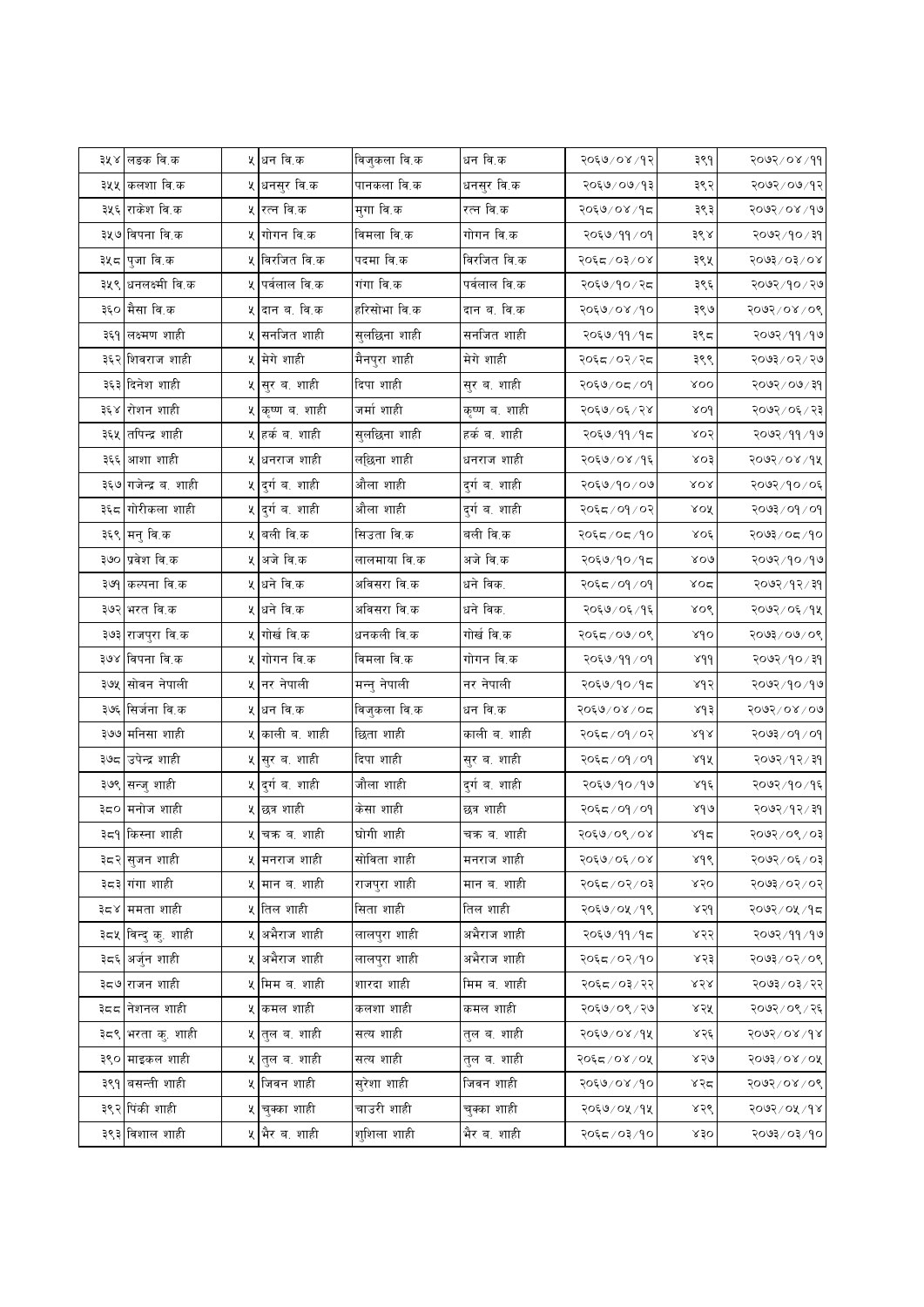|     | ३९४ किस्मत शाही    |    | ५ मनोज शाही              | तारा शाही         | मनोज शाही     | २०६७/०४/१३     | 83d                | २०७२/०४/१२                                                   |
|-----|--------------------|----|--------------------------|-------------------|---------------|----------------|--------------------|--------------------------------------------------------------|
|     | ३९५ निशान कु. शाही | ५। | सर्पराज शाही             | सिर्जना शाही      | सर्पराज शाही  | २०६८/०१/१५     | ४३२                | २०७३ / ०१ / १४                                               |
|     | ३९६ सुन्दर शाही    |    | ५ डिल्ली शाही            | छिता शाही         | डिल्ली शाही   | २०६७/०७/२७     | 833                | २०७२ / ०७ / २६                                               |
|     | ३९७ सुदेस्ना शाही  |    | ५ गोपाल शाही             | बाचु शाही         | गोपाल शार्हा  | २०६८ / ०१ / १५ | ४३४                | २०७३ / ०१ / १४                                               |
| ३९८ | सत्यदेवी शाही      | X  | कन्न ब. शाही             | नैनकला शाही       | कन्न ब. शाही  | २०६८/०२/१५     | ४३५                | २०७३/०२/१४                                                   |
| ३९९ | हाँस विटालु        |    | कउडे विटालु              | पार्वती विटालु    | कउडे विटालु   | २०६८/०१/१५     | ४३६                | २०७३/०१/१४                                                   |
|     | ४०० राजन वि.क      |    | ५ <mark>रन वि.क</mark>   | दाना वि.क         | रन वि.क       | २०६८/०४/१५     | 830                | २०७३/०४/१५                                                   |
|     | ४०१ सैलेन्द्र शाही | ५। | जंग ब. शाही              | पविता शाही        | जंग ब. शाही   | २०६७/०४/०८     | ४३८                | २०७२/०४/०७                                                   |
|     | ४०२ रिता शाही      |    | <b>५ तुल ब. शाही</b>     | काली शाही         | तुल ब. शाही   | २०६७/०४/१४     | ४३९                | २०७२/०४/१३                                                   |
|     | ४०३ सुशिल शाही     | ५। | जनक ब. शाही              | राज्य शाही        | जनक ब. शाही   | २०६८/०४/१३     | 880                | २०७३/०४/१३                                                   |
|     | ४०४ पुस्कर वि.क    |    | ५ विर्ख वि.क             | गौकली वि.क        | विर्ख वि.क    | २०६९/११/१७     | 88d                | २०७४ /११ /१७                                                 |
|     | ४०५ अम्म ब. वि.क   |    | अजे वि.क                 | लालमाया वि.क      | अजे वि.क      | २०६९ / ०१ / १२ | ४४२                | २०७४ / ०१ / १२                                               |
|     | ४०६ नरेश वि.क      |    | <b>५ धनजित वि.क</b>      | सुक्का वि.क       | धर्नाजत वि.क  | २०६९ / ०२ / २१ | 883                | २०७४ / ०२ / २१                                               |
|     | ४०७ खगिराज वि.क    |    | ५ मनरुप वि.क             | सपुरा वि.क        | मनरुप वि.क    | २०६९ / ०१ / ०२ | 888                | २०७४ / ०१ / ०२                                               |
|     | ४०८ हरिश वि.क      |    | ५ जयरुप वि.क             | सरिता वि.क        | जयरुप वि.क    | २०६९ / ०४ / ०५ | 8.XX               | $5008\$ 08 $\sqrt{0}$                                        |
|     | ४०९ रस्मी कामी     | ų١ | सन्नसिगे कामी            | मुगा वि.क         | सन्नसिगे कामी | २०६७/१०/२५     | ४४६                | २०७२/१०/२४                                                   |
|     | ४१० जगशिला वि.क    |    | ५ विरसिंह वि.क           | जमुना वि.क        | विरसिंह वि.क  | २०६९ / ०१ / ०३ | 880                | १०७४ / ०१ / ०३                                               |
|     | ४११ राजपुरा वि.क   | 잇  | गोर्ख वि.क               | धनकली वि.क        | गोर्ख वि.क    | २०६द ⁄ ०७/०९   | ४४द                | $20/60 \times 200$                                           |
|     | ४१२ विकाश शाही     | ५। | राज ब. शाही              | सुर्जा शाही       | राज ब. शाही   | २०६८/०७/१२     | 886                | २०७३/०७/१२                                                   |
|     |                    |    |                          |                   |               |                |                    |                                                              |
|     | ४१३ रमिता शाही     |    | ५  अभयराज शाही           | लालपुरा शाही      | अभयराज शाही   | २०६९ / ०१ / २६ | $AA$ 0             | २०७४ / ०१ / २६                                               |
|     | ४१४ ईश्वर शाही     |    | ५ पूर्णव. शाही           | मिमकोशा शाही      | पूर्ण ब. शाही | २०६९ / ०२ / ३१ | ४५१                | #स्क्त्ल्ङ्क!                                                |
|     | ४१५ लक्ष्मण नेपाली | X  | पर ब. नेपाली             | मनु नेपाली        | पर ब. नेपाली  | २०६९ / ०१ / ०३ | ४५२                |                                                              |
|     | ४१६ सुशिल शाही     | 잇  | जनक ब. शाही              | राज्य शाही        | जनक ब. शाही   | २०६८/०४/१३     | ४५३                |                                                              |
|     | ४१७ निराज क¸ शाही  |    | ५ धन ब. शाही             | सपुरा शाही        | धन ब. शाही    | २०६९ / ०१ / १० | ४४४                | २०७४ / ०१ / १०                                               |
|     | ४१८ अनिरुपा शाही   | ५। | मान ब. शाही              | गंगदरा शाही       | मान ब. शाही   | २०६९ / ०१ / १० | <b>RKK</b>         | २०७४ / ०१ / १०                                               |
|     | ४१९ धन व. शाही     | ५। | कलम शाही                 | राजपुरा शाही      | कलम शाही      | २०६९ / ०३/ ०६  | ४५६                | २०७४ / ०३ / ०६                                               |
|     | ४२० मनोज वि.क      |    | ५ रिटे वि.क              | जयरुपा वि.क       | रिटे वि.क     | २०६८/०२/११     | AA                 | २०७३/०२/१०                                                   |
|     | ४२१ प्रविन शाही    |    | ५ जंग शाही               | पविता शाही        | जंग ब. शाही   | २०६९ ⁄ ०४ ⁄ ०५ | ४५८                | २०७४ / ०४ / ०५                                               |
|     | ४२२ निस्नल शाही    |    | ५ प्रेम ब. शाही          | बिजा शाही         | प्रेम व. शाही | २०६९/०१/१३     | ४५९                |                                                              |
|     | ४२३ निरु कु शाही   |    | ५ मनरुप शाही             | जनपुरा शाही       | मनरुप शाही    | २०६८/०६/१४     | $X\xi$ O           | १०७४ / ०१ / ०३<br>१०७३/०४/१३<br>२०७४ / ०१ / १३<br>२०७३/०६/१४ |
|     | ४२४ विशाल कु. शाही |    | ५ टेक ब. शाही            | <b>भारना शाही</b> | टेक ब. शाही   | २०६९ ⁄ ०४ ⁄ १८ | ४६१                | २०७४ / ०४ /१८                                                |
|     | ४२५ कलक व. शाही    |    | ५ पदम ब. शाही            | दुर्गाशाही        | पदम ब. शाही   | २०६९ / ०२ / ०१ | ४६२                | $90 \times 90 \times 900$                                    |
|     | ४२६ चट्टान शाही    | X  | चक्र ब. शाही             | भवि शाही          | चक्र ब. शाही  | २०६९ / ०२ / ०५ | ४६३                | २०७४ / ०२ / ०५                                               |
|     | ४२७ विपिन ब. शाही  |    | ५ <mark>कटक शाही</mark>  | डल्ली शाही        | कटक शाही      | २०६८/०१/०५     | $X \not\in X$      | $500$ $/$ $00$ $/$ $00$                                      |
|     | ४२८ विष्नु शाही    |    | ५ धनरुप शाही             | हरिरुपा शाही      | धनरुप शाही    | २०६८/०६/०६     | ४६५                | २०७३/०६/०६                                                   |
|     | ४२९ समिला शाही     | ५। | रज ब. शाही               | उमकली शाही        | रज ब.शाही     | २०६८/०९/१०     | ४६६                | २०७३/०९/१०                                                   |
|     | ४३० सन्देश शाही    |    | ५ हस्त व. शाही           | किट्टी शाही       | हस्त ब. शाही  | २०६९ / ०४ / २० | $x \epsilon_0$     | $5008\sqrt{0}$ / $50$                                        |
|     | ४३१ कमल शाही       |    | ५ रत्न ब. शाही           | सिता शाही         | रत्न ब. शाही  | २०६९ / ०१ / १२ | $x \in \mathbb{Z}$ | २०७४/०१/१२                                                   |
|     | ४३२ महेन्द्रं वि.क |    | ५ <mark>गंगा वि.क</mark> | गंगा वि.क         | गंगा वि.क     | २०६८/०१/१०     | ४६९                | 20/60/660                                                    |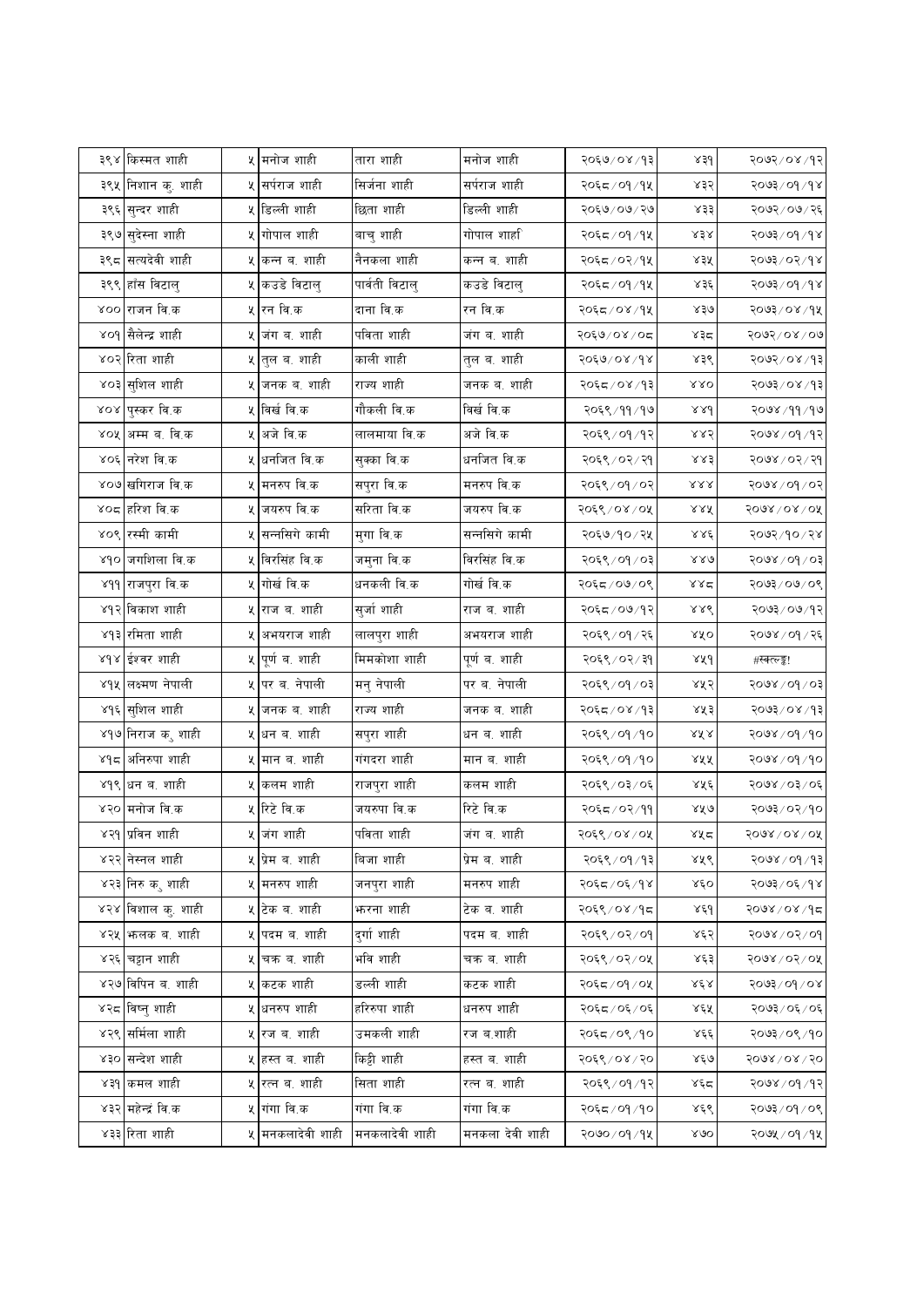|      | ४३४ निरज शाही          |    | ५ नित्र ब. शाही           | सुनपुरा शाही    | नेत्र ब. शाही        | २०६९/११/०४     | 800           | $80/66$ / $800$                |
|------|------------------------|----|---------------------------|-----------------|----------------------|----------------|---------------|--------------------------------|
| ४३५  | सावित्री वि.क          | ५। | दलजित वि.क                | किट्टि विक.     | दलजित वि.क           | २०६९/१२/१९     | ४७२           | २०७४ /१२/१९                    |
|      | ४३६ विकास वि.क         |    | ५ <mark>धनराज वि.क</mark> | सुनदरा वि.क     | धनराज वि.क           | २०६९ ⁄ १० ⁄ १० | 8.03          | २०७४ /१० /१०                   |
|      | ४३७ प्रतिक शाही        |    | ५ प्रेम ब. शाही           | कलशा शाही       | प्रेम ब. शार्हा      | २०७०/०१/१६     | $X \gtrsim A$ | २०७५ / ०१ / १६                 |
| ४३८  | सरिस्मा शाही           | খ  | सुनजित शाही               | सुलछिना शाही    | सुनजित शाही          | २०७०/०१/१०     | ४७४           | २०७५ / ०१ /१०                  |
|      | ४३९ विवस शाही          |    | ५ कर्ण शाही               | सावित्रा शाही   | कर्ण शाही            | २०७० / ०१ / १५ | ४७६           | २०७५ / ०१ / १५                 |
|      | ४४० स्वस्तीका कामी     |    | ५ दलजित कामी              | किटि कामी       | दलजित कामी           | २०६९/१२/३०     | 800           | २०७४ /१२/३०                    |
|      | ४४१ भिमराज शाही        | ५  | कटक शाही                  | डल्ली शाही      | कटक शाही             | २०६९/१२/०५     | ४७८           | २०७४ ⁄ १२ ⁄ ०५                 |
|      | ४४२ भुमिका शाही        | ५। | सर्पराज शाही              | सृजना शाही      | सर्पराज शाही         | २०७० ⁄ ०१ ⁄ १७ | ४७९           | २०७५ / ०१ / १७                 |
|      | ४४३ सुरेश शाही         |    | ५ कुम्म शाही              | चिउरी शाही      | कुम्म शाही           | २०६९/१२/०१     | ४द०           | २०७४ /१२/०१                    |
|      | ४४४ मनसरी रोकाया       |    | ७ चक्र ब. रोकाया          | पविता रोकाया    | चक्र ब. रोकाया       | २०६८/०४/०५     | لا⊄ه          | २०७३/०४/०५                     |
|      | ४४५  चन्द्ररुपा रोकाया |    | ७ अर्जुन रोकाया           | दानकला रोकाया   | अर्जुन रोकाया        | २०६८/०१/०५     | ४द२           | $80/60/\sqrt{2}$ ि             |
|      | ४४६ जनकली रोकाया       |    | ७ राम ब. रोकाया           | बाजपुरा रोकाया  | राम बर् रोकाया       | २०६७/०७/१६     | ४८३           | २०७२/०७/१५                     |
|      | ४४७ सिसिल रोकाया       |    | ७ लक्ष्मीचन्द्र रोकाया    | रेशमा रोकाया    | लक्ष्मीचन्द्र रोकाया | २०६७/११/२४     | ४८४           | २०७२ / ११ / २३                 |
|      | ४४८ भवि रोकाया         |    | ७ अमृते रोकाया            | बाटु रोकाया     | अमृते रोकाया         | २०६७/११/२४     | ४द्रप्        | २०७२/११/२३                     |
|      | ४४९ गोगन रोकाया        |    | ७ अमृते रोकाया            | बाटु रोकाया     | अमृते रोकाया         | २०६७/१२/२२     | بالمحلية      | २०७२/१२/२१                     |
|      | ४५० रिशम ब. रोकाया     |    | ७ नर ब. रोकाया            | राइकोशा रोकाया  | नर ब. रोकाया         | २०६७/१२/२८     | ४द७           | २०७२ / १२ / २७                 |
|      | ४५१ उर्मिला रोकाया     |    | ७ मानसिंह रोकाया          | पुल्ती रोकाया   | मानसिंह रोकाया       | २०६७/०६/१०     | ४दद           | २०७२/०६/०९                     |
|      | ४५२ बसन्ती रोकाया      |    | ७ सिंह रोकाया             | कुशुमकला रोकाया | सिंह रोकाया          | २०६७/०७/०२     | ४द९           | २०७२/०७/०९                     |
|      | ४५३ धर्मकला रोकाया     |    | ७ गोर्ख व. रोकाया         | पदमकला रोकाया   | गोर्ख ब. रोकाया      | २०६७/०९/०२     | ४९०           | २०७२/०९/०१                     |
| 8X R | भिमराज रोकाया          |    | ७ अली रोकाया              | साउनी रोकाया    | अलि रोकाया           | २०६८/०१/०४     | ४९१           | $50 \times 90 \times 500$      |
|      | ४५५ पुजा रोकाया        |    | ७ गंग रोकाया              | कौशिला रोकाया   | गंग रोकाया           | २०६७/०८/०८     | ४९२           | २०७२/०८/०७                     |
|      | ४५६ राजेश रोकाया       |    | ७ गंग रोकाया              | कौशिला रोकाया   | गंग रोकाया           | २०६८/०१/०५     | ४९३           | $500$ $\frac{1}{2}$ $\sqrt{0}$ |
|      | ४५७ मुनसुपा रोकाया     |    | ७ खड्क रोकाया             | मिमकोशा रोकाया  | खड्क रोकाया          | २०६७/०९/०८     | 868           | २०७२/०९/०७                     |
|      | ४५८ अनपुरा रोकाया      |    | ७ खड्क रोकाया             | मिमकोशा रोकाया  | खड्क रोकाया          | २०६७/०४/२३     | ४९५           | २०७२/०४/२२                     |
|      | ४५९ टिक ब. रोकाया      |    | ७ रज ब. रोकाया            | गोरीकला रोकाया  | रज ब. रोकाया         | २०६७/०८/१०     | ४९६           | २०७२/०८/०९                     |
|      | ४६० आशाराम रोकाया      |    | ७ कन्न रोकाया             | लालदरी रोकाया   | कन्न रोकाया          | २०६७/१०/२८     | 860           | २०७२ / १० / २७                 |
|      | ४६१ लक्ष्मी रोकाया     |    | ७ मोतीराम रोकाया          | लालकौरा रोकाया  | मोतीराम रोकाया       | २०६८/०१/०९     | ४९८           | २०७३/०९/०८                     |
|      | ४६२ पर्व रोकाया        |    | ७ रमेश रोकाया             | जनकला रोकाया    | रमेश रोकाया          | २०६८/१०/२२     | ४९९           | २०७३/१०/२२                     |
|      | ४६३ सपना रोकाया        |    | ७ दल ब. रोकाया            | रुप्सी रोकाया   | दल ब. रोकाया         | २०६७/०७/१५     | ५००           | 9092/09/98                     |
|      | ४६४ करिस्मा रोकाया     |    | ७ हाँस रोकाया             | ममिता रोकाया    | हाँस रोकाया          | २०६७/०५/०९     | ५०१           | २०७२/०५/०८                     |
|      | ४६५ सुनिता रोकाया      |    | ७ हाँस रोकाया             | बाँचु रोकाया    | हाँस रोकाया          | २०६८/०१/०५     | ५०२           | $500$ ई $\sim$ $600$           |
|      | ४६६ धिरेन्द्र रोकाया   |    | ७ रमेश रोकाया             | सिता रोकाया     | रमेश रोकाया          | २०६७/१०/२४     | ५०३           | २०७२/१०/२३                     |
|      | ४६७ टोपेन्द्र रोकाया   |    | ७ हरि रोकाया              | रुप्सी रोकाया   | हरि रोकाया           | २०६८/०३/१६     | ४०४           | २०७३ ⁄ ०३ ⁄ १६                 |
|      | ४६८ विरेन्द्र रोकाया   |    | ७ बल रोकाया               | सुर्जकला रोकाया | बल रोकाया            | २०६७/०४/१६     | ५०५           | २०७२/०४/१५                     |
|      | ४६९ रोसनी रोकाया       |    | ७ वल रोकाया               | सुर्जकला रोकाया | बल रोकाया            | २०६८/०४/०६     | ५०६           | २०७३/०४/०६                     |
| 800  | मनिसा रोकाया           |    | ७ मुन ब. रोकाया           | जैपुरी रोकाया   | मुन ब. रोकाया        | २०६८/०१/२०     | ५०७           | २०७३ / ०१ / १९                 |
|      | ४७१ विशाल रोकाया       |    | ७ राम ब. रोकाया           | पुल्ती रोकाया   | राम बर् रोकाया       | २०६७/१०/०४     | ५०८           | १०७२/१०/०३                     |
|      | ४७२ जानकी रोकाया       |    | ७ मान ब. रोकाया           | लल्ता रोकाया    | मान ब. रोकाया        | २०६७/०४/१०     | ५०९           | २०७२/०४/०९                     |
|      | ४७३ हरिश रोकाया        |    | ७ अलि रोकाया              | सुर्जकला रोकाया | अलि रोकाया           | २०६७/०६/१६     | ५१०           | २०७२/०६/१५                     |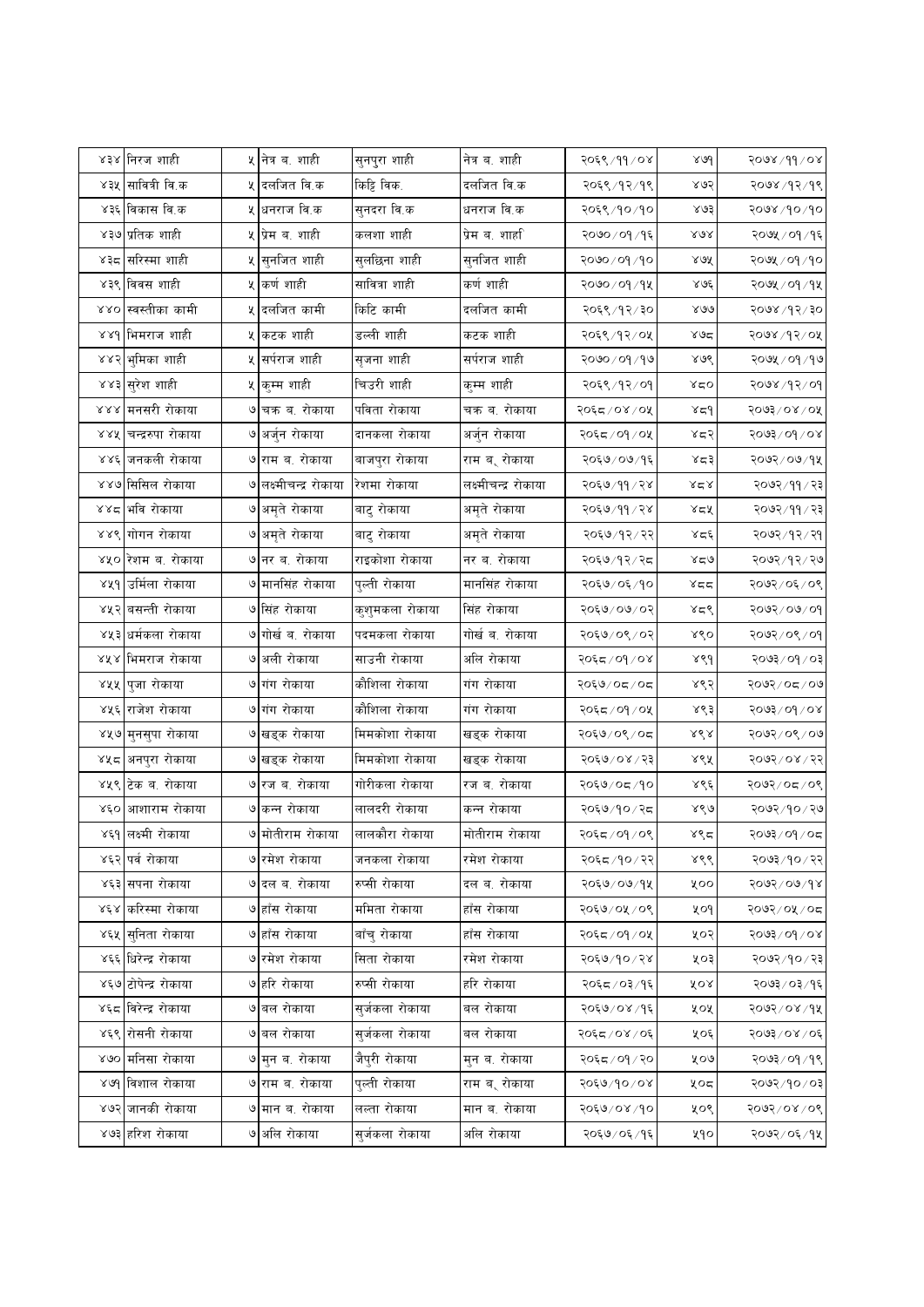| ४७४ राजेश रोकाया                  | ७ धनसिंगे रोकाया           | पानसरा रोकाया   | धनसिंगे रोकाया       | २०६८/०१/२०     | ५११          | १०७३/०१/१९                     |
|-----------------------------------|----------------------------|-----------------|----------------------|----------------|--------------|--------------------------------|
| ४७५  राजेन्द्र रोकाया             | ७ मेग रोकाया               | टिका रोकाया     | मेग रोकाया           | २०६८/०३/१६     | ५१२          | २०७३ ⁄ ०३ ⁄ १६                 |
| ४७६ अलि रोकाया                    | ७ धन ब. रोकाया             | गोमा रोकाया     | धन ब. रोकाया         | २०६७/१२/१८     | ५१३          | २०७२ ⁄ १२ ⁄ १७                 |
| ४७७ जनक रोकाया                    | ७ हंस रोकाया               | काली रोकाया     | हंस रोकाया           | २०६८/०१/०९     | ४१४          | २०७३/०१/०८                     |
| ४७८ निखिल रोकाया                  | ७ धर्म ब. रोकाया           | गोरिशिला रोकाया | धर्म ब. रोकाया       | २०६द / ०६ / २द | ५१५          | २०७३/०६/२८                     |
| ४७९ धर्मराज रोकाया                | ७ सिंग रोकाया              | जाल्का रोकाया   | सिंग रोकाया          | २०६८/०५/१२     | ५१६          | २०७३ ⁄ ०५ ⁄ १२                 |
| ४८० विवेक रोकाया                  | ७ राम ब. रोकाया            | बाजपुरा रोकाया  | राम बर् रोकाया       | २०६९ / ०१ / ०३ | ५१७          | १०७४ / ०१ / ०३                 |
| ४८१ गरिमा रोकाया                  | ७ जंग रोकाया               | गोरिकला रोकाया  | जंग रोकाया           | २०६८/१०/१२     | ५१८          | २०७३ ⁄ १० ⁄ १२                 |
| ४८२ कमल रोकाया                    | ७ सति रोकाया               | जौकला रोकाया    | सति रोकाया           | २०६९ / ०१ / १५ | ५१९          | २०७४ ⁄ ०१ ⁄ १४                 |
| ४८३ बसन्ती रोकाया                 | ७ अर्जुन रोकाया            | दानकला रोकाया   | अर्जुन रोकाया        | २०६८/१०/१५     | ५२०          | २०७३/१०/१५                     |
| ४८४ बिनिता रोकाया                 | ७ रघुविर रोकाया            | पविता रोकाया    | रघुविर रोकाया        | २०६८/१०/०५     | ५२१          | २०७३/१०/०५                     |
| ४८५ निरेन्द्र रोकाया              | ७ लक्ष्मीचन्द्र रोकाया     | रेशमा रोकाया    | लक्ष्मीचन्द्र रोकाया | २०६८/१०/०६     | ५२२          | २०७३/१०/०६                     |
| ४द६ डिल ब. रोकाया                 | ७ राते रोकाया              | रुप्सी रोकाया   | राते रोकाया          | २०६९/०२/१४     | ५२३          | $5008$ / 05/dg                 |
| ४८७ टक्क ब. रोकाया                | ७ हरियाले रोकाया           | बेलपुरा रोकाया  | हरियाले रोकाया       | २०६८/१०/२५     | ५२४          | २०७३ ⁄ १० / २५                 |
| ४८८ <mark>सुरेन्द्र रोकाया</mark> | ७ खड्क रोकाया              | कसुमकला रोकाया  | खड्क रोकाया          | २०६९ / ०१ / ०९ | ५२५          | २०७४ / ०१ / ०९                 |
| ४८९ रानिपुरा रोकाया               | ७ चक्र ब. रोकाया           | पुन्ना रोकाया   | चक्र ब. रोकाया       | २०६८/०५/०१     | ५२६          | $90 \times 10^{3}$ ाई          |
| ४९० खकेन्द्र रोकाया               | ७ रघुचन्द्र रोकाया         | जनकली रोकाया    | रघुचन्द्र रोकाया     | २०६९ / ०३ / २१ | ५२७          | २०७४ / ०३ / २१                 |
| ४९१ रस्मिता रोकाया                | ७ सिंह ब रोकाया            | कुशुमकला रोकाया | सिंह रोकाया          | २०६८/१०/०१     | ५२८          | २०७३ ⁄ १० ⁄ ०१                 |
| ४९२ अर्जुन रोकाया                 | ७ सर्जन रोकाया             | दुर्गा रोकाया   | सर्जन रोकाया         | २०६७/१२/०५     | ५२९          | २०७२/१२/०४                     |
| ४९३ चन्द्र ब. रोकाया              | ७ सर्जन रोकाया             | दुर्गा रोकाया   | सर्जन रोकाया         | २०६९ / ०३/ ०७  | ४३०          | २०७४ / ०३ / ०७                 |
| ४९४ दुर्ग ब. रोकाया               | ७ सुन्तके रोकाया           | सुनपुरा रोकाया  | सुन्तके रोकाया       | २०६९ / ०२ / ०५ | ५३१          | २०७४ / ०२ / ०५                 |
| ४९५ पदम ब. रोकाया                 | ७ सुन्तके रोकाया           | सुनपुरा रोकाया  | सुन्तके रोकाया       | २०६७/१०/०५     | ५३२          | $80/10 \times 10$              |
| ४९६ अनिपाल रोकाया                 | ७ धन ब. रोकाया             | सरिता रोकाया    | धन ब. रोकाया         | २०६९ / ०२/१८   | ५३३          | २०७४ ⁄ ०२ ⁄ १८                 |
| ४९७ जिवन रोकाया                   | ७ विक्रम रोकाया            | पुनदरा रोकाया   | विका रोकाया          | २०६७/०७/०६     | ५३४          | २०७२/०७/०५                     |
| ४९८ सोविना रोकाया                 | ७ मन ब. रोकाया             | जैपुरा रोकाया   | मन ब. रोकाया         | २०६९ / ०९ / २२ | ५३५          | २०७४ / ०९ / २२                 |
| ४९९ धर्मिन्द्र रोकाया             | ७ मुन ब. रोकाया            | बाटु रोकाया     | मुन ब. रोकाया        | २०६९ / ०७ / ०४ | ५३६          | $5008\backslash00\backslash08$ |
| ५०० सर्जन रोकाया                  | ७ तुल रोकाया               | निर्मला रोकाया  | तुल रोकाया           | २०६९ / ०७/ ०९  | ५३७          | २०७४ / ०७/ ०९                  |
| ५०१ <mark> </mark> नरजङ रोकाया    | ७ कर्ण ब. रोकाया           | लालदरी रोकाया   | कर्ण ब. रोकाया       | २०६९ / ११ / १० | ५३८          | २०७४ /११ /१०                   |
| ५०२ सोविना रोकाया                 | ७ कर्ण ब. रोकाया           | मुना रोकाया     | कर्ण ब. रोकाया       | २०६९/१०/०४     | ५३९          | $5008\backslash 10008$         |
| ५०३ अन्जील रोकाया                 | ७ अर्जुन रोकाया            | दानकली रोकाया   | अर्जुन रोकाया        | २०६९/१२/१३     | ४४०          | १०७४ /१२/१३                    |
| ५०४ सर्जन रोकाया                  | ७ तुल व. रोकाया            | निर्मला रोकाया  | तुल ब. रोकाया        | २०६९ ⁄ ११ ⁄ ०९ | ४४१          | २०७४ /११ / ०९                  |
| ५०५ मञ्जु रोकाया                  | ७ खाम्मा रोकाया            | राजु रोकाया     | खाम्मा रोकाया        | २०७० / ०१ / ३० | ४४२          | २०७५ / ०१ / ३०                 |
| ५०६ सुरेन्द्र रोकाया              | ७ खड्क रोकाया              | मिमकोशा रोकाया  | खड्क रोकाया          | २०६९/०१/०९     | ५४३          | २०७४ / ०१ / ०९                 |
| ५०७ हिमाल खत्री                   | १ धन ब. खत्री              | अना खत्री       | धन ब. खत्री          | २०६७/०८/०५     | $X \times X$ | $80/20/\sqrt{200}$             |
| ५०८ धन्यश ढकाल                    | <u> १ मिम प्र. ढकाल</u>    | मिना ढकाल       | मिम प्र. ढकाल        | २०६७/०४/१०     | ४४४          | २०७२/०४/०९                     |
| ५०९ उर्मिला वि.क                  | २ राम वि.क                 | राममाया वि.क    | राम वि.क             | २०६८/०४/०२     | ५४६          | $50/80/\sqrt{2}$               |
| ५१० राममाया वि.क                  | <mark>१</mark> मान ब. वि.क | सुनपुरा वि.क    | मान, ब, वि.क         | २०६८/०३/१९     | ४४७          | २०७३ ⁄ ०३ ⁄ १९                 |
| <b>५११ जिवन शाही</b>              | ३ नन्द शाही                | नानी शाही       | नन्द शाही            | २०६७/१०/१३     | ५४८          | २०७२/१०/१२                     |
| ५१२ मुकेश शाही                    | ४ वल शाही                  | पार्वती शाही    | बल शाही              | २०६८/०८/०५     | ५४९          | २०७३/०८/०५                     |
| ५१३ गोविन्द वि.क                  | ५ हर्क वि.क                | पानसरी वि.क     | हर्क वि.क            | २०६८/०२/०५     | ५५०          | $500$ $200$                    |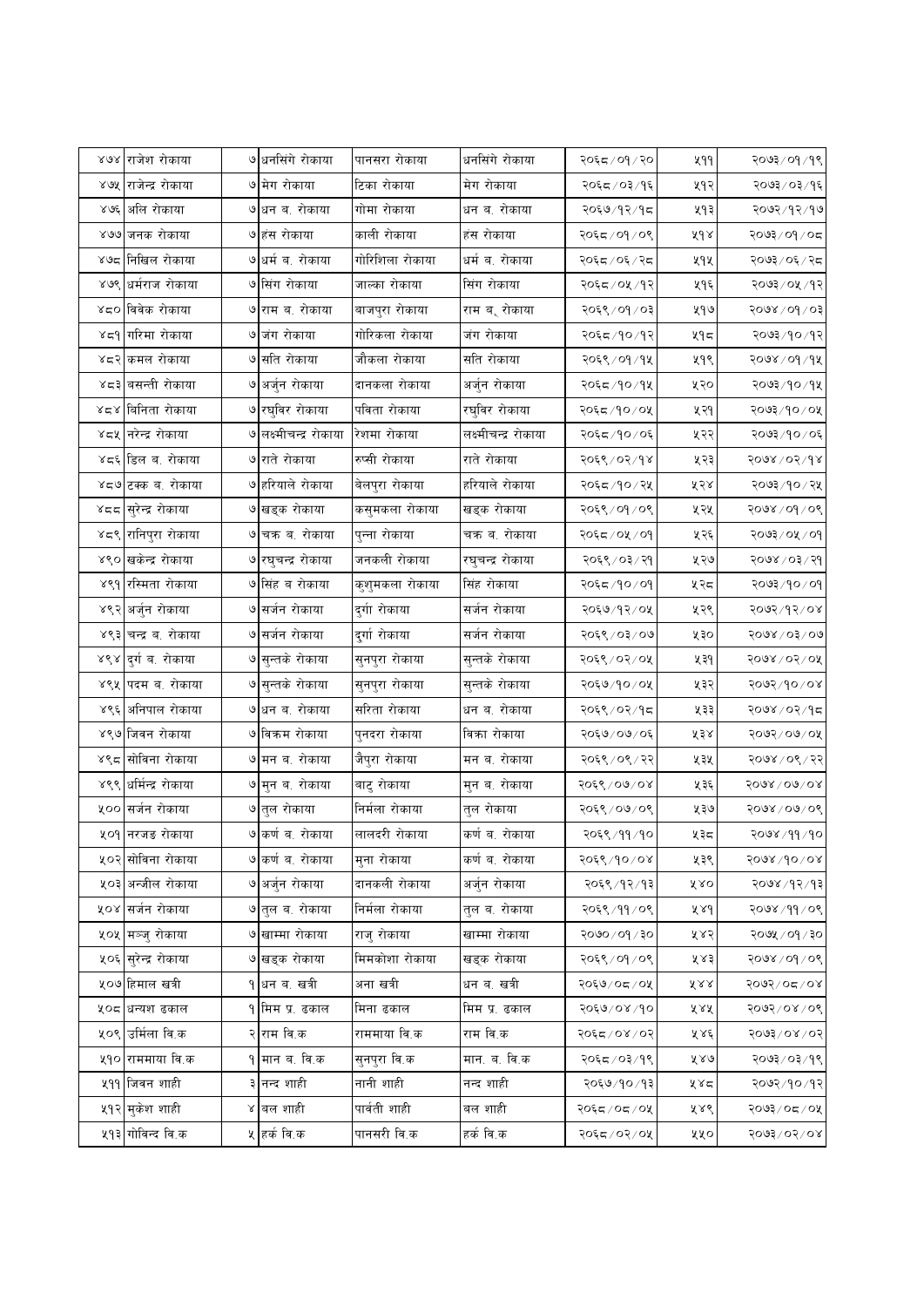| ५१४ <mark>सुरेश सुनार</mark><br>२०६७/१०/०१<br>रन्नकली सुनार<br>५५१<br>२ मन सुनार<br>मन सुनार<br>२०६७/१२/०१<br>५१५  <br>नर ब. थापा<br>६ अम्मर थापा<br>अम्मर थापा<br>५५२<br>केलु थापा<br>५१६ सुनपुरा रोकाया<br>७ दन्त रोकाया<br>दानकला रोकाया<br>दन्त रोकाया<br>२०६८/०७/०२<br>५५३<br>५१७ <mark>सुरेश शाही</mark><br>५ तुल शाही<br>पुन्ना शाही<br>तुल शाही<br>२०६७/०५/०३<br>५५४<br>५१८ दिलिप शाही<br> अकल शाही<br>बालसरा शाही<br>अकल शाही<br>९<br>२०६८/०६/०४<br>५५५<br>५१९ शान्ती सुनार<br>२०६८/१०/२० <br>५५६<br>२ धन सुनार<br>पुन्ना सुनार<br>धन सुनार<br>५२० ईश्वर शाही<br>९ रण ब. शाही<br>रण ब. शाही<br>रन्नरुपा शाही<br>२०६९ / ०२ / ०७<br>५५७<br>९ भाने शा<br>किटि शाही<br>भाने शाही<br>५२१ रोशन शाही<br>२०६९ / ०२ / ०७<br>५५८<br>५२२ अन्जना शाही<br>९ कालो शाही<br>लक्ष्मी शाही<br>कालो शाही<br>५५९<br>२०६९ /१२ / ३०<br>९ बल शाही<br>दानकला शाही<br>बल शाही<br>५२३ रितुका शाही<br>२०६९ / ०८ / २५<br>५६०<br>५२४ जया वि.क<br>२ मनसुर वि.क<br>मुनपुरा वि.क<br>मनसुर वि.क<br>२०६८/०७/३०<br>५६१<br>५२५ जनक शाही<br>४ धन शाही<br>सुना शाही<br>धन शाही<br>२०६८/१२/०२<br>५६२<br>५२६ प्रेम वि.क<br>डल्ली वि.क<br>धोजे वि.क<br><u>१</u> धोजे वि.क<br>२०६९ /१० / ०६<br>५६३<br>५२७ सुसिल सुनार<br>जानकी सुनार<br>२०६९ / ०४ / १३<br>४६४<br>२ जनक सुनार<br>जनक सुनार<br>५२८ पार्वती वि.क<br>५ अज वि.क<br>अज वि.क<br>मुनसुया वि.क<br>२०६७/०८/२५<br>५६५<br>५२९ मिमकोशा थापा<br>औली थपा<br>२०६७/१२/०३<br>६ अनु थापा<br>५६६<br>अनु थापा<br>५३० अग्नी ब. रोकाया<br>७ दुर्ग रोकाया<br>दुर्गा रोकाया<br>दुर्ग रोकाया<br>५६७<br>२०६८/०३/३०<br>५३१ सोविना शाही<br>२ मोहन शाही<br>पन्चकला शाही<br>मोहन शाही<br>२०६८/०६/१०<br>५६८<br>५३२ उमेश शाही<br>३ कृष्ण शाही<br>दन्ता शाही<br>कृष्ण शाही<br>२०६८/०७/२५<br>५६९<br>५३३ विनोद वि.क<br>५ दल वि.क<br>विनिता वि.क<br>दल वि.क<br>२०६९ / ०४ / ३०<br>५७०<br>६ कालो थापा<br>काली थापा<br>कालो थापा<br>५३४ कृष्ण थापा<br>२०६९ / ०५ / ०३<br>५ ७१<br>५३५ <mark> अस्मीता वि.क</mark><br>खम्मेनी वि.क<br>५ नन्नसुर वि.क<br>नन्नसुर वि.क<br>२०६९ /१२ / ०५<br>५७२<br>५३६ विमेश शाही<br>५ मान ब. शाही<br>जनपुरा शाही<br>मान ब. शाही<br>२०६९ / ०५ / २५<br>५७३<br>धनकली थापा<br>५३७ <br>अम्म ब. थापा<br>६ धन ब. थापा<br>२०७०/०७/०६<br>४७४<br>धन ब. थापा<br>५३८  विनिता थापा<br>२०७० / ०६ / ३०<br>६ मान ब. थापा<br>मान ब. थापा<br>५७५<br>मुनसुदा थापा<br>५३९ महेश थापा<br>उब्जी थापा<br>६ अन ब. थापा<br>अन ब. थापा<br>१०७०/११/०३<br>५७६<br>लोगमती थापा<br>अस्मीता थापा<br>६ मती थापा<br>मती थापा<br>२०७०/०२/१६<br>४४०<br>५७७<br>५४१ राज ब. थापा<br>६ धन ब. थापा<br>२०७० / ०१ / २५<br>धना थापा<br>धन ब. थापा<br>५७८<br>५४२ विमल रोकाया<br>२०७०/१२/०८<br>७ बाज ब. थापा<br>बाज ब. थापा<br>५७९<br>बाचु थापा<br>५४३ नविना रोकाया<br>२०७०/०९/३०<br>७ राज ब. थापा<br>धना थापा<br>राज ब. थापा<br>५८०<br>गौरी शाही<br>५४४ होलीका शाही<br>९ महेश शाही<br>महेश शाही<br>२०७० / ०१ / ३०<br>५८१<br>उर्मिला शार्हा<br>५४५ टिकेन्द्र शाही<br>९ उपेन्द्र शाही<br>उपेन्द्र शाही<br>२०७० / ०१ / २०<br>५८२<br>५४६ किटिका शाही<br>शोभा शाही<br>धन ब. शाही<br>९ धन ब. शाही<br>२०६९/०८/०२<br>५८३<br>कृष्णकौरा शाही<br>५४७ सिर्जना शाही<br>९ कृष्ण शाही<br>कृष्ण शाही<br>२०७० ⁄ ०१ ⁄ ०५<br>५८४<br>५४८ डिल्ली शाही<br>९ पदम शाही<br>सुलछिना शाही<br>पदम शाही<br>१०७०/०१/०३<br>५८५<br>९ दिनेश शाही<br>दिनेश शाही<br>५४९ विक्रम शाही<br>लछमा शाही<br>०६ \ २०७० / ०९०<br>५८६<br>९ जैधन शाही<br>जैधन शाही<br>५५० नविन शाही<br>प्याउरी शाही<br>२०७० ⁄ ०२ ⁄ २५<br>५८७<br>५५१ कसम सिंह<br>९ कमान सिंह<br>कविता सिंह<br>कमान सिंह<br>$80,60 \times 060$<br>५८८<br>५५२ पुल्ती दमाई<br>९ नान दमाई<br>फ्यातु दमाई<br>नान दमाई<br>२०६९ / ०३ / २०<br>५८९<br>५५३ काले दमाई<br>नानकला दमाई<br>९ मान दमाई<br>मान दमाई<br>२०६८/०३/३०<br>५९० |  |  |  |  |                                                                                                    |
|-------------------------------------------------------------------------------------------------------------------------------------------------------------------------------------------------------------------------------------------------------------------------------------------------------------------------------------------------------------------------------------------------------------------------------------------------------------------------------------------------------------------------------------------------------------------------------------------------------------------------------------------------------------------------------------------------------------------------------------------------------------------------------------------------------------------------------------------------------------------------------------------------------------------------------------------------------------------------------------------------------------------------------------------------------------------------------------------------------------------------------------------------------------------------------------------------------------------------------------------------------------------------------------------------------------------------------------------------------------------------------------------------------------------------------------------------------------------------------------------------------------------------------------------------------------------------------------------------------------------------------------------------------------------------------------------------------------------------------------------------------------------------------------------------------------------------------------------------------------------------------------------------------------------------------------------------------------------------------------------------------------------------------------------------------------------------------------------------------------------------------------------------------------------------------------------------------------------------------------------------------------------------------------------------------------------------------------------------------------------------------------------------------------------------------------------------------------------------------------------------------------------------------------------------------------------------------------------------------------------------------------------------------------------------------------------------------------------------------------------------------------------------------------------------------------------------------------------------------------------------------------------------------------------------------------------------------------------------------------------------------------------------------------------------------------------------------------------------------------------------------------------------------------------------------------------------------------------------------------------------------------------------------------------------------------------------------------------------------------------------------------------------------------------------------------------------------------------------------------------------------------------------------------------------------------------------------------------------------------|--|--|--|--|----------------------------------------------------------------------------------------------------|
|                                                                                                                                                                                                                                                                                                                                                                                                                                                                                                                                                                                                                                                                                                                                                                                                                                                                                                                                                                                                                                                                                                                                                                                                                                                                                                                                                                                                                                                                                                                                                                                                                                                                                                                                                                                                                                                                                                                                                                                                                                                                                                                                                                                                                                                                                                                                                                                                                                                                                                                                                                                                                                                                                                                                                                                                                                                                                                                                                                                                                                                                                                                                                                                                                                                                                                                                                                                                                                                                                                                                                                                                             |  |  |  |  | $\sqrt{20}$ २०९/३०                                                                                 |
|                                                                                                                                                                                                                                                                                                                                                                                                                                                                                                                                                                                                                                                                                                                                                                                                                                                                                                                                                                                                                                                                                                                                                                                                                                                                                                                                                                                                                                                                                                                                                                                                                                                                                                                                                                                                                                                                                                                                                                                                                                                                                                                                                                                                                                                                                                                                                                                                                                                                                                                                                                                                                                                                                                                                                                                                                                                                                                                                                                                                                                                                                                                                                                                                                                                                                                                                                                                                                                                                                                                                                                                                             |  |  |  |  | २०७२ / ११ / ३०                                                                                     |
|                                                                                                                                                                                                                                                                                                                                                                                                                                                                                                                                                                                                                                                                                                                                                                                                                                                                                                                                                                                                                                                                                                                                                                                                                                                                                                                                                                                                                                                                                                                                                                                                                                                                                                                                                                                                                                                                                                                                                                                                                                                                                                                                                                                                                                                                                                                                                                                                                                                                                                                                                                                                                                                                                                                                                                                                                                                                                                                                                                                                                                                                                                                                                                                                                                                                                                                                                                                                                                                                                                                                                                                                             |  |  |  |  | २०७३/०७/०२                                                                                         |
|                                                                                                                                                                                                                                                                                                                                                                                                                                                                                                                                                                                                                                                                                                                                                                                                                                                                                                                                                                                                                                                                                                                                                                                                                                                                                                                                                                                                                                                                                                                                                                                                                                                                                                                                                                                                                                                                                                                                                                                                                                                                                                                                                                                                                                                                                                                                                                                                                                                                                                                                                                                                                                                                                                                                                                                                                                                                                                                                                                                                                                                                                                                                                                                                                                                                                                                                                                                                                                                                                                                                                                                                             |  |  |  |  | २०७२/०५/०२                                                                                         |
|                                                                                                                                                                                                                                                                                                                                                                                                                                                                                                                                                                                                                                                                                                                                                                                                                                                                                                                                                                                                                                                                                                                                                                                                                                                                                                                                                                                                                                                                                                                                                                                                                                                                                                                                                                                                                                                                                                                                                                                                                                                                                                                                                                                                                                                                                                                                                                                                                                                                                                                                                                                                                                                                                                                                                                                                                                                                                                                                                                                                                                                                                                                                                                                                                                                                                                                                                                                                                                                                                                                                                                                                             |  |  |  |  | २०७३/०६/०४                                                                                         |
|                                                                                                                                                                                                                                                                                                                                                                                                                                                                                                                                                                                                                                                                                                                                                                                                                                                                                                                                                                                                                                                                                                                                                                                                                                                                                                                                                                                                                                                                                                                                                                                                                                                                                                                                                                                                                                                                                                                                                                                                                                                                                                                                                                                                                                                                                                                                                                                                                                                                                                                                                                                                                                                                                                                                                                                                                                                                                                                                                                                                                                                                                                                                                                                                                                                                                                                                                                                                                                                                                                                                                                                                             |  |  |  |  | $\mathsf{Q} \setminus \mathsf{Q} \mathsf{P} \setminus \mathsf{F} \mathsf{U} \mathsf{Q} \mathsf{S}$ |
|                                                                                                                                                                                                                                                                                                                                                                                                                                                                                                                                                                                                                                                                                                                                                                                                                                                                                                                                                                                                                                                                                                                                                                                                                                                                                                                                                                                                                                                                                                                                                                                                                                                                                                                                                                                                                                                                                                                                                                                                                                                                                                                                                                                                                                                                                                                                                                                                                                                                                                                                                                                                                                                                                                                                                                                                                                                                                                                                                                                                                                                                                                                                                                                                                                                                                                                                                                                                                                                                                                                                                                                                             |  |  |  |  | २०७४ / ०२ / ०७                                                                                     |
|                                                                                                                                                                                                                                                                                                                                                                                                                                                                                                                                                                                                                                                                                                                                                                                                                                                                                                                                                                                                                                                                                                                                                                                                                                                                                                                                                                                                                                                                                                                                                                                                                                                                                                                                                                                                                                                                                                                                                                                                                                                                                                                                                                                                                                                                                                                                                                                                                                                                                                                                                                                                                                                                                                                                                                                                                                                                                                                                                                                                                                                                                                                                                                                                                                                                                                                                                                                                                                                                                                                                                                                                             |  |  |  |  | 5008/05/00                                                                                         |
|                                                                                                                                                                                                                                                                                                                                                                                                                                                                                                                                                                                                                                                                                                                                                                                                                                                                                                                                                                                                                                                                                                                                                                                                                                                                                                                                                                                                                                                                                                                                                                                                                                                                                                                                                                                                                                                                                                                                                                                                                                                                                                                                                                                                                                                                                                                                                                                                                                                                                                                                                                                                                                                                                                                                                                                                                                                                                                                                                                                                                                                                                                                                                                                                                                                                                                                                                                                                                                                                                                                                                                                                             |  |  |  |  | २०७४ /१२/३०                                                                                        |
|                                                                                                                                                                                                                                                                                                                                                                                                                                                                                                                                                                                                                                                                                                                                                                                                                                                                                                                                                                                                                                                                                                                                                                                                                                                                                                                                                                                                                                                                                                                                                                                                                                                                                                                                                                                                                                                                                                                                                                                                                                                                                                                                                                                                                                                                                                                                                                                                                                                                                                                                                                                                                                                                                                                                                                                                                                                                                                                                                                                                                                                                                                                                                                                                                                                                                                                                                                                                                                                                                                                                                                                                             |  |  |  |  | २०७४ / ०८ / २५                                                                                     |
|                                                                                                                                                                                                                                                                                                                                                                                                                                                                                                                                                                                                                                                                                                                                                                                                                                                                                                                                                                                                                                                                                                                                                                                                                                                                                                                                                                                                                                                                                                                                                                                                                                                                                                                                                                                                                                                                                                                                                                                                                                                                                                                                                                                                                                                                                                                                                                                                                                                                                                                                                                                                                                                                                                                                                                                                                                                                                                                                                                                                                                                                                                                                                                                                                                                                                                                                                                                                                                                                                                                                                                                                             |  |  |  |  | २०७३ ⁄ ०७ ⁄ ३०                                                                                     |
|                                                                                                                                                                                                                                                                                                                                                                                                                                                                                                                                                                                                                                                                                                                                                                                                                                                                                                                                                                                                                                                                                                                                                                                                                                                                                                                                                                                                                                                                                                                                                                                                                                                                                                                                                                                                                                                                                                                                                                                                                                                                                                                                                                                                                                                                                                                                                                                                                                                                                                                                                                                                                                                                                                                                                                                                                                                                                                                                                                                                                                                                                                                                                                                                                                                                                                                                                                                                                                                                                                                                                                                                             |  |  |  |  | २०७३/१२/०२                                                                                         |
|                                                                                                                                                                                                                                                                                                                                                                                                                                                                                                                                                                                                                                                                                                                                                                                                                                                                                                                                                                                                                                                                                                                                                                                                                                                                                                                                                                                                                                                                                                                                                                                                                                                                                                                                                                                                                                                                                                                                                                                                                                                                                                                                                                                                                                                                                                                                                                                                                                                                                                                                                                                                                                                                                                                                                                                                                                                                                                                                                                                                                                                                                                                                                                                                                                                                                                                                                                                                                                                                                                                                                                                                             |  |  |  |  | २०७४ ⁄ ९० ⁄ ०६                                                                                     |
|                                                                                                                                                                                                                                                                                                                                                                                                                                                                                                                                                                                                                                                                                                                                                                                                                                                                                                                                                                                                                                                                                                                                                                                                                                                                                                                                                                                                                                                                                                                                                                                                                                                                                                                                                                                                                                                                                                                                                                                                                                                                                                                                                                                                                                                                                                                                                                                                                                                                                                                                                                                                                                                                                                                                                                                                                                                                                                                                                                                                                                                                                                                                                                                                                                                                                                                                                                                                                                                                                                                                                                                                             |  |  |  |  | २०७४ / ०४ / १३                                                                                     |
|                                                                                                                                                                                                                                                                                                                                                                                                                                                                                                                                                                                                                                                                                                                                                                                                                                                                                                                                                                                                                                                                                                                                                                                                                                                                                                                                                                                                                                                                                                                                                                                                                                                                                                                                                                                                                                                                                                                                                                                                                                                                                                                                                                                                                                                                                                                                                                                                                                                                                                                                                                                                                                                                                                                                                                                                                                                                                                                                                                                                                                                                                                                                                                                                                                                                                                                                                                                                                                                                                                                                                                                                             |  |  |  |  | २०७२/०८/२४                                                                                         |
|                                                                                                                                                                                                                                                                                                                                                                                                                                                                                                                                                                                                                                                                                                                                                                                                                                                                                                                                                                                                                                                                                                                                                                                                                                                                                                                                                                                                                                                                                                                                                                                                                                                                                                                                                                                                                                                                                                                                                                                                                                                                                                                                                                                                                                                                                                                                                                                                                                                                                                                                                                                                                                                                                                                                                                                                                                                                                                                                                                                                                                                                                                                                                                                                                                                                                                                                                                                                                                                                                                                                                                                                             |  |  |  |  | २०७२/१२/०२                                                                                         |
|                                                                                                                                                                                                                                                                                                                                                                                                                                                                                                                                                                                                                                                                                                                                                                                                                                                                                                                                                                                                                                                                                                                                                                                                                                                                                                                                                                                                                                                                                                                                                                                                                                                                                                                                                                                                                                                                                                                                                                                                                                                                                                                                                                                                                                                                                                                                                                                                                                                                                                                                                                                                                                                                                                                                                                                                                                                                                                                                                                                                                                                                                                                                                                                                                                                                                                                                                                                                                                                                                                                                                                                                             |  |  |  |  | २०७३ / ०३ / ३०                                                                                     |
|                                                                                                                                                                                                                                                                                                                                                                                                                                                                                                                                                                                                                                                                                                                                                                                                                                                                                                                                                                                                                                                                                                                                                                                                                                                                                                                                                                                                                                                                                                                                                                                                                                                                                                                                                                                                                                                                                                                                                                                                                                                                                                                                                                                                                                                                                                                                                                                                                                                                                                                                                                                                                                                                                                                                                                                                                                                                                                                                                                                                                                                                                                                                                                                                                                                                                                                                                                                                                                                                                                                                                                                                             |  |  |  |  | २०७३ ⁄ ०६ ⁄ १०                                                                                     |
|                                                                                                                                                                                                                                                                                                                                                                                                                                                                                                                                                                                                                                                                                                                                                                                                                                                                                                                                                                                                                                                                                                                                                                                                                                                                                                                                                                                                                                                                                                                                                                                                                                                                                                                                                                                                                                                                                                                                                                                                                                                                                                                                                                                                                                                                                                                                                                                                                                                                                                                                                                                                                                                                                                                                                                                                                                                                                                                                                                                                                                                                                                                                                                                                                                                                                                                                                                                                                                                                                                                                                                                                             |  |  |  |  | २०७३ / ०७ / २५                                                                                     |
|                                                                                                                                                                                                                                                                                                                                                                                                                                                                                                                                                                                                                                                                                                                                                                                                                                                                                                                                                                                                                                                                                                                                                                                                                                                                                                                                                                                                                                                                                                                                                                                                                                                                                                                                                                                                                                                                                                                                                                                                                                                                                                                                                                                                                                                                                                                                                                                                                                                                                                                                                                                                                                                                                                                                                                                                                                                                                                                                                                                                                                                                                                                                                                                                                                                                                                                                                                                                                                                                                                                                                                                                             |  |  |  |  | <u>२०७४ / ०४ / ३०</u>                                                                              |
|                                                                                                                                                                                                                                                                                                                                                                                                                                                                                                                                                                                                                                                                                                                                                                                                                                                                                                                                                                                                                                                                                                                                                                                                                                                                                                                                                                                                                                                                                                                                                                                                                                                                                                                                                                                                                                                                                                                                                                                                                                                                                                                                                                                                                                                                                                                                                                                                                                                                                                                                                                                                                                                                                                                                                                                                                                                                                                                                                                                                                                                                                                                                                                                                                                                                                                                                                                                                                                                                                                                                                                                                             |  |  |  |  | २०७४ / ०५ / ०३                                                                                     |
|                                                                                                                                                                                                                                                                                                                                                                                                                                                                                                                                                                                                                                                                                                                                                                                                                                                                                                                                                                                                                                                                                                                                                                                                                                                                                                                                                                                                                                                                                                                                                                                                                                                                                                                                                                                                                                                                                                                                                                                                                                                                                                                                                                                                                                                                                                                                                                                                                                                                                                                                                                                                                                                                                                                                                                                                                                                                                                                                                                                                                                                                                                                                                                                                                                                                                                                                                                                                                                                                                                                                                                                                             |  |  |  |  | २०७४ ⁄ १२ ⁄ ०५                                                                                     |
|                                                                                                                                                                                                                                                                                                                                                                                                                                                                                                                                                                                                                                                                                                                                                                                                                                                                                                                                                                                                                                                                                                                                                                                                                                                                                                                                                                                                                                                                                                                                                                                                                                                                                                                                                                                                                                                                                                                                                                                                                                                                                                                                                                                                                                                                                                                                                                                                                                                                                                                                                                                                                                                                                                                                                                                                                                                                                                                                                                                                                                                                                                                                                                                                                                                                                                                                                                                                                                                                                                                                                                                                             |  |  |  |  | २०७४ / ०५ / २५                                                                                     |
|                                                                                                                                                                                                                                                                                                                                                                                                                                                                                                                                                                                                                                                                                                                                                                                                                                                                                                                                                                                                                                                                                                                                                                                                                                                                                                                                                                                                                                                                                                                                                                                                                                                                                                                                                                                                                                                                                                                                                                                                                                                                                                                                                                                                                                                                                                                                                                                                                                                                                                                                                                                                                                                                                                                                                                                                                                                                                                                                                                                                                                                                                                                                                                                                                                                                                                                                                                                                                                                                                                                                                                                                             |  |  |  |  | २०७५ / ०७/ ०६                                                                                      |
|                                                                                                                                                                                                                                                                                                                                                                                                                                                                                                                                                                                                                                                                                                                                                                                                                                                                                                                                                                                                                                                                                                                                                                                                                                                                                                                                                                                                                                                                                                                                                                                                                                                                                                                                                                                                                                                                                                                                                                                                                                                                                                                                                                                                                                                                                                                                                                                                                                                                                                                                                                                                                                                                                                                                                                                                                                                                                                                                                                                                                                                                                                                                                                                                                                                                                                                                                                                                                                                                                                                                                                                                             |  |  |  |  | २०७५ / ०६ / ३०                                                                                     |
|                                                                                                                                                                                                                                                                                                                                                                                                                                                                                                                                                                                                                                                                                                                                                                                                                                                                                                                                                                                                                                                                                                                                                                                                                                                                                                                                                                                                                                                                                                                                                                                                                                                                                                                                                                                                                                                                                                                                                                                                                                                                                                                                                                                                                                                                                                                                                                                                                                                                                                                                                                                                                                                                                                                                                                                                                                                                                                                                                                                                                                                                                                                                                                                                                                                                                                                                                                                                                                                                                                                                                                                                             |  |  |  |  | २०७५ /११ / ०३                                                                                      |
|                                                                                                                                                                                                                                                                                                                                                                                                                                                                                                                                                                                                                                                                                                                                                                                                                                                                                                                                                                                                                                                                                                                                                                                                                                                                                                                                                                                                                                                                                                                                                                                                                                                                                                                                                                                                                                                                                                                                                                                                                                                                                                                                                                                                                                                                                                                                                                                                                                                                                                                                                                                                                                                                                                                                                                                                                                                                                                                                                                                                                                                                                                                                                                                                                                                                                                                                                                                                                                                                                                                                                                                                             |  |  |  |  | २०७५ / ०२/१६                                                                                       |
|                                                                                                                                                                                                                                                                                                                                                                                                                                                                                                                                                                                                                                                                                                                                                                                                                                                                                                                                                                                                                                                                                                                                                                                                                                                                                                                                                                                                                                                                                                                                                                                                                                                                                                                                                                                                                                                                                                                                                                                                                                                                                                                                                                                                                                                                                                                                                                                                                                                                                                                                                                                                                                                                                                                                                                                                                                                                                                                                                                                                                                                                                                                                                                                                                                                                                                                                                                                                                                                                                                                                                                                                             |  |  |  |  | २०७५ / ०१ / २५                                                                                     |
|                                                                                                                                                                                                                                                                                                                                                                                                                                                                                                                                                                                                                                                                                                                                                                                                                                                                                                                                                                                                                                                                                                                                                                                                                                                                                                                                                                                                                                                                                                                                                                                                                                                                                                                                                                                                                                                                                                                                                                                                                                                                                                                                                                                                                                                                                                                                                                                                                                                                                                                                                                                                                                                                                                                                                                                                                                                                                                                                                                                                                                                                                                                                                                                                                                                                                                                                                                                                                                                                                                                                                                                                             |  |  |  |  | २०७५ ⁄ १२ ⁄ ०८                                                                                     |
|                                                                                                                                                                                                                                                                                                                                                                                                                                                                                                                                                                                                                                                                                                                                                                                                                                                                                                                                                                                                                                                                                                                                                                                                                                                                                                                                                                                                                                                                                                                                                                                                                                                                                                                                                                                                                                                                                                                                                                                                                                                                                                                                                                                                                                                                                                                                                                                                                                                                                                                                                                                                                                                                                                                                                                                                                                                                                                                                                                                                                                                                                                                                                                                                                                                                                                                                                                                                                                                                                                                                                                                                             |  |  |  |  | २०७५ / ०९ / ३०                                                                                     |
|                                                                                                                                                                                                                                                                                                                                                                                                                                                                                                                                                                                                                                                                                                                                                                                                                                                                                                                                                                                                                                                                                                                                                                                                                                                                                                                                                                                                                                                                                                                                                                                                                                                                                                                                                                                                                                                                                                                                                                                                                                                                                                                                                                                                                                                                                                                                                                                                                                                                                                                                                                                                                                                                                                                                                                                                                                                                                                                                                                                                                                                                                                                                                                                                                                                                                                                                                                                                                                                                                                                                                                                                             |  |  |  |  | २०७५ / ०१ / ३०                                                                                     |
|                                                                                                                                                                                                                                                                                                                                                                                                                                                                                                                                                                                                                                                                                                                                                                                                                                                                                                                                                                                                                                                                                                                                                                                                                                                                                                                                                                                                                                                                                                                                                                                                                                                                                                                                                                                                                                                                                                                                                                                                                                                                                                                                                                                                                                                                                                                                                                                                                                                                                                                                                                                                                                                                                                                                                                                                                                                                                                                                                                                                                                                                                                                                                                                                                                                                                                                                                                                                                                                                                                                                                                                                             |  |  |  |  | २०७५ / ०१ / २०                                                                                     |
|                                                                                                                                                                                                                                                                                                                                                                                                                                                                                                                                                                                                                                                                                                                                                                                                                                                                                                                                                                                                                                                                                                                                                                                                                                                                                                                                                                                                                                                                                                                                                                                                                                                                                                                                                                                                                                                                                                                                                                                                                                                                                                                                                                                                                                                                                                                                                                                                                                                                                                                                                                                                                                                                                                                                                                                                                                                                                                                                                                                                                                                                                                                                                                                                                                                                                                                                                                                                                                                                                                                                                                                                             |  |  |  |  | २०७४ / ०८ / ०२                                                                                     |
|                                                                                                                                                                                                                                                                                                                                                                                                                                                                                                                                                                                                                                                                                                                                                                                                                                                                                                                                                                                                                                                                                                                                                                                                                                                                                                                                                                                                                                                                                                                                                                                                                                                                                                                                                                                                                                                                                                                                                                                                                                                                                                                                                                                                                                                                                                                                                                                                                                                                                                                                                                                                                                                                                                                                                                                                                                                                                                                                                                                                                                                                                                                                                                                                                                                                                                                                                                                                                                                                                                                                                                                                             |  |  |  |  | २०७५ ⁄ ०१ ⁄ ०५                                                                                     |
|                                                                                                                                                                                                                                                                                                                                                                                                                                                                                                                                                                                                                                                                                                                                                                                                                                                                                                                                                                                                                                                                                                                                                                                                                                                                                                                                                                                                                                                                                                                                                                                                                                                                                                                                                                                                                                                                                                                                                                                                                                                                                                                                                                                                                                                                                                                                                                                                                                                                                                                                                                                                                                                                                                                                                                                                                                                                                                                                                                                                                                                                                                                                                                                                                                                                                                                                                                                                                                                                                                                                                                                                             |  |  |  |  | २०७५ / ०१ / ०३                                                                                     |
|                                                                                                                                                                                                                                                                                                                                                                                                                                                                                                                                                                                                                                                                                                                                                                                                                                                                                                                                                                                                                                                                                                                                                                                                                                                                                                                                                                                                                                                                                                                                                                                                                                                                                                                                                                                                                                                                                                                                                                                                                                                                                                                                                                                                                                                                                                                                                                                                                                                                                                                                                                                                                                                                                                                                                                                                                                                                                                                                                                                                                                                                                                                                                                                                                                                                                                                                                                                                                                                                                                                                                                                                             |  |  |  |  | २०७५ / ०१ / ३०                                                                                     |
|                                                                                                                                                                                                                                                                                                                                                                                                                                                                                                                                                                                                                                                                                                                                                                                                                                                                                                                                                                                                                                                                                                                                                                                                                                                                                                                                                                                                                                                                                                                                                                                                                                                                                                                                                                                                                                                                                                                                                                                                                                                                                                                                                                                                                                                                                                                                                                                                                                                                                                                                                                                                                                                                                                                                                                                                                                                                                                                                                                                                                                                                                                                                                                                                                                                                                                                                                                                                                                                                                                                                                                                                             |  |  |  |  | २०७५ ⁄ ०२ ⁄ २५                                                                                     |
|                                                                                                                                                                                                                                                                                                                                                                                                                                                                                                                                                                                                                                                                                                                                                                                                                                                                                                                                                                                                                                                                                                                                                                                                                                                                                                                                                                                                                                                                                                                                                                                                                                                                                                                                                                                                                                                                                                                                                                                                                                                                                                                                                                                                                                                                                                                                                                                                                                                                                                                                                                                                                                                                                                                                                                                                                                                                                                                                                                                                                                                                                                                                                                                                                                                                                                                                                                                                                                                                                                                                                                                                             |  |  |  |  | <u> २०७५ / ०२ / ०४</u>                                                                             |
|                                                                                                                                                                                                                                                                                                                                                                                                                                                                                                                                                                                                                                                                                                                                                                                                                                                                                                                                                                                                                                                                                                                                                                                                                                                                                                                                                                                                                                                                                                                                                                                                                                                                                                                                                                                                                                                                                                                                                                                                                                                                                                                                                                                                                                                                                                                                                                                                                                                                                                                                                                                                                                                                                                                                                                                                                                                                                                                                                                                                                                                                                                                                                                                                                                                                                                                                                                                                                                                                                                                                                                                                             |  |  |  |  | २०७४ / ०३ / २०                                                                                     |
|                                                                                                                                                                                                                                                                                                                                                                                                                                                                                                                                                                                                                                                                                                                                                                                                                                                                                                                                                                                                                                                                                                                                                                                                                                                                                                                                                                                                                                                                                                                                                                                                                                                                                                                                                                                                                                                                                                                                                                                                                                                                                                                                                                                                                                                                                                                                                                                                                                                                                                                                                                                                                                                                                                                                                                                                                                                                                                                                                                                                                                                                                                                                                                                                                                                                                                                                                                                                                                                                                                                                                                                                             |  |  |  |  | २०७३ ⁄ ०३ ⁄ ३०                                                                                     |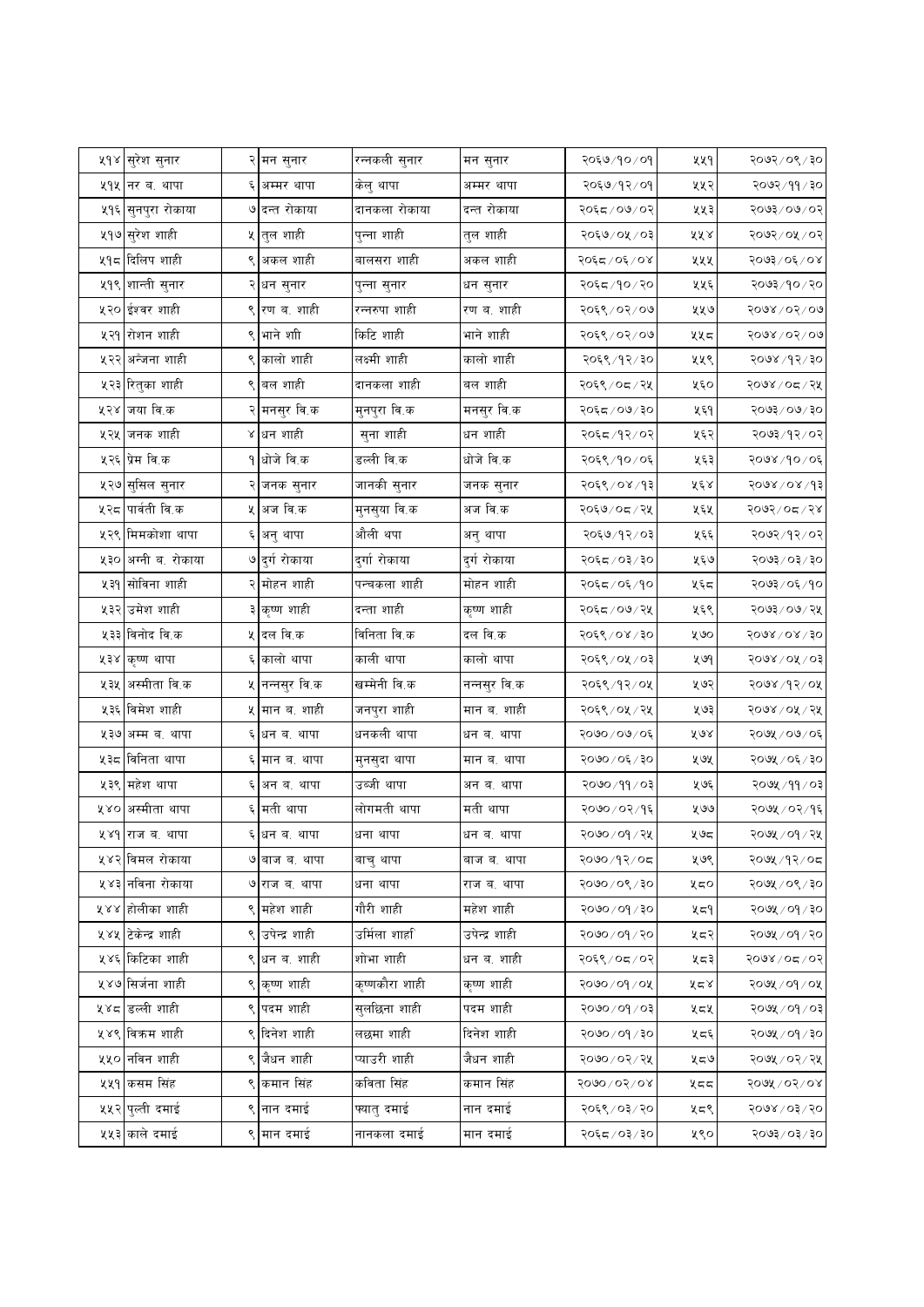| ५५४ हिमाल सिंह                 |   | ९ पदम सिंह                  | कर्मसिला सिंह   | पदम सिंह        | २०६८/०१/१०     | ५९१   | $20/60/\xi$ ९०९                                                                                                                                                                                            |
|--------------------------------|---|-----------------------------|-----------------|-----------------|----------------|-------|------------------------------------------------------------------------------------------------------------------------------------------------------------------------------------------------------------|
| ५५५  हेमा शाही                 | ९ | मान ब. शाही                 | भद्रा शाही      | मान ब. शाही     | २०७० / ०१ / ३० | ५९२   | २०७५ / ०१ / ३०                                                                                                                                                                                             |
| ५५६ सन्तोषी शाही               |   | ९ जगत शाही                  | जैपुरी शाही     | जगत शाही        | २०७० / ०३ / ०३ | ५९३   | २०७५ / ०३/ ०३                                                                                                                                                                                              |
| ५५७ प्रविन्द्र शाही            |   | ९ मान ब. शाही               | मनरुपा शाही     | मान ब. शाही     | २०७० / ०१ / ०६ | ५९४   | २०७५ / ०१ / ०६                                                                                                                                                                                             |
| ५५८ आकृति शाही                 | ९ | सुशिल शाही                  | कर्मा शाही      | सुशिल शाही      | २०६९/०४/०४     | ५९५   | 5098\08\08                                                                                                                                                                                                 |
| ५५९ रिता शाही                  |   | धन ब. शाही                  | धना शाही        | धन ब. शाही      | २०६९/०९/१०     | ५९६   | २०७४ / ०९ / १०                                                                                                                                                                                             |
| ५६० शोभा शाही                  |   | ९ सैलेन्द्र शाही            | गिता शाही       | सैलेन्द्र शाही  | २०६९/०७/२०     | ५९७   | २०७४ / ०७/ २०                                                                                                                                                                                              |
| ५६१ रुपेश शाही                 |   | ९ विमल शाही                 | विमला शाही      | विमल शाही       | २०७० / ०३ / ३० | ५९८   | $50,50 \times 100$                                                                                                                                                                                         |
| ५६२ नन्द ब. शाही               |   | चन्द्र शाही                 | पदमा शाही       | चन्द्र शाही     | २०६९/११/१०     | ५९९   | २०७४ / ११ / १०                                                                                                                                                                                             |
| ५६३ कलेन्द्र शाही              |   | ९ दान ब.शाही                | दानकला शाही     | दान ब. शाही     | २०७०/०१/०४     | ६००   | $5000$ / $6000$                                                                                                                                                                                            |
| ५६४ संगिता शाही                |   | ३ दन्ता शाही                | दन्ता शाही      | दन्ता शाही      | २०६८/०६/३०     | ६०१   | २०७३ / ०६ / ३०                                                                                                                                                                                             |
| ५६५ सुस्तीका शाही              |   | ३ गोगन शाही                 | सपना शाही       | गोगन शाही       | २०६९ / ०१ / ०२ | ६०२   | २०७४ / ०१ / ०२                                                                                                                                                                                             |
| ५६६ संगिता खत्री               |   | <b>१ चित्र खत्री</b>        | विन्दा खत्री    | चित्र खत्री     | २०६८/१०/१०     | ६०३   | २०७३/१०/१०                                                                                                                                                                                                 |
| ५६७ रत्न राना                  |   | द ∣बले राना                 | अम्मकली राना    | बले राना        | २०७० ⁄ ०५ ⁄ ०६ | ६०४   | २०७५ / ०५ / ०६                                                                                                                                                                                             |
| ५६८ अनिल उपाध्याय              |   | धन उपाध्याय                 | धनमाया उपाध्याय | धन उपाध्याय     | २०६९ ⁄ ०द ⁄ १४ | ६०५   | $5008$ / 05/98                                                                                                                                                                                             |
| ५६९ पंख ब. खत्री               |   | २ <mark>नन्द ख</mark> त्री  | बालहीरा खत्री   | नन्द खत्री      | २०६९/०९/०२     | ६०६   | २०७४ / ०९ / ०२                                                                                                                                                                                             |
| ५७० विशाल दमाई                 |   | ४ विर दमाई                  | सरिता दमाई      | विर दमाई        | २०६९/१०/३०     | ६०७   | $5000 \times 100$ हे $\sigma$                                                                                                                                                                              |
| ५७१ दिप ब. शाही                |   | ४ वल शाही                   | जनपुरा शाही     | बल शाही         | २०६९ /१२ / २०  | ६०द   | २०७४ /१२/ २०                                                                                                                                                                                               |
| ५७२ मुकेश शाही                 |   | ५ राज ब. शाही               | लक्ष्मी शाही    | राज ब. शाही     | २०६९ / १० / २० | ६०९   | $800$ ४/१०/२०                                                                                                                                                                                              |
|                                |   |                             |                 |                 |                |       |                                                                                                                                                                                                            |
| ५७३ संगिता शाही                |   | ५  तुले शाही                | काली शाही       | तुले शाही       | २०६९ / ११ / २० | ६१०   |                                                                                                                                                                                                            |
| ५७४ विवस शाही                  |   | ५ धन शाही                   | रत्ना शाही      | धन शाही         | २०७०-०२-२९     |       | ६११ २०७०-०२-२९                                                                                                                                                                                             |
| ५७५ हिमाल शाही                 |   | ५ भोटे शाही                 | धना शाही        | भोटे शाही       | २०७० ⁄ ०५ ⁄ ०२ | ६१२   | २०७४ /११ / २०<br>२०७५ / ०५ / ०२                                                                                                                                                                            |
| ५७६ विकास ढकाल                 |   | १ मन ब. ढकाल                | तारादेवी ढकाल   | मन ब.्ढकाल      | २०७० ⁄ ०९ ⁄ ३० | ६१३   |                                                                                                                                                                                                            |
| ५७७ किशोर वि.क                 |   | १∣कले वि.क                  | किटि वि.क       | कले वि.क        | २०७० ⁄ ०५ ⁄ १६ | و ه ک | २०७५ / ०९ / ३०<br>२०७५ / ०५ / १६                                                                                                                                                                           |
| ५७८ <mark>सुना सार्की</mark>   |   | १ <mark>।</mark> पदम सार्की | पदमा सार्की     | पदम सार्की      | २०६९ / ०८ / ०४ | ६१५   |                                                                                                                                                                                                            |
| ५७९ लोकेन्द्र उपाध्याय         |   | १ मान ब. उपाध्याय           | पीउली उपाध्याय  | मान ब. उपाध्याय | २०७०/०२/०३     | ६१६   |                                                                                                                                                                                                            |
| ५८० आस्मा खत्री                |   | ९ दुर्ग खत्री               | दुर्गाखत्री     | दुर्ग खत्री     | २०७० ⁄ ०४ ⁄ १५ | ६१७   |                                                                                                                                                                                                            |
| ५८१ <mark>धनशोभा सार्की</mark> |   | <mark>१</mark> दले सार्की   | पानसरी सार्की   | दले सार्की      | २०६८ ⁄ १० ⁄ १४ | ६٩ҕ   |                                                                                                                                                                                                            |
| ५८२ <mark>भुवन खत्री</mark>    |   | <b>१ देविन्दं खत्री</b>     | देविकन्या खत्री | देविन्द्र खत्री | २०७०/०१/०७     | ६१९   |                                                                                                                                                                                                            |
| ५८३ विष्णा थापा                | ६ | धनसुर थापा                  | धनकला थापा      | धनसुर थापा      | २०६८/०२/२०     | ६२०   |                                                                                                                                                                                                            |
| ५८४ <mark>धर्मराज थापा</mark>  |   | गगन थापा                    | विस्ना थापा     | गगन थापा        | २०६९ ⁄ ०५ ⁄ ०२ | ६२१   |                                                                                                                                                                                                            |
| ५८५ धिरेन्द्र थापा             | ६ | बलरुप थापा                  | मैता थापा       | बलरुप थापा      | २०६९ / ०३/१०   | ६२२   |                                                                                                                                                                                                            |
| ५८६∣भरत थापा                   |   | ६ मुन थापा                  | लौगी थापा       | मुन थापा        | २०६९ / ०५ / २५ | ६२३   |                                                                                                                                                                                                            |
| ५८७ पुष्पा थापा                |   | दल ब. थापा                  | लाउनी थापा      | बल ब. थापा      | २०६९ / ०६ / ०२ | ६२४   |                                                                                                                                                                                                            |
| ५८८ जिवराज थापा                | ६ | र्बालरा्म थापा              | अजकला थापा      | र्बालराम थापा   | २०६८/०४/०४     | ६२५   | <u> ४०५४/०६/</u> ०४<br>$50/20$ / $200$<br>२०७५ / ०४ / १५<br>२०७३ / १० / १५<br>२०७५ / ०१ / ०७<br>२०७३ ⁄ ०२ ⁄ १९<br>२०७४ / ०५ / ०२<br>२०७४ / ०३/१०<br>२०७४ ⁄ ०५ ⁄ २५<br>२०७४ / ०६ / ०२<br><u> १०७३/०४/०४</u> |
| ५८९ अस्मीता थापा               | ६ | मान ब. थापा                 | लाइसरी थापा     | मान ब. थापा     | २०६८/०६/०२     | ६२६   |                                                                                                                                                                                                            |
| ५९० गिता थापा                  |   | पढे थापा                    | लालपुरा थापा    | पढे थापा        | २०६८/१०/०५     | ६२७   | २०७३/०६/०२<br>२०७३/१०/०५                                                                                                                                                                                   |
| <b>५९१ नमराज</b> थापा          |   | ६ दाने थापा                 | चुती थापा       | दाने थापा       | २०६९/१२/०६     | ६२८   | २०७४ /१२/०६                                                                                                                                                                                                |
| ५९२ पर्वलाल थापा               | ६ | धनिराम थापा                 | सुगमती थापा     | धनिराम थापा     | २०७० / ०१ / ०२ | ६२९   | २०७५ / ०१ / ०२                                                                                                                                                                                             |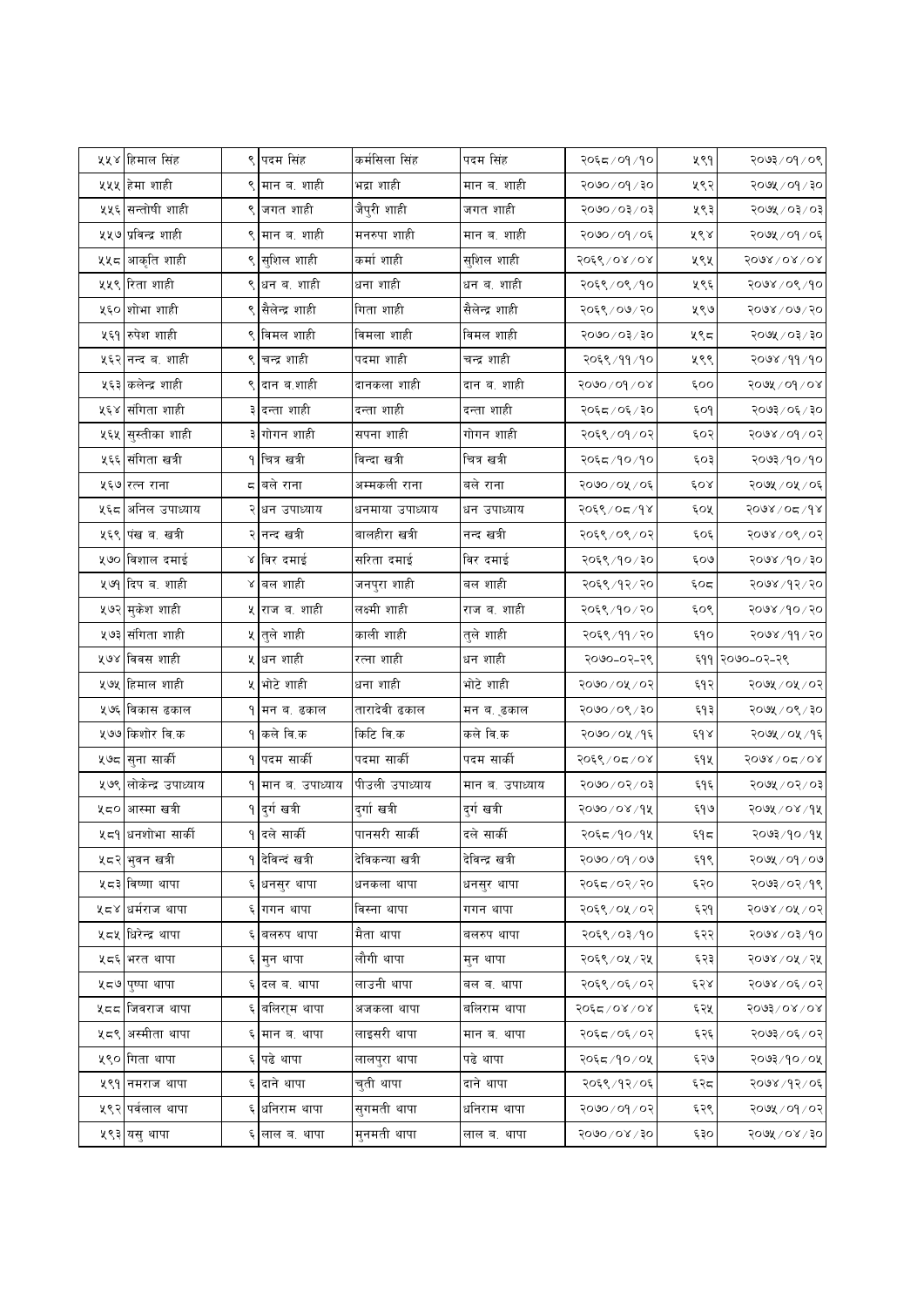|      | ५९४ चक्र ब. थापा        |   | ६ शेर ब. थापा          | राजकली थापा     | शेर ब. थापा       | २०७१ / ०२ / ०२             | ६३१  | २०७६/०२/०२                                          |
|------|-------------------------|---|------------------------|-----------------|-------------------|----------------------------|------|-----------------------------------------------------|
| ५९५। | चक्र ब. थापा            |   | ६ विरमल थापा           | द्धकली थापा     | विरमल थापा        | २०६८/०९/०२                 | ६३२  | २०७३/०९/०२                                          |
|      | ५९६ रमिता राना          |   | ८ कासे राना            | डल्ली राना      | कासे राना         | २०६७/११/०६                 | ६३३  | २०७२/११/०५                                          |
|      | ५९७ संगिता राना         |   | द  लाल ब. राना         | दुधु राना       | लाल ब. राना       | २०६८/१२/१०                 | ६३४  | २०७३/१२/१०                                          |
| ५९८  | रमिता राना              |   | ८ धनराज राना           | रेशमा राना      | धनराज राना        | २०७०/०१/०८                 | ६३५  | २०७५ / ०१ / ०८                                      |
|      | ५९९ नैनकला राना         | ς | विर्ख राना             | बाटु राना       | विर्ख राना        | २०७०/०२/०९                 | ६३६  | २०७५ / ०२ / ०९                                      |
|      | ६०० सारदा राना          |   | द किल राना             | राजिन्द्रा राना | कल राना           | २०६७/१२/०३                 | ६३७  | २०७२/१२/०२                                          |
|      | ६०१ डिल व. राना         | ς | पदम राना               | मन्दरा राना     | पदम राना          | २०६९ / ०४ / ११             | ६३८  | $99 \times 10$                                      |
|      | ६०२ मिम ब. राना         |   | ८ दान ब. राना          | रेशमा राना      | दान ब. राना       | २०६७/११/३०                 | ६३९  | २०७२ / ११ / २९                                      |
|      | ६०३ सिर्जना कु. राना    |   | ८ धनसिंगे राना         | लक्ष्मी राना    | धनसिंगे राना      | २०६८/०२/२०                 | 680  | २०७३/०२/१९                                          |
|      | ६०४ मनिसा राना          |   | ८ विरसिंह राना         | केशा राना       | विरसिंह राना      | २०६८/०२/२०                 | و ۶۶ | २०७३ / ०२ / १९                                      |
|      | ६०५ सैलेन्द्र राना      | ς | विष्ण राना             | हिरादेवी राना   | विष्ण राना        | २०६७/१०/३०                 | ६४२  | २०७२/१०/२९                                          |
| ६०६। | अविसरा शाही             |   | ९ पदम ब. शाही          | लछी शाही        | पदम ब. शाही       | २०६९ / ०५ / ०२             | ६४३  | २०७४ / ०५ / ०२                                      |
|      | ६०७ मेनका शाही          | ९ | चक्र ब. शाही           | गंगा शाही       | चक्र ब. शाही      | २०६९ / ०६ / २१             | 688  | २०७४ / ०६ / २१                                      |
|      | ६०८ तपेन्द्र शाही       |   | मोहनविर शाही           | विमला शाही      | मोहनविर शाही      | २०६७/१०/१९                 | ६४५  | २०७२/१०/१८                                          |
|      | ६०९ कमला शाही           |   | ९ अनिपाल शाही          | दुधा शाही       | अनिपाल शाही       | २०६८/०३/०६                 | څې د | $30/80/\sqrt{20}$                                   |
|      | ६१० हिमाल खत्री         |   | १∣सर्जन खत्री          | अना खत्री       | सर्जन खत्री       | २०६९ / ०३ / १४             | 680  | 5098\03\dg                                          |
|      | ६११ पंख वि.क            |   | <b>१ गंग वि.क</b>      | काली वि.क       | गंग वि.क          | २०६८/०७/०७                 | ६४८  | २०७३ ⁄ ०७ ⁄ ०७                                      |
|      | ६१२ विमला विक.          |   | १ कलसिंह वि.क          | सुर्जा वि.क     | कलसिंह वि.क       | २०६७/१०/३०                 | ६४९  | २०७२/१०/२९                                          |
|      | ६१३ लक्ष्मी वि.क        |   | १∣मुनविरे वि.क         | मुनकला वि.क     | मुनविरे वि.क      | २०७० / ०१ / ०२             | ६५०  | २०७५ / ०१ / ०२                                      |
|      | ६१४ हस्त ब. खत्री       |   | १ सुर ब. खत्री         | विष्णकला खत्री  | सुर ब. खत्री      | २०६८/०९/१६                 | ६५१  | २०७३/०९/१६                                          |
|      | ६१५ यवना वि.क           |   | १ हंश वि.क             | लालजिता वि.क    | हंश वि.क          | २०६७/०४/२०                 | ६५२  | २०७२/०४/१९                                          |
|      | ६१६ यमुना खत्री         |   | <b>१</b> विर्खव. खत्री | पन्चा खत्री     | विर्खत्र खत्री    | २०६९ / ०४ / २०             | ६५३  | २०७४ / ०४ / २०                                      |
|      | ६१७ नविन दमाई           | ۹ | रण दमाई                | लालकौरा दमाई    | रण दमाई           | २०६८/०६/११                 | ६५४  | २०७३ ⁄ ०६ ⁄ ११                                      |
|      | ६१८ रन्ने परियार        |   | १ सर्पे दमाई           | सर्पदरा परियार  | सर्पे दमाई        | २०६७/०९/०९                 | ६५५  | २०७२/०९/०८                                          |
|      | ६१९ विरेन्द्र उृपाध्याय |   | १ धर्मदत्त उपाध्याय    | तिला उपाध्याय   | धर्मदत्त उपाध्याय | २०६८/०३/३०                 | ६५६  | $\text{OS} \setminus \text{SO} \setminus \text{SO}$ |
| ६२०। | सपना दमाई               |   | १∣बल दमाई              | सर्मिला दमाई    | बल दमाई           | २०६७/०७/३०                 | ६५७  | २०७२/०७/२९                                          |
|      | ६२१ उर्मिला खत्री       |   | २ काउतो खत्री          | बुधी खत्री      | काउतो खत्री       | २०७० / ०१ / २१             | ६५८  | २०७५ / ०१ / २१                                      |
|      | ६२२ समिता खत्री         |   | २किष्ण व. खत्री        | काली खत्री      | विष्ण ब. खत्री    | $5000 \times 00 \times 00$ | ६५९  | २०७५ / ०४ / ०४                                      |
|      | ६२३ गणेश वि.क           |   | २ रतन वि.क             | गौकली वि.क      | रतन वि.क          | २०६८/०५/०३                 | ६६०  | २०७३/०५/०३                                          |
|      | ६२४ शोभा खत्री          |   | २ दल ब. खत्री          | मिमकोशा खत्री   | दल ब. खत्री       | २०६७/०९/३०                 | ६६१  | २०७२/०९/२९                                          |
|      | ६२५ टोप परियार          |   | २ सतविरे दमाई          | सितला दमाई      | सतविरे दमाई       | २०६९ / ०६ / ०७             | ६६२  | २०७४ / ०६ / ०७                                      |
|      | ६२६ उर्मिला खत्री       |   | २ गोर्खव. खत्री        | गोरिकला खत्री   | गोर्खव. खत्री     | २०६९/०३/२१                 | ६६३  | $99 \times 50 \times 800$                           |
|      | ६२७ तिलचन्द्र ढकाल      |   | मणिराज ढकाल            | बसन्ती ढकाल     | मणिराज ढकाल       | २०६७/०६/३०                 | ६६४  | २०७२/०६/२९                                          |
|      | ६२८ धनराज दमाई          |   | ३ विसे दमाई            | जना दमाई        | विसे दमाई         | २०७० / ०१ / ३०             | ६६५  | २०७५ / ०१ / ३०                                      |
|      | ६२९ ममीता दमाई          |   | ३ दाते दमाई            | मिमकोशा दमाई    | दाते दमाई         | २०६७/०८/०२                 | ६६६  | १०७२/०८/०१                                          |
|      | ६३० धिरेन्द्र शाही      |   | अकल शाही               | बालीसरा शाही    | अकल शाही          | २०६८/०३/२०                 | ६६७  | २०७३/०३/२०                                          |
|      | ६३१ प्रदिप शाही         |   | ३ विरेन्द्र शाही       | मुनपुरा शाही    | विरेन्द्र शाही    | २०६७/०५/०९                 | ६६८  | २०७२/०५/०८                                          |
|      | ६३२ प्रमिता वि.क        |   | ५ रतन वि.क             | दाना वि.क       | रतन वि.क          | २०६९ / ०७ / ०३             | ६६९  | $50/60 \times 100$                                  |
|      | ६३३ समिता वि.क          |   | ५ धनजित वि.क           | सुक्का वि.क     | धर्नाजत वि.क      | २०६८/०३/०६                 | ६७०  | २०७३/०३/०६                                          |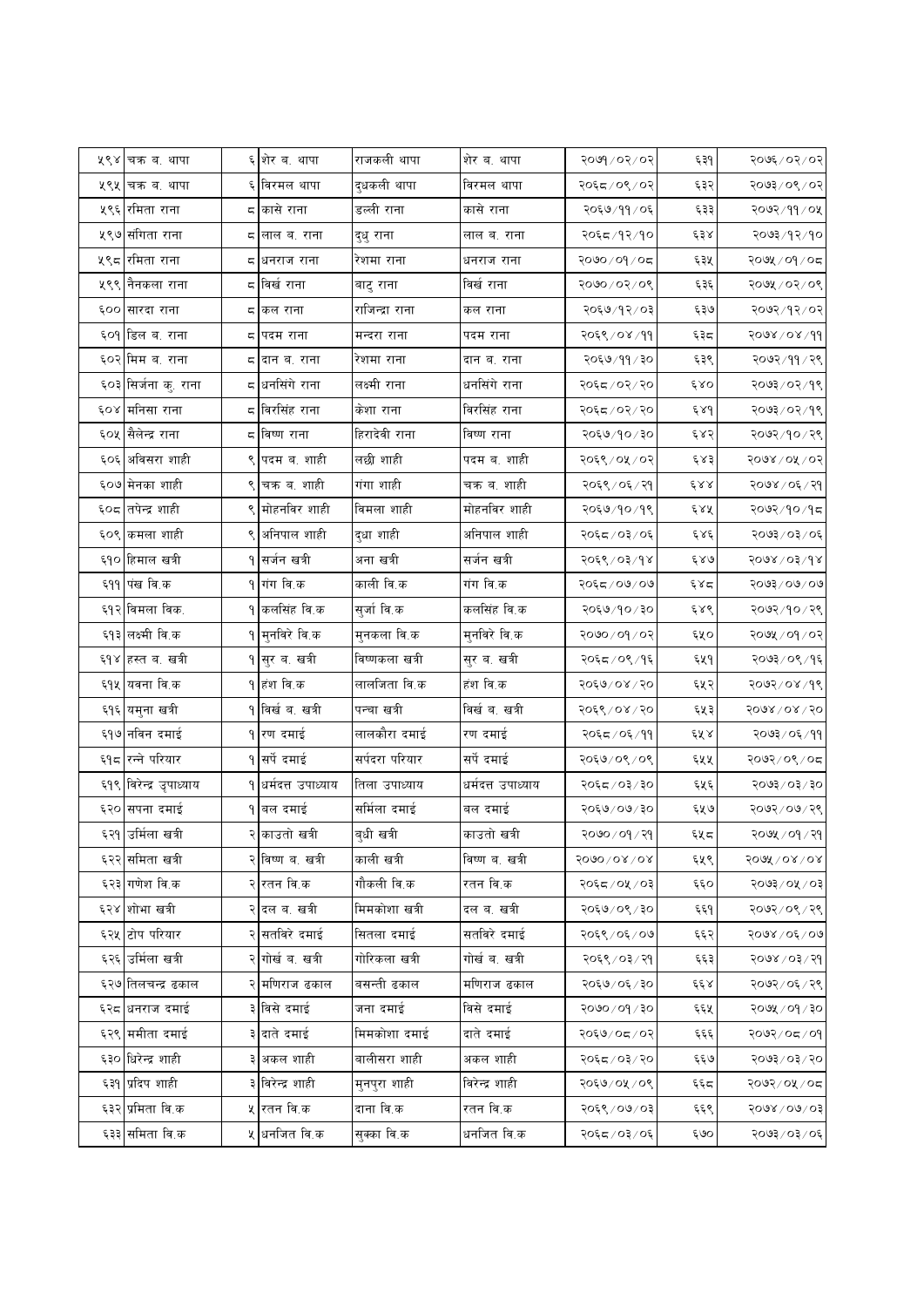|     | ६३४ कर्मा शाही                |    | ५ गणेश शाही    | सेते शाही     | गणेश शाही      | २०६७/०९/३०     | ६७१      | २०७२/०९/२९                |
|-----|-------------------------------|----|----------------|---------------|----------------|----------------|----------|---------------------------|
|     | ६३५ विपना थापा                | ६  | गोविन्द थापा   | पवित्रा थापा  | गोविन्द थापा   | २०६७/०९/०८     | ६७२      | २०७२ / ०९ / ०७            |
|     | ६३६ धर्मराज थापा              | ६  | पर्वलाल थापा   | पार्वती थापा  | पर्वलाल थापा   | २०६७/०८/०७     | ६७३      | २०७२/०८/०६                |
|     | ६३७ पुष्पा थापा               |    | अम्म ब. थापा   | लालपुरा थापा  | अम्म ब. थापा   | २०६७/०९/०५     | ६७४      | २०७२/०९/०४                |
| ६३८ | बाज ब. थापा                   |    | ६ धनसुर थापा   | धनकला थापा    | धनसुर थापा     | २०६७/०५/१०     | ६७५      | २०७२ ⁄ ०५ ⁄ ०९            |
|     | ६३९  कमल थापा                 |    | राज ब. थापा    | धना थापा      | राज ब. थापा    | २०६८/०२/०१     | ६७६      | २०७३ / ०१ / ३१            |
|     | ६४० रमेश थापा                 |    | ६ मुन ब. थापा  | चुन्का थापा   | मनु ब. थापा    | २०६८/०१/०२     | ६७७      | $\gamma$ o $\gamma$ şeloş |
|     | ६४१ राजेन्द्र थापा            |    | मुन ब. थापा    | चुक्का थापा   | मुन ब. थापा    | २०६७/०५/१८     | ६७द      | २०७२ ⁄ ०५ ⁄ १७            |
|     | ६४२ <mark>राजपुरा थापा</mark> |    | बलरुप थापा     | मैथने थापा    | बलरुप थापा     | २०६८/०४/०२     | ६७९      | २०७३/०४/०२                |
|     | ६४३ कलम थापा                  |    | ६ विरे थापा    | धना थापा      | विरे थापा      | २०६७/०८/०५     | ६द०      | २०७२/०८/०४                |
|     | ६४४ पुजा थापा                 | ६  | मुन थपा        | लौकी थापा     | मुन थापा       | २०६७/०४/१४     | ६८१      | २०७२/०४/१३                |
|     | ६४५ किमी थापा                 |    | धन थापा        | रुप्सी थापा   | धन थापा        | २०६७/०८/२५     | ६८२      | २०७२/०८/२४                |
|     | ६४६ गोविन्द थापा              |    | ६ पठे थापा     | लालपुरा थापा  | पठे थापा       | २०६७/०४/२४     | ६८३      | २०७२/०४/२३                |
|     | ६४७ प्रकाश थापा               |    | ६ विर ब. थापा  | धना थापा      | विर ब. थापा    | २०६७/०९/०९     | با کا کا | २०७२/०९/०८                |
|     | ६४८  विमला थापा               |    | ६ हरि ब. थापा  | बाँचु थापा    | हरि ब. थापा    | २०६८/०१/०२     | ६८५      | $\gamma$ o $\gamma$ gelog |
|     | ६४९ गणेश थापा                 |    | ६ दाने थापा    | चुती थापा     | दाने थापा      | २०६७/०९/२०     | ६८६      | २०७२/०९/१९                |
|     | ६५० दिपराज थापा               |    | ६ प्रदिप थापा  | मुनपुरा थापा  | प्रदिपथापा     | २०६७/०७/१२     | ६८७      | २०७२ / ०७ / ११            |
|     | ६५१  यज्ञराज थापा             |    | परेक थापा      | जनपुरा थापा   | परेक थापा      | २०६७/०५/०३     | ६८८      | २०७२/०५/०२                |
|     | ६५२ मञ्जु थापा                |    | ६ हरि ब. थापा  | कृष्णा थापा   | हरि ब. थापा    | २०६७/०४/०६     | ६८९      | $5005$ े ०,४              |
|     | ६५३ जानकी थापा                |    | ६ शेर थापा     | पुल्ती थापा   | शेर थापा       | २०६७/१०/२०     | ६९०      | २०७२/१०/१९                |
|     | ६५४ गणेश थापा                 |    | शेर थापा       | पुल्ती थापा   | शेर थापा       | २०६७/१०/२१     | ६९१      | २०७२/१०/२०                |
|     | ६५५ दुर्ग ब. थापा             |    | ६ शेर ब. थापा  | राजकली थापा   | शेर ब. थापा    | २०६७/०४/२१     | ६९२      | २०७२/०४/२०                |
|     | ६५६ अनिता थापा                |    | ६ धनमल थापा    | जैसरी थापा    | धनमल थापा      | २०६७/११/०६     | ६९३      | २०७२/११/०५                |
|     | ६५७ मिना थापा                 |    | धनमल थापा      | जैसरी थापा    | धनमल थापा      | २०६७/०७/१०     | ६९४      | २०७२ ⁄ ०७ ⁄ ०९            |
|     | ६५८ सागर थापा                 |    | ६ मुन ब. थापा  | रेशमा थापा    | मुन ब. थापा    | २०६७/०४/०५     | ६९५      | 5005/08/08                |
|     | ६५९ मनिशा थापा                |    | ६ मुन ब. थापा  | रेशमा थापा    | मुन ब. थापा    | २०६७/०८/०६     | ६९६      | २०७२/०८/०५                |
|     | ६६० मुनपुरा थापा              | ६  | विरमल थापा     | दुधकली थापा   | विरमल थापा     | २०६७/११/०६     | ६९७      | २०७२ ⁄ ११ ⁄ ०५            |
|     | ६६१  मृनसिंह थापा             |    | ६ अजि थापा     | लाइसरी थापा   | अजि थाप        | २०६७/११/१४     | ६९८      | २०७२/११/१३                |
|     | ६६२ श्रीष्टि थापा             |    | ६ सिंह थापा    | पुल्ती थापा   | सिंह थापा      | २०६७/०९/०५     | ६९९      | २०७२/०९/०४                |
|     | ६६३ बसन्त थापा                | ६  | रज थापा        | सारदा थापा    | रज थापा        | २०६७/०८/२४     | ७००      | २०७२/०८/२३                |
|     | ६६४  नेत्र थापा               | Ę. | जन थापा        | केलु थापा     | जन थापा        | २०६७/०४/२०     | ७०१      | २०७२/०४/१९                |
|     | ६६५ पदम ब. थापा               | ६  | अवसिंगे थापा   | बेलकेशा थापा  | अवसिंगे थापा   | २०६७/११/०९     | ७०२      | २०७२/११/०८                |
|     | ६६६ कलम थापा                  | ६  | कन्न थापा      | पदमा थापा     | कन्न थापा      | २०६७/११/३०     | ७०३      | २०७२ ⁄ ११ ⁄ २९            |
|     | ६६७ जर्मकला थापा              | ६  | विर ब. थापा    | जोवना थापा    | विर ब. थापा    | २०६७/०६/१८     | 908      | २०७२ ⁄ ०६ ⁄ १७            |
|     | ६६८ मिम ब. थापा               |    | ६ विरे थापा    | काली थापा     | विरे थापा      | २०६७/११/२०     | ७०५      | २०७२ / ११ / १९            |
|     | ६६९ असिम थापा                 | ६  | चन्द्र ब. थापा | रानी थापा     | चन्द्र ब. थापा | २०६८/०२/२४     | ७०६      | २०७३ / ०२ / २३            |
|     | ६७० विनिता थापा               |    | लाल ब. थापा    | आइना थापा     | लाल ब. थापा    | २०६द ∕ ०१ ∕ ०१ | ७०७      | २०७२ ⁄ १२ ⁄ ३१            |
|     | ६७१  पुष्पाञ्जली थापा         |    | ६ रज ब. थापा   | मैनकला थापा   | रज ब. थापा     | २०६८/०१/०५     | ७०८      | २०७३/०१/०४                |
|     | ६७२ पुजा थापा                 |    | ललित बोहोरा    | किष्णा बोहोरा | ललित बोहोरा    | २०६७/१०/१५     | ७०९      | २०७२/१०/१४                |
|     | ६७३ महेश थापा                 |    | भैरब थापा      | आशा थापा      | भैरव थापा      | २०६८/०३/२५     | ७१०      | २०७३ ⁄ ०३ ⁄ २५            |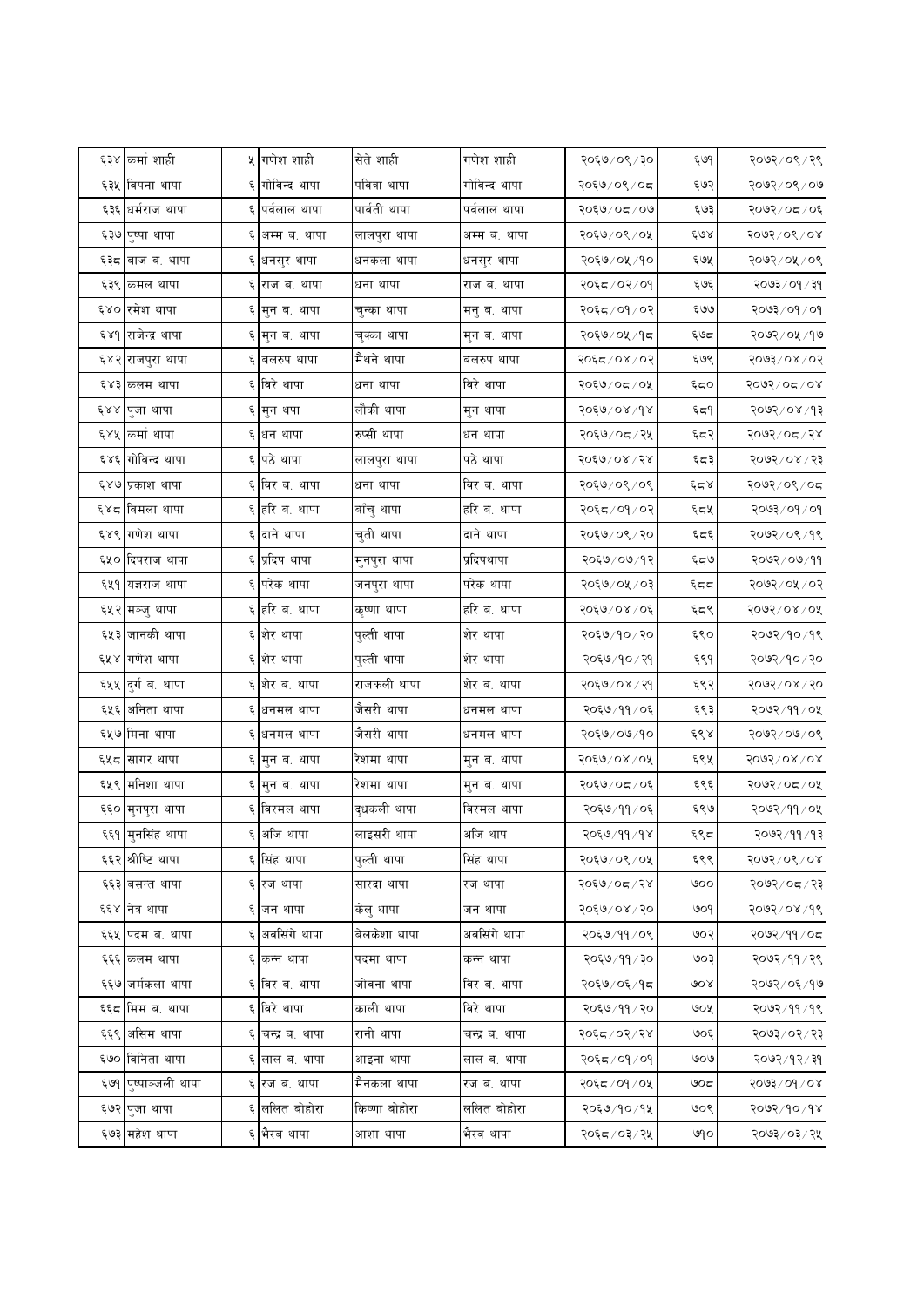|      | ६७४ अस्मिता थापा   |    | ६ तुल ब. थापा  | माग्ली थापा     | तुल ब. थापा    | २०६८/०१/२०     | ७११  | २०७३/०१/१९          |
|------|--------------------|----|----------------|-----------------|----------------|----------------|------|---------------------|
|      | ६७५ विपिन थापा     | ६  | लोगराज थापा    | मनकोइला थापा    | लोग ब. थापा    | २०६८/०३/१०     | ७१२  | २०७३ ⁄ ०३ ⁄ १०      |
|      | ६७६ गिता थापा      | ६  | परेक थापा      | केलु थापा       | परेक थापा      | २०६८/०४/१३     | ও৭ ३ | २०७३ ⁄ ०४ ⁄ १३      |
|      | ६७७ अस्मिता थापा   | ६  | खड्क थापा      | दुर्गा थापा     | खड्क थापा      | २०६८/०१/१०     | ad & | २०७३/०९/०९          |
|      | ६७८ लक्ष्मी थापा   | ६  | राम ब. थापा    | मैनकला थापा     | राम ब. थापा    | २०६७/०४/०३     | ७१५  | २०७२/०४/०२          |
|      | ६७९ माग्ली थापा    | ६  | हंस थापा       | बाली थापा       | हश थापा        | २०६८/०४/१०     | ७१६  | २०७३/०४/१०          |
|      | ६८० उिमेश थापा     | ६  | धनराज थापा     | डल्ली थापा      | धनराज थापा     | २०६८/१२/१५     | ७१७  | २०७३ ⁄ १२ ⁄ १४      |
|      | ६८९  र्नावना थापा  | ६  | नविराम थापा    | लक्ष्मी थापा    | नविराम थापा    | २०६७/०४/२०     | ७१८  | २०७२/०४/१९          |
|      | ६८२ शिव थापा       |    | बलरुप थापा     | विनिता थापा     | बलरुप थापा     | २०६८/०१/०३     | ७१९  | २०७३ ⁄ ०१ ⁄ ०२      |
|      | ६८३ ईश्वर थापा     | ६  | गणेश थापा      | आकृति थापा      | गणेश थापा      | २०६८/०२/१२     | ७२०  | २०७३ / ०२ / ११      |
|      | ६८४ भारना थापा     | ٤  | सपैराज थापा    | पुजा थापा       | सर्पराज थापा   | २०६७/१२/०१     | ७२१  | २०७२ ⁄ ११ ⁄ ३०      |
| ६८५  | अस्मिता थापा       |    | चन्द्र थापा    | राइकोशा थापा    | चन्द्र थापा    | २०६७/११/०५     | ७२२  | २०७२/११/०४          |
|      | ६८६ निर्म बोहोरा   | ६  | दल ब. बोहोरा   | माग्ली बोहोरा   | दल ब. बोहोरा   | २०६७/०४/१०     | ७२३  | $50/80/\sqrt{5605}$ |
|      | ६द७ धनराज थापा     | Ę  | विर ब. थापा    | कमला थापा       | विर ब. थापा    | २०६८/०२/१७     | ७२४  | २०७३/०२/१६          |
| ६दद। | संगिता थापा        |    | जुठे थापा      | दुर्गा थापा     | जुठे थापा      | २०६८/०१/१०     | ७२५  | २०७३/०९/०९          |
|      | ६८९ भवि थापा       | ६  | कजे थापा       | ठिम्सी थापा     | कजे थापा       | २०६७/०९/२०     | ७२६  | २०७२/०९/१९          |
|      | ६९० रिमेश थापा     |    | ६ विर ब. थापा  | पानसरी थापा     | विर ब. थापा    | २०६८/०१/०५     | ৩২৩  | $80/60/860$ र       |
|      | ६९१ हस्त थापा      | ६  | चन्द्र ब. थापा | बाटु थापा       | चन्द्र ब. थापा | २०६८/०१/०५     | ७२८  | $500$ $/$ $00$      |
|      | ६९२ खगीन्द्र थापा  | Ę  | तुल थापा       | माङली थापा      | तुल थापा       | २०६९ ⁄ ११ ⁄ २६ | ७२९  | २०७४ ⁄ ११ ⁄ २६      |
|      | ६९३ अनिता थापा     | ६  | दल ब. थापा     | केश थापा        | दल ब. थापा     | २०६९ / ०७/१४   | ७३०  | 5098\00\dx          |
| ६९४  | सन्जु थापा         | ६  | हरि ब. थापा    | कृष्णकला थापा   | हरि ब. थापा    | २०६द ⁄ ११ ⁄ २द | ७३१  | २०७३ ⁄ ११ ⁄ २८      |
|      | ६९५ अमृता थापा     | Ę. | जय ब. थापा     | राजकली थापा     | जय ब. थापा     | २०६९ ⁄ ०३ ⁄ १८ | ७३२  | २०७४ ⁄ ०३ ⁄ १८      |
|      | ६९६ नमराज थापा     | ६  | दल ब. थापा     | बिजु थापा       | दल ब. थापा     | २०६८/०७/१३     | ७३३  | २०७३ ⁄ ०७ ⁄ १३      |
|      | ६९७ जानकी थापा     | ६  | धन ब. थापा     | धनसरा थापा      | धन ब. थापा     | २०६९ / ०१ / ०१ | ও३४  | $600$ / $60\%$      |
|      | ६९८  अशोक थापा     | ६  | अम्मराज थापा   | दिपकली थापा     | अम्मराज थापा   | २०६८/१०/२३     | ७३५  | २०७३ ⁄ १० ⁄ २३      |
|      | ६९९ जनक थापा       | ६  | अली ब. थापा    | रन्ना थापा      | अली ब. थापा    | २०६द ⁄ ११ ⁄ ०द | ७३६  | २०७३/११/०८          |
|      | ७०० भविन थापा      |    | अम्मराज थापा   | दिपकली थापा     | अम्मराज थापा   | २०६७/१०/०६     | ৩३७  | २०७२/१०/०५          |
|      | ७०१ कल्पना थापा    |    | ६ मान ब. थापा  | धनकला थापा      | मान ब. थापा    | २०६९ / ०१ / १० | ಅಕಿಲ | २०७४ / ०१ / १०      |
|      | ७०२।बिरमल थापा     | ६  | राज ब. थापा    | धनकला थापा      | राज ब. थापा    | २०६९ ⁄ ०४ ⁄ २५ | ७३९  | २०७४ / ०४ / २५      |
|      | ७०३ बिमल थापा      | Ę  | धनराज थापा     | डल्ली थापा      | धनराज थापा     | २०६९ / ०१ / १२ | ७४०  | २०७४ ⁄ ०१ ⁄ १२      |
|      | ७०४ विसो थापा      | ६  | बिर ब. थापा    | धनकला थापा      | बिर ब. थापा    | २०६८/०४/०१     | ७४१  | २०७३ ⁄ ०४ ⁄ ०१      |
|      | ७०५ छिबी थापा      |    | ६ बिर ब. थापा  | रेशमा थापा      | बिर ब. थापा    | २०६७/०७/१५     | ७४२  | २०७२ ⁄ ०७ ⁄ १४      |
|      | ७०६ पार्वती थापा   | Ę  | बिर ब. थापा    | रेशमा थापा      | बिर ब. थापा    | २०६७/०५/१०     | ७४३  | २०७२ ⁄ ०५ ⁄ ०९      |
|      | ७०७ आइती थापा      | ६  | जन ब. थापा     | केशा थापा       | जन ब. थापा     | २०६८ /११ / ०५  | 1988 | २०७३/११/०५          |
|      | ७०८ हिमाल थापा     |    | ६ टोप ब. थापा  | काली थापा       | टोप ब. थापा    | २०६८/०८/१०     | १४४  | २०७३ ⁄ ०८ ⁄ १०      |
|      | ७०९  नन्द थापा     | ६  | कर्ण ब. थापा   | म्नकोइला थापा   | कर्ण थापा      | २०६८/१२/०१     | ७४६  | २०७३ ⁄ १२ ⁄ ०१      |
|      | ७१० पुस्कर थापा    | ६  | सिंह थापा      | पुल्तीकौरा थापा | सिंह थापा      | २०६९ ⁄ ०२ ⁄ १२ | ७४७  | २०७४ ⁄ ०२ ⁄ १२∣     |
|      | ७११ गोविन्द्र थापा | ६  | रतन थापा       | कृष्णा थापा     | रतन थापा       | २०६७/०६/०४     | ও४८  | २०७२ ⁄ ०६ ⁄ ०३      |
|      | ७१२ नोवन थापा      | ६  | रत्न थापा      | राइकोशा थापा    | रत्न थापा      | २०६८/०९/०६     | ७४९  | २०७३/०९/०६          |
|      | ७१३ अम्मर थापा     | ६  | धन ब. थापा     | सुर्जकला थापा   | धन ब. थापा     | २०६द / ०६ / २द | ७५०  | २०७३/०६/२८          |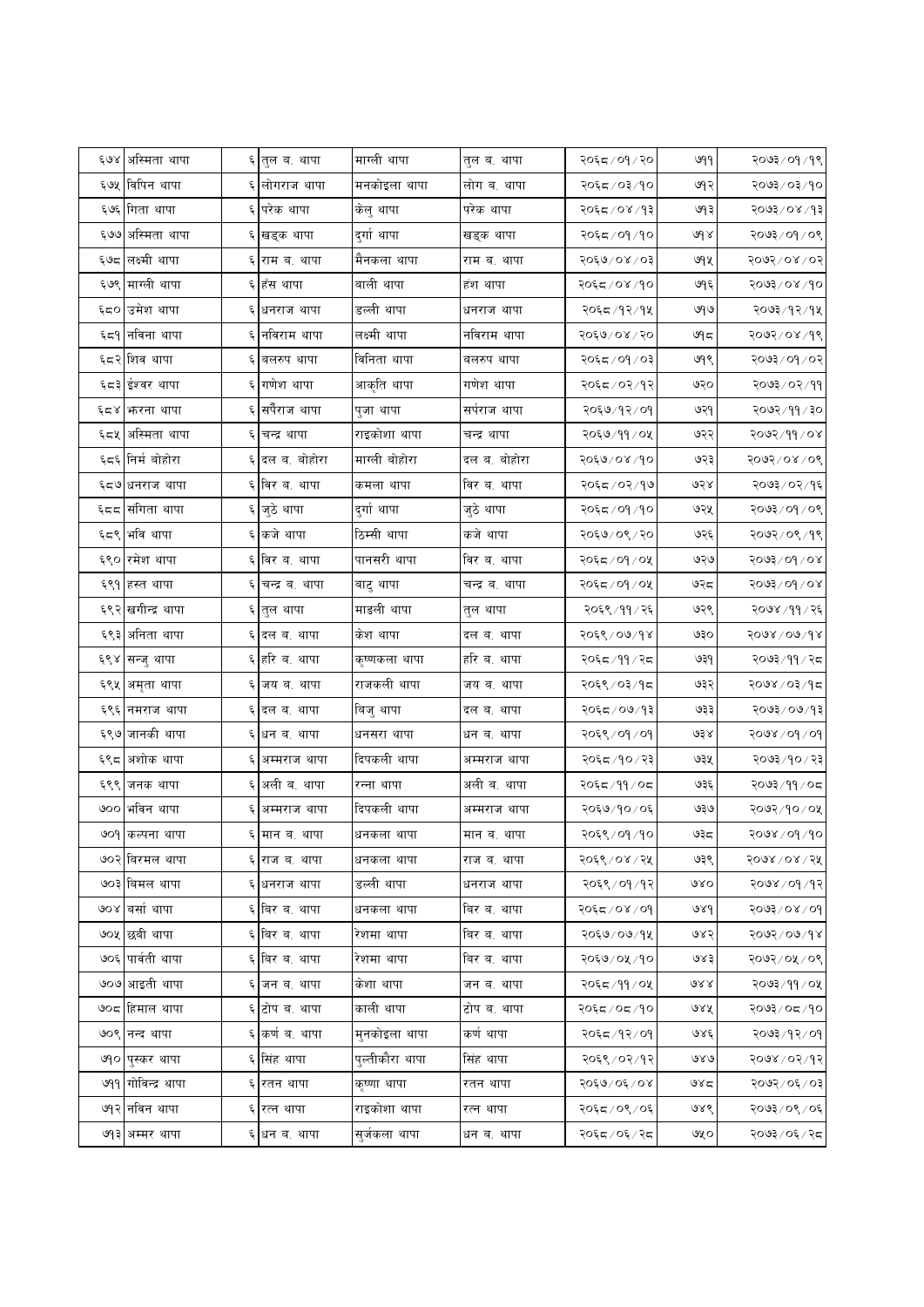|                      | ७१४ राज ब. थापा    |            | ६ अम्म थापा       | लालपुरा थापा  | अम्म थापा       | $\gamma$ ०६९ $\gamma$ ०१८२ | ७५१    | २०७४ / ०१ / ०१     |
|----------------------|--------------------|------------|-------------------|---------------|-----------------|----------------------------|--------|--------------------|
|                      | ७१५ रोशनी थापा     |            | ६ मन ब. थापा      | गिता थापा     | मन ब. थापा      | २०६द ⁄ ०द ⁄ १०             | ७५२    | २०७३/०८/१०         |
|                      | ७१६ कविन्द्र थापा  |            | काली ब. थापा      | डल्ली थापा    | काली ब. थापा    | २०६९ / ०४ / २१             | ७५३    | २०७४ / ०४ / २१     |
| ७१७                  | अप्सरा थापा        |            | ६ लाल ब. थापा     | ऐना थापा      | लाल ब. थापा     | २०६९ / ०१ / १८             | এর্ ৪  | २०७४ / ०१ / १८     |
|                      | ७१८  ममता थापा     |            | ६ कुजे थापा       | थिम्स्या थापा | कुजे थापा       | २०६९ / ०१ / १०             | ७५५    | २०७४ / ०१ / १०     |
| ७१९।                 | नानीसरा थापा       |            | अम्बर थापा        | धनपुरा थापा   | अम्बर थापा      | २०६८ /१० / २५              | ७५६    | २०७३ / १० / २५     |
| ७२०।                 | हरिष थापा          |            | ६ पूर्ण ब. थापा   | जर्मा थापा    | पूर्ण ब. थापा   | २०६८/०४/०४                 | ७५७    | $5003$ \ 0.8 \ 0.8 |
|                      | ७२१  कल्पना थापा   | $\epsilon$ | लोग ब. थापा       | मुनकोइला थापा | लोग ब. थापा     | २०६९ / ०३/१४               | ৩५८    | २०७४ ⁄ ०३ ⁄ १४     |
|                      | ७२२ सिता थापा      |            | ६ पदम ब. थापा     | राना थापा     | पदम ब थापा      | २०६९ / ०३ / २५             | ७५९    | २०७४ / ०३ / २५     |
|                      | ७२३ ललिजङ्ग बोहोरा |            | ६ गोर्ख ब. बोहोरा | जोती बोहोरा   | गोर्ख ब. बोहोरा | २०६९ / ०१ / २५             | ७६०    | २०७४ ⁄ ०१ ⁄ २५     |
| ७२४।                 | नविन बोहोरा        |            | ६ कर्णसिंह बोहोरा | पानसरी बोहोरा | कर्णसिंह बोहोरा | २०६८/०५/१०                 | ७६१    | २०७३/०५/१०         |
| ७२५                  | नन्द ब. थापा       |            | ६ धन ब. थापा      | रुप्सी थापा   | धन ब. थापा      | २०६९ / ०८ / ३०             | ७६२    | २०७४ / ०८ / ३०     |
| ७२६।                 | चन्द्र ब. थापा     |            | ६ ददीमल थापा      | पन्चा थापा    | ददीमल थापा      | २०६९ / ०४ / २३             | ७६३    | २०७४ / ०४ / २३     |
| ও২৩                  | अमरिता थापा        |            | ६ नन्दसुर थापा    | लक्ष्मी थापा  | नन्दसुर थापा    | २०६९/०९/०१                 | ७६४    | २०७४ / ०९ / ०१     |
| ७२८                  | मेनीसा थापा        |            | ६ धन ब. थापा      | रुप्सी थापा   | धन ब. थापा      | २०६९ / ०६ / २२             | ७६५    | २०७४ / ०६ / २२     |
| ७२९।                 | कर्ण थापा          |            | ६ मिम ब. थापा     | खम्मेनी थापा  | मिम् ब. थापा    | २०६९ /१० /१०               | ७६६    | २०७४ ⁄ १० ⁄ १०     |
| ७३०।                 | उर्मिला थापा       |            | ६ अमरे थापा       | धनपुरा थापा   | अमरे थापा       | २०६९ ⁄ ११ ⁄ १०             | ও६७    | २०७४ ⁄ ११ ⁄ १०     |
| ७३१।                 | नमराज थापा         | ६          | गोविन्द थापा      | डल्ली थापा    | गोविन्द थापा    | २०७० ⁄ ०१ ⁄ ०२             | ওৎন    | २०७५ / ०१ / ०२     |
|                      | ७३२ खगेन्द्र थापा  |            | ६ तुल थापा        | गोली थापा     | तुल थापा        | २०६९ / ११ / २६             | ७६९    | २०७४ ⁄ ११ ⁄ २६     |
|                      | ७३३ नरेन्द्र थापा  |            | ६ अलि थापा        | राइकोशा थापा  | अलि थापा        | २०६९ / ०९ / २३             | ৩৩০    | २०७४ / ०९ / २३     |
| ও३४                  | भावना कु. थापा     |            | ६ कालो थापा       | हॉसा थापा     | कालो थापा       | २०७० / ०१ / २५             | ७७९    | २०७५ / ०१ / २५     |
|                      | ७३५  पख थापा       |            | ६ पठे थापा        | लालपुरा थापा  | पठे थापा        | २०७०/०२/०७                 | ७७२    | २०७५ / ०२ / ०७     |
| ७३६।                 | नरेन्द्र थापा      |            | ६ रतन ब. थापा     | किष्णा थापा   | रतन ब. थापा     | २०७०/०१/०५                 | ওওর্   | २०७५ / ०१ / ०५     |
| ওঃও                  | कलम थापा           |            | ६ मान ब. थापा     | धनी थापा      | मान ब. थापा     | २०७० / ०१ / १०             | ७७४    | २०७५ / ०१ /१०      |
|                      | ७३८ धर्मराज थापा   |            | ६ राम थापा        | सौरी थापा     | राम थापा        | २०६९ / ०९ / २३             | ওওঁই   | २०७४ / ०९ / २३     |
| ७३९                  | प्रतिमा थापा       |            | ६ सेर ब. थापा     | पुल्ती थापा   | सेर ब. थापा     | २०७०/०३/१६                 | ৩७६    | २०७५ / ०३/१६       |
| $\partial \lambda$ O | श्रृष्टि थापा      |            | ६ अजिप थापा       | लाइसा थापा    | अजिप थापा       | २०७०/०२/२४                 | ७७७    | २०७५ / ०२ / २४     |
|                      | ७४१  नमराज थापा    |            | ६ गोविन्द थापा    | पवित्रा थापा  | गोविन्द थापा    | २०७० ⁄ ०१ ⁄ १५             | ಅಅಧ    | २०७५ / ०१ / १५     |
|                      | ७४२ नन्द ब. थापा   |            | ६ हरिचन्द्र थापा  | बॉच् थापा     | हरिचन्द्र थापा  | २०६९ / ०९ / ०२             | ७७९    | २०७४ / ०९ / ०२     |
|                      | ७४३ राजकमल थापा    |            | ६ गणेश थापा       | बाटु थापा     | गणेश थापा       | २०७० ⁄ ०४ ⁄ ११             | ಅದ೦    | २०७५ / ०४ /११      |
| QXX                  | गणेश थापा          |            | ६ भवि थापा        | लक्ष्मी थापा  | भवि थापा        | २०६९ / ०९ / ०३             | ಅದ9    | २०७४ / ०९ / ०३।    |
|                      | ७४५ विमल थापा      |            | ६ सिंहरुप थापा    | डल्ली थापा    | सिंहरुप थापा    | २०६९ / ०१ / १२             | ७द२    | २०७४ / ०१ / १२     |
|                      | ७४६ धनलाल थापा     |            | ६ हस्ते थापा      | लाइसा थापा    | हस्ते थापा      | २०६९ / ११ / २३             | ಅದ३    | २०७४ ⁄ ११ ⁄ २३     |
|                      | ७४७ प्रतिमा राना   |            | ८ पूर्ण राना      | सितला राना    | पूर्ण राना      | २०६७/०४/०२                 | 9⊄ న   | २०७२ ⁄ ०४ ⁄ ०१     |
|                      | ७४८ पाला राना      |            | द धन राना         | जर्मा राना    | धन राना         | २०६७/१२/३०                 | ওন্ন্য | २०७२ / १२ / २९     |
|                      | ७४९ हरी राना       |            | द ∣विर ब. राना    | पल्ती राना    | विर ब. राना     | २०६७/११/०५                 | ಅದ್    | २०७२/११/०४         |
|                      | ७५० कलशा राना      |            | द गणेश राना       | कला राना      | गणेश राना       | २०६७/०७/१३                 | ಅಧಅ    | २०७२ ⁄ ०७ ⁄ १२∣    |
|                      | ७५१ सरिता राना     |            | द ∣बल ब. राना     | पुल्ती राना   | बल ब. राना      | २०६८ / ०१ / १०             | ಅದದ    | २०७३ ⁄ ०१ ⁄ ०९     |
|                      | ७५२ दिलिप राना     |            | द∣लाल ब. राना     | दुधु राना     | लाल ब. राना     | २०६७ ⁄ ०८ ⁄ ११             | ಅದ९    | २०७२ ⁄ ०८ ⁄ १०     |
|                      | ७५३ निरक राना      |            | ८∣पर्वलाल राना    | अम्मकली राना  | पर्वलाल राना    | २०६७/०५/०१                 | ७९०    | २०७२ ⁄ ०४ ⁄ ३०     |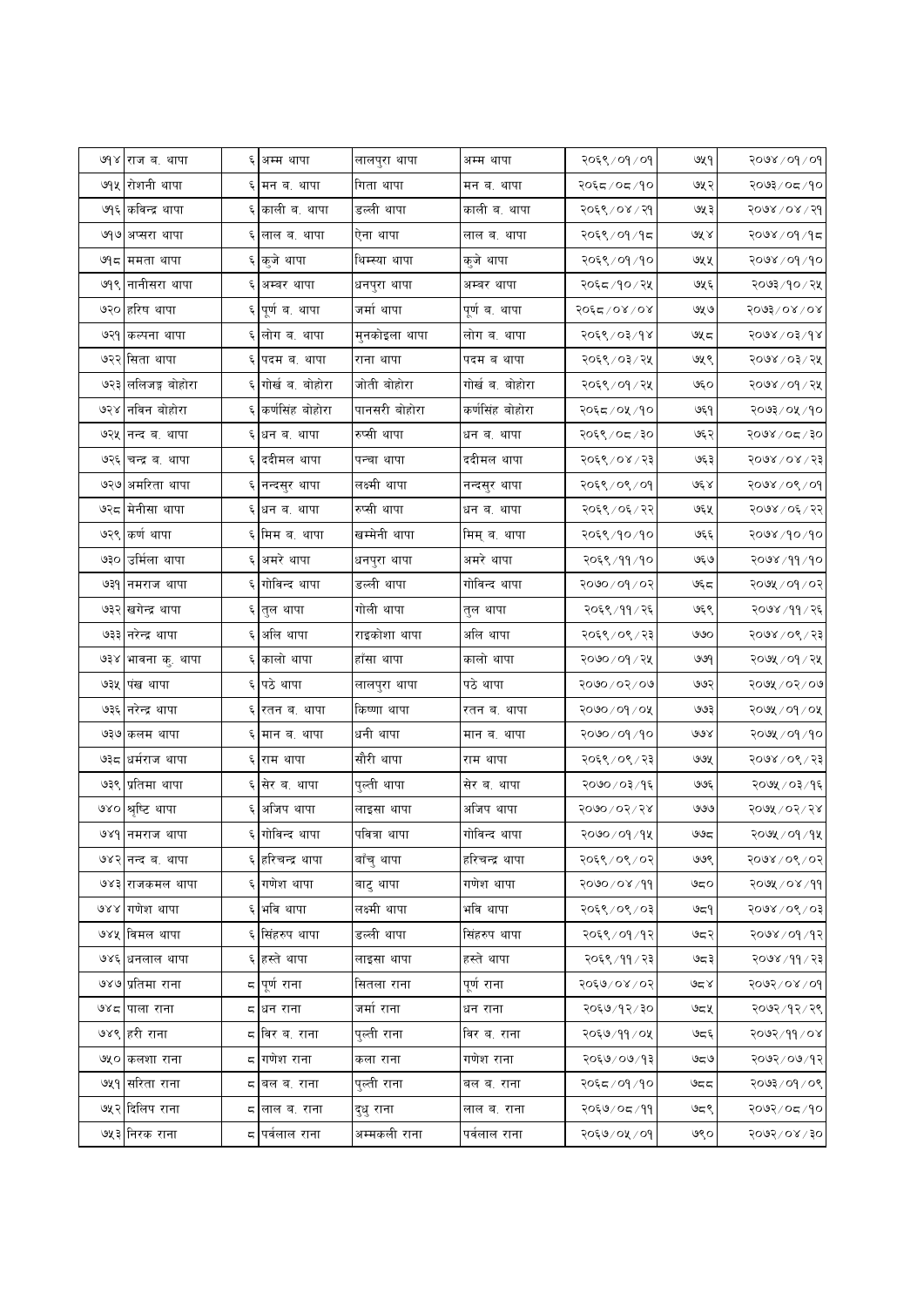|     | ७५४ नन्द ब. राना    |    | द काली ब. राना               | दुर्गा राना   | काली ब. राना   | २०६७/१२/२०     | ७९१   | २०७२/१२/१९     |
|-----|---------------------|----|------------------------------|---------------|----------------|----------------|-------|----------------|
|     | ७५५  ललित थापा      |    | द∣हस्त ब. थापा               | रिटु थापा     | हस्त ब. थापा   | २०६७/०४/२८     | ७९२   | २०७२ / ०४ / २७ |
|     | ७५६ तन्त राना       |    | ८∣तुल राना                   | पुर्वा राना   | तुल राना       | २०६७/१२/२५     | ७९३   | २०७२ / १२ / २४ |
|     | ७५७ अजिपाल राना     |    | द <mark>∤हरियाले राना</mark> | धनरुपा राना   | हरियाले राना   | २०६७/०४/२२     | ७९४   | २०७२/०४/२१     |
| ৩५८ | अस्मिता राना        | ς. | धनराज राना                   | रेशमा राना    | धनराज राना     | २०६७/०९/२५     | ७९५   | २०७२ / ०९ / २४ |
|     | ७५९ मनपुरा राना     | ς  | सुन्जित राना                 | रेशमा राना    | सुन्जित राना   | २०६७/१०/०५     | ७९६   | २०७२/१०/०४     |
|     | ७६० दिनेश राना      |    | ८ विर्ख राना                 | बाटु राना     | विर्ख राना     | २०६७/०५/२३     | ७९७   | २०७२/०५/२२     |
|     | ७६१ धनपुरा राना     | Ξ, | साकी राना                    | नन्दकला राना  | सार्की राना    | २०६७/०७/१९     | ಅ९८   | २०७२/०७/१८     |
|     | ७६२ खेमराज राना     | Ξ, | पदम ब. राना                  | मन्दरा राना   | पदम ब. राना    | २०६७/१०/२५     | ७९९   | २०७२/१०/२४     |
|     | ७६३ दिपराज राना     | Ξ, | कर्णसिंह राना                | जकला राना     | कर्णसिंह राना  | २०६७/०९/२९     | ಧ೦೦   | २०७२/०९/२८     |
|     | ७६४ कमला राना       | ς  | दान ब. राना                  | रेशमा राना    | दान ब. राना    | २०६७/१२/१०     | ದ೦१   | २०७२/१२/०९     |
| ७६५ | बर्षा कु. राना      | ς  | पर्वलाल राना                 | मुनकोइला राना | पर्वलाल राना   | २०६७/०४/२७     | द्रा  | २०७२/०४/२६     |
|     | ७६६ रितु कृ. राना   | Ξ, | पर्वलाल राना                 | मुनकोइला राना | पर्वलाल राना   | २०६७/०८/२७     | ८०३   | २०७२/०८/२६     |
|     | ७६७ विकेश राना      | ς  | कर्ण ब. राना                 | र्पावता राना  | कर्ण ब. राना   | २०६८/०३/२४     | ದ೦४   | २०७३/०३/२४     |
| ঙ্ঘ | अविनकला राना        |    | ८  मेग ब. राना               | कुसा राना     | मेग ब. राना    | २०६७/०५/२५     | ८०५   | २०७२/०५/२४     |
|     | ७६९ समिर राना       |    | द ∣नन्द ब. राना              | निर्मला राना  | नन्द ब. राना   | २०६७/१०/०३     | द्र0६ | २०७२/१०/०२     |
|     | ७७० विष्णु राना     | ς  | नन्द ब. राना                 | निर्मला राना  | नन्द ब. राना   | २०६८/०३/०५     | ಧ೦ಅ   | २०७३/०३/०५     |
|     | ७७१ चन्द्र ब. राना  | Ξ, | धनसिगे राना                  | लक्ष्मी राना  | धर्नासंगे राना | २०६७/०५/२७     | ದ೦ದ   | २०७२/०५/२६     |
|     | ७७२ तुल्छा राना     |    | ८ विरसिंह राना               | केशा राना     | विरसिंह राना   | २०६७/०४/१३     | ८०९   | २०७२/०४/१२     |
|     | ७७३ दिपेन्द्रं राना |    | द विष्ण राना                 | हिरादेवी राना | विष्ण राना     | २०६७/०८/१५     | ధిం   | २०७२ ⁄ ०८ ⁄ १४ |
| ७७४ | ं गोरी राना         | ς  | अकल राना                     | रजनी राना     | ओठे राना       | २०७० / १० / २० | 599   | २०७५ ⁄ १० ⁄ २० |
|     | ७७५ उपेन्द्रं राना  |    | द ∣मान ब. राना               | प्याली राना   | मान ब. राना    | २०६७/०४/१६     | द१२   | २०७२/०४/१५     |
|     | ७७६ भुपेन्द्र राना  |    | ८ भिम ब. राना                | मनिसा राना    | भिम ब. राना    | २०६७/०५/०९     | द१३   | २०७२/०५/०८     |
|     | ७७७ महेश राना       |    | ८ टोप ब. राना                | मनपुरा राना   | टोप ब. राना    | २०६८/१०/०६     | لا ه  | २०७३/१०/०६     |
|     | ७७८  रस्मीता राना   | ς  | र्आल राना                    | रिमा राना     | अली राना       | २०६९ / ०१ / ०५ | द१५   | २०७४ / ०१ / ०५ |
|     | ७७९ बिर ब. राना     | Ξ, | जसे राना                     | माउकला राना   | जसे राना       | २०६९ / ०१ / १० | द१६   | २०७४ / ०१ / १० |
|     | ७८० सन्जु राना      | ς  | नन्दलाल राना                 | चिन्य राना    | नन्दलाल राना   | २०६८/०९/०४     | द१७   | २०७३ / ०९ / ०४ |
|     | ७द्र9  मुनपुरा राना |    | द  मान ब. राना               | रामकला राना   | मान ब. राना    | २०६९ / ०२ / २० | دا د  | २०७४ / ०२ / २० |
|     | ७८२ महॅन्द्र राना   |    | ८∣कासे राना                  | डल्ली राना    | कासे राना      | २०६९/०१/०९     | द१९   | २०७४ / ०१ / ०९ |
|     | ७८३ टेक व. राना     |    | ८∣दान ब. राना                | रेशमा राना    | दान ब. राना    | २०६८/१०/०१     | द२०   | २०७३/१०/०१     |
|     | ७८४  रोमता राना     | Ξ, | धनराज राना                   | अजकला राना    | धनराज राना     | २०६९ ⁄ ०४ ⁄ २० | द२१   | २०७४ / ०४ / २० |
|     | ७८५ सिमिर्ण राना    |    | द जग्ग राना                  | रुपकौरा राना  | जग्ग राना      | २०६७/०९/०५     | द२२   | २०७२/०९/०४     |
|     | ७द६ पुजा राना       |    | ८∣हिमाल राना                 | देउका राना    | हिमाल राना     | २०६९ / ०९ / १३ | द२३   | २०७४ / ०९ / १३ |
|     | ७८७ धमिन्द्र राना   |    | ८∥बरमल राना                  | रुपा राना     | बिरमल राना     | २०६९ / ११ / १५ | द२४   | २०७४ ⁄ ११ ⁄ १५ |
|     | ७८८ अस्मिता थापा    |    | ८∣हस्त थापा                  | कौरा थापा     | हस्त थापा      | २०७० / ०१ / ०३ | द२५   | २०७५ / ०१ / ०३ |
| ಅದ९ | सुनिता थापा         | Ξ, | धन राना                      | जर्मा राना    | धन राना        | २०६९ / ०१ / १० | द२६   | २०७४ / ०१ / १० |
| ७९० | अविनकला राना        |    | द ∣मेग राना                  | क्सा राना     | मेग राना       | २०६७/०५/२५     | द२७   | २०७२ ⁄ ०५ ⁄ २४ |
|     | ७९१ रमिता राना      |    | ८∣गणेश राना                  | कला राना      | गणेश राना      | २०६७/०७/१३     | द२द   | २०७२/०७/१२     |
|     | ७९२ चित्र राना      |    | ८ विजय राना                  | नन्नकला राना  | विजय राना      | २०६७/१०/३०     | द२९   | २०७२ / १० / २९ |
|     | ७९३ सन्देश शाही     |    | ९ दल ब. शाही                 | लक्ष्मी शाही  | नरविर शाही     | २०६९ / ०१ / ०५ | ಧ३೦   | २०७४ / ०१ / ०५ |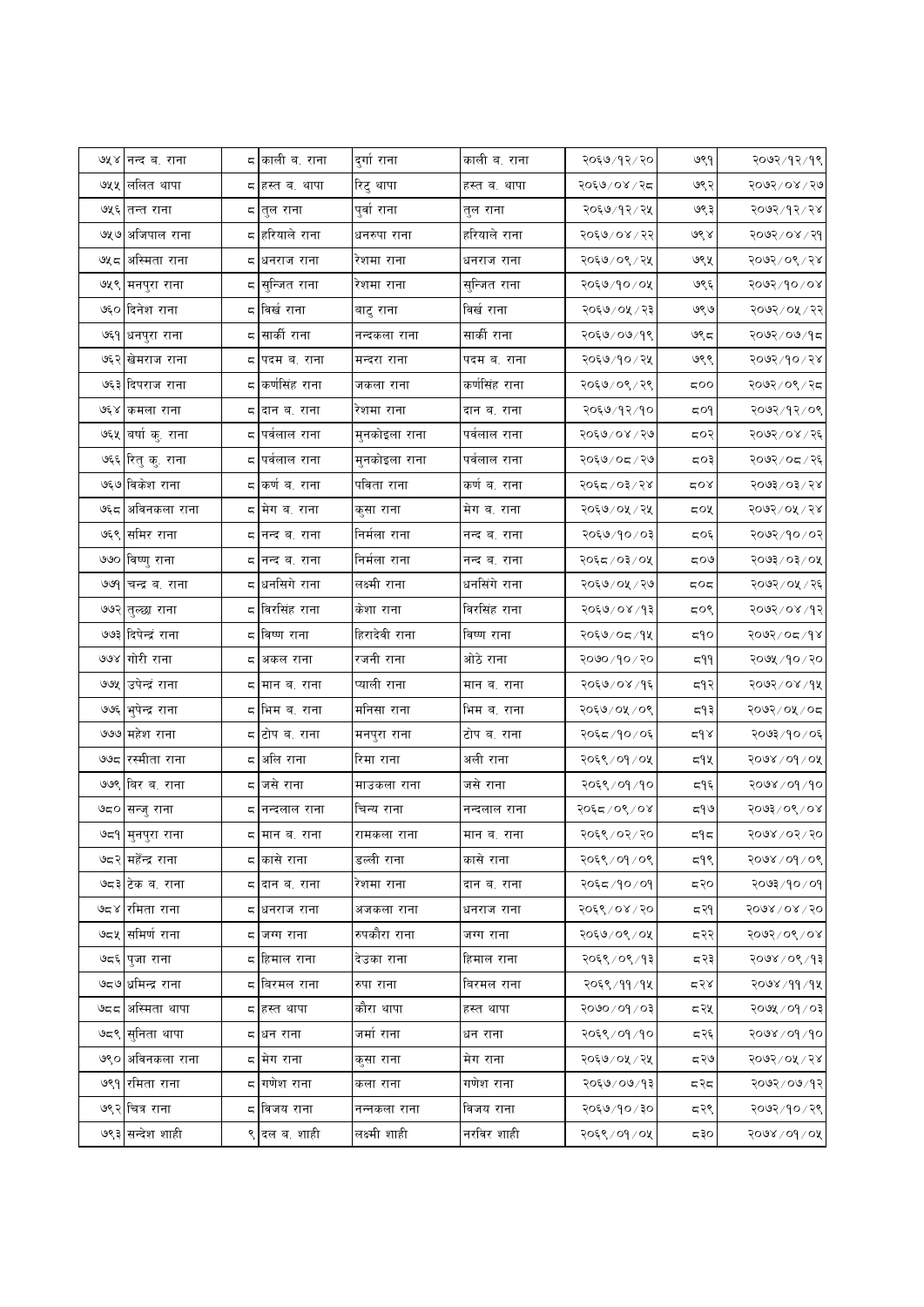|        | ७९४ सन्तोश शाही                  |   | ९ दल ब. शाही     | लक्ष्मी शाही   | नरविर शाही     | १०६७/०७/०३     | ⊊३१     | २०७२/०७/०२                             |
|--------|----------------------------------|---|------------------|----------------|----------------|----------------|---------|----------------------------------------|
| ७९५    | बालकृष्ण शाही                    | ९ | पदम ब. शाही      | धन कुमारी शाही | विकम शाही      | २०६९ / ०३/ ०४  | द३२     | $5008\backslash$ 0 $\frac{5008}{5000}$ |
|        | ७९६ अनिल शाही                    |   | पदम ब. शाही      | धन कुमारी शाही | विक्रम शाही    | २०६८/०४/२०     | द३३     | २०७३/०४/२०                             |
|        | ७९७ विरना शाही                   |   | ९ बल ब. शाही     | अम्मा शाही     | सुजन शाही      | २०६७/०७/२९     | ⊄ ځ بر  | २०७२/०७/२८                             |
| ७९८    | विनोद शाही                       | ९ | मनराज शाही       | सुदिष्णा शाही  | नर्जन शाही     | २०६७/१०/०३     | ದ३⊻     | २०७२/१०/०२                             |
|        | ७९९ महेश शाही                    |   | ९ धन ब. शाही     | सुर्जा शाही    | जनक शाही       | २०६८/०४/१७     | द३६     | २०७३/०४/१७                             |
| ದ೦೦    | सर्मिला शाही                     |   | ९ अकल शाही       | नैसुपा शाही    | नरविर शाही     | २०६७/११/०९     | ಧ३७     | २०७२ / ११ / ०८                         |
|        | ८०१ रविन्द्र शाही                | ९ | अकल शाही         | नैसुपा शाही    | नरविर शाही     | २०७०/११/२५     | ಧ३ಧ     | २०७५ /११ / २५                          |
|        | ८०२ कल ब. शाही                   |   | धर्मराज शाही     | कर्मा शाही     | रण ब. शाही     | २०६७/०६/२६     | द३९     | २०७२/०६/२५                             |
|        | द्र0३ खगेन्द्र शाही              |   | ९ बल ब. शाही     | लालकौरा शाही   | देव ब. शाही    | २०६७/०४/०३     | 580     | २०७२/०४/०२                             |
| ⊄೦४    | पार्वती वि.क                     |   | ९ नैने वि.क      | जनपुरा वि.क    | नरजित वि.क     | २०६९ / ०२ / ०२ | 5,84    | २०७४ / ०२ / ०२                         |
|        | ८०५ सिता वि.क                    |   | ९ नैने वि.क      | जनपुरा वि.क    | नरजित वि.क     | २०६९ / ०२ / ०२ | 587     | २०७४ / ०२ / ०२                         |
|        | ८०६ कमल परियार                   |   | ९ दाने परियार    | गौरा परियार    | नानिके परियार  | २०६७/०४/२३     | 587     | २०७२/०४/२२                             |
|        | ८०७ <mark>सुस्मीता शाही</mark>   | ९ | अम्म शाही        | रन्नरुपा शाही  | लक्षीमान शाही  | २०६७/०९/१५     | 28 ک    | २०७२/०९/१४                             |
|        | द <b>्</b> द जगेन्द्र शाही       |   | ९ विरेन्द्र शाही | निर्मला शाही   | लक्षीमान शाही  | २०६८/०१/०२     | ८४५     | २०७३ / ०१ / ०१                         |
|        | ८०९ मनरुप वि.क                   |   | ९ खड्के वि.क     | कुसुमा वि.क    | काले वि.क      | २०६८/१०/२५     | 585     | २०७३/१०/२५                             |
|        | द9 <b>ं</b> गोपाल शाही           |   | ९ कृष्ण व. शाही  | किस्नाशाही     | राम ब. शाही    | २०६७/१२/१०     | 58ھ     | २०७२/१२/०९                             |
| ا 19∜ء | सुनिल वि.क                       |   | ९ नैने वि.क      | जनपुरा वि.क    | नरजित वि.क     | २०६७/११/१५     | ದ४ದ     | २०७२ ⁄ ११ ⁄ १४                         |
|        | द9२ <mark>सुनिता वि.क</mark>     | ९ | सर्जन वि.क       | मुसि वि.क      | नरजित वि.क     | २०६७/०५/२४     | 587     | २०७२ ⁄ ०५ ⁄ २३                         |
|        | द9३ सन्तोश शाही                  |   | ९ नेत्र शाही     | निर्मला शाही   | रोशन शाही      | २०६९ / ०१ / ०५ | σχο     | २०७४ / ०१ / ०५                         |
| 598    | रमित शाही                        |   | ९ धिरेन्द्र शाही | जनपुरा शाही    | नर्जन शाही     | २०६९ / ०१ / १५ | 549     | २०७४ / ०१ / १५                         |
| 59x    | अङगे परियार                      |   | ९ रवि परियार     | धना परियार     | नानिके परियार  | २०६८/०२/२३     | द्रप्र२ | २०७३ / ०२ / २२                         |
|        | द9६ अम्रीखानी शाही               |   | ९ रतन शाही       | टुल्की शाही    | रामचन्द्र शाही | २०६७/०४/२८     | द्रप्र३ | $89 \times 80 \times 90$               |
| ದ9ಅ    | अनिल शाही                        |   | ९ रतन ब. शाही    | टुल्की शाही    | रामचन्द्र शाही | २०६९ / ०१ / ०५ | 588     | $300$ / $60/\sqrt{200}$                |
|        | द9द <mark>प्रदिप कु. शाही</mark> |   | अभयराज शाही      | मनशोभा शाही    | लाल ब. शाही    | २०६८/०१/०८     | ८५५     | २०७३ / ०१ / ०७                         |
|        | द9९ सुस्मीता शाही                |   | ९ कमल शाही       | दानकला शाही    | अभयराज शाही    | २०६८/०४/०८     | द्रप्र६ | २०७३/०४/०८                             |
| द२०    | महेश शाही                        |   | सर्पराज शाही     | बसन्ती शाही    | सर्पराज शाही   | २०६७/११/०८     | द्रप्र७ | २०७२ / ११ / ०७                         |
|        | द२१ <mark>नरेश शाही</mark>       |   | ९ भिमे शाही      | वविता शाही     | नाक्या शाही    | २०६७/०४/०५     | ದ⊻ದ     | २०७२/०४/०४                             |
|        | द२२ कटक ब. शाही                  |   | ९ कोइरला शाही    | नन्दकला शाही   | भक्तरुप शाही   | २०६८/०१/१०     | द्रपू९  | २०७३ ⁄ ०९ ⁄ ०९                         |
|        | द२३ अस्मीता शाही                 |   | ९ जिर शाही       | कौशिला शाही    | बलरुप शाही     | २०६७/१२/२८     | ಧ್ಳರ    | २०७२ / १२ / २७                         |
|        | द२४ <mark>अन्जना कु. शाही</mark> |   | ९ जिर शाही       | कौशिला शाही    | बलरुप शाही     | २०७०/१२/०२     | द६१     | २०७५ /१२/०२                            |
|        | द२ <b>५ जिवना कु. शाही</b>       |   | ९ मनराज शाही     | सावित्रा शाही  | शेर ब. शाही    | २०६८/०१/०५     | द६२     | $80/60/\sqrt{2}$                       |
|        | द२६ रमिता शाही                   | ৎ | अली ब. शाही      | लालकौरा शाही   | हर्ष ब. शाही   | २०६७/११/२३     | द६३     | २०७२/११/२२                             |
|        | द२७ कालिका शाही                  |   | ९ हंश ब. शाही    | दानकला शाही    | रज ब. शाही     | २०६७/०४/०७     | کے وج ج | २०७२/०४/०६                             |
|        | द२द जिवन शाही                    |   | ९ दान ब. शाही    | मुनकोइला शाही  | जैमल शाही      | २०६९ / ०२ / १४ | द६५     | 5008/05/68                             |
| ८२९।   | करिस्मा शाही                     |   | ९ दान ब. शाही    | मुनकोइला शाही  | जैमल शाही      | २०६७/११/२३     | द६६     | २०७२ ⁄ ११ ⁄ २२                         |
|        | ८३० बबिन शाही                    |   | ९ वसन्त शाही     | सुलछिना शाही   | अज ब. शाही     | २०६८/०३/०१     | द६७     | २०७३ / ०३ / ०१                         |
|        | दृश खड्क व. शाही                 |   | ९ लाल ब. शाही    | नौतोला शाही    | नर ब. शाही     | २०६९ / ०१ / १३ | ದ್ದರ    | २०७४ / ०१ / १३                         |
|        | द३२ लेखन ब. शाही                 |   | ९ लक्ष्मण शाही   | जोतिकला शाही   | दिप ब. शाही    | २०६९ / ०२ / ०५ | द६९     | २०७४ / ०२ / ०५                         |
|        | द३३ अन्जना शाही                  |   | ९ पूर्णव. शाही   | रन्नरुपा शाही  | गज ब. शाही     | २०६७/०७/२०     | ಧಅಂ     | २०७२/०७/१९                             |
|        |                                  |   |                  |                |                |                |         |                                        |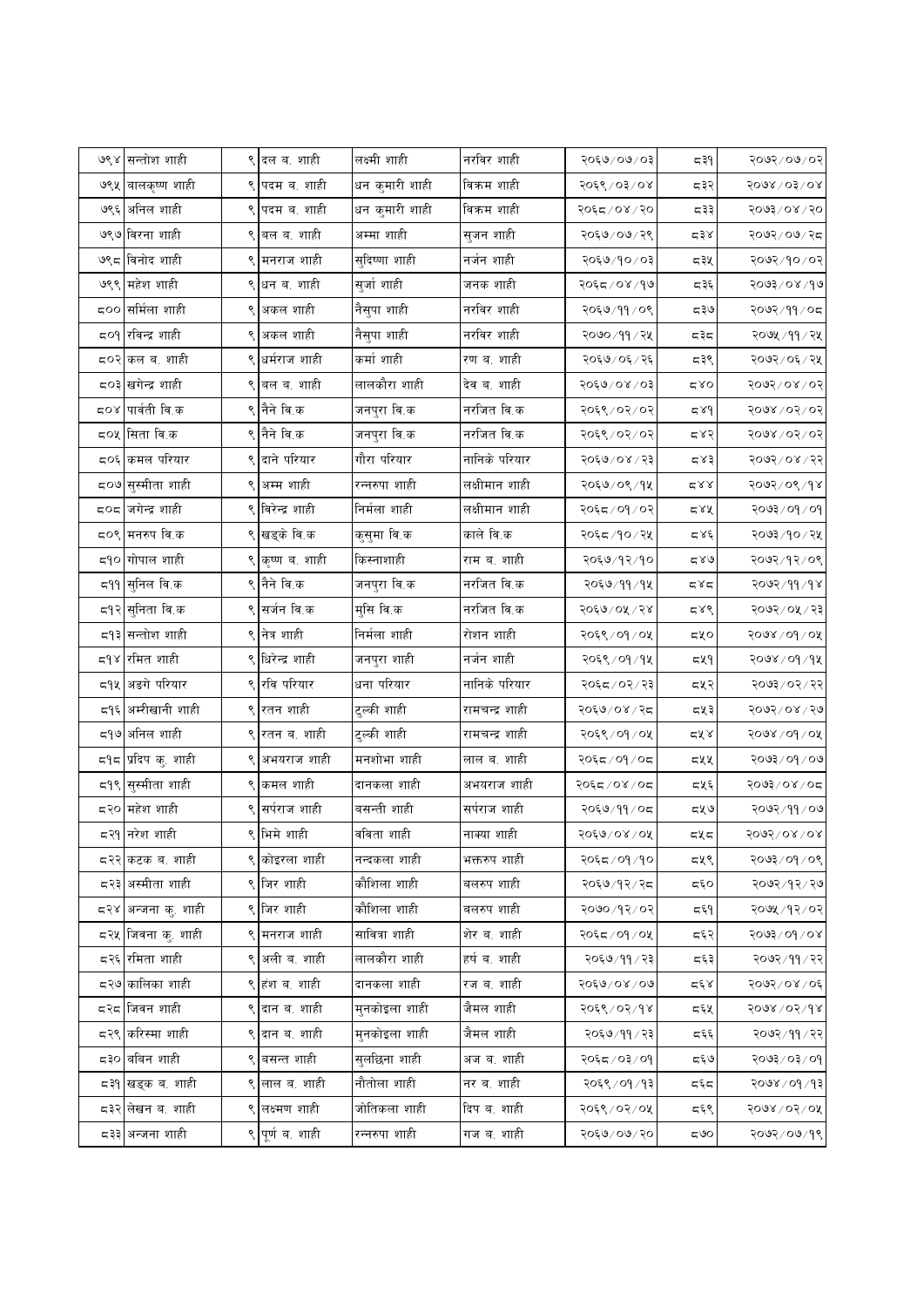|       | ८३४ धर्मकला शाही                 |   | ९ मन ब. शाही     | विउरा शाही    | रिटु शाही     | २०६७/०७/१०        | ದ ಇ  | २०७२/०७/०९          |
|-------|----------------------------------|---|------------------|---------------|---------------|-------------------|------|---------------------|
| द३५   | जौसरा शाही                       | ९ | टोप ब. शाही      | केशा शाही     | छिताराम शाही  | २०६७/१०/१२        | द७२  | १०७२/१०/११          |
|       | द३६ <mark> </mark> नविन शार्हा   |   | चक्र ब. शाही     | ईश्वरा शाही   | सितल शाही     | २०६७/११/२०        | ದಅ३  | २०७२/११/१९          |
|       | द३७ <mark>मनिका शाही</mark>      |   | ९ चक्र ब. शाही   | गंगा शाही     | मने शाही      | २०६८/१२/१०        | ದ9४  | २०७३ ⁄ १२ ⁄ १०      |
|       | द३द उपेन्द्र शाही                | ९ | रणदिप शाही       | पूर्ण शाही    | बल ब.शाही     | २०६७/१०/११        | ದ೮೩  | २०७२/१०/१०          |
|       | ८३९ बिमल शाही                    |   | ९ सुर्ज ब. शाही  | तुल्छा शाही   | परिमले शाही   | २०६९ / ०१ / १२    | द ७६ | २०७४ / ०१ / १२      |
|       | द४० <mark>ईश्वर ब. शाही</mark>   |   | ९ सर्पराज शाही   | काली शाही     | पदम ब. शाही   | २०६७/०९/१९        | ದ೮ಲ  | २०७२/०९/१८          |
|       | द४९  टोप ब. शाही                 | ९ | विर्खव .शाही     | सुलछिना शाही  | प्रेम ब. शाही | २०६९ / ०१ / २०    | ದರಿದ | २०७४ / ०१ / २०      |
|       | ८४२∣मनिसा शाही                   |   | विर्खव. शाही     | सुलछिना शाही  | प्रेम ब. शाही | २०६७/०७/१६        | द७९  | २०७२/०७/१५          |
|       | द४३ <mark>आनन्दा क्. शाही</mark> |   | ९ मदन शाही       | सावित्रा शाही | काली ब. शाही  | २०६७/१२/२४        | ಧಧ೦  | २०७२/१२/२३          |
|       | द४४ कलेन्द्र शाही                |   | ९ कमल शार्हा     | दानकला शाही   | अभयराज शाही   | <u>२०७०/०१/०४</u> | 559  | २०७५ / ०१ / ०४      |
| ८४५।  | रम्मा कु. शाही                   |   | दान ब. शाही      | पदमिना शाही   | पर्वलाल शाही  | २०६८/०५/२३        | दद२  | २०७३ ⁄ ०५ ⁄ २३      |
|       | द४६ <mark>युवराज शाही</mark>     |   | ९ भिमराज शाही    | नैना शाही     | चित्र ब. शाही | २०६७/०४/२०        | ಧದ3  | २०७२/०४/१९          |
|       | द४७ सम्भन्ना शाही                |   | ९ गोगन शाही      | सुनपुरा शाही  | अम्म ब. शाही  | २०६९ / ०४ / ०२    | ಧಧ४  | $5008\sqrt{0}$ / 05 |
| ದ ४ ದ | कविता शाही                       | ९ | गोगन शाही        | सुनपुरा शाही  | अम्म ब. शाही  | २०६७/०५/०९        | ದದ೪  | २०७२/०५/०८          |
|       | द४९ सरस्वती शाही                 |   | ९ जनक ब. शाही    | छिता शाही     | नर ब. शाही    | २०६८/०४/११        | दद६  | २०७३/०४/११          |
|       | ८५० अभिसेक शाही                  |   | ९ खड्क ब. शाही   | जर्मकला शाही  | लछिविर शाही   | २०६८/०१/०५        | ಧಧ9  | २०७३ / ०१ / ०४      |
|       | ८५१ कमल शाही                     |   | ९ धनराज शाही     | निर्मला शाही  | अनिपाल शाही   | २०६८/०२/१४        | ಧಧಧ  | २०७३ ⁄ ०२ ⁄ १३      |
|       | द्र्षर <mark>मायावती शाही</mark> |   | ९ विरेन्द्र शाही | निर्मा शाही   | विरिजङ शाही   | २०६९ / ०१ / २५    | ದದ९  | २०७४ ⁄ ०१ ⁄ २५      |
|       | ८५३ रोजिना शाही                  | ९ | किसर शाही        | लक्ष्मा शाही  | शेर ब. शाही   | २०६८/०१/०९        | ಽ९೦  | २०७३/०९/०८          |
| 588   | ललिता शाही                       | ९ | केशर शाही        | लक्ष्मा शाही  | शेर ब. शाही   | २०६९ / ०४ / २४    | द९१  | $5008\$             |
|       | द्रप्र आकाश शाही                 |   | राजेन्द्र शाही   | डल्ली शाही    | खड्क शाही     | २०६९ / ०३ / ०५    | द९२  | २०७४ / ०३ / ०५      |
|       | द्रप्र६ कमल शाही                 |   | ९ धनराज शाही     | हरि शाही      | खड्क शाही     | २०६७/०७/१४        | द९३  | २०७२ / ०७ / १३      |
|       | द्र५७ जल्ली शाही                 | ९ | अज ब. शाही       | काली शाही     | छिताराम शाही  | २०६७/१०/०५        | द९४  | २०७२/१०/०४          |
|       | ८५८ करण शाही                     |   | ९ ऐन शाही        | कान्छी शाही   | विक्रम शाही   | २०६७/०४/०९        | द९५  | २०७२/०४/०८          |
|       | द्रप्र <b>{सन्दीप</b> शाही       |   | ९ विर्खशाही      | कुसुमा शाही   | पदम ब. शाही   | २०६७/०९/१०        | द९६  | २०७२/०९/०९          |
|       | द६० विप्रेशा शाही                |   | ९ प्रेम ब. शाही  | चेतना शाही    | पदम ब. शाही   | २०६९ / ०३/ ०९     | द९७  | २०७४ / ०३ / ०९      |
|       | द६१ राकेश शाही                   |   | ९ मनराज शाही     | नानिमैया शाही | रन ब. शाही    | २०६७/१०/२१        | 597  | २०७२/१०/२०          |
|       | द६२ हिमेन्द्र शाही               |   | ९ गणेश शाही      | बलु शाही      | नानु शाही     | २०६७/०६/१६        | द९९  | २०७२/०६/१५          |
|       | द६३ प्रमोद शाही                  |   | ९ मुनराज शाही    | नानिमैया शाही | रन ब. शाही    | २०६९ / ०३ / ०६    | ९००  | २०७४ / ०३/ ०६       |
| द६४।  | अनिता शाही                       |   | चक्र ब. शाही     | सरिता शाही    | कालो शाही     | २०६७/१२/०५        | ९०१  | २०७२/१२/०४          |
|       | द६५ प्रमिता शाही                 |   | ९ अकल शाही       | तारा शाही     | ऐन शाही       | २०६७/०९/०४        | ९०२  | २०७२/०९/०३          |
|       | दर्६ जिवन शाही                   |   | ९ चक्र ब. शाही   | नानी शाही     | गज ब. शाही    | २०६७/०५/१३        | ९०३  | २०७२/०५/१२          |
|       | द६७ यसदा शाही                    | ९ | गणेश शाही        | डल्ली शाही    | धनसिंह शाही   | २०६७/०५/१५        | ९०४  | २०७२/०५/१४          |
|       | द६द किसम शाही                    |   | ९ रक्षे शाही     | गोरी शाही     | नर ब. शाही    | २०६७/१०/०५        | ९०५  | 80/06/2002          |
|       | द६९ अस्मीता शाही                 |   | ९ गोगन शाही      | कर्मा शाही    | जसे शाही      | २०६८/०१/२०        | ९०६  | २०७३/०१/१९          |
|       | ८७० सरदा शाही                    | ९ | पर्व सिंह        | गौरा सिंह     | दल सिह        | २०६८/०१/०५        | ९०७  | १०७३/०१/०४          |
|       | द७१ सुनिल वि.क                   |   | ९ कन्न वि.क      | गंगा वि.क     | नरजित वि.क    | २०६७/११/१५        | ९०८  | २०७२/११/१४          |
|       | ८७२ महेन्द्र शाही                |   | ९ सत्य शाही      | दुर्गाशाही    | केसे शाही     | २०६९/०१/०५        | ९०९  | २०७४ / ०१ / ०५      |
|       | द७३ शान्ती शाही                  |   | ९ सत्य शाही      | दुर्गा शाही   | केसे शाही     | २०६७/०८/०५        | ९१०  | 80/20 < 500         |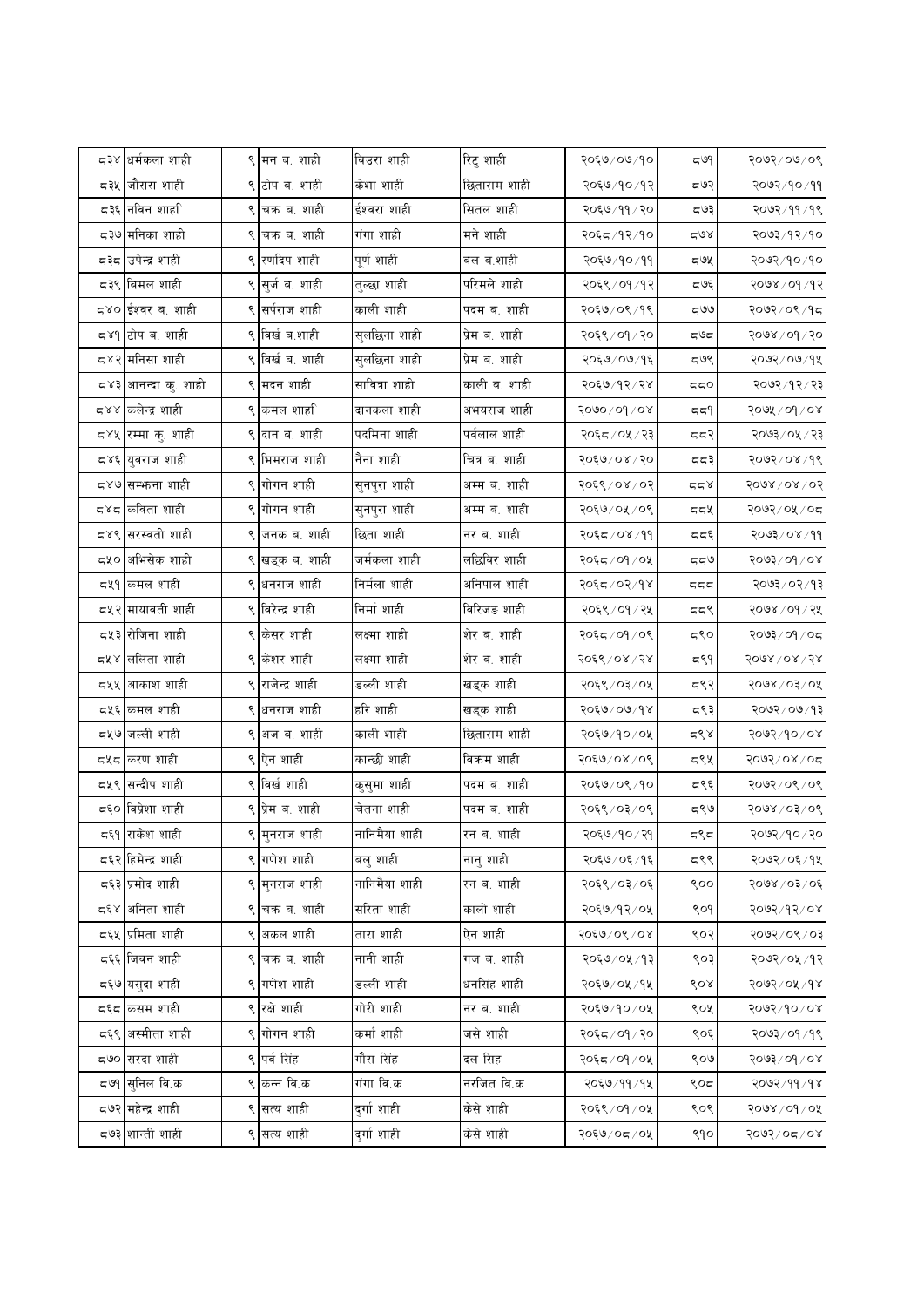|      | ८७४ विन्दा शाही                |   | ९ हर्क ब. शाही             | कविता शाही     | रण ब. शाही      | २०६९ / ०२ / २७ | 999 | २०७४ / ०२ / २७                |
|------|--------------------------------|---|----------------------------|----------------|-----------------|----------------|-----|-------------------------------|
| द७५  | रन्जु शाही                     |   | ९ हर्क ब. शाही             | कविता शाही     | रण ब. शाही      | २०६८/०१/१४     | ९१२ | १०७३/०१/१३                    |
|      | द७६ विकम शाही                  |   | ९ कमल शाही                 | कल्पना शाही    | चन्द्र ब. शाही  | २०६९ / ०३/ ०१  | ९१३ | $60/80/\sqrt{90}$             |
|      | ८७७ सन्देश शाही                |   | ९ टोप ब. शाही              | विउरा शाही     | चन्द्र ब. शाही  | २०६८/११/२१     | ९१४ | २०७३ ⁄ ११ ⁄ २१                |
|      | द७द ∣मिसन शाही                 |   | ९ टोप ब. शाही              | विउरा शाही     | चन्द्र ब. शाही  | २०६७/०६/०५     | ९१५ | २०७२ / ०६ / ०४                |
|      | द७९ मनेराज शाही                |   | ९ दर्न शाही                | सुर्जकला शाही  | पुन्न शाही      | २०६८/०३/०५     | ९१६ | २०७३/०३/०५                    |
|      | दद <b>्र</b>  गोविन्द शाही     |   | ९ अम्म शाही                | जयकौरा शाही    | पुन्न शाही      | २०६७/०५/१२     | ९१७ | २०७२ / ०५ / ११                |
|      | दद9 विपना शाही                 |   | ९ नरेन्द्र शाही            | कान्छी शाही    | तुल ब. शाही     | २०६७/०४/०९     | ९१८ | २०७२/०४/०८                    |
|      | दद२ विरेन्द्र शाही             |   | ९ दुर्ग शाही               | सेतु शाही      | तुल ब. शाही     | २०६७/०५/१०     | ९१९ | २०७२/०५/०९                    |
|      | दद३ <mark>सुस्मीता शाही</mark> |   | ९ दुर्ग शाही               | सेतु शाही      | तुल ब. शाही     | २०६७/१०/२४     | ९२० | २०७२ / १० / २३                |
|      | दद४ वर्षा शाही                 |   | ९ <mark>  गणेश शाही</mark> | विउरा शाही     | चन्द्र ब. शाही  | २०७० / ०१ / १० | ९२१ | २०७५ / ०१ /१०                 |
|      | द्रद्र ∣रितु शाही              |   | ९ दान ब. शाही              | पदमा शाही      | पर्वलाल शाही    | २०७० / ०३ / १० | ९२२ | २०७५ / ०३/१०                  |
|      | दद६ सोस्तीका शाही              |   | ९ टेकराज शाही              | पदमकला शाही    | रज ब. शाही      | २०६७/०७/०३     | ९२३ | 50/600                        |
|      | दद७ गोरे शाही                  |   | ९ विउरा शाही               | विउरा शाही     | जिल्के शाही     | २०६८ / ०१ / ०१ | ९२४ | २०७२ / १२ / ३१                |
|      | ददद ∣कालु शाही                 |   | ९ विउरा शाही               | विउरा शाही     | जिल्के शाही     | २०६७/११/११     | ९२५ | २०७२/११/१०                    |
| दद९∣ | सुस्मीता शाही                  |   | ९ <mark>धनसुर शाही</mark>  | अनिता शाही     | लाल ब. शाही     | २०६९ / ०३/१२   | ९२६ | २०७४ / ०३/१२                  |
|      | <b>८९० पारस शाही</b>           |   | ९ रतन ब. शाही              | टुल्की शाही    | राम ब. शाही     | २०६९ / ०२ / २० | ९२७ | २०७४ / ०२ / २०                |
|      | द९१ सम्पुन्न शाही              |   | ९ मुनराज शाही              | ममता शाही      | विष्ण ब. शाही   | २०६९ / ०९ / ०४ | ९२८ | $5008\sqrt{06}\sqrt{08}$      |
|      | ८९२ प्रमोद शाही                |   | ९ विष्ण ब. शाही            | गोमा शाही      | दल ब. शाही      | २०६९ / ०२ / ०५ | ९२९ | $5000$ $\times$ 0500 $\times$ |
|      | ८९३ दल व. शाही                 |   | ९ नेत्र ब. शाही            | निर्मला शाही   | विर ब. शाही     | २०६८/११/०५     | ९३० | २०७३ / ११ / ०५                |
| 587  | सावित्रा शाही                  |   | ९ सत्या शाही               | सरला शाही      | विर ब. शाही     | २०६९ /१२ /१०   | ९३१ | २०७४ ⁄ १२⁄ १०                 |
|      | ८९५ अस्मीता                    |   | ९ अम्म ब. शाही             | कमला शाही      | दिप ब. शाही     | २०७० / ०१ / २५ | ९३२ | २०७५ / ०१ / २५                |
|      | द९६ शिवकला शाही                |   | ९ अम्म ब. शाही             | दुधा शाही      | दिप ब. शाही     | २०६९ ⁄ ०५ ⁄ १५ | ९३३ | २०७४ / ०५ / १५                |
|      | द९७ विमला शाही                 |   | ९ अकल शाही                 | सुलछिना शाही   | राम ब. शाही     | २०६७/०५/१८     | ९३४ | २०७२/०५/१७                    |
|      | द९द गोपाल शाही                 |   | ९ नमराज शाही               | बेलसपुरा शाही  | रण ब. शाही      | २०६७/०७/२८     | ९३५ | २०७२/०७/२७                    |
|      | द९९ ईश्वर शाही                 |   | ९ अम्म शाही                | रन्नरुपा शाही  | लक्षीमान शाही   | २०६९ / ०२ / ०७ | ९३६ | $5000$ / 05/06                |
|      | ९०० लिला कु. शाही              |   | ९ दिशन शाही                | डल्ली शाही     | बलरुप शाही      | २०६९ / ०३ / ३० | ९३७ | $0\xi/\xi$ 0/8005             |
|      | ९०१ खड्क ब. शाही               |   | ९ लाल ब. शाही              | नौतोला शाही    | लाल ब. शाही     | २०६९ / ०१ / ०३ | ९३८ | २०७४ / ०१ / ०३                |
|      | ९०२ सन्तोश शाही                |   | ९ नेत्र शाही               | विमला शाही     | नेत्र शाही      | २०६९ / ०१ / ०५ | ९३९ | $3000$ $\times$ $600$         |
|      | ९०३ सन्दिप शाही                |   | ९ विर्खव. शाही             | कुसुम्मा शाही  | विर्खव. शाही    | २०६७/०६/१०     | 680 | २०७२/०६/०९                    |
|      | ९०४ आनन्दा शाही                |   | ९ मदन शाही                 | सावित्रा शाही  | मदन शाही        | २०६७/१२/२४     | ९४१ | २०७२/१२/२३                    |
|      | ९०५ उर्मिला शाही               |   | ९ मनराज शाही               | सुविस्ता शाही  | मने शाही        | २०६द / ०१ / ०द | ९४२ | २०७३ / ०१ / ०७                |
| ९०६। | स्वस्तीका शाही                 |   | ९ अविराज शाही              | कमला शाही      | अविराज शाही     | २०७०/०२/०५     | ९४३ | २०७५ / ०२ / ०५                |
|      | ९०७ मनरुप वि.क                 |   | ९ खड्के वि.क               | कृष्णकला वि.क  | खड्के वि.क      | २०६८/१०/२५     | ९४४ | २०७३ ⁄ १० / २५                |
|      | ९०८ गोविन्द शाही               |   | ९ अम्म ब. शाही             | भद्रा शाही     | अम्म ब. शाही    | २०६७/०५/१२     | ९४५ | २०७२ / ०५ / ११                |
|      | ९०९ सुना सार्की                |   | १ दलजित सार्की             | पदमा सार्की    | धर्नाजत सार्की  | २०६९ / ०८ / ०४ | ९४६ | २०७४ / ०८ / ०४                |
|      | ९१० आशिस ढकाल                  | ۹ | अम्मराज ढकाल               | कन्या खत्री    | लक्ष्मीनाथ ढकाल | २०७०/०२/१०     | 680 | २०७५ / ०२/१०                  |
|      | ९११ आस्ता खत्री                |   | <b>9</b> जगत खत्री         | दुर्गाखत्री    | लाल ब. खत्री    | २०७०/०४/१५     | ९४८ | २०७५ / ०४ / १५                |
|      | ९१२ दिपाल ढकाल                 |   | <b>१ देविराज ढका</b> ल     | देविकन्या ढकाल | मुन प्रसाद ढकाल | २०७० / १२ / ०१ | ९४९ | २०७५ ⁄ १२ ⁄ ०१                |
|      | ९१३ विवेक खत्री                |   | १ गुइया खत्री              | हाजिरा खत्री   | मुन ब. खत्री    | २०७० / ०१ / १० | ९५० | २०७५ / ०१ / १०                |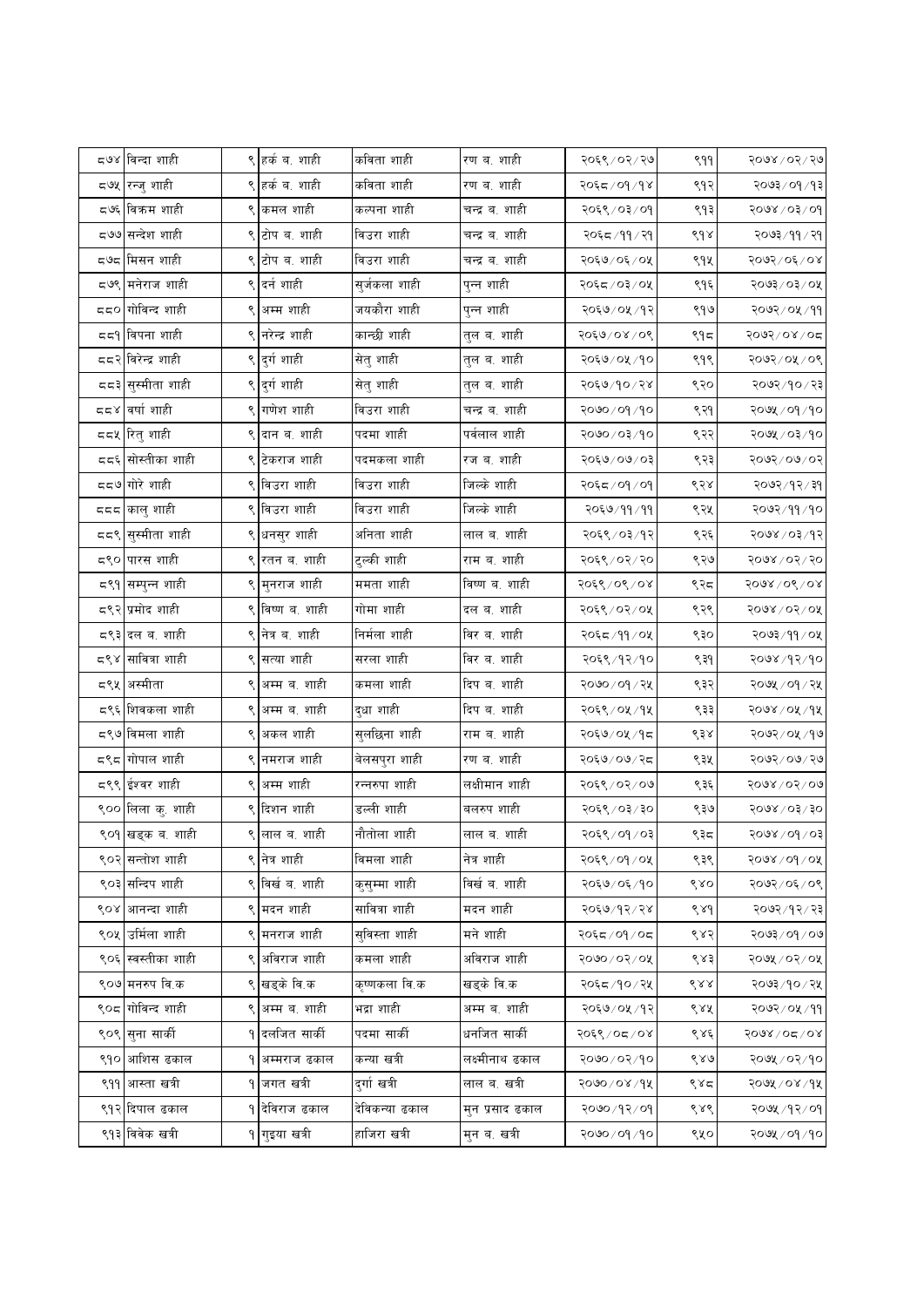|      | ९१४ मिलन खत्री               | १ दान खत्री                  | नन्नकौरा खत्री    | पूर्णलाल खत्री       | २०७० / ०३ / २३                | ९५१ | २०७५ / ०३ / २३     |
|------|------------------------------|------------------------------|-------------------|----------------------|-------------------------------|-----|--------------------|
|      | ९१५ रमेश परियार              | १ विर्ख परियार               | सरु परियार        | धनजित परियार         | २०७० / ०१ / ०५                | ९५२ | २०७५ / ०१ / ०५     |
|      | ९१६ धर्मराज वि.क             | ९ कन्न वि.क                  | लिला वि.क         | कन्नविरे वि.क        | २०६९/०७/०५                    | ९५३ | २०७४ / ०७ / ०५     |
|      | ९१७ भुवन खत्री               | ९ कर्ण ब. खत्री              | देविकन्या खत्री   | धन ब. खत्री          | २०७०/०१/०७                    | ९५४ | २०७५ / ०१ / ०७     |
|      | ९१८ आयुस ढकाल                | १ लक्ष्मण ढकाल               | लक्ष्मीकन्या ढकाल | कृष्ण प्र. ढकाल      | २०७०/०९/०९                    | ९५५ | २०७५ / ०१ / ०९     |
|      | ९१९ <mark>सुरेश खत्री</mark> | <b>१ दत्या खत्री</b>         | कौशिला खत्री      | मुन ब. खत्री         | २०७०/०१/०५                    | ९५६ | २०७५ / ०१ / ०५     |
|      | ९२० धनशोभा सार्की            | १ धनमल सार्की                | पानसरी सार्की     | मुनसुर सार्की        | २०६८/०२/०५                    | ९५७ | 80/80/8608         |
|      | ९२१ कौशिला वि.क              | १ प्रेम ब. वि.क              | धनसा वि.क         | भट्टे वि.क           | २०६९ / ०८ / ०५                | ९५८ | २०७४ / ०८ / ०५     |
|      | ९२२ लोकेन्द्र उपाध्याय       | १ पदमराज उपाध्याय            | पीउली उपाध्याय    | लक्ष्मीचन्द उपाध्याय | ३०७०/०२/०३                    | ९५९ | २०७५ / ०२/ ०३      |
|      | ९२३ निसा वि.क                | ९ लाल ब. वि.क                | चल्ली वि.क        | हर्क वि.क            | २०७० / ०१ / ०२                | ९६० | २०७५ / ०१ / ०२     |
|      | ९२४ करिस्मा परियार           | १ विर्ख परियार               | सरु पीयार         | रन्जीते परियार       | २०६८/०१/०३                    | ९६१ | २०७३ ⁄ ०१ ⁄ ०२     |
| ९२५  | किसोर वि.क                   | <b>१ चन्द्र वि.क</b>         | किट्टी वि.क       | हस्ते वि.क           | २०७० ⁄ ०५ ⁄ १६                | ९६२ | २०७५ / ०५ / १६     |
|      | ९२६ विकास ढकाल               | १ रामलाल ढकाल                | तारादेवी ढकाल     | राम प. ढकाल          | २०७०/०९/२८                    | ९६३ | २०७५ / ०९ / २८     |
|      | ९२७ हरिहर उपाध्याय           | १ मदनराज उपाध्याय            | अन्जली उपाध्याय   | धनराज उपाध्याय       | २०७१ / ०१ / २३                | ९६४ | २०७६ / ०१ / २३     |
| ९२८। | विष्णु दमाई                  | १ जम्म दमाई                  | दाना दमाई         | सर्पे दमाई           | २०७०/०९/१९                    | ९६५ | २०७५ / ०९ /१९      |
| ९२९। | सम्भन्ना खत्री               | १ लोकेन्द्र खत्री            | लगनमाया खत्री     | तिल ब. खत्री         | $0\xi/\xi/\delta$ oeo $\zeta$ | ९६६ | #स्क्त्ल्ङ्क!      |
|      | ९३० संगीता वि.क              | १ कर्णसिंह वि.क              | सुर्जा वि.क       | मोहन्या वि.क         | २०७०/१२/२९                    | ९६७ | २०७५ /१२/२९        |
|      | ९३१ नमराज वि.क               | १ प्रकाश वि.क                | नन्नकला वि.क      | नर वि.क              | २०७० /१२/१४                   | ९६८ | २०७५ /१२/१४        |
|      | ९३२ रक्षा हमाल               | १ अग्र हमाल                  | शान्ती हमाल       | भान ब. हमाल          | २०७१ / ०१ / २९                | ९६९ | २०७६ / ०१ / २९     |
|      | ९३३ पुष्पा कु. उपाध्याय      | १ गंग प्र.उपाध्याय           | टिकादेवी उपाध्याय | विष्णुशंकर उपाध्याय  | २०७१ / ०३ / ०५                | ९७० | २०७६ / ०३/ ०४      |
| ९३४  | जानादेवी वि.क                | ९ धनरुप वि.क                 | सर्पा वि.क        | जसु वि.क             | २०७० ⁄ १० ⁄ ३०                | ९७१ | २०७५ /१० / ३०      |
|      | ९३५ किरना वि.क               | १ नन्द वि.क                  | राइकोशा वि.क      | मुनविरे वि.क         | २०७० ⁄ १२ ⁄ ३०                | ९७२ | २०७५ ⁄ १२⁄ ३०      |
|      | ९३६ धमेश हमाल                | १ धर्मदत्त ढकाल              | तिला ढकाल         | धन ब. ढकाल           | २०७१ / ०२ / २६                | ९७३ | २०७६ / ०२ / २६     |
|      | ९३७ किरण खत्री               | १ काली खत्री                 | कला खत्री         | भुन्टे खत्री         | २०७१ / ०३ / २६                | ९७४ | २०७६ ⁄ ०३ ⁄ २५     |
|      | ९३८ नमरता सुनार              | १ विर्ख सुनार                | कमला सुनार        | विरभद्र सुनार        | २०७१ / ०३ / ३०                | ९७५ | २०७६ / ०३ / २९     |
|      | ९३९ परेक वि.क                | १ धनलाल वि.क                 | कृष्णा वि.क       | प्रदिपे वि.क         | २०७१ / २ / ३०                 | ९७६ | #स्क्त्ल्ङ्क!      |
|      | ९४० निसान कु. खत्री          | १ नविन खत्री                 | सिर्जना खत्री     | काली ब. खत्री        | $80 \times 100 \times 100$    | ९७७ | २०७६ / ०१ / ०४     |
|      | ९४१  हरिचन्द्र वि.क          | ९ हरि वि.क                   | पार्वती वि.क      | सदे वि.क             | २०७१ / ०२ / ०२                | ೪೪  | २०७६ / ०२ / ०२     |
|      | ९४२ किष्णा खत्री             | <b>१ रविन्द्र खत्री</b>      | मोतीपुरा खत्री    | रत्न ब. खत्री        | २०७१ / ०२ / २४                | ९७९ | २०७६ / ०२ / २४     |
|      | ९४३ उमेश उपाध्याय            | १ देवानन्द उपाध्याय          | देवानन्द उपाध्याय | गुरु पीडत            | २०७०/१२/३०                    | ९८० | २०७५ /१२/३०        |
|      | ९४४ विनोद वि.क               | १ कमल सुनार                  | जौका सुनार        | धनमल सुनार           | २०७१ / ०९ / १५                | ९८१ | २०७६ / ०९ / १४     |
|      | ९४५ रितु कामी                | १ लाल ब. कामी                | चन्द्रा कामी      | हर्क कामी            | २०७१ / ०९ / ३०                | ९८२ | २०७६ / ०९ / २९     |
|      | ९४६ प्रिडका घर्ती            | २∣गोर ब. घर्ती               | रेशमकला घर्ती     | हुरुल्लो घर्ती       | २०६९ / ०७/१०                  | ९८३ | २०७४/०७/१०         |
|      | ९४७ उर्मिला खत्री            | २ जनक खत्री                  | पार्वती घर्ती     | परिमल खत्री          | २०७०/०३/०९                    | ९८४ | २०७५ / ०३/ ०९      |
|      | ९४८ मनिसा परियार             | २क्खिं परियार                | मोतीपुरा परियार   | पाथे परियार          | २०६९/१२/१०                    | ९८५ | २०७४ /१२/१०        |
|      | ९४९ ललित वि.क                | २ देउचे वि.क                 | गोइली वि.क        | जगे वि.क             | २०६९ /१२ / ०५                 | ९द६ | २०७४ ⁄ १२ ⁄ ०५     |
|      | ९५० अनिल उपाध्याय            | २ धन उपाध्याय                | धनमाया उपाध्याय   | मन्ने उपाध्याय       | २०६९ ⁄ ०८ ⁄ १४                | ९८७ | २०७४ / ०८ /१४      |
|      | ९५१ बिनिता शाही              | २ <mark> अविराज शाही</mark>  | लक्ष्मी शाही      | काली ब. शाही         | १०७०/०४/०१                    | ९८८ | $80/80/\sqrt{600}$ |
|      | ९५२ सुनिता शाही              | २ <mark>।धर्मराज शाही</mark> | सुनकौरा शाही      | धनसुर शाही           | २०६९ / १२ / २२                | ९८९ | २०७४ /१२/ २२       |
|      | ९५३ पंख खत्री                | २ डिल ब. खत्री               | बालहौरी खत्री     | रन ब. खत्री          | २०६९ / ०९ / ०२                | ९९० | २०७४ / ०९ / ०२     |
|      |                              |                              |                   |                      |                               |     |                    |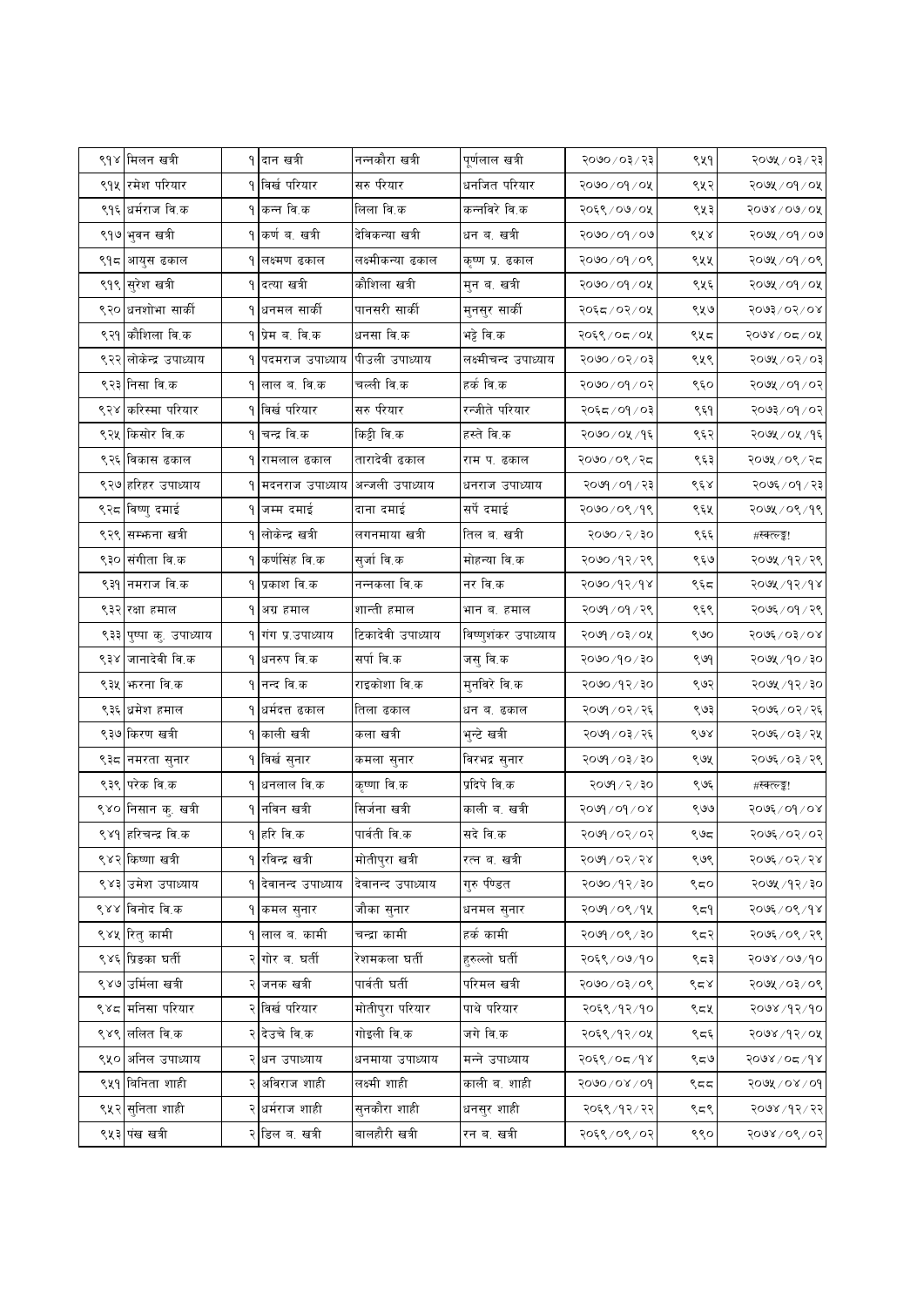|      | ९५४ अन्तीमा खत्री              | २ उैमाने खत्री                 | दुर्गा खत्री       | भुन्टे खत्री        | २०६९/०९/०४                     | ९९१  | $5008\sqrt{06}\sqrt{08}$ |
|------|--------------------------------|--------------------------------|--------------------|---------------------|--------------------------------|------|--------------------------|
|      | ९५५ सारदा खत्री                | २ राम ब. खत्री                 | जुनपुरा खत्री      | गोर्ख खत्री         | २०७० / ०१ / ०५                 | ९९२  | २०७५ / ०१ / ०५           |
|      | ९५६  नौरता वि.क                | २ तुलराज वि.क                  | कल्पना वि.क        | मुन वि.क            | २०७० ⁄ ०१ ⁄ १४                 | ९९३  | २०७५ / ०१ / १५           |
|      | ९५७ महेश वि.क                  | २ विरसिंह वि.क                 | नान्नकौरा वि.क     | मुन वि.क            | २०७० / २ / ३०                  | ९९४  | #स्क्त्ल्ङ्क!            |
| ९५८  | मदन वि.क                       | २ खड्के वि.क                   | इसरा वि.क          | सुल्ते वि.क         | २०७० / ०१ / १०                 | ९९५  | २०७५ / ०१ /१०            |
|      | ९५९ रितु परियार                | २ लक्ष्मी परियार               | मिमकोशा परियार     | अंगे परियार         | २०७०/०८/३०                     | ९९६  | २०७५ / ०८ / ३०           |
|      | ९६० ललीजंग परियार              | २ रमेश परियार                  | संगीता परियार      | रंगे परियार         | २०७०/०७/३०                     | ९९७  | $5000$ ४/ २०७/ २०        |
|      | ९६१ आरती ढकाल                  | २ नन्दलाल ढकाल                 | जलक्ष्मी ढकाल      | मोहनलाल ढकाल        | २०७०/०९/१०                     | ९९८  | २०७५ / ०९ /१०            |
|      | ९६२ सुस्मीता वि.क              | २ जगमाने वि.क                  | उरमीला वि.क        | अमरिते वि.क         | २०७०/१०/२४                     | ९९९  | २०७५ /१० / २४            |
|      | ९६३ मोहन परियार                | २ <mark> धन ब. परियार</mark>   | मिना परियार        | लछिमान परियार       | २०७०/०९/०६                     | 9000 | २०७५ / ०९ / ०६           |
|      | ९६४ धनराज सुनार                | २ <mark>धन सुनार</mark>        | धनसा सुनार         | कालीमाने सुनार      | २०६९ / ०२ / २३                 | १००१ | २०७४ / ०२ / २३           |
|      | ९६५ मिलन परियार                | २ <mark> गोविन्द परियार</mark> | मनपुरा परियार      | लालविरे परियार      | २०७०/०७/०३                     | १००२ | $50/60 \times 100$       |
| ९६६  | मदन कटुवाल                     | २ गोर्ख कटुवाल                 | सारदा कटुवाल       | मुन ब. कुटवाल       | २०७०/०२/०६                     | 800  | २०७५ / ०२/ ०६            |
|      | ९६७ सावित्रि खत्री             | २ विर ब. खत्री                 | मुनपुरा खत्री      | सेर ब. खत्री        | २०७१ / ०२ / १०                 | १००४ | २०७६ ⁄ ०२ ⁄ १०           |
| ९६८। | चन्द्र ब. कटुवाल               | २ मनिलाल कटुवाल                | डल्ली कटुवाल       | चैते कटुवाल         | २०७०/०८/२४                     | १००५ | २०७५ / ०८ / २४           |
| ९६९  | आशा कटुवाल                     | २ विर्जलाल कटुवाल              | अप्सरा कटुवाल      | बल ब. कटुवाल        | २०७१ / २ / ३०                  | १००६ | #स्क्त्ल्ङ्क!            |
|      | ९७० वर्षा परियार               | २ मुन परियार                   | जलसा परियार        | जगमाने परियार       | २०७१ / ०२ / १३                 | १००७ | २०७६ / ०२ / १३           |
| ९७१। | मनिसा दमाई                     | २ चन्द ब. दमाई                 | सुनसरा दमाई        | सेते दमाई           | २०७१ / ०२ / ०२                 | १००८ | २०७६ ⁄ ०२ ⁄ ०२           |
|      | ९७२ वर्षा वि.क                 | २ धन ब. वि.क                   | धनकौरा वि.क        | सौरे वि.क           | २०७१ / ०२ / ०५                 | १००९ | २०७६ / ०२ / ०५           |
|      | ९७३ मनिसा परियार               | २ दर्न परियार                  | चाइना परियार       | नौसे परियार         | २०७० / ०५ / २०                 | १०१० | २०७५ / ०५ / २०           |
|      | ९७४ <mark>सुवास वि.क</mark>    | २ मन वि.क                      | गमा वि.क           | उैमाने वि.क         | २०७१ / ०२ / २३                 | 9099 | २०७६ / ०२ / २३           |
|      | ९७५ धर्मचन्द्र ढकाल            | २ कृष्ण ढकाल                   | विष्णु ढकाल        | बर्मकृष्ण ढकाल      | २०७० ⁄ ११ ⁄ ३०                 | १०१२ | २०७५ /११ / ३०            |
|      | ९७६ धिरेन्द्र वि.क             | २ दिप ब. वि.क                  | रिपु वि.क          | जगे वि.क            | २०७१ / ०१ / ०४                 | १०१३ | २०७६ / ०१ / ०४           |
|      | ९७७ मिलन खत्री                 | २ कुल ब. खत्री                 | लालपुरा खत्री      | विर ब. खत्री        | २०७१ / ०१ / २५                 | 9098 | २०७६ / ०१ / २५           |
|      | ९७८ रश्मी वि.क                 | २ अङया कामी                    | चन्ना कामी         | अजे कामी            | २०७१ / ०१ / ०५                 | १०१५ | २०७६ ⁄ ०१ ⁄ ०५           |
| ९७९। | विकास कटुवाल                   | २ लालसिंह कटुवाल               | लालपुरा कटुवाल     | काली ब. कटुवाल      | २०७०/०९/१४                     | १०१६ | २०७५ / ०९ / १४           |
|      | ९८० हिमाल कटुवाल               | २ गणेश कटुवाल                  | धर्मा कटुवाल       | बदीलर कटुवाल        | २०७१ / ०५ / ०५                 | १०१७ | २०७६ / ०५ / ०४           |
|      | ९८१ बिमल कु. कटुवाल            | २ खड्क ब. कटुवाल               | जानकी कटुवाल       | अंक कटुवाल          | २०७१ / ०३ / ०६                 | १०१८ | २०७६ ⁄ ०३/ ०५            |
|      | ९८२ <mark> </mark> महेश कटुवाल | २ मुन ब. कटुवाल                | मनरुपा कटुवाल      | तुल कटुवाल          | $PO \setminus CO \setminus PO$ | १०१९ | २०७६ / ०२ / ०१           |
|      | ९८३ पूर्णसिंग कटुवाल           | २ कृष्ण ब. कटुवाल              | मंगली कटुवाल       | परिमल कटुवाल        | २०७१ / ०५ / २६                 | १०२० | २०७६ / ०५ / २५           |
|      | ९८४ खगेन्द्र कटुवाल            | २ <mark> गोर ब. कटुवाल</mark>  | पदमा कटुवाल        | परिमल कटुवाल        | २०७१ / ०३ / ३०                 | १०२१ | २०७६ / ०३/ २९            |
|      | ९८५ पूर्ण व. शाही              | २ मोहन शाही                    | मोतीपुरा शाही      | धनसुर शाही          | २०७१ / ०३ / १०                 | १०२२ | २०७६ / ०३/ ०९            |
|      | ९८६ दल व. शाही                 | २ <mark> राज ब. शाही</mark>    | बाटुकला शाही       | धनसुर शाही          | २०७९ / ०९ / ०१                 | १०२३ | २०७६ / ०१ / ०१           |
|      | ९८७ कृष्ण खत्री                | २ <mark> रत्न ब. ख</mark> त्री | मोतिहिरा खत्री     | रविन्द्र खत्री      | २०७१ / ०२ / २४                 | १०२४ | २०७६ ⁄ ०२ ⁄ २४           |
|      | ९८८ <mark>सृजना खत्री</mark>   | २ कृष्ण खत्री                  | सिता खत्री         | मान ब. खत्री        | २०७१ / ०२ / १६                 | १०२५ | २०७६ / ०२ / १६           |
|      | ९८९ किरण खत्री                 | २ पर्वलाल खत्री                | राजु खत्री         | मान ब. खत्री        | $90 \times 80 \times 900$      | १०२६ | २०७६ / ०३ / ३१           |
|      | ९९० भुविन्द्र उपाध्याय         | २ विष्णुरुद्र उपाध्याय         | नन्नादेवी उपाध्याय | मुनीचन्द्र उपाध्याय | २०७१ / ०३ / २७                 | १०२७ | २०७६ / ०३ / २६           |
|      | ९९१ मुनपुरा वि.क               | २ प्रेम वि.क                   | पदमकला वि.क        | जगमाने वि.क         | २०७१ / ०५ / ०५                 | १०२८ | २०७६ ⁄ ०५ ⁄ ०४           |
|      | ९९२ सुस्मीता ढकाल              | २ <mark> साउनखर ढकाल</mark>    | मुना ढकाल          | साउनखर ढकाल         | २०७१ / ०३ / ०४                 | १०२९ | २०७६ / ०३/ ०३            |
|      | ९९३ आकृति उपाध्याय             | २ देवेन्द्र उपाध्याय           | राजु उपाध्याय      | कृष्णलाल उपाध्याय   | २०७१ / ०३ / ०३                 | १०३० | २०७६ / ०३/ ०२            |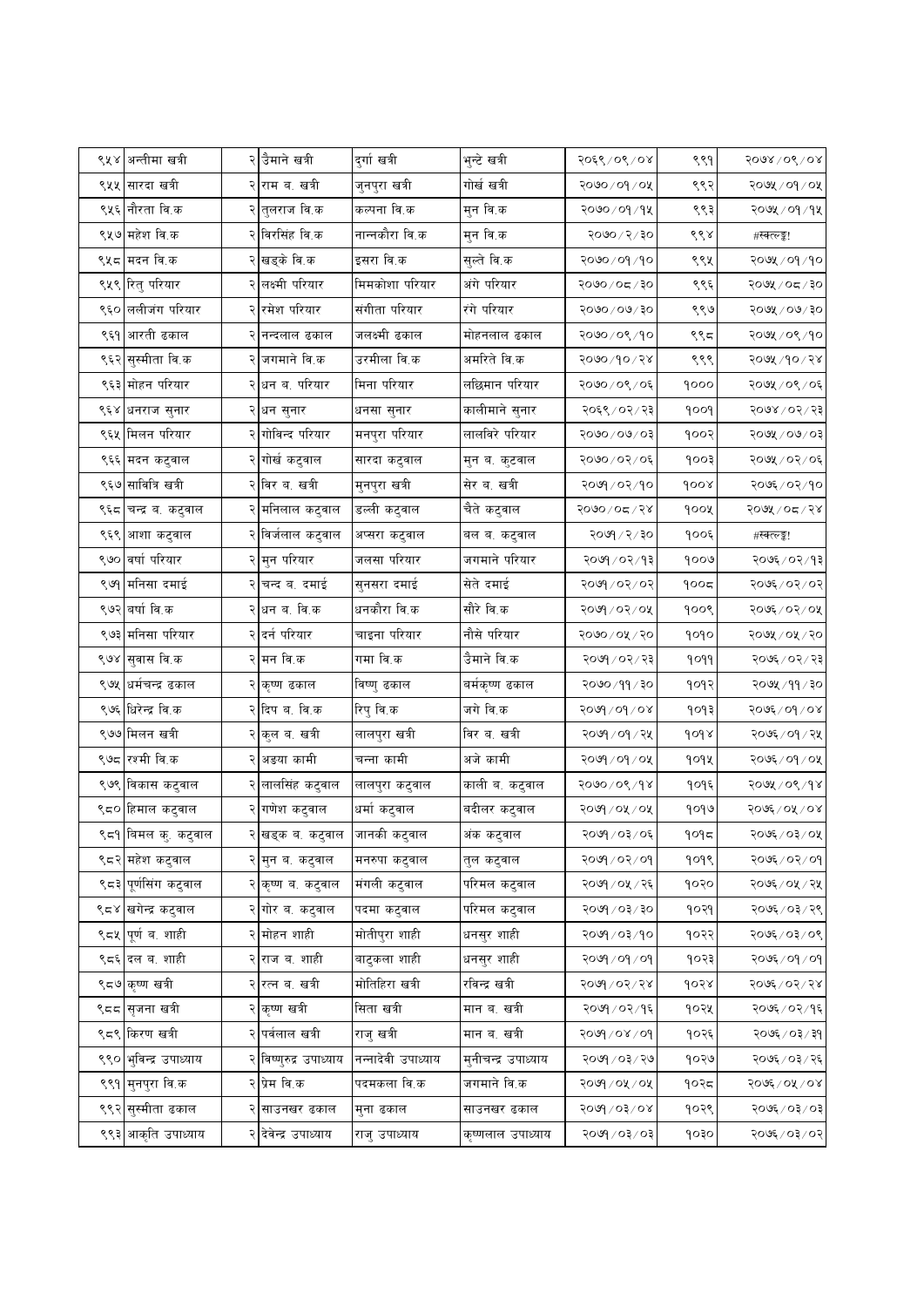|      | ९९४ नानी वि.क                | २ दलपति वि.क                  | लालशोभा वि.क    | ददे वि.क       | १०७१ / ०२ / १३     | १०३१ | २०७६ / ०२ / १३   |
|------|------------------------------|-------------------------------|-----------------|----------------|--------------------|------|------------------|
|      | ९९५  रोजिना खत्री            | २ <mark> </mark> मुनलाल खत्री | सरमिला खत्री    | विर्खव. खत्री  | २०७०/०९/३०         | १०३२ | २०७५ / ०९ / ३०   |
|      | ९९६ कमल कटुवाल               | कर्णलाल कटुवाल                | नन्दा कटुवाल    | परिमल कटुवाल   | २०७१ / ०३ / २०     | १०३३ | २०७६ ⁄ ०३ ⁄ १९   |
|      | ९९७ अम प्र. ढकाल             | २ मणिराज ढकाल                 | बसन्ती ढकाल     | विष्णुहरि ढकाल | २०७१ / ०४ / २०     | 9038 | २०७६ / ०४ /१९    |
|      | ९९८  पार्वती परियार          | २ विर्ख परियार                | मोतीपुरा परियार | पाथे परियार    | २०७१ /१० / २८      | १०३५ | २०७६ ⁄ १० ⁄ २७   |
|      | ९९९ स्टालीन परियार           | २ <mark> रतन परियार</mark>    | लालशोभा परियार  | कउरे परियार    | २०७१ / ०४ / ०८     | १०३६ | २०७६ / ०४ / ०७   |
|      | १००० सन्देश शाही             | ३ मनराज शाही                  | तुल्छा शाही     | जयरुप शाही     | २०७० / ०१ / २२     | १०३७ | २०७५ / ०१ / २२   |
|      | १००१ नमराज शाही              | ३ भिमराज शाही                 | नन्दा शाही      | चक्र ब. शाही   | <u> १०७०/०३/०४</u> | १०३८ | २०७५ / ०३ / ०४   |
|      | १००२ <mark>सुवास शाही</mark> | ३ परेक शाही                   | छत्रकला शाही    | विर शाही       | २०७० ⁄ ०१ ⁄ २०     | १०३९ | २०७५ / ०१ / २०   |
|      | १००३ सुबेश शाही              | ३ नविन शाही                   | जर्मा शाही      | चक्र ब. शाही   | २०७०/०४/३०         | goxo | $5000$ ४/३०      |
|      | १००४ रविन्द्र शाही           | ३ अविराज शाही                 | जौमा शाही       | नरी शाही       | २०६९/१२/१०         | 9089 | २०७४ /१२/१०      |
|      | १००५ जगदिश शाही              | ३ रंग शाही                    | राजु शाही       | विर शाही       | २०७० / ०३ / २७     | १०४२ | २०७५ / ०३/ २७    |
|      | १००६ कृष्ण शाही              | ३ जग्ग शाही                   | पदमा शाही       | जग्ग शाही      | २०७० / ०२ / १७     | 60x  | २०७५ / ०२/१७     |
|      | १००७ निरुता शाही             | ३ धनराज शाही                  | दिपा शाही       | मिमदल शाही     | २०७० / ०३ / ३०     | 9088 | २०७५ / ०३ / ३०   |
|      | १००८ सन्दिप शाही             | ३ तेज व. शाही                 | रन्नरुपा शाही   | कर्ण ब. शाही   | २०७० / ०१ / २२     | १०४५ | २०७५ / ०१ / २२   |
|      | १००९ विवेक शाही              | ३ विरेन्द्र शाही              | अनिता शाही      | खड्क शाही      | १०७०/०२/०३         | १०४६ | २०७५ / ०२/ ०३    |
|      | <u> १०१० दिनेश शाही</u>      | ३ विरमल शाही                  | दन्ता शाही      | चन्द्र ब. शाही | २०७०/०३/०७         | govo | २०७५ / ०३/ ०७    |
|      | <u> १०११ निस्ता शाही</u>     | धर्मराज शाही                  | चम्फा शाही      | अनिपाल शाही    | २०७० / ०१ / ३०     | १०४८ | $\log \log \log$ |
|      | १०१२ आशिष शाही               | ३ जया शाही                    | विउरा शाही      | दान शाही       | २०७० / ०३ / १५     | १०४९ | २०७५ / ०३/१५     |
|      | १०१३ दिलिप शाही              | ३ पृथ्वी शाही                 | कलशा शाही       | मुन ब. शाही    | २०७१ / ०४ / २०     | १०५० | २०७६ / ०४ /१९    |
|      | <mark>१०१४ सुरेश शाही</mark> | ३ मेग ब. शाही                 | कौशिला शाही     | विरु शाही      | २०६९/१०/०७         | १०५१ | २०७४ /१० / ०७    |
|      | <u> १०१५ निराजन शाही</u>     | ३ हर्क ब. शाही                | बेलसपुरा शाही   | कल ब. शाही     | २०६९/०४/१०         | १०५२ | २०७४ / ०४ / १०   |
|      | <u> १</u> ०१६ निसान शाही     | ३ तुल शाही                    | राजपुरा शाही    | राम ब. शाही    | २०७०/०९/०५         | १०५३ | २०७५ / ०९ / ०५   |
|      | १०१७ आइसस्मा शाही            | ३ मनराज शाही                  | किरणकला शाही    | कन्न शाही      | २०७० / १० / ३०     | १०५४ | २०७५ /१० / ३०    |
|      | १०१८  कमिशा शाही             | ३ धिरेन्द्र शाही              | पुष्पा शाही     | रतन ब. शाही    | २०७१ / ०१ / १०     | १०५५ | २०७६ / ०१ / १०   |
|      | <u> १०१९ दिनेश परियार</u>    | ३ सिंह परियार                 | पार्वती परियार  | घाले परियार    | २०७० ⁄ १० ⁄ १५     | १०५६ | २०७५ ⁄ १० ⁄ १५   |
|      | १०२० अनिसा शाही              | ३ दिप ब. शाही                 | नन्दी शाही      | नरी शाही       | २०७०/०९/३०         | १०५७ | २०७५ / ०९ / ३०   |
|      | <u> १०२१ नरेश शाही</u>       | ३ डिल्ली शाही                 | कल्पना शाही     | मुन ब. शाही    | २०७१ / ०१ / ०५     | १०५८ | २०७६ / ०१ / ०५   |
|      | १०२२ उपेन्द्र शाही           | ३ मोतीला शाही                 | विउरी शाही      | कन्न शाही      | २०७१ / ०२ / २४     | १०५९ | २०७६ / ०२ / २४   |
|      | १०२३ मोहन शाही               | ३ रंग शाही                    | नर्मता शाही     | मलीवन्न शाही   | २०७१ / ०६ / ०६     | १०६० | २०७६ / ०६ / ०५   |
|      | १०२४ जतन शाही                | दान ब. शाही                   | अम्मा शाही      | जनक शाही       | २०७१ / ०५ / २८     | १०६१ | २०७६ / ०५ / २७   |
|      | १०२५ अन्जु शाही              | ३ राम ब. शाही                 | विष्णा शाही     | जय ब. शाही     | २०७१ / ०३ / ३०     | १०६२ | २०७६ / ०३ / २९   |
|      | १०२६ कमल शाही                | ३ दान ब. शाही                 | कल्पना शाही     | लाल ब. शाही    | २०७१ / ०५ / २५     | १०६३ | २०७६ / ०५ / २५   |
|      | १०२७ अनमोल शाही              | ३ किष्ण शाही                  | अविसरा शाही     | काली ब. शाही   | २०७१ / ०६ / ३०     | १०६४ | २०७६ / ०६ / ३०   |
|      | १०२८ नर्जन शाही              | ३ पृथ्वी शाही                 | मनिसा शाही      | पुन्न शाही     | २०७१ / ०३ / ३०     | १०६५ | २०७६ / ०३/३०     |
|      | १०२९ सरोज शाही               | ३ खड्क शाही                   | जर्मा शाही      | दल ब. शाही     | २०७१ / ०८ / ३०     | १०६६ | २०७६ / ०८ / ३०   |
|      | १०३० सुनिता शाही             | टेकराज शाही                   | इन्द्रा शाही    | जनक शाही       | २०७१ / ०८ / ३०     | १०६७ | २०७६ / ०८ / ३०   |
| १०३१ |                              | ३ राज ब. शाही                 | बास्मती शाही    | तलु ब. शाही    | २०६८/०३/३०         | १०६८ | २०७३ / ०३ / ३०   |
|      | <u> १</u> ०३२ विजु शाही      | ३ कलम व. शाही                 | गौरी शाही       | अजे शाही       | २०६८/०३/३०         | १०६९ | २०७३ ⁄ ०३ ⁄ ३०   |
|      | १०३३ विरेन्द्र शाही          | कलम ब. शाही                   | गौरी शाही       | अजे शाही       | २०७०/०७/२५         | gouo | २०७५ / ०७/ २५    |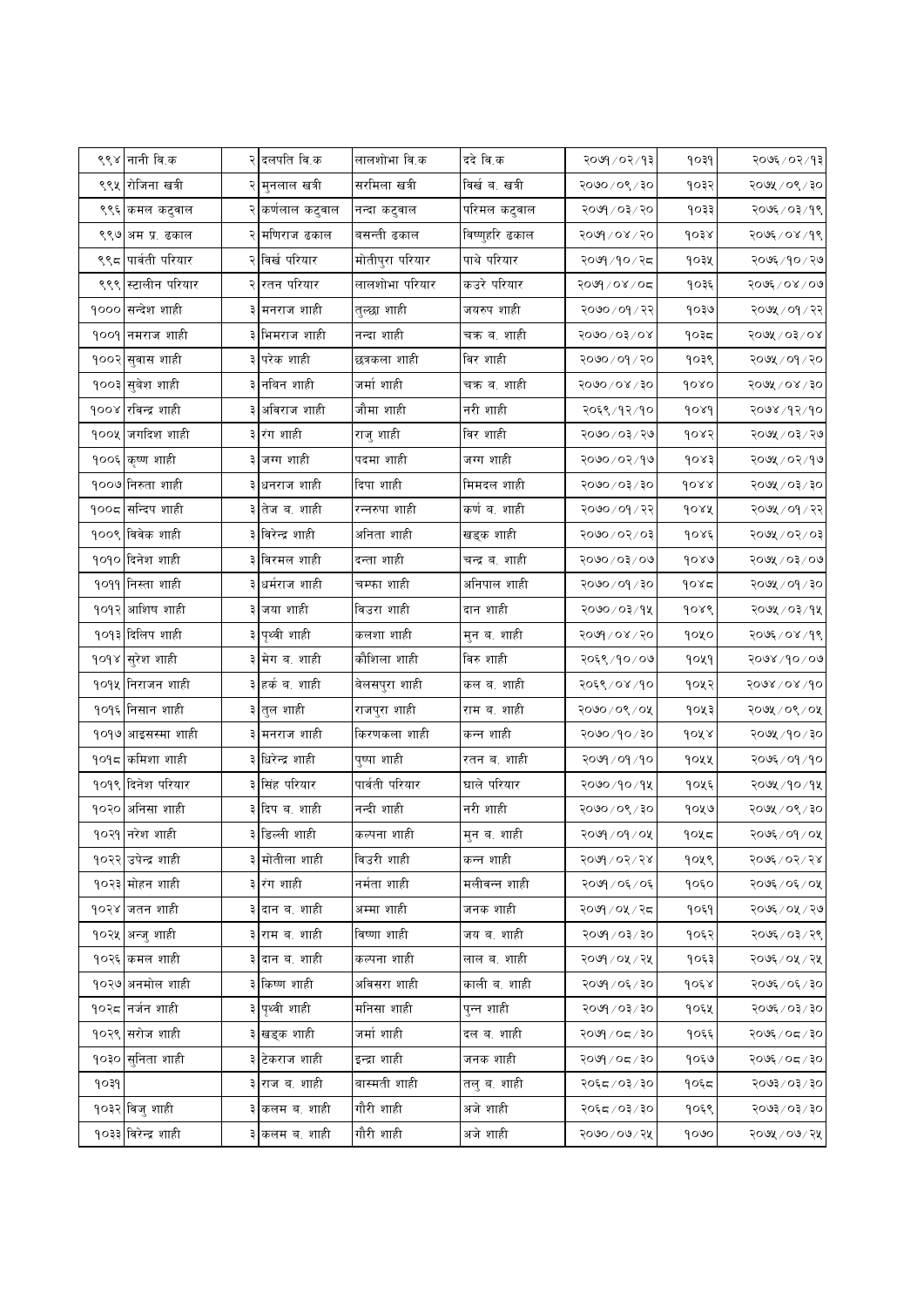|      | <b>१</b> ०३४ ममिता परियार  | ४ रंग परियार                | नन्दा परियार    | मुनजिते परियार | २०७०/०३/०५                      | peop | २०७५ / ०३/ ०५                     |
|------|----------------------------|-----------------------------|-----------------|----------------|---------------------------------|------|-----------------------------------|
|      | १०३५ कमल शाही              | ४ कृष्ण शाही                | कमला शाही       | सुर शाही       | २०७०/०४/१९                      | १०७२ | २०७५ / ०४ /१९                     |
|      | १०३६ निसा राना             | ४ धनरुप राना                | लक्ष्मीकला राना | खाम्मा राना    | २०७० / ०१ / ३०                  | १०७३ | २०७५ / ०१ / ३०                    |
|      | १ <b>०३७ विशाल परियार</b>  | ४ हरिमाने परियार            | सरिता परियार    | सार्की परियार  | २०६९ /१० /१०                    | gour | २०७४ ⁄ १० ⁄ १०                    |
|      | १०३८  दिप ब. शाही          | ४ वल व. शाही                | जनपुरा शाही     | बल शाही        | २०६९/१२/२०                      | १०७५ | २०७४ ⁄ १२ ⁄ २०                    |
|      | १०३९  रनिता राना           | ४ लल्ते राना                | डल्ली राना      | चिने राना      | २०७०/०३/०५                      | १०७६ | २०७५ / ०३/ ०५                     |
|      | १०४० प्रवेश शाही           | ४ कुम्म शाही                | सिता शाही       | नन्न शाही      | २०७०/०८/३०                      | १०७७ | २०७५ / ०८ / ३०                    |
|      | १०४१ सरिता राना            | ४ केशे राना                 | केला राना       | लल्ते राना     | २०७०/०८/३०                      | १०७८ | २०७५ / ०८ / ३०                    |
|      | १०४२ डिल्ली राना           | ४ धन राना                   | धनकली राना      | हासे राना      | २०७०/१०/०४                      | १०७९ | २०७५ / १० / ०४                    |
|      | १०४३ चन्द्र परियार         | ४ विर्ख परियार              | दुधकला परियार   | सार्की परियार  | २०७०/०१/०५                      | 9050 | २०७५ / ०१ / ०५                    |
|      | १०४४ विकाश राना            | ४ दिलिप राना                | दुर्गा राना     | रामे राना      | २०७० ⁄ ११ ⁄ १०                  | १०द१ | २०७५ /११ /१०                      |
|      | १०४५ समिक्षा शाही          | ४ पदम ब. शाही               | पविता शाही      | खाम्मा शाही    | २०६९ / ०६ / ३०                  | १०द२ | २०७४ / ०६ / ३०                    |
|      | १०४६ पवित्रा शाही          | ४  नैन ब. शाही              | पुन्नपुरा शाही  | नरी शाही       | २०७१ / ०५ / २०                  | १०८३ | २०७६ / ०५ / २०                    |
|      | १०४७ पुजा परियार           | ४ विरेन्द्र परियार          | लालकौरा परियार  | गंगे परियार    | २०७१ / ०६ / ३१                  | १०८४ | २०७६ / ०६ / ३१                    |
|      | १०४८ दान व. शाही           | ४ प्रेम ब. राना             | दानकला राना     | सप्रे राना     | २०७१ / ०८ / ०२                  | १०८५ | २०७६ / ०८ / ०२                    |
|      | १०४९ विपिन शाही            | ४ अविराज शाही               | माया शाही       | कर्ण ब. शाही   | २०७०/०८/१५                      | १०द६ | २०७५ / ०८ /१५                     |
|      | <u> १</u> ०५० सन्देश शाही  | ४ विर्खशाही                 | रन्ना शाही      | भैर ब. शाही    | २०७० / ०१ / ३०                  | १०८७ | २०७५ / ०१ / ३०                    |
|      | १०५१ अनिल वि.क             | ५ मानविरे वि.क              | लालका वि.क      | भाने वि.क      | २०७० / ०२ / २१                  | 9055 | २०७५ / ०२ / २१                    |
|      | <u>१</u> ०५२ तपेन्द्र वि.क | ५ धनसुर वि.क                | अम्मा वि.क      | मुने वि.क      | २०७०/०४/०२                      | १०८९ | २०७५ / ०४ / ०२                    |
|      | १०५३ खुसी कु. शाही         | ५ राई ब. शाही               | कर्मा शाही      | धन ब. शाही     | २०६९ /१२ / ०८                   | १०९० | २०७४ /१२/०८                       |
| १०५४ | जजराज शाही                 | ५ <mark>चक्र ब. शाही</mark> | रञ्जना शाही     | बलरुप शाही     | २०७० / ०२ / १५                  | १०९१ | २०७५ / ०२/१५                      |
|      | १०५५  अरुणा शाही           | ५ दिप ब. शाही               | तारा शाही       | मान ब. शाही    | २०७० / ०३ / २०                  | १०९२ | २०७५ / ०३/ २०                     |
|      | <u> १</u> ०५६ संगीता शाही  | ५  तुल शाही                 | काली शाही       | दान ब. शाही    | २०६९ ⁄ ११ ⁄ १०                  | १०९३ | २०७४ /११ /१०                      |
|      | १०५७ मुकेश शाही            | ५ रज शाही                   | लक्ष्मी शाही    | रतन शाही       | २०६९ ⁄ १० ⁄ २०                  | १०९४ | २०७४ ⁄ १० ⁄ २०                    |
|      | १०५८ विवश शाही             | ५  जुद्ध शाही               | राना शाही       | जुद्ध शाही     | २०७०/०२/३०                      | १०९५ | २०७५ / ०२/३०                      |
|      | १०५९ निराज वि.क            | ५ नन्न वि.क                 | सिद्धा वि.क     | दाने वि.क      | $5000\backslash$ 08 $\times$ 08 | १०९६ | <u> १०७५ / ०४ / ०४</u>            |
|      | १०६० अमरित शाही            | ५ अशोक शाही                 | पवित्रा शाही    | नर ब. शाही     | २०६९ ⁄ १२ ⁄ १५                  | १०९७ | २०७४ /१२/१५                       |
|      | <u> १</u> ०६१ पुजा नेपाली  | ५ हरि ब. नेपाली             | छमकला नेपाली    | हरिष नेपाली    | २०७०/०९/०४                      | १०९८ | २०७५ / ०९ / ०४                    |
|      | <u> १</u> ०६२ दिनेश शाही   | ५ मुनरुप शाही               | जनपुरा शाही     | धर्मराज शाही   | २०६९ / ०५ / २५                  | १०९९ | २०७४ / ०५ / २५                    |
|      | १०६३ पुन्नराज शाही         | ५ पदम ब. शाही               | पाचा शाही       | सर्जन शाही     | २०६९/११/०१                      | 9900 | $ 90 \rangle$ $ 99 \rangle$ $ 80$ |
|      | १०६४ कुम्म वि.क            | ५ खाम्मा वि.क               | मिमकोशा वि.क    | भाने वि.क      | २०६९/१०/१९                      | 9909 | २०७४ ⁄ १० ⁄ १९                    |
|      | १०६५ अस्मीता वि.क          | ५ नन्नसुर वि.क              | खम्मेनी वि.क    | नन्नसुर वि.क   | २०६९ /१२ / ०५                   | ११०२ | २०७४/१२/०५                        |
|      | १०६६ हिक्मत शाही           | ५ मनोज शाही                 | तारा शाही       | बल ब. शाही     | २०६९/१२/१०                      | ११०३ | २०७४ /१२/१०                       |
|      | १०६७ सन्देश शाही           | ५ टक्क शाही                 | भनरना शाही      | बल ब. शाही     | $80,60 \times 100$              | 9908 | २०७५ / ०३/१४                      |
|      | <b>१०६८ धर्मशिला शाही</b>  | ५ कमल शाही                  | कलशा शाही       | रन्नविर शाही   | २०७०/०५/०१                      | ११०५ | २०७५ / ०५ / ०१                    |
|      | १०६९ हिमाल शाही            | ५ भोटे शाही                 | धना शाही        | भोटे शाही      | २०७०/०५/०२                      | ११०६ | २०७५ / ०५ / ०२                    |
|      | १०७० रिखा वि.क             | ५ हर्क ब. वि.क              | गोइली वि.क      | कर्णविरे वि.क  | २०७०/०९/१५                      | ११०७ | २०७५ / ०९ / १५                    |
|      | १०७१ विवस वि.क             | ५ रन वि.क                   | दाना वि.क       | धने वि.क       | १०७०/०९/०३                      | 9905 | २०७५ / ०९ / ०३                    |
|      | १०७२ नरेन्द्र वि.क         | ५ गोगन वि.क                 | विमला वि.क      | कर्ण वि.क      | २०७०/०९/१०                      | ११०९ | २०७५ / ०९ / १०                    |
|      | १०७३ चन्ना वि.क            | ५ चक्र वि.क                 | लालसरा वि.क     | भद्रे वि.क     | २०७०/०३/०६                      | 9990 | २०७५ / ०३ / ०६                    |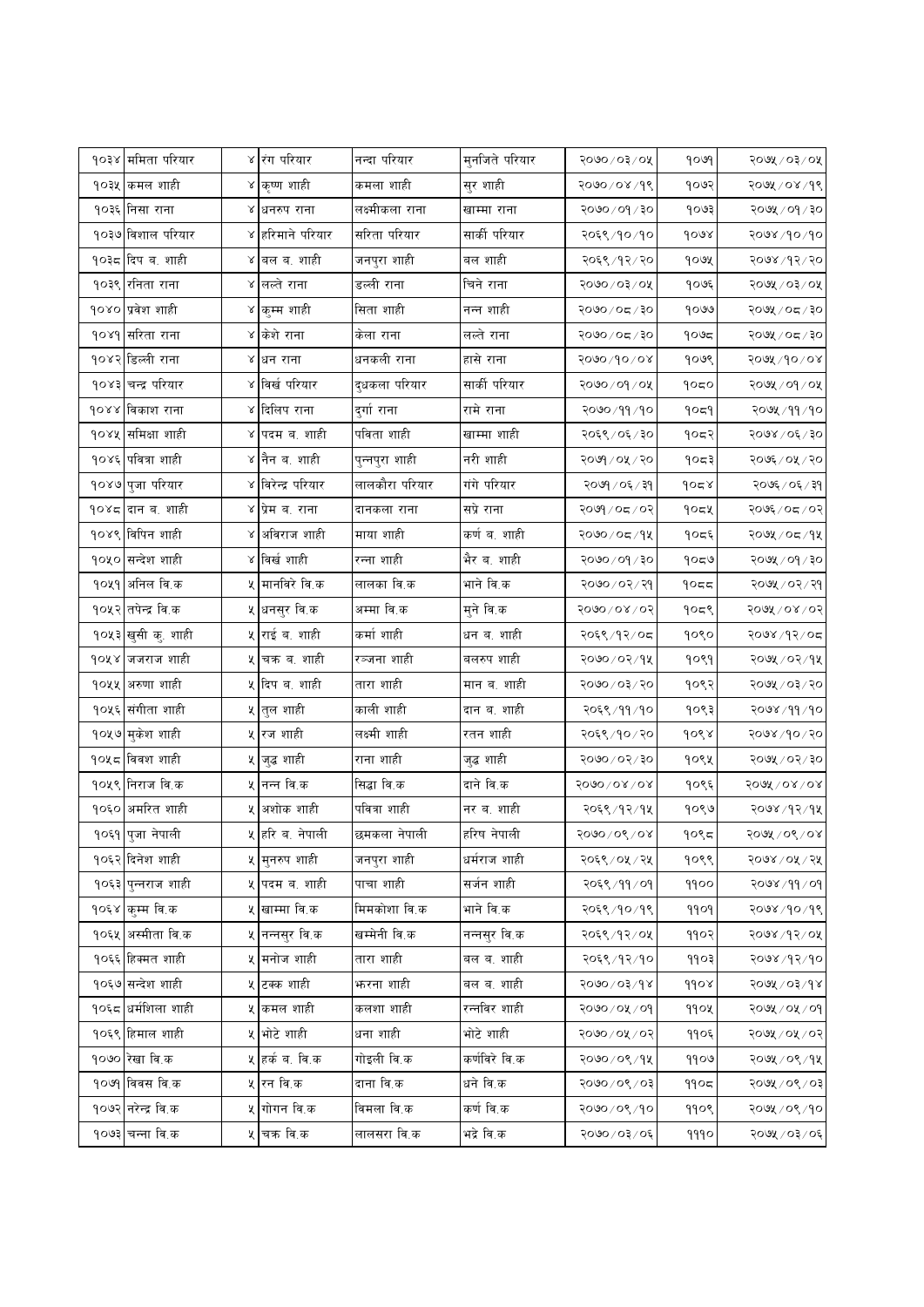| १०७४ राममाया वि.क         |    | <b>५ तुल ब. वि.क</b>      | लालपुरा वि.क  | दलविर वि.क      | $990 \times 100$                   | 9999  | २०७५ / ०४ / २१     |
|---------------------------|----|---------------------------|---------------|-----------------|------------------------------------|-------|--------------------|
| १०७५ दुर्गा वि.क          |    | ५ <mark>धनसुर वि.क</mark> | पानकला वि.क   | रिठे वि.क       | $\delta \xi \backslash \ell$ ०७/२० | 999२  | २०७५ / ०७/३०       |
| १०७६ दिक्षिका शाही        |    | ५ देवेन्द्र शाही          | नन्दा शाही    | लक्ष्मी ब. शाही | २०७० ⁄ ०५ ⁄ १८                     | १११३  | २०७५ / ०५ / १८     |
| १०७७ गिता वि.क            |    | ५ दाने वि.क               | हरिशोभा वि.क  | बिरे वि.क       | २०७०/०४/१८                         | 999x  | २०७५ / ०४ /१८      |
| १०७८ निरमाया शाही         |    | ५ नित्र शाही              | एलिना शाही    | मान ब. शाही     | २०७० / ०१ / २०                     | 9994  | २०७५ / ०१ / २०     |
| १०७९ विवेक वि.क           | ५। | सार्की वि.क               | राजु वि.क     | सार्की वि.क     | २०६८/१०/०५                         | १११६  | $20/90/\sqrt{200}$ |
| १०८० विन्दु वि.क          |    | ५ काली ब. वि.क            | नन्दा वि.क    | कन्नविरे वि.क   | २०७१ / ०३ / २०                     | १११७  | २०७६ / ०३/ २०      |
| १०८१ प्रतिमा शाही         |    | ५ मनराज शाही              | सुविस्ता शाही | मान ब. शाही     | २०७१ / ०१ / ०२                     | ۹۹۹≂  | २०७६ / ०१ / ०२     |
| १०८२ उस्मीता वि.क         |    | ५ प्रेम वि.क              | धनसा वि.क     | भद्रे वि.क      | २०७१ / ०२ / १४                     | 999९  | २०७६ / ०२ / १४     |
| १०८३ मदन वि.क             |    | ५ विरजित वि.क             | पदमा वि.क     | दाने वि.क       | २०७१ / ०३ / २०                     | ११२०  | २०७६ / ०३ / २०     |
| १०८४ रोशनी वि.क           |    | ५ मनरुप वि.क              | सपुरा वि.क    | कन्नविरे वि.क   | २०७१ / ०३ / ०२                     | ११२१  | २०७६ / ०३/ ०२      |
| १०८५ डिल्लीराज वि.क       |    | ५ <mark>धनसुर वि.क</mark> | अम्मा वि.क    | मने वि.क        | २०७१ / ०३ / ११                     | ११२२  | २०७६ / ०३ / ११     |
| १०८६ रेजीना शाही          |    | ५ टक्क शाही               | गोरी शाही     | रगुचन्द्र शाही  | २०७१ / ०३ / १५                     | ११२३  | २०७६ / ०३/१५       |
| १०८७ सोविता वि.क          |    | ५ दन्त वि.क               | जौमति वि.क    | तुलविरे वि.क    | २०७१ / ०१ / ३०                     | ११२४  | २०७६ / ०१ / ३०     |
| १०८८ कर्ण वि.क            | χ  | धर्नाजत वि.क              | सुक्का वि.क   | जुठे वि.क       | २०७१ / ०७ / २२                     | ११२५  | २०७६ / ०७ / २२     |
| १०८९ दिनेश वि.क           |    | ५ नैन वि.क                | जर्मा वि.क    | धने वि.क        | २०७१/११/१५                         | ११२६  | २०७६ ⁄ ११ ⁄ १५     |
| १०९० अस्मीता थापा         |    | धनीराम थापा               | सोगमती थापा   | धनीराम थापा     | २०७० ⁄ ०२ ⁄ १६                     | ११२७  | २०७५ / ०२/१६       |
| १०९१ महेन्द्र थपा         |    | पूर्ण ब. थापा             | जर्मा थापा    | चन्द्र थापा     | २०७० / ०२ / ३०                     | ११२८  | २०७५ / ०२ / ३०     |
| १०९२ अस्मीता थापा         |    | ६ कालो थापा               | हांसा थापा    | कालो थापा       | २०६९ / १२ / २०                     | ११२९  | २०७४ /१२/ २०       |
| १०९३ नानी थापा            |    | ६ मान ब. थापा             | मोतीपुरा थापा | मुनरुप थापा     | २०६९ / ०५ / २४                     | ११३०  | २०७४ / ०५ / २४     |
| १०९४ राज ब. थापा          |    | ६ विर ब. थापा             | धना थापा      | धन ब. थापा      | २०७० / ०१ / २५                     | ११३१  | २०७५ / ०१ / २५     |
| १०९५ लक्ष्मी थापा         |    | ६ धन ब. थापा              | दुर्गा थापा   | सन्तविरे थापा   | २०७०/०५/१०                         | ११३२  | २०७५ / ०५ /१०      |
| १०९६  भुषिन्द्रं थापा     |    | ६ धन ब. थापा              | धनरुपा थापा   | कुविर थापा      | २०७० / ०६ / २६                     | ११३३  | २०७५ / ०६ / २६     |
| १०९७ श्रीष्टि थापा        | ६। | तुल ब. थापा               | डल्ली थापा    | नरजित थापा      | २०७०/०७/२५                         | ११३४  | २०७५ / ०७/ २५      |
| १०९८ अम्म ब. थापा         |    | ६ मान ब. थापा             | धनकला थापा    | कुजे थापा       | २०७०/०७/०६                         | ११३५  | २०७५ / ०७/ ०६      |
| १०९९ विनिता थापा          | Ę  | मुनलाल थापा               | मुनसुदा थापा  | मागले थापा      | २०७० / ०६ / ३०                     | ११३६  | २०७५ / ०६ / ३०     |
| ११०० मदन थापा             | Ę  | रज थापा                   | पविता थापा    | सर्जन थापा      | १०७०/१०/०४                         | 9930  | २०७५ ⁄ १० ⁄ ०४     |
| ११०१ महेश थापा            |    | ६ जन थापा                 | उब्जी थापा    | चक्र थापा       | २०७० ⁄ ११ ⁄ ०३                     | ११३८  | २०७५ /११ /०३       |
| ११०२ सुदेस्ना थापा        |    | ६ अली थापा                | रॅन्ना थापा   | कालु थापा       | २०७० ⁄ १२ ⁄ १२                     | ११३९  | २०७५ ⁄ १२ ⁄ १२     |
| ११०३ आकाशी थापा           |    | ६ विरमल थापा              | चन्द्रा थापा  | अगसिंह थापा     | २०७० ⁄ १२ ⁄ १७                     | 9980  | २०७५ /१२/१७        |
| ११०४ टिक ब. थापा          |    | ६ मन ब. थपा               | मोतीपुरा थापा | मुनरुप थापा     | २०७१ / ०४ / ०७                     | 9989  | २०७६ / ०४ / ०७     |
| ११०५ पुजा थापा            |    | ६ विर ब. थापा             | पानसरी थापा   | लाल ब. थापा     | २०७१ / ०३ / १६                     | ११४२  | २०७६ ⁄ ०३ ⁄ १६     |
| ११०६ नमराज थापा           | Ę. | कर्णलाल थापा              | पन्चमा थापा   | कटे थापा        | २०७० / ११ / ०२                     | dds   | २०७५ ⁄ ११ ⁄ ०२     |
| ११०७ बसन्ती थापा          |    | ६ विर ब. थापा             | धनकला थापा    | रन थापा         | $5000$ / 00/ 2008                  | d d x | २०७६ ⁄ ०१ ⁄ ०४     |
| ११०८ प्रशान्त थापा        |    | ६ हरि ब. थापा             | विपना थापा    | कालो थापा       | २०७०/०८/२५                         | 9982  | २०७५ / ०८ / २५     |
| ११०९ हरिष थापा            |    | ६ सिंह ब. थापा            | जोखी थापा     | बलविरे थापा     | २०७० ⁄ ११ ⁄ २४                     | ११४६  | २०७५ ⁄ ११ ⁄ २४     |
| १११० अस्मीता थापा         |    | दल ब. थापा                | विजु थापा     | चुन्न थापा      | २०७१ / ०२ / १२                     | 9980  | २०७६ ⁄ ०२ ⁄ १२     |
| ११११  प्रेम ब. थापा       |    | ६ लाल ब. थापा             | ऐना थापा      | खाम्मा थापा     | २०७१ / ०२ / १५                     | 9985  | २०७६ ⁄ ०२ ⁄ १५     |
| <u> १११२  </u> रश्मी थापा |    | ६ जयलाल थापा              | रुप्सी थापा   | लाटे थापा       | २०७१ / ०१ / ०६                     | ११४९  | २०७६ / ०१ / ०६     |
| <u> १११३ तपिन थापा</u>    |    | धन ब. थापा                | धनसरा थापा    | चाउरे थापा      | $80/80/\sqrt{600}$                 | ११५०  | २०७६ / ०४ / ०१     |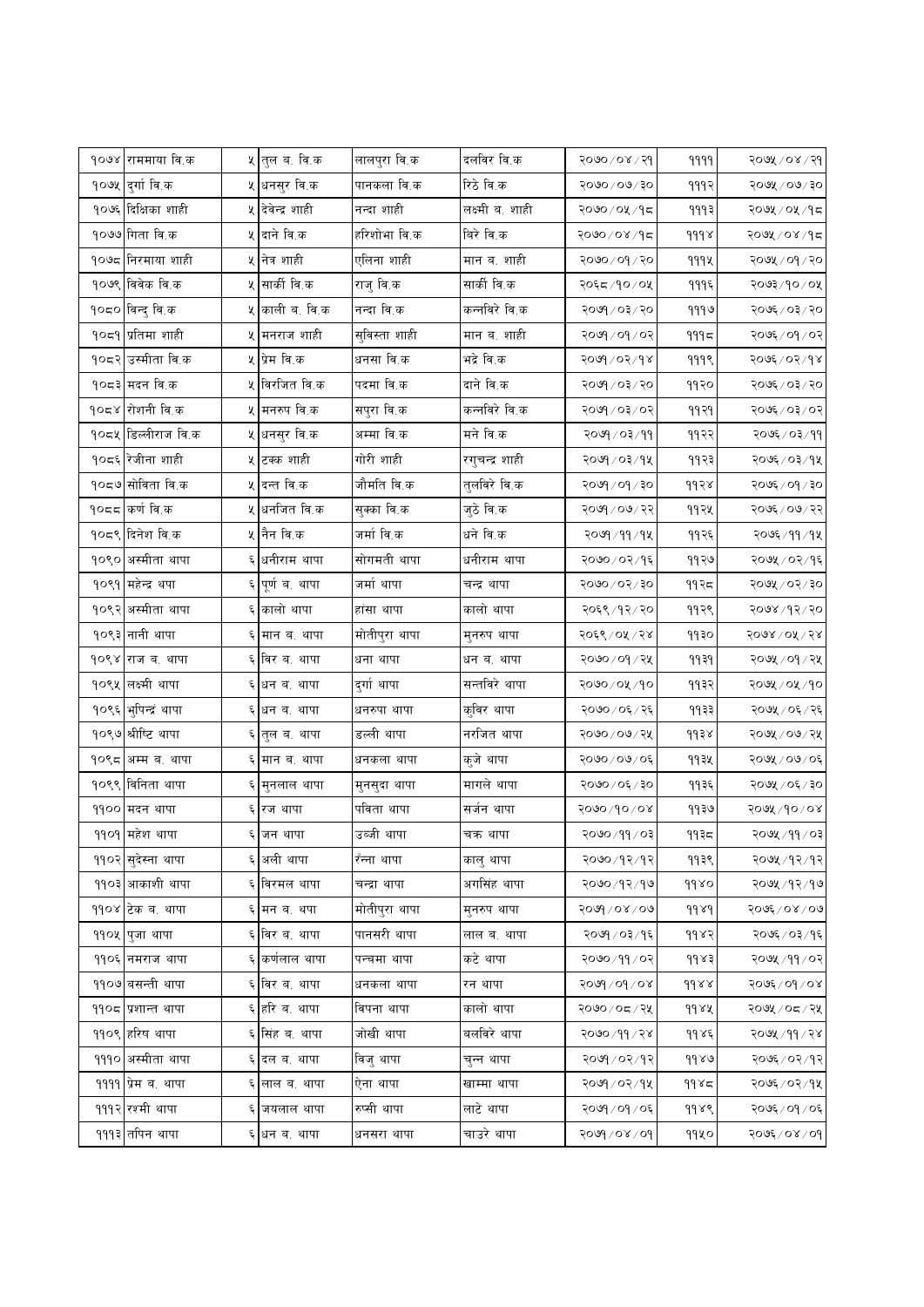| <mark>१११४ तिलपुरा थापा</mark><br><u> १११५ धनसोभा थापा</u><br>१११६ कालो थापा<br>१११७ सुस्मीता थापा | ६ विर्ख थापा<br>६ मनोज थापा<br>धन ब. थापा<br>कृष्ण थापा | बेलपुरा थापा<br>मनशोभा थापा<br>सौरी थापा | मदे थापा<br>माग्ले थापा | २०७१ / ०४ / २६<br>२०७० / ०६ / ३० | 9949<br>११५२ | २०७६ / ०४ / २६<br>२०७५ / ०६ / ३० |
|----------------------------------------------------------------------------------------------------|---------------------------------------------------------|------------------------------------------|-------------------------|----------------------------------|--------------|----------------------------------|
|                                                                                                    |                                                         |                                          |                         |                                  |              |                                  |
|                                                                                                    |                                                         |                                          |                         |                                  |              |                                  |
|                                                                                                    |                                                         |                                          | विकं थापा               | २०७१ / ०३ / ३०                   | ११५३         | २०७६ / ०३/ ३०                    |
|                                                                                                    |                                                         | गिता थापा                                | धन ब. थापा              | २०७१ / ०५ / २३                   | 99 4 8       | २०७६ / ०५ / २३                   |
| १११८  धिरेन्द्र थापा<br>६                                                                          | रतन थापा                                                | कृष्ण थापा                               | खाम्मा थापा             | २०७१ / ०६ / २२                   | 9922         | २०७६ ⁄ ०६ ⁄ २२                   |
| १११९  रञ्जना थापा                                                                                  | ६ हरी ब. थापा                                           | कृष्णा थापा                              | सिंहरुप थापा            | २०७१ / ०६ / ०८                   | ११५६         | २०७६ / ०६ / ०८                   |
| ११२० कम्मराज थापा                                                                                  | ६ दल ब. थापा                                            | सुर्जा थापा                              | जयलाल थापा              | २०७१ / ०६ / ०२                   | ११५७         | २०७६/०६/०२                       |
| ११२१ कृष्णा थापा                                                                                   | ६ गोरे थापा                                             | लक्ष्मा थापा                             | धनसुर थापा              | २०७१ / ०२ / ३०                   | ११५८         | २०७६ / ०२ / ३०                   |
| ११२२ <mark>युवराज थापा</mark>                                                                      | मान ब. थापा                                             | गिता थापा                                | जसविन्ते थापा           | २०७०/०२/०८                       | ११५९         | २०७५ / ०२ / ०८                   |
| ११२३ मनसुया थापा                                                                                   | २ तुल थापा                                              | काली थापा                                | बल थापा                 | २०७०/०५/३०                       | ११६०         | २०७५ / ०५ / ३०                   |
| ११२४ रोशन थापा<br>६                                                                                | राई ब. थापा                                             | हरिकला थापा                              | कवि थापा                | २०७१ / ०७/ ०२                    | ११६१         | २०७६ / ०७ / ०२                   |
| ११२५ लक्ष्मी थापा                                                                                  | धन ब. थापा                                              | दुर्गा थापा                              | राम थापा                | २०७१ / ०५ / ०२                   | ११६२         | २०७६ ⁄ ०५ ⁄ ०२                   |
| ११२६ धन्ना थापा                                                                                    | ६ विरेन्द्र थापा                                        | रुपा थापा                                | गोगन थापा               | २०७० ⁄ ११ ⁄ १३                   | ११६३         | २०७५ / ११ / १३                   |
| ११२७ लंक रोकाया                                                                                    | ७ नर ब. रोकाया                                          | राइकोशा रोकाया                           | बल रोकाया               | २०६९ /१० / २७                    | ११६४         | २०७४ /१० / २७                    |
| ११२८ एलिना रोकाया                                                                                  | ७ खाम्मा रोकाया                                         | राजु रोकाया                              | पृथी रोकाया             | २०६९/१०/०४                       | ११६५         | $5008\backslash do$ / 0.8        |
| ११२९ पुन्ना रोकाया                                                                                 | ७ खाम्मा रोकाया                                         | राजपुरा रोकाया                           | पिथी रोकाया             | २०७० / ०१ / १०                   | ११६६         | २०७५ / ०१ /१०                    |
| ११३० अन्जु रोकाया                                                                                  | ७ विर ब. रोकाया                                         | राजु रोकाया                              | सन्त रोकाया             | २०७० / ०६ / ०१                   | ११६७         | २०७५ / ०६ / ०१                   |
| ११३१ रविन्द्र रोकाया                                                                               | ७ खड्क रोकाया                                           | मिमकोशा रोकाया                           | बल रोकाया               | २०७०/०६/२०                       | ११६८         | २०७५ / ०६ / २०                   |
| ११३२ सरमिला रोकाया                                                                                 | ७ लाल ब. रोकाया                                         | लक्ष्मी रोकाया                           | विरसिंह रोकाया          | २०७० / ०६ / १५                   | ११६९         | २०७५ / ०६ / १५                   |
| ११३३ जौकला रोकाया                                                                                  | ७ मान ब. रोकाया                                         | लल्ता रोकाया                             | मुन ब. रोकाया           | २०७० / ०३ / १०                   | 99७०         | २०७५ / ०३/१०                     |
| ११३४ <mark>कविता रोकाया</mark>                                                                     | ७ कन्न रोकाया                                           | मुना रोकाया                              | रगु रोकाया              | २०७०/०९/३०                       | 9999         | २०७५ / ०९ / ३०                   |
| ११३५ मुनसुया रोकाया                                                                                | ७ अमरिते रोकाया                                         | बाटु रोकाया                              | बिसुद्ध रोकाया          | २०७०/०८/२०                       | ११७२         | २०७५ / ०८ / २०                   |
| ११३६ रोजिना रोकाया                                                                                 | ७ धर्म रोकाया                                           | गोरीशिला रोकाया                          | सिंह रोकाया             | २०७० / ११ / ०९                   | ११७३।        | २०७५ / ११ / ०९                   |
| ११३७ अञ्जली रोकाया                                                                                 | ७ मुन रोकाया                                            | गोरीकला रोकाया                           | रणविरे रोकाया           | २०७०/११/१०                       | 9998         | २०७५ ⁄ ११ ⁄ १०                   |
| ११३८ जगत रोकाया                                                                                    | ७ जनक रोकाया                                            | धनसरा रोकाया                             | रणविरे रोकाया           | २०७० ⁄ १२ ⁄ १३                   | ११७५         | २०७५ / १२ / १३                   |
| ११३९ बिमल रोकाया                                                                                   | ७ हास रोकाया                                            | बाचु रोकाया                              | पर्व रोकाया             | २०७०/१२/०८                       | ११७६         | २०७५ ⁄ १२ ⁄ ०८                   |
| ११४० नविना रोकाया                                                                                  | ७ खाम्मा रोकाया                                         | राजु रोकाया                              | पिर्थी रोकाया           | २०७०/०९/३०                       | 9900         | २०७५ / ०९ / ३०                   |
| ११४१ चिहक रोकाया                                                                                   | ७ हरि ब. रोकाया                                         | पल्ती रोकाया                             | पृथे रोकाया             | २०७० / १२ / ३०                   | ११७८         | २०७५ ⁄ १२ ⁄ ३०                   |
| ११४२ चन्द्र ब. रोकाया                                                                              | ७ भैर ब. रोकाया                                         | अस्मीता रोकाया                           | सार्की रोकाया           | २०७१ / ०२ / १६                   | 9968         | २०७६ / ०२ / १६                   |
| ११४३ करना रोकाया                                                                                   | ७ राम ब. रोकाया                                         | पुल्ती रोकाया                            | तुल रोकाया              | १०७१ / ०३ / २१                   | 9950         | २०७६ / ०३ / २१                   |
| ११४४ दुर्गा रोकाया                                                                                 | ७ हरियाले रोकाया                                        | बेलपुरा रोकाया                           | विक्रम रोकाया           | २०७१ / ०३ / ०५                   | 9959         | २०७६ ⁄ ०३/ ०५                    |
| ११४५ हिमाल रोकाया                                                                                  | ७ हरि ब. रोकाया                                         | रुप्सी रोकाया                            | धनमल रोकाया             | २०७०/११/३०                       | 9952         | २०७५ /११ / ३०                    |
| ११४६ अञ्जु रोकाया                                                                                  | ७ तुल ब. रोकाया                                         | निरमला रोकाया                            | भन्ते रोकाया            | २०७१ / ०५ / २२                   | ११८३         | २०७६ ⁄ ०५ ⁄ २२                   |
| ११४७ <mark>वासपुरा राना</mark><br>Ξ,                                                               | काली ब. राना                                            | दुर्गा राना                              | जग्ग राना               | २०७०/०१/२८                       | 9958         | २०७५ / ०१ / २८                   |
| ११४८ धवेन्द्र राना                                                                                 | द <mark> </mark> कनराजी राना                            | रुपा राना                                | विरमले राना             | २०७० / ०३ / १५                   | 9954         | २०७५ / ०३/१५                     |
| <u> १</u> ९४९ सिरिता राना<br>ς                                                                     | बल राना                                                 | पुल्ती राना                              | मयालाल राना             | २०७०/०८/१०                       | ११८६         | २०७५ / ०८ /१०                    |
| ११५० रत्न राना                                                                                     | ८ पर्वलाल राना                                          | अम्मकली राना                             | कर राना                 | २०७०/०५/०६                       | 9959         | २०७५ / ०५ / ०६                   |
| ११५१ हिक्मत राना                                                                                   | ८ नन्द ब. राना                                          | निर्मला राना                             | खाम्मा राना             | २०७१/०२/०८                       | 9955         | २०७६ / ०२ / ०८                   |
| ११५२ अशोक कु. राना<br>ς                                                                            | पर्वलाल राना                                            | मुनकाइला राना                            | विर ब. राना             | ३०७१ / ०१ / ०३                   | ११८९         | २०७६ / ०१ / ०३                   |
| ११५३ विमल राना                                                                                     | ८ विरसिंह राना                                          | केशा राना                                | हरिपाले राना            | २०७९ / ०२ / ०२                   | 9990         | २०७६ / ०२ / ०२                   |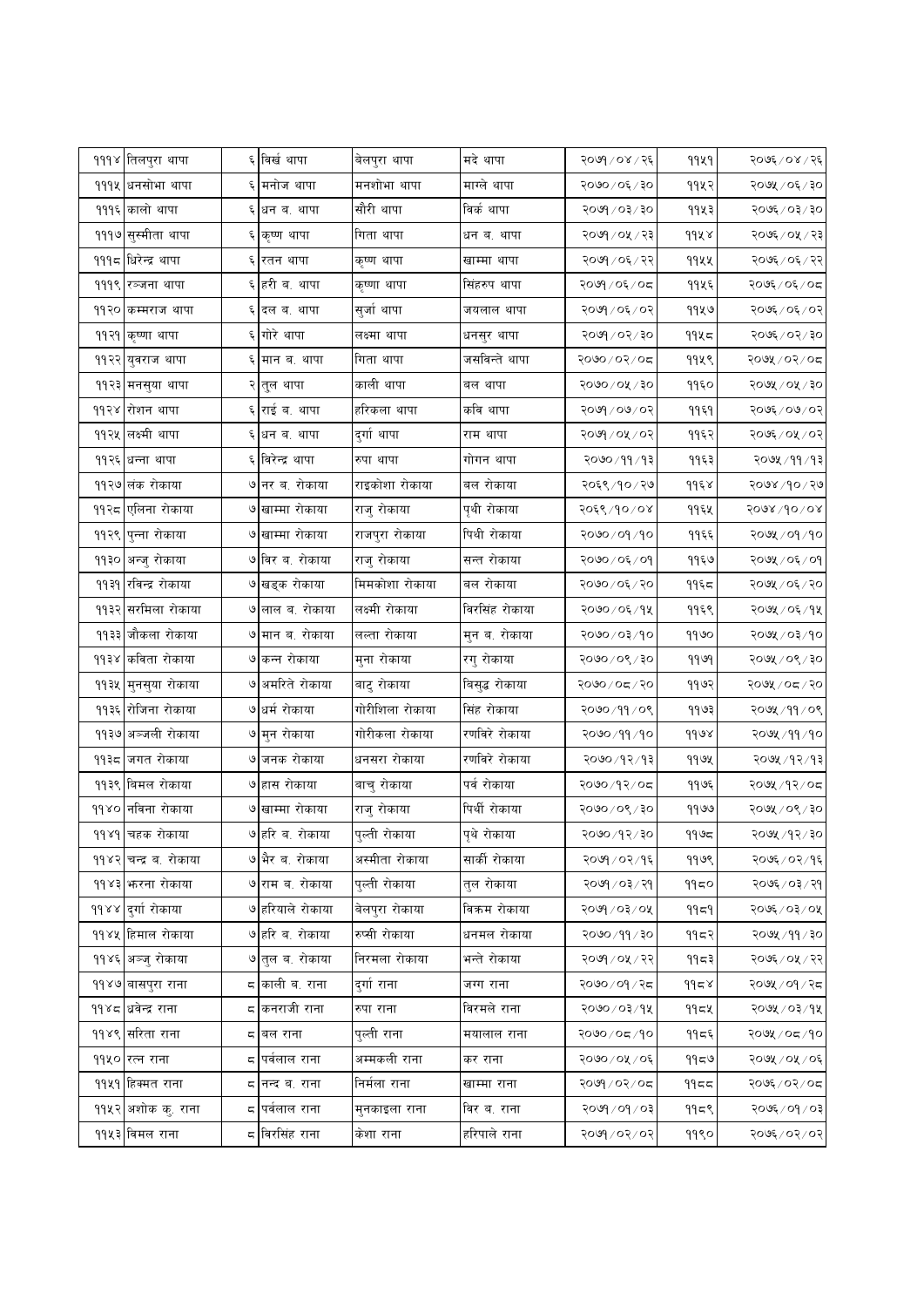| ११४४ सुस्मीता राना            |    | द∣चन्द्र ब. राना | विउरा राना     | खड्के राना     | २०७१ / ०३ / ३०            | 9999    | २०७६ / ०३/३०     |
|-------------------------------|----|------------------|----------------|----------------|---------------------------|---------|------------------|
| ११५५ दिपिन्द्र राना           |    | ८ मेग राना       | कुसा राना      | चन्द्रलाल राना | २०७१ / ०३ / २६            | ११९२    | २०७६ / ०३ / २६   |
| ११५६ निसा राना                |    | द भैर राना       | असाडी राना     | कासे राना      | २०७० ⁄ ११ ⁄ ३०            | ११९३    | २०७५ ⁄ ११ ⁄ ३०   |
| ११५७ भुपेन्द्र ब. राना        |    | ८  पूर्ण ब. राना | सितला राना     | चन्द्रलाल राना | २०७१ / ०४ / २३            | ११९४    | २०७६ / ०४ / २३   |
| ११५८ लक्ष्मी राना             | Ξ, | अलि राना         | रिमा राना      | खाम्मा राना    | २०७१ / ०६ / १८            | 9994    | २०७६ ⁄ ०६ ⁄ १८   |
| ११५९ मनोज शाही                |    | दत्त ब. शाही     | कृष्णकौरा शाही | पुनीमल शाही    | २०६८/१२/२०                | ११९६    | २०७३ ⁄ १२ ⁄ २०   |
| ११६० सिर्जना शाही             |    | ९ दत्त ब. शाही   | कृष्णकौरा शाही | पुनीमल शाही    | २०७०/०१/०५                | ११९७    | २०७५ / ०१ / ०५   |
| ११६१ डल्ली शाही               |    | ९ विर्खशाही      | सुलद्धिना शाही | प्रेम ब. शाही  | १०७० / ०१ / ०३            | $99$ ९८ | १०७५ / ०१ / ०३   |
| ११६२ टेकेन्द्र शाही           |    | ९ दिपेन्द्र शाही | उर्मिला शाही   | दिपेन्द्र शाही | २०७० / ०१ / २०            | ११९९    | २०७५ / ०१ / २०   |
| ११६३ कसम सिंह                 |    | ९ नित्र सिंह     | कविता सिंह     | धन ब. सिंह     | २०७०/०२/०४                | १२००    | २०७५ / ०२ / ०४   |
| ११६४ नबिन शाही                | ९  | प्याउरी शाही     | प्याउरी शाही   | प्यारी शाही    | २०७० / ०१ / १५            | १२०१    | २०७५ / ०१ / १५   |
| ११६५ रमेश शाही                |    | कृष्ण ब. शाही    | कृष्णकौरा शाही | राम ब. शाही    | २०६९ ⁄ ११ ⁄ ०५            | १२०२    | २०७४ ⁄ ११ ⁄ ०५   |
| ११६६ आशा शाही                 |    | ९ धर्मराज शाही   | कर्मा शाही     | रन ब. शाही     | २०७० /१२ / २५             | १२०३    | २०७५ /१२/ २५     |
| ११६७ दिपक शाही                |    | ९  राजु शाही     | डल्ली शाही     | खड्क शाही      | २०६९/१२/३०                | १२०४    | २०७४ /१२/३०      |
| ११६८ जलसेना शाही              |    | धनराज शाही       | हरी शाही       | खड्क शाही      | २०७० / ०१ / ३०            | १२०५    | $\log \log \log$ |
| ११६९ भविन शाही                |    | ९ मनराज शाही     | कैला शाही      | रुप्सी शाही    | २०६द ⁄ ०३/ ०द             | १२०६    | २०७३/०३/०८       |
| ११७० पवित्र शाही              |    | ९ मनराज शाही     | कैला शाही      | रुप्सी शाही    | २०७० / ०१ / ०७            | १२०७    | २०७५ / ०१ / ०७   |
| ११७१ विक्रम शाही              |    | ९ दुर्ग शाही     | लक्ष्मा शाही   | तुल ब. शाही    | २०७० / ०१ / १०            | १२०८    | २०७५ / ०१ /१०    |
| ११७२ काले दमाई                |    | प्रदल दमाई       | नन्कला दमाई    | भाने दमाई      | २०६८/०३/३०                | १२०९    | २०७३ / ०३ / ३०   |
| ११७३ पुल्ती दमाई              |    | ९ नया दमाई       | फ्यातु दमाई    | मुन दमाई       | २०६९ / ०३ / २०            | १२१०    | २०७४ / ०३/ २०    |
| <b>११७४ पार्वती शाही</b>      |    | मलीम शाही        | सरिता शाही     | पम्फ शाही      | २०६७/०४/३०                | 9399    | २०७६ / ०४ / ३०   |
| <mark>११७५ तेज व. शाही</mark> |    | ९ मलीम शाही      | सरिता शाही     | पम्फ शाही      | २०७० / ०२ / ३०            | १२१२    | २०७५ / ०२/३०     |
| ११७६ होलिका शाही              |    | ९ रक्षे शाही     | गौरी शाही      | नर ब. शाही     | २०७० / ०१ / ३०            | १२१३    | २०७५ / ०१ / ३०   |
| ११७७ नमुना शाही               | ९  | गणेश शार्हा      | विउरा शाही     | चन्द्र शाही    | २०६९ ⁄ १० ⁄ १५            | १२१४    | २०७४ /१० /१५     |
| ११७८ महिमा शाही               |    | जगत शाही         | विमला शाही     | लोग ब. शाही    | २०७०/०८/३०                | १२१५    | २०७५ / ०८ / ३०   |
| ११७९ हेमा शाही                | ९  | अम्म ब. शाही     | भद्र शाही      | पूर्ण ब. शाही  | २०७० / ०१ / ३०            | १२१६    | २०७५ / ०१ / ३०   |
| <b>११८० रोहित शाही</b>        | ९  | नमराज शाही       | मैनकौरा शाही   | चित्र शाही     | २०६९ /१२ / ०५             | १२१७    | २०७४ ⁄ १२ ⁄ ०५   |
| ११८१ देउकला शाही              |    | ९ नर ब. शाही     | रत्नरुपा शाही  | तुल ब. शाही    | २०६९ ⁄ १२ ⁄ २५            | १२१८    | २०७४ ⁄ १२ ⁄ २५   |
| ११८२ राज कुमार सिंह           |    | ९ नाम सिंह       | कर्मसिला सिंह  | नन्न सिंह      | २०७०/०२/२०                | १२१९    | २०७५ / ०२/२०     |
| ११८३ हिमाल सिंह               | ९  | नान सिंह         | कर्मसिला सिंह  | नन्न सिंह      | २०६८/०१/१०                | १२२०    | २०७३/०१/१०       |
| ११८४ लक्ष्मी शाही             |    | राइ व. शाही      | सुर्जजोती शाही | गंग शाही       | २०७० / ०३ / २५            | १२२१    | २०७५ / ०३ / २५   |
| ११८५ हिमाली शाही              |    | ९ मनराज शाही     | सुविता शाही    | सेर शाही       | २०७० / ०१ / ०६            | १२२२    | २०७५ / ०१ / ०६   |
| ११८६ हिमाल शाही               |    | द विरेन्द्र शाही | निर्मला शाही   | लक्ष्मण शाही   | २०७०/०१/०५                | १२२३    | २०७५ / ०१ / ०५   |
| ११८७ जोती शाही                |    | द जगत शाही       | दर्शना शाही    | नन्द शाही      | २०७०/०२/०४                | १२२४    | २०७५ / ०२ / ०४   |
| ११८८ बन्धना शाही              |    | द इन्द्र ब. शाही | गमा शाही       | अनीपाल शाही    | २०६९ / ०६ / ०२            | १२२५    | २०७४ / ०६ / ०२   |
| ११८९ सन्तोषी शाही             |    | ८ रण ब. शाही     | जैपुरीी शाही   | मनरुप शाही     | $50 \times 50 \times 000$ | १२२६    | २०७५ / ०३/ ०३    |
| ११९० राज ब. शाही              |    | द दिप ब. शाही    | धनशोभा शाही    | कृष्ण ब. शाही  | २०६८/१०/०१                | १२२७    | २०७३ ⁄ १० ⁄ ०१   |
| ११९१ नन्दा शाही               |    | द सर्पराज शाही   | काली शाही      | पदम शाही       | २०७०/०१/१०                | १२२८    | २०७५ / ०१ / १०   |
| ११९२ अनिता सिंह               |    | द पदम सिंह       | गौरा सिंह      | दलु सिंह       | २०७०/०३/२०                | १२२९    | २०७५ / ०३/ २०    |
| ११९३ निर्मीता शाही            |    | द इन्द्र शाही    | गमा शाही       | अनिपाल शाही    | 50/20/060                 | १२३०    | २०७५ / ०२/ ०३    |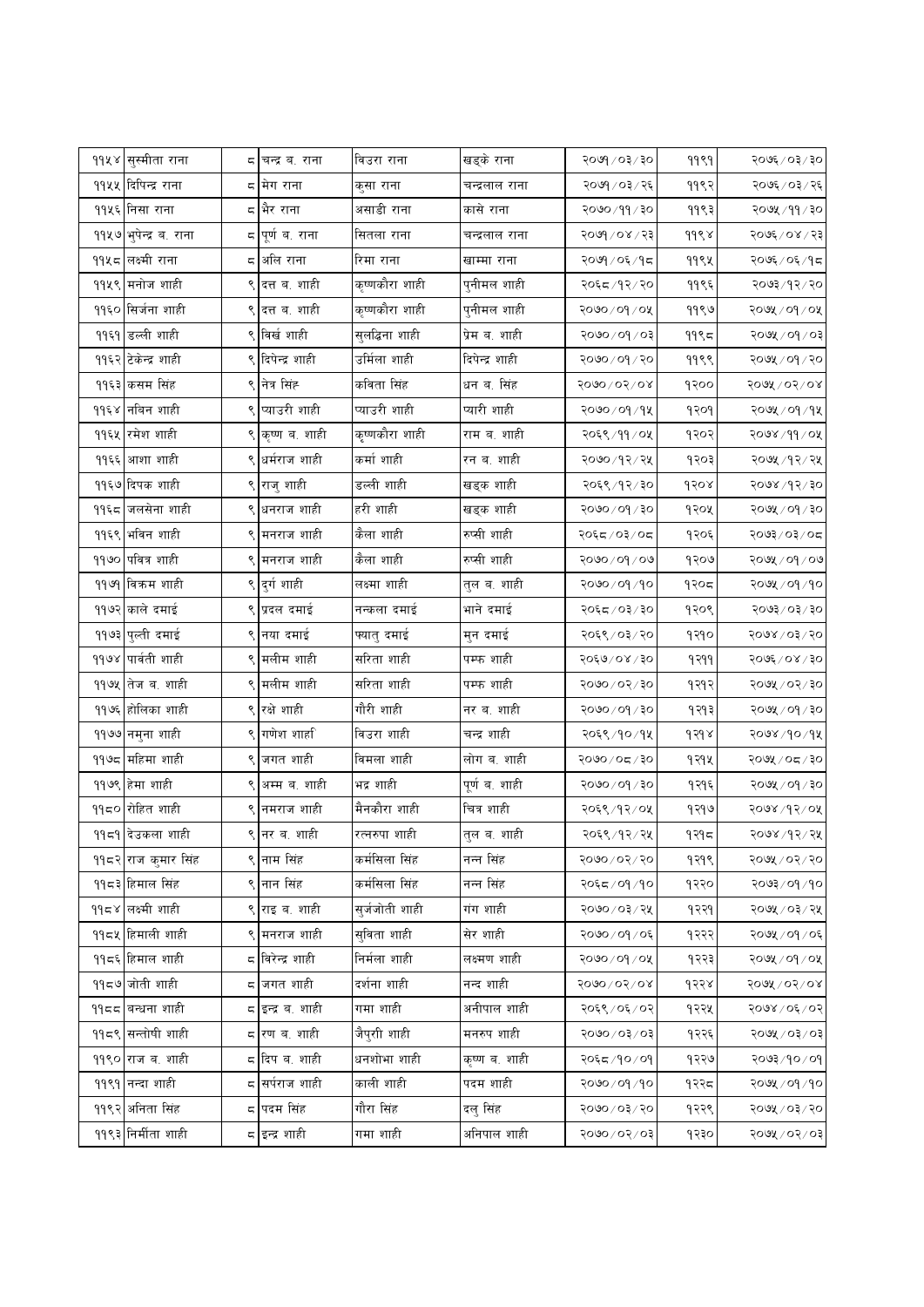|      | ११९४ दिपक शाही           |    | द सर्पराज शाही              | बसन्ती शाही    | सर्पराज शाही   | २०६९/१०/१०                         | १२३१ | २०७४ /१० /१०   |
|------|--------------------------|----|-----------------------------|----------------|----------------|------------------------------------|------|----------------|
|      | <u> ११९५ राजन शाही</u>   |    | ८ मिम ब. शाही               | कुसुमा शाही    | अजे शाही       | २०७० / ०१ / २०                     | १२३२ | २०७५ / ०१ / २० |
|      | <u> ११९६ सन्देश शाही</u> |    | द <mark>नर्जन शाही</mark>   | धनलक्ष्मी शाही | धन शाही        | २०७० ⁄ ०९ ⁄ २द                     | १२३३ | २०७५ / ०९ / २८ |
|      | <u> ११९७ सु</u> वास शाही |    | ८ हस्त शाही                 | जौमति शाही     | जनक शाही       | २०७० ⁄ ०३ ⁄ ०२                     | १२३४ | २०७५ ⁄ ०३ ⁄ ०२ |
|      | ११९८ ममिता शाही          |    | द जगत शाही                  | दर्शना शाही    | नन्द ब. शाही   | २०७० ⁄ १२ ⁄ ०२                     | १२३५ | २०७५ /१२/०२    |
| 9999 | रमिता शाही               |    | द टोप शाही                  | केशा शाही      | छिताराम शाही   | २०६९/१०/०५                         | १२३६ | २०७४ /१० / ०५  |
|      | १२०० रतन शाही            |    | ८ धनराज शाही                | निर्मला शाही   | अनिपाल शार्हा` | २०६९/१०/२०                         | १२३७ | २०७४ ⁄ १० ⁄ २० |
|      | १२०१ शिशिर शाही          | Ξ, | मन ब. शाही                  | भरता शाही      | गणेश शाही      | २०७० ⁄ ०६ ⁄ १४                     | १२३८ | २०७५ ⁄ ०६ ⁄ १४ |
|      | १२०२ निराजन शाही         |    | ८   मन ब. शाही              | भरता शाही      | गणेश शाही      | २०६८/०५/३०                         | १२३९ | २०७३ ⁄ ०५ ⁄ ३० |
|      | १२०३ बिपासिका शाही       |    | ८ गोगन शाही                 | सुनपुरा शाही   | गोगन शाही      | २०७१ / ०१ / ०१                     | १२४० | २०७६ ⁄ ०१ ⁄ ०१ |
|      | १२०४  कसम शाही           |    | द केशर शाही                 | सर्मिला शाही   | तुल शाही       | २०७१ / ०२ / ३०                     | d3d  | २०७६ / ०२ / ३० |
|      | १२०५ विवेक शाही          |    | ८ दिसन शाही                 | डिला शाही      | बलरुप शाही     | २०७१ / ०३ / ०१                     | १२४२ | २०७६ / ०३/ ०१  |
|      | १२०६ निसानी शाही         |    | ८ धन ब. शाही                | सुजां शाही     | जनक शाही       | २०७० ⁄ ०९ ⁄ १५                     | १२४३ | २०७५ ⁄ ०९ ⁄ १५ |
|      | १२०७ राज कु. शाही        |    | ८  पूर्णं व. शाही           | सितला शाही     | विष्ण ब. शाही  | २०७१ / ०२ / ३०                     | १२४४ | २०७६ ⁄ ०२⁄ ३०  |
|      | १२०८ प्रकृति कु. शाही    |    | द पदम ब. शाही               | कृष्णा शाही    | मान ब. शार्हा  | २०७१ / ०३ / २५                     | १२४५ | २०७६ / ०३ / २५ |
|      | १२०९ भावना शाही          |    | ८ हिक्मत शाही               | सुरपुना शाही   | अकल शाही       | २०७१ / ०१ / २७                     | १२४६ | २०७६ / ०१ / २७ |
|      | १२१० जिपसन शाही          |    | ८ प्रेम ब. शाही             | चेतना शाही     | पदम ब. शाही    | २०७१ / ०३ / ०३                     | १२४७ | २०७६ ⁄ ०३/ ०३  |
| १२११ | सेरेना शाही              | ς  | भुपेन्द्र शाही              | वविता शाही     | रण ब. शार्हा`  | $\delta \xi \setminus \xi$ ०/ २०७२ | १२४८ | २०७१ / ०२ / ३० |
|      | १२१२ भविन शाही           |    | द मन ब. शार्हा              | जुनछाइला शाही  | भाने शाही      | २०७० ⁄ १२ ⁄ ३०                     | १२४९ | २०७५ /१२/३०    |
| १२१३ | प्रतिक्षा शाही           |    | ८ दिपक शाही                 | बेला शाही      | बम ब. शाही     | २०७१ ⁄ ०३ ⁄ १६                     | १२५० | २०७६ ⁄ ०३ ⁄ १५ |
| १२१४ | सुपकला शाही              |    | द <mark>मोतिलाल शाही</mark> | बाटु शाही      | सितल शाही      | २०७१ / ०३ / ०७                     | १२५१ | २०७६ ⁄ ०३⁄ ०७  |
|      | १२१५ हिमाल शाही          |    | ८  जगत ब. शाही              | पुन्ना शाही    | बल ब. शाही     | २०७० / १२ / ३०                     | १२५२ | २०७५ ⁄ १२⁄ ३०  |
| १२१६ | विशाल शाही               |    | ८ धनराज शाही                | दुधा शाही      | पदम ब. शाही    | २०७० ⁄ ११ ⁄ २०                     | १२५३ | २०७५ ⁄ ११ ⁄ २० |
|      | १२१७∣रञ्जना शाही         |    | ८   कृष्ण शाही              | पुल्तीसरा शाही | भौरु शाही      | २०७१ / ०४ / २५                     | १२५४ | २०७६ / ०४ / २५ |
|      | १२१८ निरम शाही           |    | ८ शिवराज शाही               | पार्वती शाही   | जनम शाही       | २०७१ / ०२ / ३०                     | १२५५ | २०७६ / ०२ / ३० |
| १२१९ | स्थानी शाही              |    | द <mark>दुर्ग शाही</mark>   | लक्ष्मी शाही   | तुल ब. शाही    | २०७१ / ०४ / ०५                     | १२५६ | २०७६/०४/०५     |
|      | १२२० लक्ष्मण शाही        |    | ८ ∣नर ब. शाही               | कान्छी शाही    | तुल ब. शाही    | २०७१ / ०४ / ०१                     | १२५७ | २०७६ / ०४ / ०१ |
| १२२१ | प्रतिक्ष शाही            |    | ८ दिनेश शाही                | कर्मसिला शाही  | बम ब. शाही     | २०७१ / ०२ / ३०                     | १२५८ | २०७६ / ०२ / ३० |
|      | १२२२ सरोज शाही           |    | ८  सर्जन शार्हा`            | कोपिला शाही    | जनक शाही       | २०७१ / ०४ / ०३                     | १२५९ | २०७६ ⁄ ०४ ⁄ ०३ |
|      | १२२३ वर्षा शाही          |    | ८ सर्जन शार्हा              | कोपिला शाही    | जनक शाही       | २०६९ / ०३ / ३०                     | १२६० | २०७४ / ०३ / ३० |
|      | १२२४ रिता शाही           |    | ८ विष्णु शाही               | कन्यावती शाही  | नन्द ब. शाही   | २०७१ / ०५ / ०५                     | १२६१ | २०७६ ⁄ ०५ ⁄ ०५ |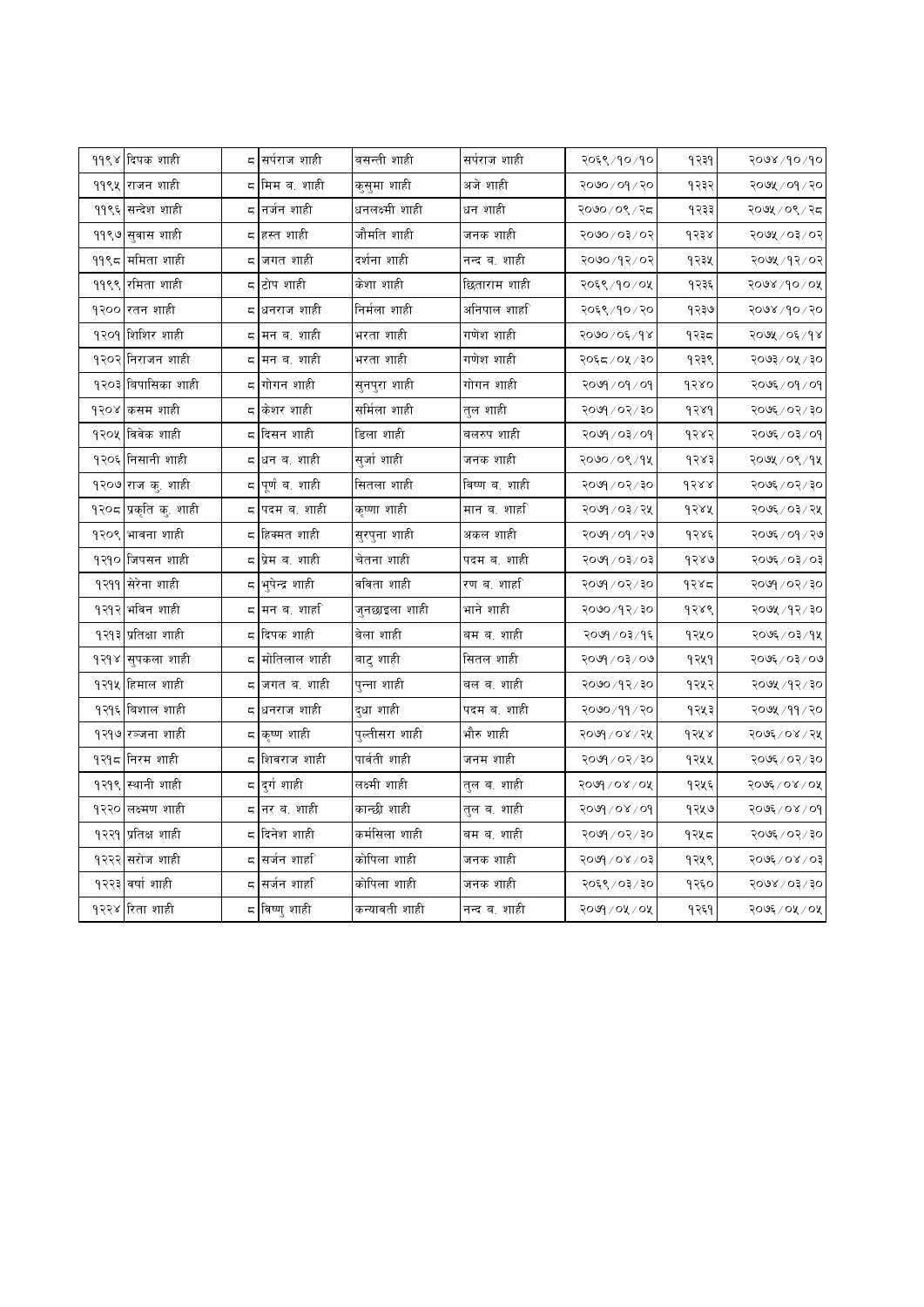### नेपाल सरकार सघिय मामिला तथा स्थानिय विकास मन्त्रालय गाउ विकास समिति कार्यलय चिलखाया कालिकोट

अपाग को विवरण

| क.स                    | नाम थर                    | जन्म मिति     | प.प.नं. | पिता को नाम             | प्रकार     |
|------------------------|---------------------------|---------------|---------|-------------------------|------------|
| ۹                      | कृष्णा शाही               | १०/२/२०६२     |         | १७४ मैनाकला शाही        | पुर्ण अपाग |
| २                      | जौकला राना                | 6/8/300       |         | ।सपे राना               | पुर्ण अपाग |
| ३                      | माग्ली बोहोरा             | ९ /६ / २०३०   |         | दल बहोरा                | पुर्ण अपाग |
| $\propto$              | गिता दमाई                 | 93/90/3083    |         | १४२३ खडके दमाइ          | आशिकअपाग   |
| Κ                      | कमल शाही                  | २०६० / २५ / ५ |         | द९३ मोहन विर शाही       | पुर्ण अपाग |
| ६                      | सावित्रा कु् राना         | $9/8/20$ ६४   |         | ३६ नन्द लाल राना        | पुर्ण अपाग |
| ও                      | <sub>।</sub> हर्क ब. शाही | $\S/8/3030$   |         | ४३ करविर शाही           | पुर्ण अपाग |
| $\overline{\varsigma}$ | टेक ब. शाही               | १७/२/२०२०     |         | २द्रश्र् रज बहादुर शाही | पुर्ण अपाग |
| $\mathcal{S}$          | भिमराज उपाध्याय           | 92/2/2044     |         | २७० तन्त पसाद उपाध्याय  | पुर्ण अपाग |
| 90                     | 'राज बहादुर शाही          | 99/98/2083    |         | तुल बहादुर शाही         | पूर्ण अपाग |
| 99                     | कमल खत्रि                 | ३/१०/२०६२     |         | <u> १७१ दलु</u> खत्रि   | आशिक अपाग  |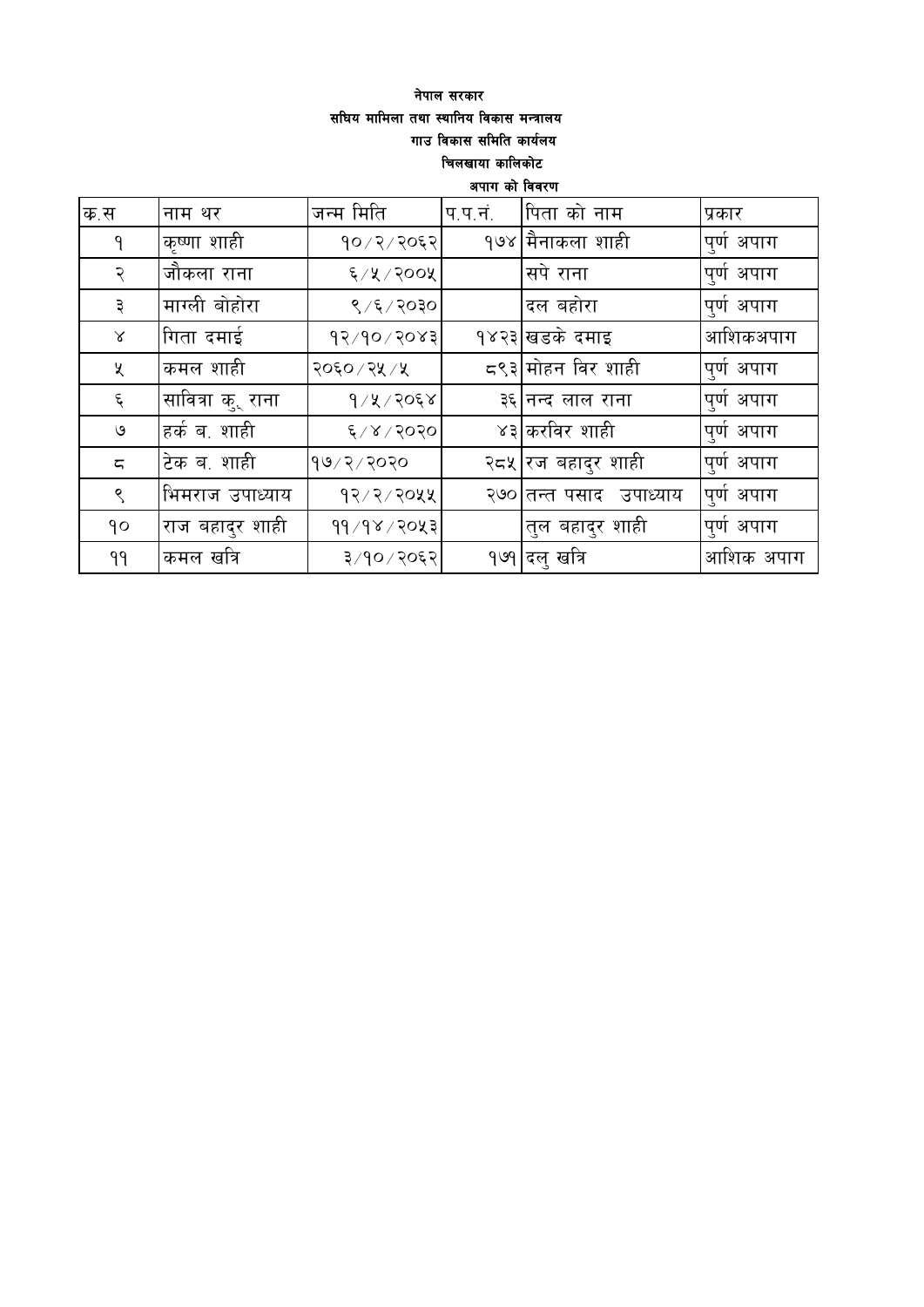# नेपाल सरकार संघीय मामिला तथा स्थानिय गाउ विकास समिति कार्यलय चिलखाया कालिकोट एकल महिला को विवरण

| क्र.स.ं                 | नाम थर               | ठेगाना    | जन्ममिति                  | नाप्र.नं.             | प.प.सं.                | पतिको नाम थर       |
|-------------------------|----------------------|-----------|---------------------------|-----------------------|------------------------|--------------------|
| ۹                       | मायादेवी खत्री       | चिलखाया १ | ५/६/२०१८                  | 9559                  | ٩                      | पूर्णलाल खत्री     |
| २                       | विष्णुकन्या उपाध्याय | चिलखाया १ | २१ ⁄ ५ ⁄ २०११             | 900                   | २                      | विष्णुसरण उपाध्याय |
| ३                       | नन्दशोभा उपाध्याय    | चिलखाया १ | $5909 \times 10$          | ३४९                   | ३                      | मन कृष्ण उपाध्याय  |
| Χ                       | गंगादेवी खत्री       | चिलखाया १ | ४ ⁄ ९ ⁄ २०२०              | 900                   | $\propto$              | नर ब. खत्री        |
| Κ                       | हरिकन्या उपाध्याय    | चिलखाया १ | १२/१२/२०१२                | ७५४/१८८               | $\mathbf{\mathsf{X}}$  | हरिकृष्ण उपाध्याय  |
| $\epsilon$              | केश उपाध्याय         | चिलखाया १ | २१ ⁄ ५ ⁄ २०१३             | 900                   | Ę                      | रविलाल ढकाल        |
| ৩                       | लालकौरा वि.क.        | चिलखाया १ | ४/११/२०४५                 | 597                   | $\mathsf{G}$           | जनका वि.क.         |
| $\overline{\mathbb{C}}$ | पानसरा सार्की        | चिलखाया १ | २/११/२०१८                 | $\sqrt{9}$ 8          | $\overline{a}$         | धनजित सार्की       |
| ९                       | लीला वि.क.           | चिलखाया १ | १६/२/२०२२                 | ∕१२९                  | ९                      | मन्दिरा वि.क.      |
| ٩o                      | तुल्सा कामी          | चिलखाया १ | 99/9/2008                 |                       | $\mathsf{q}\mathsf{o}$ | मथे कामी           |
| 99                      | लालजिरा वि.क.        | चिलखाया १ | ५/१०/२०२०                 | ∕ २१३                 | 99                     | हँसे नेपाली        |
| १२                      | बेला शाही            | चिलखाया ३ |                           |                       | 93                     | सर्पराज शाही       |
| ۹₹                      | तुल्छा कामी          | चिलखाया १ | ९/४/२०१६                  | ३४३                   | ۹₹                     | भद्रे कामी         |
| $d \lambda$             | लाल्का वि.क.         | चिलखाया १ | $94/3/203$ ९              | ⁄ १३७                 | $\delta$               | विरजित वि.क.       |
| qų                      | मुसी खत्री           | चिलखाया १ | 8/8/209                   | 985                   | qy                     | धन ब. खत्री        |
| ۹६                      | हरि खत्री            | चिलखाया १ | २१ / ४ / २०               |                       | ۹६                     | कुम्मलाल खत्री     |
| 99                      | टिल्कु खत्री         | चिलखाया १ | ४ ⁄ ३ ⁄ २०१६              | ६७                    | $\theta$               | घडु खत्री          |
| $9\pi$                  | पूर्णावती खत्री      | चिलखाया १ | 3 x x 2005                | 9597                  | 95                     | काली पं. उपाध्याय  |
| ٩९                      | जयाकन्या ढकाल        | चिलखाया १ | ३/१०/२०११                 | ४०९                   | $\gamma$               | विष्णहरि ढकाल      |
| २०                      | लाली दमाई            | चिलखाया २ | ५/५/२०१०                  |                       | २०                     | मेघे दमाई          |
| २१                      | जना कटुवाल           | चिलखाया २ | १९/१२/२०१३                | 638                   | २१                     | मान ब. कटुवाल      |
| २२                      | रेसिमा कटुवाल        | चिलखाया २ | २/१/२०३८                  | १३९८                  | २२                     | लाल ब. कटुवाल      |
| २३                      | काली कटुवाल          | चिलखाया २ | ५/५/२०१२                  | ५०८                   | २३                     | चेते कटुवाल        |
| २४                      | पन्नकन्या उपाध्याय   | चिलखाया २ | ६/४/२०१२                  | $XO\xi$               | $58$                   | प्रदल उपाध्याय     |
| २५                      | दूधि खत्री           | चिलखाया १ | १८/४/२०१२                 | $\sqrt{580}$          | २५                     | वीर ब. खत्री       |
| २६                      | राइकोशा कटुवाल       | चिलखाया २ | ४/२/२०२७                  | ∕ ३१२                 | २६                     | पदम ब. कटुवाल      |
| २७                      | रत्ना कट्वाल         | चिलखाया २ | $8 \times 8 \times 500$ ४ | $\rho$ ०६ $\setminus$ | २७                     | कर्ण कट्ला         |
| २द                      | धनकन्या उपाध्याय     | चिलखाया २ | 9/9/209                   | xzx                   | २८                     | दवीलाल उपाध्याय    |
| २९                      | छत्त खत्री           | चिलखाया २ | 99/3/2093                 | ४३३                   | २९                     | रण ब. खत्री        |
| ३०                      | चन्द्रकली वि.क.      | चिलखाया २ | २६ / ७ / २०१४             | $\sqrt{880}$          | OĘ                     | रतिमा वि.क.        |
| ३१                      | टाकुल्ली दमेनी       | चिलखाया २ | $3/x$ / $3045$            | ५३६                   | ΡĘ                     | हर्के दमाई         |
| ३२                      | मनपुरा दमाई          | चिलखाया २ | $90/x$ / २०३४             | ∕ ३४२                 | ३२                     | रुप दमाई           |
| ३३                      | काली कामी            | चिलखाया २ | $3 \times 20$ ४०          | ∕ २७९                 | ३३                     | नैने वि.क.         |
| ३४                      | मणी खत्री            | चिलखाया २ | ३/६/२०१३                  | ४६९                   | 38                     | शेरा खत्री         |
| ३५                      | डल्ली कामी           | चिलखाया २ | ४ ⁄ ३ ⁄ २०२०              | १८७९                  | ३५                     | शौरे कामी          |
| ३६                      | पञ्चमा दमाई          | चिलखाया २ | १०/१/२०१०                 | 7385                  | ३६                     | रंग परियार         |
| ३७                      | धनकलादेवी शाही       | चिलखाया ३ | १९ ⁄ ३ ⁄ २०१२             | १०९७                  | २७                     | सिंह ब. शाही       |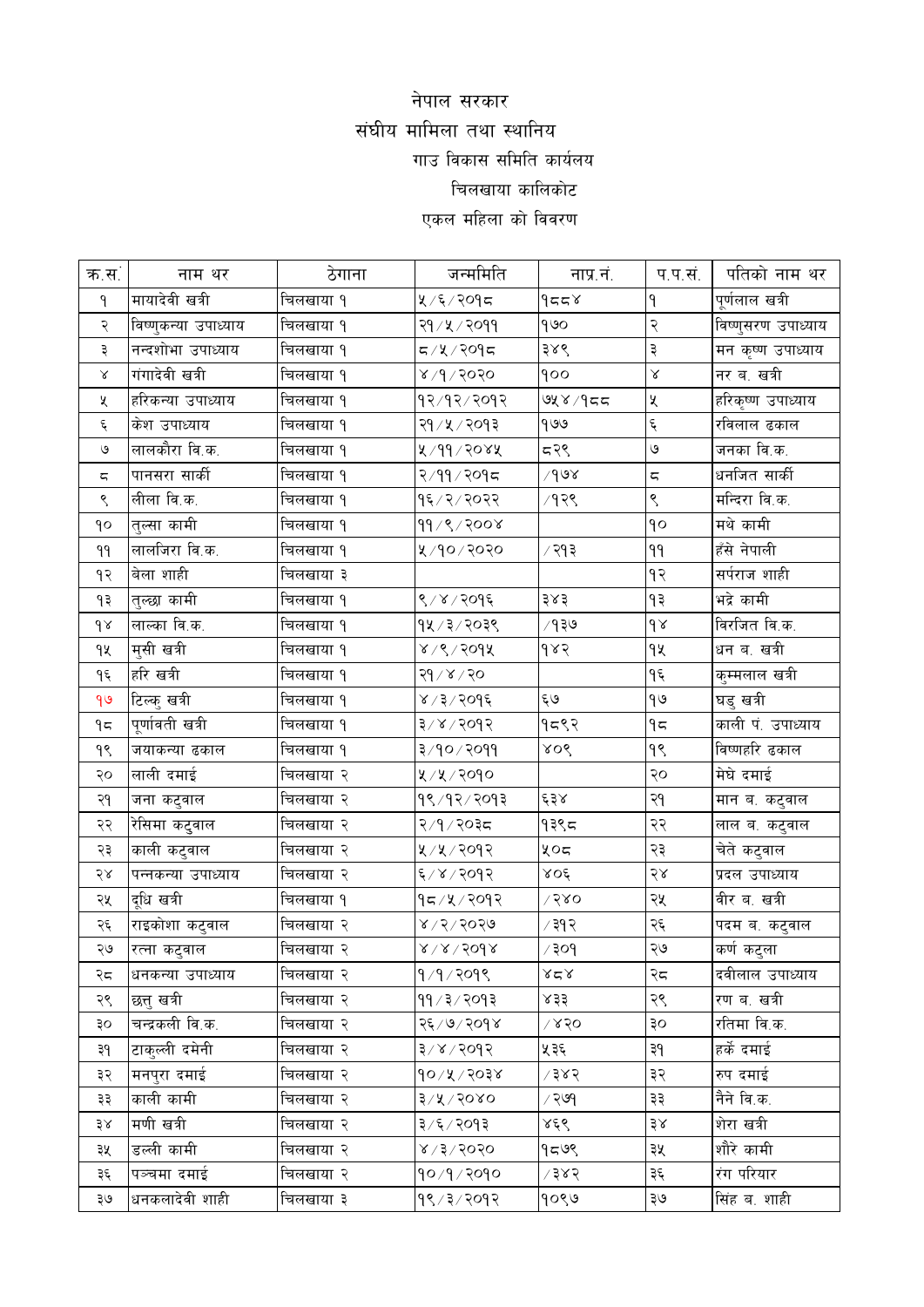| ३८                      | रजना शाही       | चिलखाया ३ | १९/४/२०१२     | १०१६             | ३८                      | सार्की शाही    |
|-------------------------|-----------------|-----------|---------------|------------------|-------------------------|----------------|
| ३९                      | दूदादेवी शाही   | चिलखाया ३ | १०/४/२०१२     | gouy             | ३९                      | कर्ण ब. शाही   |
| $\lambda$ O             | बास्मती शाही    | चिलखाया ३ | $6/8/50$ x 0  | ∕ ५५३            | $\lambda$ O             | राज ब. शाही    |
| $\lambda d$             | हिउसरा शाही     | चिलखाया ३ |               |                  | $\lambda d$             | बल ब. शाही     |
| ४२                      | मैनादेवी शाही   | चिलखाया ३ | द ∕ ७ ⁄ २०२४  | १६८१             | ४२                      | मलिम शाही      |
| ४३                      | नैनकला शाही     | चिलखाया ३ | द ⁄ ४ ⁄ २०१३  | ∕ ५७९            | x3                      | खाम्मा शाही    |
| $\lambda\lambda$        | अतिकला शाही     | चिलखाया ३ | ४ ⁄ १ ⁄ २०२५  | १८७६             | $\lambda\lambda$        | मन ब. शाही     |
| ४४                      | अम्मकला शाही    | चिलखाया ४ | १५ ⁄ ५ ⁄ २०२७ | 9800             | ४४                      | बलरुप शाही     |
| $\lambda \xi$           | मन्दरा शाही     | चिलखाया ४ |               |                  | Χέ                      | रगुबीर शाही    |
| $80^{\circ}$            | इनना दमाई       | चिलखाया ४ | ३/४/२०१५      | /५९९             | $80^{\circ}$            | भोटे दमाई      |
| ४द                      | तुल्छा शाही     | चिलखाया ४ |               |                  | $x \in$                 | मनु शाही       |
| $\lambda\acute{\delta}$ | पाँचा शाही      | चिलखाया ५ | १७/३/२०१२     | १२६४ ∕ ३८७       | ४९                      | बल ब. शाही     |
| XО                      | काली शाही       | चिलखाया ५ | १४ / ७ / २०२७ | २६६              | ४०                      | अजवीर शही      |
| ५१                      | दिपा शाही       | चिलखाया ५ |               |                  | ५१                      | अजिपाल शाही    |
| ५२                      | सितला शाही      | चिलखाया ५ |               |                  | ५२                      | अजिपाल शाही    |
| ५३                      | रुपा दमेनी      | चिलखाया ५ | २०/७/२०१५     | १३३७             | ५३                      | धने कामी       |
| ४४                      | राजु शाही       | चिलखाया ३ | ६/४/२०२४      | ∕ ५३५            | ४४                      | विर्ख ब. शाही  |
| ५५                      | लक्षीमा कामी    | चिलखाया ५ | ५/८/२०२१      | x <sub>80</sub>  | ५५                      | जुठे कामी      |
| ५६                      | फ्याउरीदवी कामी | चिलखाया ५ | ६/१०/२०१८     | १८३७             | ५६                      | कन्न कामी      |
| ५७                      | सपुरा राना      | चिलखाया द | २० ⁄ ५ ⁄ १९९५ |                  | ५७                      | दत्ते राना     |
| ५८                      | कुशु राना       | चिलखाया ८ | ३०/२/२०३७     | $\sqrt{5}$ र     | ५८                      | गोकुले राना    |
| ५९                      | चुक्का राना     | चिलखाया ८ | १२/१/२०२१     | २दद              | ५९                      | माग्ले राना    |
| ć٥                      | नन्दा वि.क.     | चिलखाया ५ | २१ / ९ / २०४८ |                  | $\epsilon$ o            | विरभद्र वि.क.  |
| ξ٩                      | कमला थापा       | चिलखाया ६ | १/८/२०२५      | १९३४             | ξ٩                      | वीर ब. थापा    |
| ६२                      | विष्णकला थापा   | चिलखाया ६ | 98/99/2020    | १९२९             | $\xi$ $\xi$             | सिंगरुप थापा   |
| ६३                      | धना थापा        | चिलखाया ६ | ४ ⁄ १ ⁄ २०२६  | 9939             | ६३                      | सिंग ब. थापा   |
| $\xi \, \lambda$        | टुल्की थापा     | चिलखाया ६ | ३/४/२०२५      | ∕ ७२२            | $\xi \, \lambda$        | विजराम थापा    |
| ६५                      | काली थापा       | चिलखाया ६ | ५/४/२०२२      | १९३५             | ६५                      | विरे थापा      |
| نې<br>تړنې              | आँउसी थापा      | चिलखाया ६ | १/१२/२०१५     |                  | $\xi \xi$               | हरिलाल थापा    |
| ६७                      | गोरीकला रोकाया  | चिलखाया ७ | ८/५/२०२१      | ७४२              | ६७                      | वीरसिंह रोकाया |
| ६द                      | गोरीकला रोकाया  | चिलखाया ७ | १९/११/२०२१    | ७६५              | $\xi$                   | धन रोकाया      |
| ६९                      | पाँचा रोकाया    | चिलखाया ७ | १७/४/२०१२     | ७१६              | ६९                      | भन्ते रोकाया   |
| ७०                      | हैतलु रोकाया    | चिलखाया ७ | ५/४/१९९८      |                  | ७०                      | रते रोकाया     |
| ওণ                      | रुपकौरा रोकाया  | चिलखाया ७ | $8/2$ २०२०    | 9559             | ७१                      | विक्रम रोकाया  |
| ও২                      | त्त्व्छा शाही   | चिलखाया ९ | १०/१२/२०२८    | $88 \times 1008$ | ७२                      | पर्वलाल शाही   |
| ও३                      | लालधरा शाही     | चिलखाया ९ | २६ / ९ / २०२१ | १६०८             | ७३                      | लक्ष्मण शाही   |
| $\partial \mathcal{R}$  | कृष्णकौरा शाही  | चिलखाया ९ | ५/३/२०३२      | ६१३००४/८१        | १९                      | कृष्ण ब. शाही  |
| ७५                      | सिद्धा शाही     | चिलखाया ९ |               |                  | ७५                      | कमारे शाही     |
| ও६                      | पाना शाही       | चिलखाया ९ | ८/४/२०१७      | $d$ ٤, ٩, ٩      | ७६                      | धन ब. शाही     |
| واقا                    | लक्ष्मी शाही    | चिलखाया ९ | ५/१२/२०२५     | ६१३००४/२९        | 99                      | पूर्ण ब. शाही  |
| ಅದ                      | विष्णकला शाही   | चिलखाया ९ | ३/५/२०३५      | ६१३००४ / ७६      | ಅದ                      | हस्त ब. शाही   |
| ७९                      | ललिता शाही      | चिलखाया ९ | १०/१०/२०२५    | ६१३००४/४८        | ७९                      | धन ब. शाही     |
| $\overline{\mathsf{c}}$ | जयकौरा शाही     | चिलखाया ९ | द ∕६ ⁄ २०२२   | १८०६             | $\overline{\mathsf{c}}$ | काली ब. शाही   |
| ≂۹                      | दाना शाही       | चिलखाया ३ | $93/8/9$ ९८९  |                  | ≂۹                      | बल ब. शाही     |
| द२                      | जयकला शाही      | चिलखाया ९ | ५/४/२०१३      | gxxo             | ८२                      | पूर्ण ब. शाही  |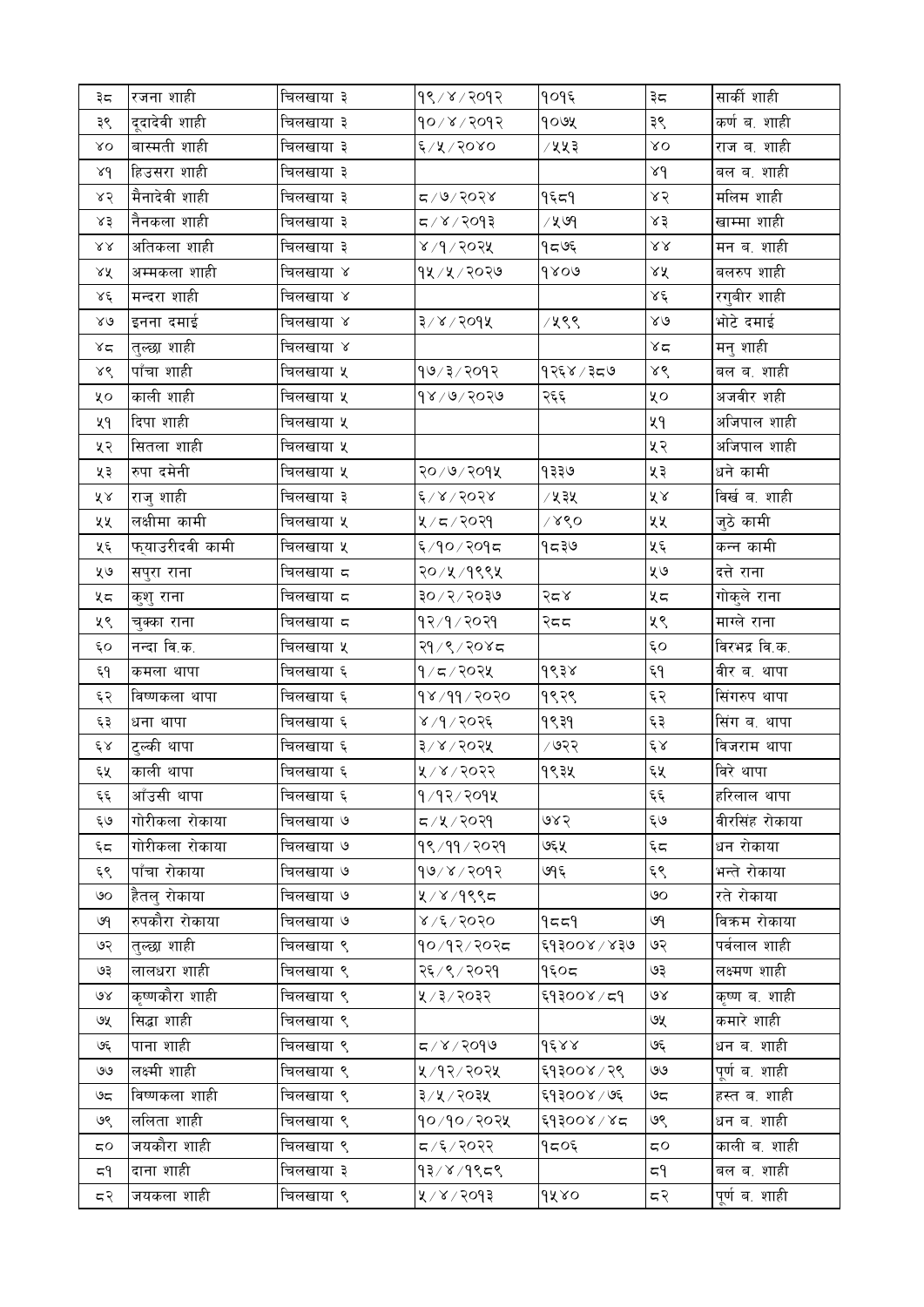| ಧ३ | छमका राना      | चिलखाया द | १०७११७२०३०         | $\frac{1}{2}$ ६११०११ / ७५१३ | ∣ ८३                     | आइते राना    |
|----|----------------|-----------|--------------------|-----------------------------|--------------------------|--------------|
| 58 | अति शाही       | चिलखाया ३ | १८∕९ ∕ २०१६        | ২७                          | 28                       | कल ब. शाही   |
| ದ⊻ | कौशिला शाही    | चिलखाया ३ | $\lambda$ /১০/১০ / | ६१३००४ / ५८४                | নুখ                      | मेघा शाही    |
| Σ٤ | रुपा ढकाल      | चिलखाया १ | १९ ⁄ ५ ⁄ २०१६      | १०३                         | $\overline{\mathcal{L}}$ | मन प्र. ढकाल |
| ಧ७ | सिताकौरा शाही  | चिलखाया ३ | १५ ⁄ १ ⁄ २०१५      | २                           | ಧ७                       | जयरुप शाही   |
| 55 | देउका राना     | चिलखाया ८ | २५ /१० / २०४५      | ६११००४ / ३४९०   ८८          |                          | हिमाल राना   |
| ದ९ | सोना शाही      | चिलखाया ३ | १५ ⁄ ५ ⁄ २०१५      | ६११००४ /१७४९ ८९             |                          | धन ब. शाही   |
| ९० | दवीदरा शाही    | चिलखाया ९ | ३/१९/२०२१          | १४६५                        | ९०                       | हेमराज शाही  |
| ९१ | भुपुल्ली खत्री | चिलखाया २ |                    | $83\%$                      | ९१                       | रनसीश खत्री  |
| ९२ | गउकलि थापा     | चिलखाया ६ |                    |                             | ९२                       |              |
| ९३ | बासु कटुवाल    | चिलखाया २ |                    |                             |                          | नर ब. कटुवाल |
| ९४ | मौरी शाही      | चिलखाया ५ |                    |                             |                          | पउज शाही     |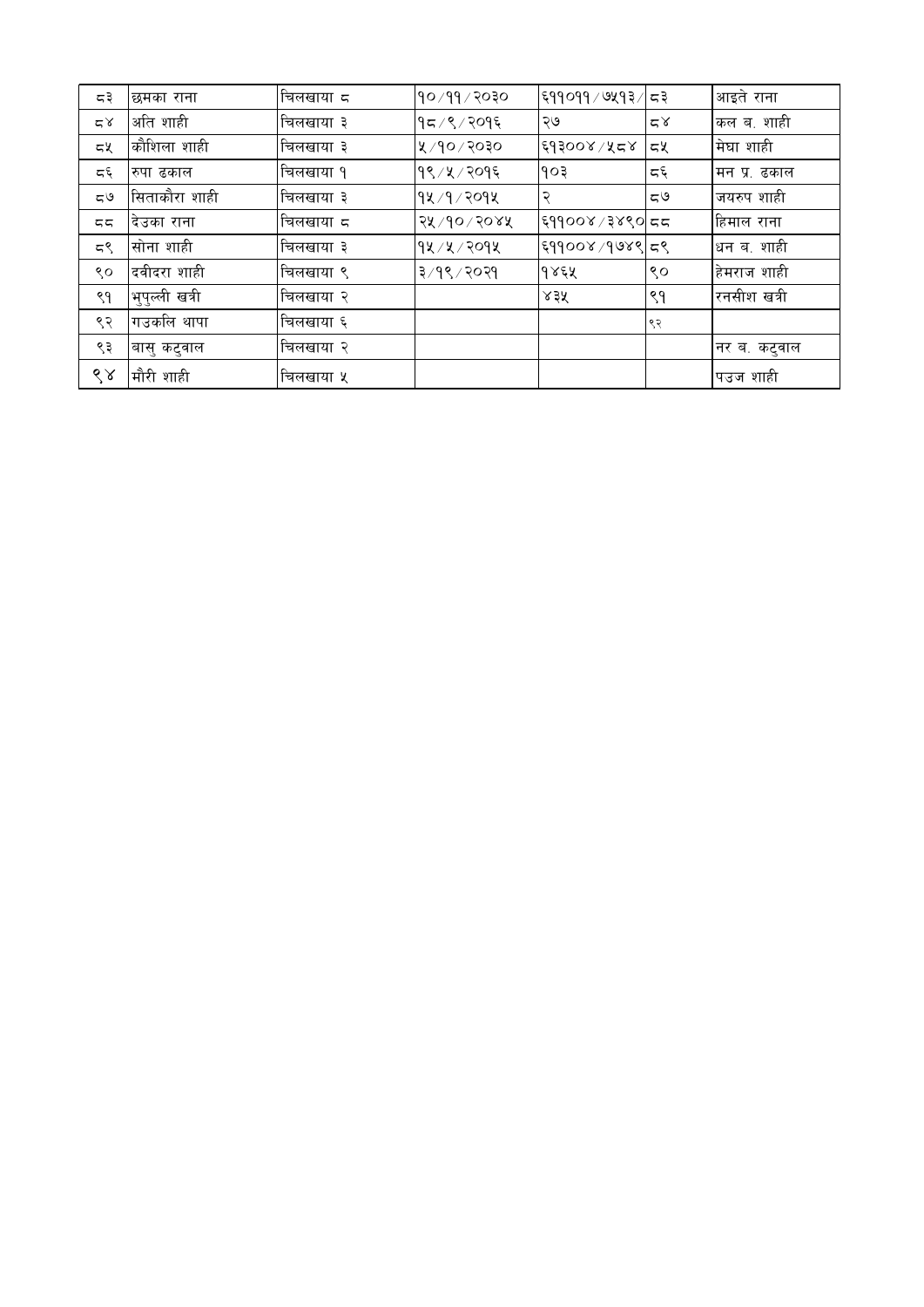#### नेपाल सरकार संघीय मामिला तथा स्थानीय विकास मन्त्रालय श्री चिल्खाया गा.वि.स. को कार्यालय, कालीकोट .<br>जेष्ठ नागरिक अनुदान प्राप्त गर्ने लक्षित बालबालिकाहरुको विवरण

| क.सं. | नाम थर                       | ठेगाना     | जन्ममिति                                               | ना.प्र.नं.                            | पिता ⁄ पतिको नाम              | प.प.नं.                  | प्.                       | $\mathbf{\overline{H}}$ |
|-------|------------------------------|------------|--------------------------------------------------------|---------------------------------------|-------------------------------|--------------------------|---------------------------|-------------------------|
|       | 9 कलीमाने कामी               | चिल्खाया १ | ४ ⁄ द ⁄ २००७                                           |                                       | २१५ जसविरे कामी               | १२                       | पुरुष                     | महिला                   |
|       | २ खड्के कामी                 | चिलखाया १  | ३/१३/२००३                                              |                                       | ३३१ जैविरे कामी               | ३६                       | प                         |                         |
|       | ३ गौरीसिता खत्री             | चिलखाया १  | 99 / 20 / 2009                                         |                                       | १५७ लाल ब. खत्री              | $\lambda$ O              |                           |                         |
|       | ४ गंगा कामी                  | चिलखाया १  | 8/98/2008                                              |                                       | २१८ धनमल कामी                 | 8d                       |                           |                         |
|       | <mark>५ जस</mark> ु कामी     | चिलखाया १  | $3/z$ २००१                                             |                                       | १९५७ जैविर कामी               | ५६                       | प                         |                         |
|       | ६ दलजित खत्री                | चिलखाया १  | 8/90/2000                                              | ४२२/२०३८                              |                               |                          | प                         |                         |
|       | ७ दर्गा खत्री                | चिलखाया १  | २००३/२१/६                                              |                                       | ६४२ तिल ब. खत्री              |                          |                           |                         |
|       | <b>⊂ दु</b> र्ग प्र पण्डित   | चिलखाया १  | $\delta\sigma\lambda\lambda\lambda\delta\sigma\lambda$ |                                       | १५२७ कुलचन्द्र पण्डित         |                          | प                         |                         |
|       | ९ धनलक्ष्मी उपाध्याय         | चिलखया १   | $\sqrt{8}$ ००९ $\sqrt{8}$ १/६१                         |                                       | १७४ धर्मराज उपाध्याय          |                          |                           |                         |
|       | <b>१</b> ० धमैदास खत्री      | चिलखाया १  | 5/8/9889                                               |                                       | दद बजुरे खत्री                |                          | प                         |                         |
|       | 99 नरजित सुनार               | चिलखाया १  | 2005/7                                                 |                                       | ३३५ सार्की सुनार              |                          | प                         |                         |
|       | 9२ नन्दरबी ढकाल              | चिलखाया १  | 5/4/3000                                               |                                       | ७४ लाल पण्डित                 |                          | प                         |                         |
|       | 9३∣नैनकला खत्री              | चिलखाया १  | २१ / ६ / २००१                                          |                                       | ४२१ दलिजित खत्री              |                          |                           |                         |
|       | १४ पवि दमाई                  | चिलखाया १  | १५/६/२००२                                              | <sup>ट्</sup> ष३००४ ⁄ २३६ खड्क दमाई   |                               |                          |                           |                         |
|       | १५  विरभइ सुनार              | चिलखाया १  | ३/५/१९८८                                               |                                       | ३५६ <sub>हर्क</sub> सुनार     |                          | प                         |                         |
|       | 9६  बनौरी देवी कामी          | चिलखाया १  | १२/१०/२०१०                                             |                                       | ३२२ जसे कामी                  |                          |                           |                         |
|       | १७ विजालाल उपाध्याय          | चिलखाया १  | १२/८/२००८                                              |                                       | १६६ मपुकर उपाध्याय            |                          | प                         |                         |
|       | <b>१८ दिवीकन्या न्यौपाने</b> | चिलखाया १  | 98 / 5 / 200                                           |                                       | ६१३००४ / २३० सदानन्द न्यौपाने |                          |                           |                         |
|       | १९ चन्द्र प्र उपाध्याय       | चिलखाया १  | २५ / ३ / २००१                                          |                                       | ३४० श्रीकृष्ण उपाध्याय        |                          | प                         |                         |
| २०    | मेघे कामी                    | चिलखाया १  | $d_8 \times 8 \times 600$                              |                                       | २१९ बलरुप कामी                |                          | प                         |                         |
|       | २१ हस्तना हमाल               | चिलखाया १  | ४ / २ / १९९६                                           |                                       | भान ब. हमाल                   |                          |                           |                         |
|       | २२ लाल ब. खत्री              | चिलखाया १  | 9882/20/9                                              |                                       | १५८ भारमल खत्रि               |                          | प                         |                         |
|       | २३ शिबनन्दा खत्री            | चिलखाया १  | ५/२/२०१०                                               | ६१३००४ / २६७ सिहरप खत्रि              |                               |                          |                           |                         |
|       | २४ <mark>हजारी खत्री</mark>  | चिलखाया १  | २०१०/१९/४                                              |                                       | ७६ देविकूष्ण उपाघया           |                          |                           |                         |
|       | २५  कर्णशीलाउपाध्याय         | चिलखाया १  | 2005/5/8                                               |                                       | १०४ पवानन्दा उपाघया           |                          |                           |                         |
|       | २६ आशा खत्री                 | चिल्खाया २ | २०/५/२००१                                              | ६१३००४ ⁄ ३७७ पूर्णब. खत्री            |                               | $\propto$                |                           | म                       |
|       | २७ कर कटुवाल                 | चिल्खाया २ | १४/११/२००४                                             |                                       | ३८० काँशी कटुवाल              | $\overline{\mathsf{c}},$ | $\boldsymbol{\mathrm{p}}$ |                         |
|       | २८  कले सार्की               | चिल्खाया २ | 99/98/2009                                             |                                       | ५८६ अम्मरसिके सार्की          | २३                       | प                         |                         |
|       | २९ करविरे दमाई               | चिल्खाया २ | $8 \times 15000$                                       |                                       | ५५२ लल्ते दमाई                | २५                       | प                         |                         |
|       | ३० कर्ण जैसी                 | चिल्खाया २ | ५/२/१९९२                                               |                                       | ४७१ कृष्णचन्द्र जैसी          | २६                       |                           | म                       |
|       | ३१ कृष्णलाल उपाध्याय         | चिल्खाया २ | ५ / ६ / २००७                                           |                                       | ४८६ विष्णुचन्द्र उपाध्याय     | २९                       | $\boldsymbol{\mathrm{p}}$ |                         |
|       | ३२ खिउरी दमाई                | चिल्खाया २ | $8/90$ /२००८                                           | ६१००४ / ४२८ नौसेर दमाई                |                               | २७                       |                           | म                       |
|       | ३३ खम्मेनी खत्री             | चिलखाया २  | ५/२५/२००८                                              |                                       | ४८० मतिराम खत्री              | ३८                       |                           | म                       |
|       | ३४ धनकली सिंह                | चिलखाया २  | 9/9/2002                                               |                                       | १४७१ खाम्बा सिंह              | $\lambda\lambda$         |                           | म                       |
|       | ३५ चन्द्रऋषि उपाध्याय        | चिलखाया २  | 9/5/2009                                               |                                       | ५४० जयलाल उपाध्याय            | ४०                       | प                         |                         |
|       | ३६ छयापुली खत्री             | चिलखाया २  | 8/8/3004                                               | ∕११९६९ ⁄ १७५६ ∣धन ब. खत्री            |                               | ५१                       |                           | म                       |
|       | ३७ जौकैला कामी               | चिलखाया २  | $3 \times 200$ ४                                       |                                       | ६१६ सिरे कामी                 | ६७                       |                           | म                       |
|       | ३८  तुल्छा कटुवाल            | चिलखाया २  | ३/५/१९९८                                               | <sup>ट्</sup> १३००४ ⁄ ३०८ ∣तुल कटुवाल |                               |                          |                           | म                       |
|       | ३९ तुल्छा दमाई               | चिलखाया २  | 9880/94/3                                              | ६१३००४/३३५ पापे दमाई                  |                               |                          |                           | म                       |
|       | ४ <b>०</b> देविसरा दमाई      | चिलखाया २  | 8005/8                                                 |                                       | ५६२ सेते दमाई                 |                          |                           | म                       |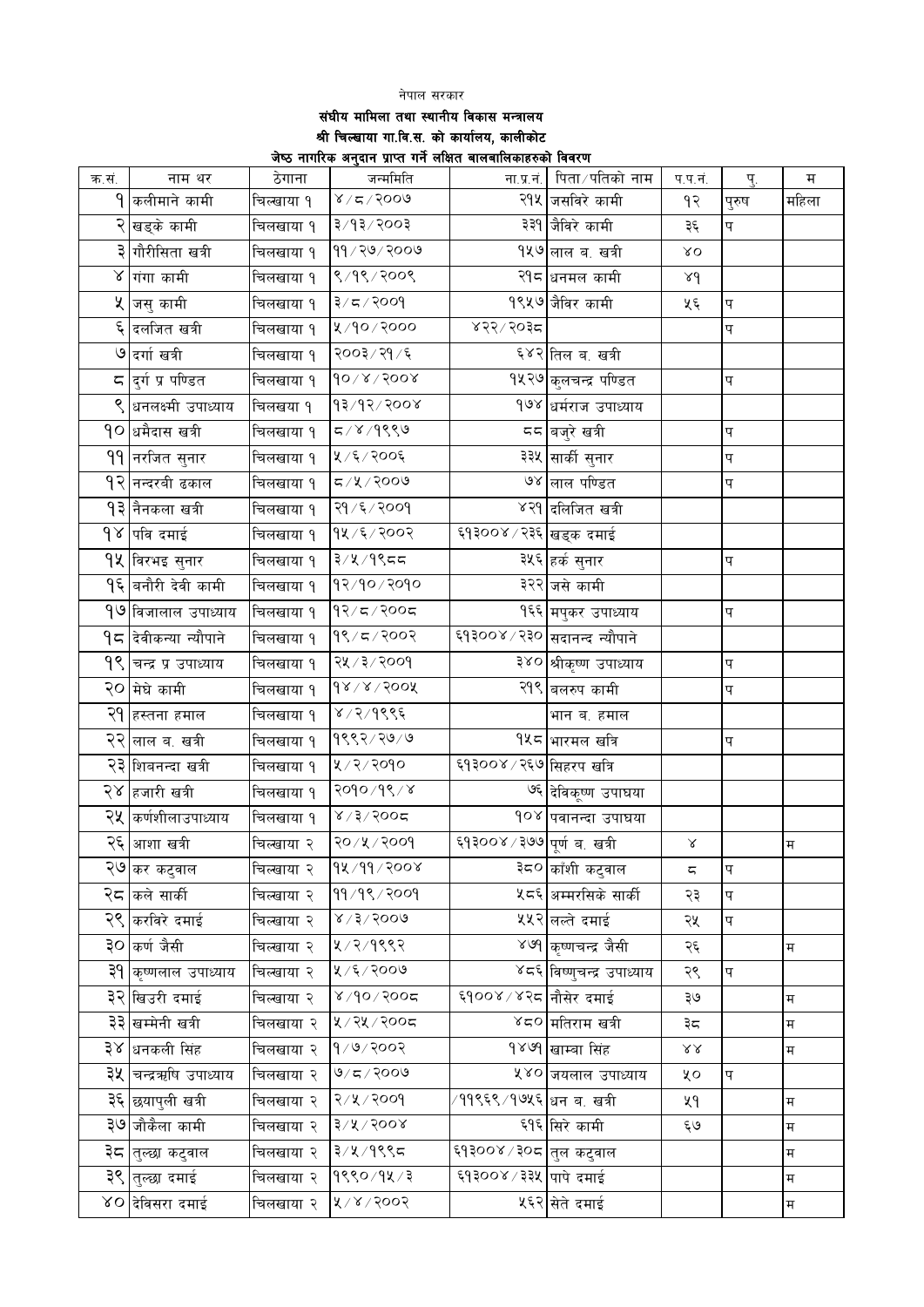|               | ४१ दलु रोकाया                | चिलखाया २  | २००५ / २१ / ३            |                               | ५४६ खइके रोकाया                  |    | प |                           |
|---------------|------------------------------|------------|--------------------------|-------------------------------|----------------------------------|----|---|---------------------------|
|               | ४२ <mark>धनसुर शाही</mark>   | चिलखाया २  | १६/९/२००२                |                               | ४१८ कर्ण व. शाही                 |    | प |                           |
|               | ४३ नानिकोइला शाही            | चिलखाया २  | १४/११/२००४               |                               | ४१९ <sub>धि</sub> नसुर शाही      |    |   | म                         |
|               | ४४  नर ब. कटुवाल             | चिलखाया २  | 98/9/2009                |                               | ३९२ सिगे रुप कटुवाल              |    | प |                           |
|               | ४५ पायीमल खत्री              | चिलखाया २  | 94/5/2002                |                               | ४४७ कर्ण खत्री                   |    | प |                           |
|               | ४६ पंचकन्या उपाध्याय         | चिलखाया २  | २५ ⁄ १० ⁄ १९८७           |                               | ६१३००४ / ३६६   छायानन्द उपाध्याय |    |   | म                         |
|               | ४७ विर ब. खत्री              | चिलखाया २  | ९/५/२००१                 |                               | ४५४ सगेन खत्री                   |    | प |                           |
|               | ४८  विजलुडा कामी             | चिलखाया २  | २/१०/२००१                | ६१३००४ ⁄ ४२७ हासैके कामी      |                                  |    |   | म                         |
|               | ४९ विष्णकला                  | चिलखाया २  | ३०/१२/१९९०               |                               | ४७० शिवप्रसाद                    |    |   | म                         |
|               | ५० धन्सरा कटुवाल             | चिलखाया २  | २१ / ४ / १९९२            |                               | ३९० धनिराम कटुवाल                |    |   | $\overline{\mathfrak{H}}$ |
|               | <b>५१ पुल्तीसरा उपाध्याय</b> | चिलखाया २  | ३०/१२/१९९०               |                               | खडानन्द पण्डित                   |    |   | म                         |
|               | ५२ लक्षीमान दमाई             | चिलखाया २  | ७৴५৴ঀ९≂७                 |                               | ५५० ललिते दमाई                   |    | प |                           |
|               | ५३ रुपदन्य खत्री             | चिलखाया २  | 5005/5/8                 | 885                           | लुहारे घर्ति                     |    |   | म                         |
|               | ५४  बूर्ग वि.क.              | चिलखाया २  | १५ / ७ / २०१०            | ६१३००४ / ३८५ दाने कामी        |                                  |    |   | म                         |
|               | ५५ शिकन्य उपाध्याय           | चिलखाया २  | ४/४/२००२                 |                               | ५०० रामकृष्ण उपाध्याय            |    |   | $\mathbb H$               |
|               | ५६ सर्त दमाई                 | चिलखाया २  | $8006 \times 10$         |                               | ४६१  अैमाने दमाई                 |    | प |                           |
|               | <b>५७</b> नरिलाल खत्री       | चिलखाया २  | $8006 \times 10$         |                               | ५१३ बजिर खत्री                   |    | प |                           |
|               | <b>५८ करविरे दमाई</b>        | चिलखाया २  | $3 \times 3000$          |                               | ५५२ लल्ते दमाई                   |    | प |                           |
|               | <b>५९ विउरी दमेनी</b>        | चिलखाया २  | 8005/2/8                 |                               | ४७२ कर्णविर दमाई                 |    |   | म                         |
|               | ६० सुपकला सुनार              | चिलखाया २  | १०/५/२००२                | ६१३००४ / ४१४ सदे सुनार        |                                  |    |   | म                         |
|               | ६9 मान ब. खत्री              | चिलखाया २  | २५ ⁄ ५ ⁄ १९७९            |                               | ४२८ <mark>लुहारे खत्री</mark>    |    | प |                           |
|               | ६२ अज कामी                   | चिलखाया २  | १००९ $\lor$ ०९ $\lor$ ०६ |                               | ६०९ धन्जे कामी                   |    | प |                           |
|               | ६३ <mark>लीलाराम जैसी</mark> | चिलखाया २  | २१ / ५ / २००१            |                               | ४११ शिवलाल जैशी                  |    | प |                           |
| $\mathcal{E}$ | रुपकौरा जैसी                 | चिलखाया २  | 2005/2                   |                               | ४१४ नन्दराम जैशी                 |    |   | म                         |
|               | ६५ सिंगविर कटुवाल            | चिलखाया २  | १९/११/२००२               |                               | ५२७ कमारे कटुवाल                 |    | प |                           |
|               | ६६ मन विश्वकर्मा             | चिलखाया २  | 8008/90                  |                               | ५७८ <mark>टुल्के कामी</mark>     |    | प |                           |
|               | ६७ अनिपाल शाही               | चिल्खाया ३ | द ∕ ५ ∕ २००३             |                               | <b>१</b> ०३३ तिल ब. शाही         | ३  | प |                           |
|               | ६८ इन्द्रलक्ष्मी शाही        | चिल्खाया ३ | २० ⁄ ११ ⁄ २००३           | ६१२००४ ⁄ ४४९ पुनिमल शाही      |                                  | X  |   | म                         |
|               | ६९ कुल ब. शाही               | चिल्खाया ३ | 90/9/2009                |                               | ५६ लाल ब. शाही                   | २१ | प |                           |
|               | ७० किशा शाही                 | चिल्खाया ३ | ३∕७⁄२००२                 | ६१३००४ ⁄ ४७० कित ब. शाही      |                                  | २८ |   | म                         |
|               | ७९ खिउरीदेवी शाही            | चिल्खाया ३ | $8005 \sqrt{9}$          |                               | १०७८ जौरु शाही                   | ३५ |   | म                         |
|               | ७२ गंगा शाही                 | चिलखाया ३  | 9/93/3008                | ०४ ⁄ ७२०३ ⁄ ४९ ∣जया ब. शाही   |                                  | ४२ |   | म                         |
|               | ७३  घोगिसरा शाही             | चिलखाया ३  | 94/9/955                 | ६१३००४ ⁄ २८३ कुल ब. शाही      |                                  | ४४ |   | म                         |
|               | ७४ चक बहादुर शाही            | चिलखाया ३  | $\sigma$ /४/२०१०         |                               | ९ परिमल शाही                     | ४९ | प |                           |
|               | ७५ तुल शाही                  | चिलखाया ३  | 99/3/200                 |                               | ११२९ दल ब. शाही                  |    | प |                           |
|               | ७६ तुल्छा शाही               | चिलखाया ३  | २००७/१७/१०               |                               | ४  विर ब. शाही                   |    |   | म                         |
|               | ७७ दानकला शाही               | चिलखाया ३  | $5005 \times 15$         | ६१३००४ / ५५१ जद्ध व. शाही     |                                  |    |   |                           |
|               | ७८ दत्त ब. शाही              | चिलखाया ३  | 93/9/3009                |                               | १०२९  अबु शाही                   |    | प |                           |
|               | ७९ दिउका शाही                | चिलखाया ३  | 8/99/2002                |                               | 99२८ सार्की शाही                 |    |   | म                         |
| 5Ο            | धनसरा शाही                   | चिलखाया ३  | 0005/8                   | ०४ ⁄ द9३ ⁄ ४9द ∣विष्ण ब. शाही |                                  |    |   | म                         |
| ≂۹            | नन्दकली शाही                 | चिलखाया ३  | ८/४/१९९७                 |                               | १०८७ नन्द ब. शाही                |    |   |                           |
|               | द२∣पञ्चकला शाही              | चिलखाया ३  | ४/१०/२००९                | ∕ २०१५७ ⁄ द्र१६३ मोहनविर शाही |                                  |    |   | म                         |
|               | <b>द्र३ पर्वलाल शाही</b>     | चिलखाया ३  | १०/२/१९९७                |                               | ३ अरुण शाही                      |    | प | म                         |
|               | द्र४  विर ब. शाही            | चिलखाया ३  | 98/9/3009                |                               | ३ अण ब. शाही                     |    | प | $\overline{\mathbf{H}}$   |
|               |                              |            |                          |                               |                                  |    |   |                           |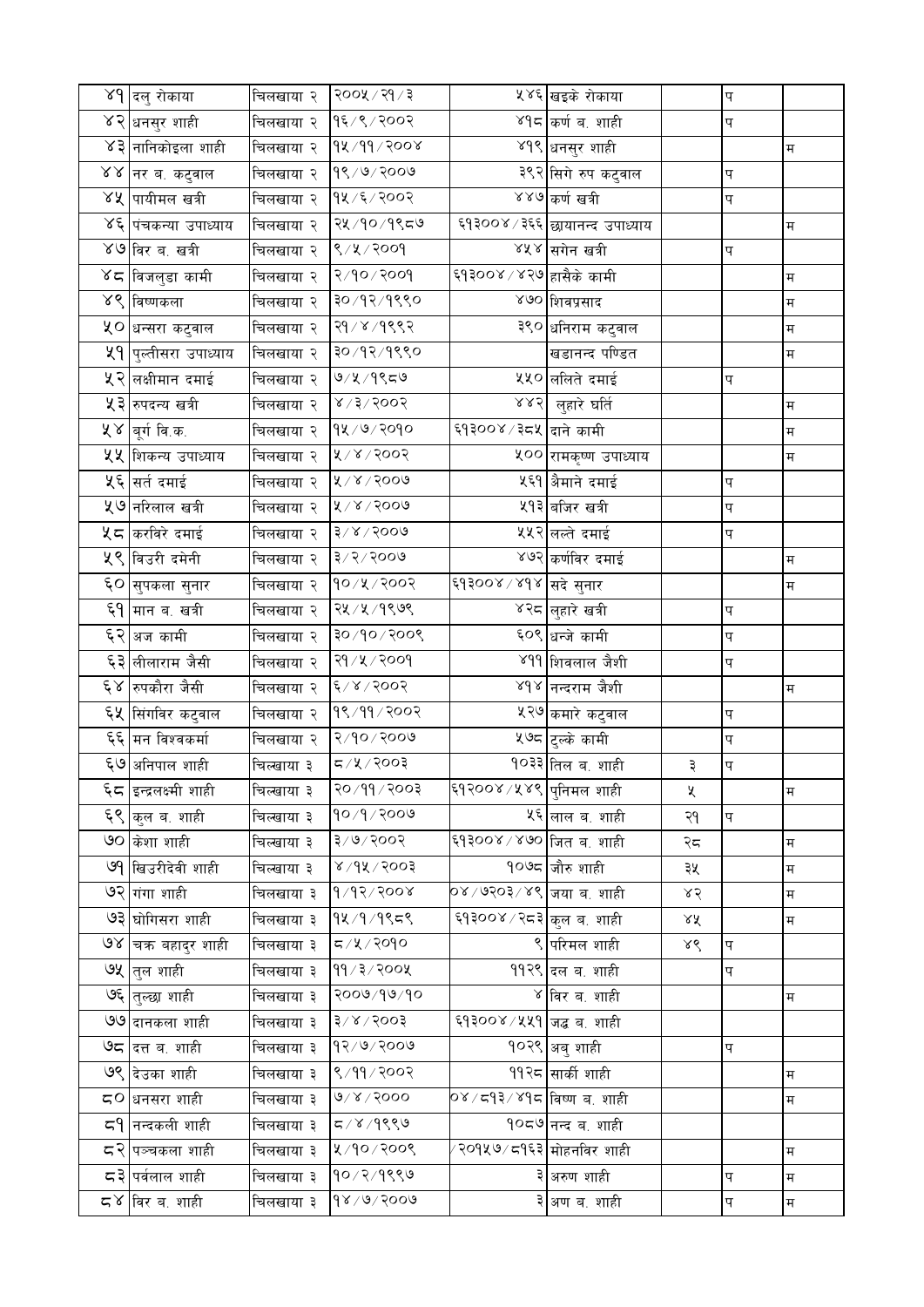| <b>८५</b> ∣बाचु शाही           | चिलखाया ३  | 4/5/3090                                |                                         | ४७ बलकर्ण शाही                |       |                | म |
|--------------------------------|------------|-----------------------------------------|-----------------------------------------|-------------------------------|-------|----------------|---|
| <b>द</b> ६ बलकर्ण शाही         | चिलखाया ३  | $8\lambda$ ४ $\lambda$ ४ $\lambda$ २००७ |                                         | ४६ प्रदिप शाही                |       | प              |   |
| द७ बल ब. शाही                  | चिलखाया ३  | १९८५/१३/११                              |                                         | <b>१०८४ धनसिंह शाही</b>       |       | प              |   |
| दद विष्ना दवी शाही             | चिलखाया ३  | ५/९/२००७                                |                                         | १०२८ अण ब. शाही               |       |                |   |
| ८९ विस्नादेवी शाही             | चिलखाया ३  | $8005\sqrt{d}x/x$                       |                                         | <b>9909</b> पर्वलाल शाही      |       |                |   |
| ९० विर ब. शाही                 | चिलखाया ३  | १५/७/२००६                               |                                         | ११४१ चन्त ब. शाही             |       | प              |   |
| ९१ मैनकल शाही                  | चिलखाया ३  | 90/90/2090                              |                                         | ६ करविर शाही                  |       |                |   |
| ९२ रन्चुकली शाही               | चिलखाया ३  | ५/८/२००२                                |                                         | १०६२ गज बहादुर शाही           |       |                |   |
| ९३ मन्दरा शाही                 | चिलखाया ३  | $9$ ४/८/२००७                            | <sup>ृ्द्</sup> १३००४ ∕ ६२३ सुनजित शाही |                               |       |                |   |
| ९४ मैशोभादेवी शाही             | चिलखाया ३  | 93/3/3003                               |                                         | <b>१०८२ दिप बहादुर शही</b>    |       |                |   |
| ९५ रतन शाही                    | चिलखाया ३  | १५ ⁄ ३ ⁄ २००२                           |                                         | 99२४ चक्र ब. शाही             |       | प              | म |
| ९६ मन्दरा शाही                 | चिलखाया ३  | $8\lambda$ ४ $\lambda$ ४ $\lambda$ २००७ |                                         | 99२४ रतन शाही                 |       |                |   |
| ९७ रेशमकला शाही                | चिलखाया ३  | 8/8/3000                                |                                         | ११३० तुल ब. शाही              |       |                |   |
| ९८ रण ब. शाही                  | चिलखाया ३  | 5005/12                                 |                                         | १०२४ सुनकेशा शाही             |       | प              | म |
| ९९ दन्तशिला शाही               | चिलखाया ३  | ४/४/२००३                                | ६१३००४ ⁄ ४६८ सिर्पसिंह शाही             |                               |       |                | म |
| <b>900 लाइसरी देवी शही</b>     | चिलखाया३   | १९/४/१९९२                               |                                         | <b>१०८५ बल ब. शाही</b>        |       |                |   |
| <b>909 कमारे राना क्षेत्री</b> | चिल्खाया ४ | ४/१५/१९९६                               |                                         | १२२८ रणविरे राना              | ٩o    | प              |   |
| 90२ कौशिला दमाई                | चिल्खाया ४ | $3/8/300$ ४                             | ६१३००४ / ४९१ मुनजित दमाई                |                               | ۹≂    |                | म |
| <b>१०३ खाम्मा राना</b>         | चिल्खाया ४ | ६/४/१९९६                                |                                         | १२१७ माने राना                | ३२    | $\overline{q}$ |   |
| 90४ गोरु शाही                  | चिलखया ४   | १२/७/१९९२                               |                                         | ११९७ धम ब. शाही               | ३९    | प              |   |
| १०५ चिउरी शाही                 | चिलखाया ४  | २००३/१८/४                               | ६्व३००४ ⁄ ५२१ ∣मन ब. शाही               |                               | $x^2$ |                | म |
| <b>१०६ जग्ग ब. शाही</b>        | चिलखाया ४  | 8/98/2009                               |                                         | ११७९ मानसिंह शाही             | ५२    | प              |   |
| <b>१०७</b> जग्ग ब. शाही        | चिलखाया ४  | २१ / ४ / २००७                           |                                         | १२०९ जबली शाही                | Ę٥    | प              |   |
| <b>१०८  </b> धनराज शाही        | चिलखाया ४  | १/५/२०१०                                |                                         | १२१५ सार्की शाही              |       | प              |   |
| <b>१०९ धन ब. शाही</b>          | चिलखाया ४  | 27/5                                    |                                         | 99९३ लेड ब. शाही              |       | प              |   |
| 990 नौसेरी बुढा                | चिलखाया ४  | १२/४/२००२                               |                                         | <mark>१२६१</mark> रनविरे बुढा |       | प              |   |
| 999 पर ब. शाही                 | चिलखाया ४  | 93/99/2009                              |                                         | ११९९ ऐमल शाही                 |       | प              |   |
| <b>99२ खाउरी दमेनी</b>         | चिलखाया ४  | ४ /११ / २००९                            |                                         | १२०७ सार्की दमाई              |       |                | म |
| 99३ पञ्चकला शाही               | चिलखाया ३  | $2005/90$ /                             | ′२०१४७ ⁄ द१६३ मोहनविर शाही              |                               |       |                | म |
| 99४ मनसुरे रोकाया              | चिलखाया ७  | २१ / ३ / १९ द१                          |                                         | ७६३ सग्रने रोकाया             |       | प              |   |
| <b>99 k मन</b> ब. शाही         | चिलखाया ४  | 8/8/8005                                |                                         | ११७४ रमेश शाही                |       | प              |   |
| 99६ सर्प राना क्षेत्री         | चिलखाया ४  | 8005/8606                               |                                         | १२२० सन्तके राना              |       | प              |   |
| 999 राइकोशा शाही               | चिलखाया ४  | 8/4/3004                                |                                         | ६१३००४ ⁄ ५२५  धनबहादुर शाही   |       |                | म |
| $99$ द $ $ लालकला राना         | चिलखाया ४  | $3 \times 3 \times 5003$                |                                         | १२१८ खाम्मा राना              |       |                | म |
| <b>99९ लल्ते राना क्षेत्री</b> | चिलखाया ४  | $8\sqrt{3}\sqrt{500}$                   |                                         | १४५० चँदे राना                |       | प              |   |
| 9२० मनजित दमाई                 | चिलखाया ४  | 28/8                                    | ६१३००४/५३१ सिंह दमाई                    |                               |       | प              |   |
| 9२१ सुक्का दमाई                | चिलखाया ४  | 9/8/3003                                | १३००४ ∕ ६००४  जैरते दमाई                |                               |       |                | म |
| <b>१२२</b> लक्षिमा शाही        | चिलखाया ४  | १५/३/२००५                               | ६१३००४ / ५१२ दाने शाही                  |                               |       |                | म |
| <b>१२३ स</b> र्पराना क्षेत्री  | चिलखाया ४  | 95/12                                   |                                         | १४५४ लक्षी राना               |       | प              |   |
| 9२४ कालो शाही                  | चिलखाया ४  | $dX \setminus R \setminus S$ 00 x       |                                         | १२०३ धन ब. शाही               |       | प              |   |
| 9२५ पदमकला शाही                | चिलखाया ४  | १७/११/२००८                              |                                         | १२०० नरविर शाही               |       |                | म |
| <b>१२६ पदम</b> ब. शाही         | चिलखाया ्४ | २१ / ३ / २०१०                           |                                         | ११७५ यमान शाही                |       |                |   |
| १२७ गोरीकला शाही               | चिलखाया ४  | 2005/76                                 |                                         | ११५६ जग्ग शाही                |       |                | म |
| <b>१२८ काली बहादुर शाही</b>    | चिलखाया ४  | 8/92/2099                               |                                         | ११६४ खडक शाही                 |       |                |   |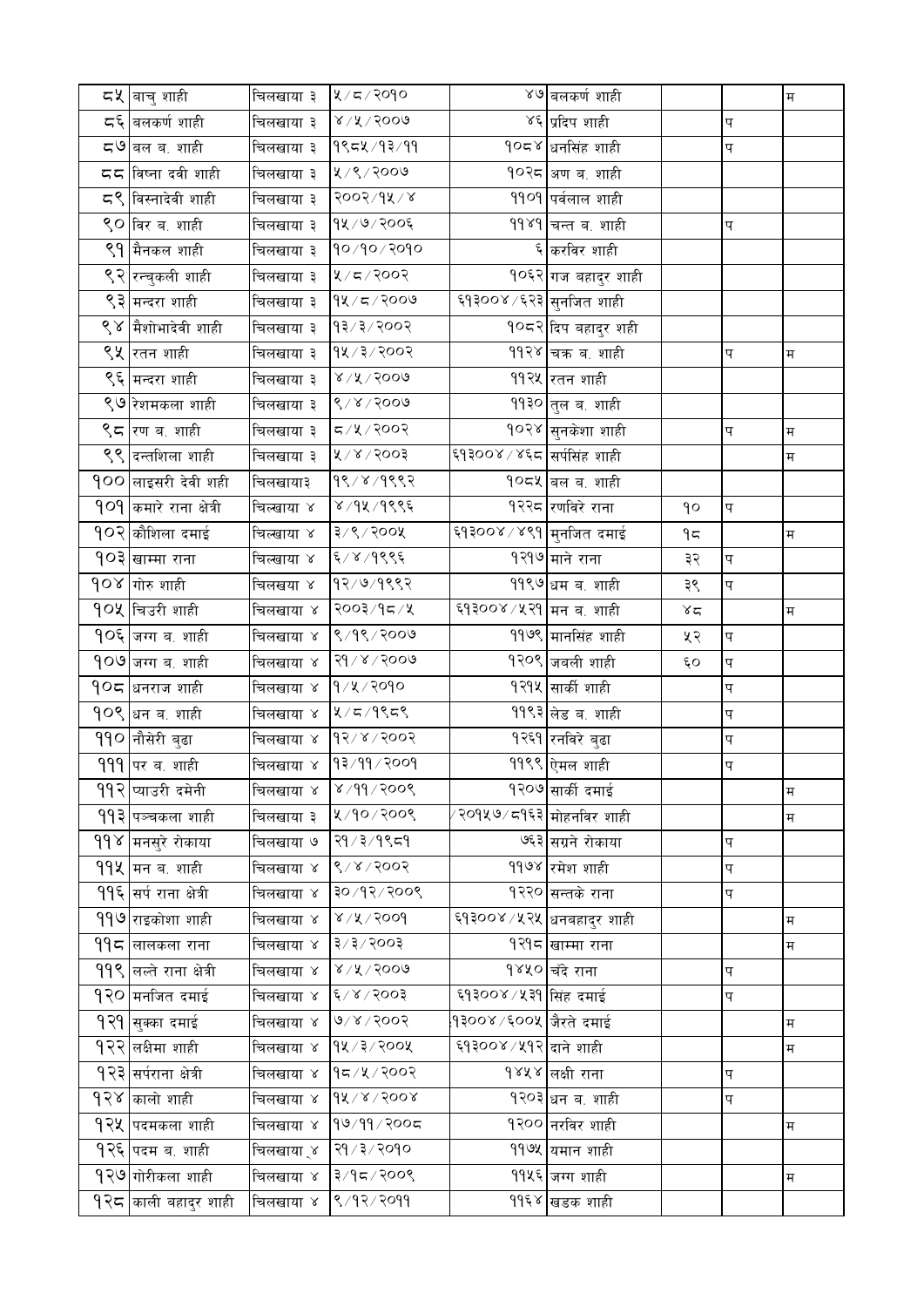|     | 9२९ कर्णविरे कामी                  | चिल्खाया ५ | ११/९/२००२                  |                                          | १३६२ बनौरी कामी             | ۹₹           | प                       |                           |
|-----|------------------------------------|------------|----------------------------|------------------------------------------|-----------------------------|--------------|-------------------------|---------------------------|
|     | 9३० कलधरा शाही                     | चिल्खाया ५ | $529$ / $\frac{1}{2}$      | ६१३००४ ⁄ ४९१ सर्जन शाही                  |                             | २०           |                         | म                         |
|     | <b>9३9 गंगदरा शाही</b>             | चिलखाया ५  | १५/११/२००६                 | ⁄ १०२१२ ⁄ १७१५ ∣मान ब. शाही              |                             | ४३           |                         | $\overline{\mathfrak{H}}$ |
|     | १३२ जया सार्की                     | चिलखाया ५  | १०/३/२००२                  | ६१३००४ / ४२२ घोहोडे सार्की               |                             | ४४           |                         | $\overline{\mathbf{H}}$   |
|     | <b>१३३ जौला</b> शाही               | चिलखाया ५  | ९/५/२००३                   |                                          | १३६१ मान ब. शाही            | ६५           |                         | म                         |
|     | 9३४ ज्योति शाही                    | चिलखाया ५  | २००७/२१/६                  |                                          | १२५५ रगुविर शाही            | $\xi \xi$    |                         | म                         |
|     | <b>9३५ जिर ब. शाही</b>             | चिलखाया ५  | २००७/१८/४                  |                                          | १३९२ खाम्बा हाही            | ६९           | $\overline{\mathbf{q}}$ |                           |
| १३६ | जुद्ध शाही                         | चिलखाया ५  | $\sigma$ /७/२०१०           |                                          | १२७८ दान ब. शाही            | ७०           | प                       |                           |
|     | <b>१३७ <sub>भरुप्पा शाही</sub></b> | चिलखाया ५  | 8005/6/x                   | <sup>ट्</sup> ष३००४ ⁄ ५८२ रघुचन्द्र शाही |                             |              |                         | म                         |
|     | १३८ टुल्की थापा                    | चिलखाया ५  | २/१२/२००१                  | ६१३००४ ⁄ ६८७ धनराज थापा                  |                             |              |                         | म                         |
|     | <b>१३९ तुला शाही</b>               | चिलखाया ५  | ३/५/२००७                   |                                          | १३२३ धर्मराज शाही           |              |                         | म                         |
|     | <b>१४०</b> तुलविरे कामी            | चिलखाया ५  | ३/८/२०१०                   |                                          | १३७१ हर्सिके कामी           |              | प                       |                           |
|     | 9 ४9 दिलिमले कामी                  | चिलखाया ५  | १०/५/१९९९                  |                                          | १३८८ करे कामी               |              | प                       |                           |
|     | <b>१४२∣धन ब. शाही</b>              | चिलखाया ५  | ५/७/१९९९                   |                                          | ⊂३८८  अजनैन शाही            |              | प                       |                           |
|     | 9४३ धर्मराज शाही                   | चिलखाया ५  | $8009 \times 10$           |                                          | १३२४ अवविर शाही             |              | प                       |                           |
|     | <b>१४४  नैनकला शाही</b>            | चिलखाया ५  | २/१/२००१                   | ६१३००४ ⁄ ८४२ कर्ण ब. शाही                |                             |              |                         | म                         |
|     | १४५  पर सार्की                     | चिलखाया ५  | १४/२/२०१०                  | ∕ ३३२१२ ∕ १२४४ ∣मानसिके सार्की           |                             |              | प                       |                           |
|     | 9४६ पार्वती देवी शाही              | चिलखाया ५  | 2/5/2009                   |                                          | १३९५ पर शाही                |              |                         | म                         |
|     | <b>१४७ बलरुप</b> शाही              | चिलखाया ५  | ५/८/२००७                   |                                          | १३८२ लाल ब. शही             |              | प                       |                           |
|     | १४८  बाचु शाही                     | चिलखाया ५  | $\sigma/\xi/\sqrt{2}$ ार   | ६१३००४ ⁄ ५६७ गोपाल शाही                  |                             |              |                         | म                         |
|     | <b>१४९ बलविर कामी</b>              | चिलखाया ५  | १२/५/२००४                  |                                          | १३८१ चाउरा कामी             |              | प                       |                           |
|     | १५० मने कामी                       | चिलखाया ५  | ११/७/२००७                  |                                          | १३६१ बनौटे कामी             |              | प                       |                           |
|     | 9४१ राज्यलक्ष्मी शाही              | चिलखाया ५  | ५/१/२०१०                   | ∕ ३३२०७ ⁄ १२४१ ॑ जनक शाही                |                             |              |                         | $\mathbb H$               |
|     | <b>१५२ </b> रत्ना शाही             | चिलखाया ५  | ५/३/२००८                   | ६१३००४ ⁄ १८६  जुद्ध शाही                 |                             |              |                         | म                         |
|     | <b>१५३ दानकला शाही</b>             | चिलखाया ५  | $20 \times 10$             |                                          | ८३५२ धन ब. शही              |              |                         | $\overline{\mathbf{H}}$   |
|     | <b>१५४ लालदरा कामी</b>             | चिलखाया ५  | १०/६/२००९                  | ∕ २०१५६ ∕ ११६२ रिटे कामी                 |                             |              |                         | म                         |
|     | १५५ राजु वि.क.                     | चिलखाया ५  | $90 \times 2 \times 200$   | ६१३००४ / ५९० सार्की विटालु               |                             |              |                         | म                         |
|     | 9५६ सार्की कामी                    | चिलखाया ५  | $92/z$ /२००७               |                                          | १३३५ लाल कामी               |              | $\overline{\mathbf{p}}$ |                           |
|     | <b>१५७ कुइरे</b> कामी              | चिलखाया ५  | $50 \times 1500$           |                                          | १३५५ जगदरा कामी             |              | प                       |                           |
|     | <b>१५८ मान ब. शाही</b>             | चिलखाया ५  | ५/१०/२००८                  |                                          | १३०४ अकविर शाही             |              | प                       |                           |
|     | <b>१५९ दलविर कामी</b>              | चिलखाया ५  | १२/५/२००४                  |                                          | १३८१ चाउरो कामी             |              | प                       |                           |
|     | १६० मन्नु सार्की                   | चिलखाया ५  | ११/६/२०१०                  | ∕ ३३२२१ ∕ १२४६ ∣पर सार्की                |                             |              |                         | म                         |
|     | 9६9 जग्ग शाही                      | चिलखाया ५  | 5005/27                    | २९०                                      |                             |              | प                       |                           |
|     | 9६२ मुना शाही                      | चिलखाया ५  | 8005/9/8                   |                                          | ⊂३५४ जग्ग शाही              |              |                         | म                         |
|     | 9६३ रगुविर शाही                    | चिलखाया ५  | 8/92/2009                  |                                          | १२५४ करविर शाही             |              | प                       |                           |
|     | <b>१६४ लक्ष्मी ब. शाही</b>         | चिलखया ५   | ५/५/२००९                   |                                          | २६३ करविर शाही              |              | प                       |                           |
|     | <b>१६५ आइते</b> थापा               | चिल्खाया ६ | १७/५/२०००                  |                                          |                             | ۹            | प                       |                           |
|     | <b>१६६ कर्मसिंह बोहोरा</b>         | चिल्खाया ६ | ५/१६/२००२                  |                                          | ७९९ चैते बोहोरा             | 99           | प                       |                           |
|     | 9६७ कालो थापा                      | चिल्खाया ६ | $2009 \times 12$           |                                          | द9 <sup>७</sup> पर्वले थापा | $d \lambda$  | प                       |                           |
|     | 9६८ करविर थापा                     | चिल्खाया ६ | 9/5/2009                   |                                          | ९७८ जसीवरे थापा             | 9X           | प                       |                           |
|     | <b>१६९ कुविर</b> थापा              | चिल्खाया ६ | १/१२/२००५                  |                                          | द३४  धनविरे थापा            | २२           | प                       |                           |
|     | 9७० कमारे थापा                     | चिल्खाया ६ | 8/8/966                    |                                          | ९९० बल थापा                 | २४           | प                       |                           |
|     | 9 ७१ कर्ण ब. थापा                  | चिल्खाया ६ | $\sigma$ / $\chi$ / $\chi$ |                                          | ७९० हंसे थापा               | ২७           | प                       |                           |
|     | <b>१७२ चन्द्र थापा</b>             | चिलखाया ६  | 8005/2/5                   |                                          | ८८९ मार्य थापा              | $80^{\circ}$ | प                       |                           |
|     |                                    |            |                            |                                          |                             |              |                         |                           |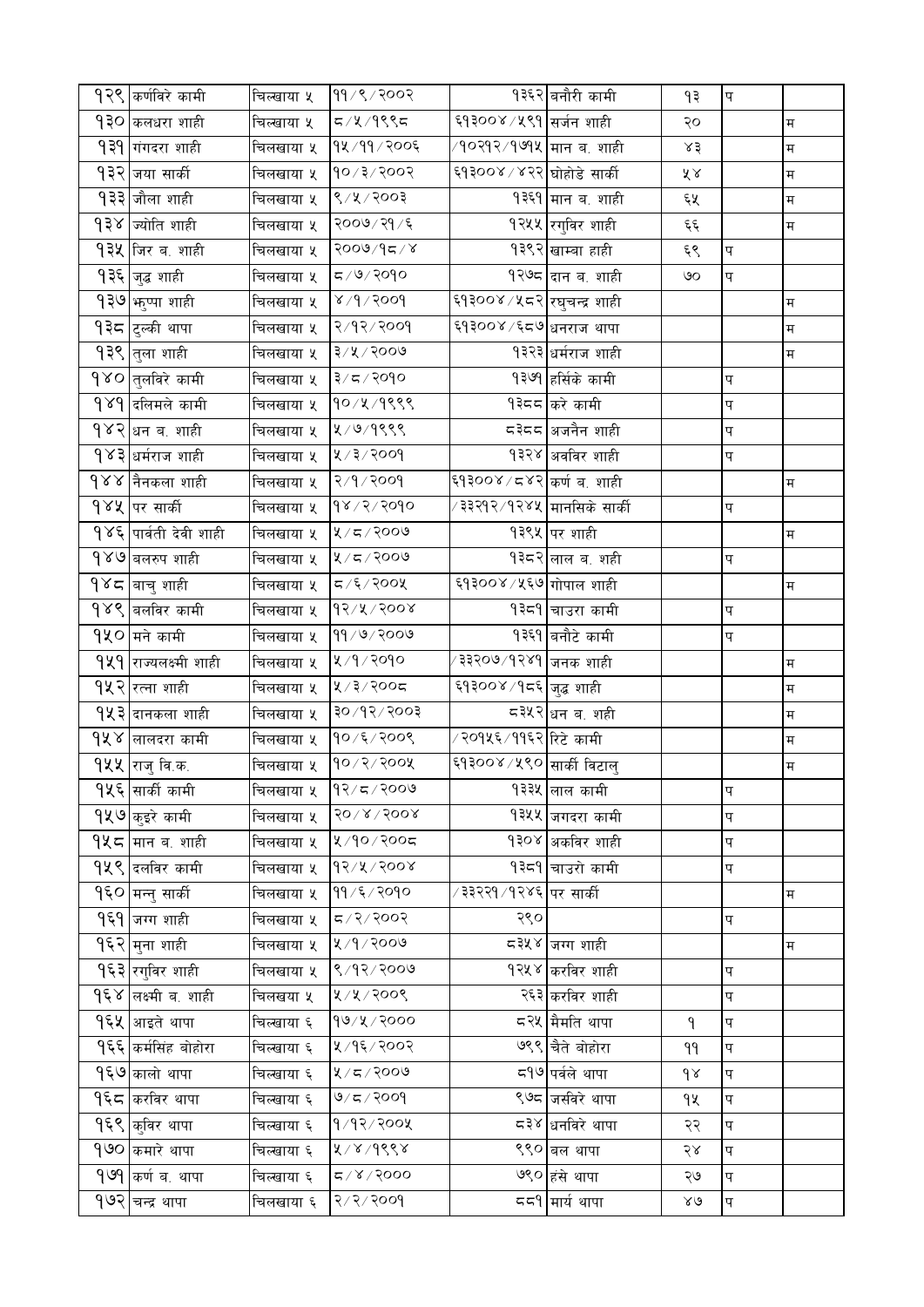| 9७३ ज्वतीकला थापा         | चिलखाया ६   | ५/६/२००७            |                                        | ७७८ लक्ष्विर थापा            | ५३                  |               | म           |
|---------------------------|-------------|---------------------|----------------------------------------|------------------------------|---------------------|---------------|-------------|
| 9७४ ज्योतिकला बोहोरा      | चिलखाया ६   | $9$ ९८८/१६/४        | <b>p४</b> ∕६४५ ⁄ ७९८ ∣कर्णसिर्क बोहोरा |                              | ५५                  |               | म           |
| १७५ जुठी थापा             | चिलखाया ६   | 90/3/300            |                                        | ९५९ चाउरे थापा               | ५७                  |               | म           |
| १७६ जुठी थापा             | चिलखाया ६   | २००२/२१/३           |                                        | ८३८ जस वित्ते थापा           | ५८                  |               | म           |
| १७७ जसविन्ते थापा         | चिलखाया ६   | $3\sqrt{5\sqrt{5}}$ |                                        | ९५७ अक्ति थापा               | ६३                  | प             |             |
| 9७८ जयलाल थापा            | चिलखाया ६   | 5005/17             |                                        | ९२७⁄ २८६ हिउदल थापा          | $\epsilon$ $\alpha$ | $\bm{\nabla}$ |             |
| 9७९ जौमना थापा            | चिलखाया ६   | $800$ ४ / १         |                                        | ९४९ मोतिलाल थापा             | $\xi$               |               | म           |
| 9द्र0∣तुले थापा           | चिलखाया ६   | ५/५/२००७            |                                        | ९७४ जसविरे थापा              |                     | प             |             |
| <b>१८१</b> धोज्ने थापा    | चिलखाया ६   | २०/११/१९९७          |                                        | द <b>्</b> द गरिल्प थापा     |                     | प             |             |
| <b>१८२∣</b> धन ब. थापा    | चिलखाया ६   | २०/७/२००९           |                                        | ९८८ जैमल थापा                |                     | प             |             |
| <b>१८३ नरजित थापा</b>     | चिलखाया ६   | ५/८/२००२            |                                        | ८०२ <mark>गोकुले थापा</mark> |                     | प             |             |
| <b>१८४</b>  नाने थापा     | चिलखाया ६   | २००५ /१७/३          |                                        | ९३१ मनसुर थापा               |                     | प             |             |
| <b>१८५  पूर्ण ब. थापा</b> | चिलखाया ६   | ५/६/२०००            |                                        | द४२∣दलविरे थापा              |                     | प             |             |
| <b>१८६</b> विर्के थापा    | चिलखाया ६   | 8/99/9889           |                                        | द४४  हच्चे थाप               |                     | प             |             |
| <b>१८७</b> बाउली थापा     | चिलखाया ६   | 8005/8              |                                        | ९४७ सताविरे थापा             |                     |               | म           |
| <b>१८८ बलविरे</b> थापा    | चिलखाया ६   | 9885/89/8           |                                        | ९३६ सार्की थापा              |                     | प             |             |
| <b>१८९ रामकली</b> थापा    | चिलखाया ६   | २२/३/१९९०           | ०४ ⁄ ६५६ ⁄ ९९५ वली थापा                |                              |                     |               | म           |
| <b>१९० मोतिलाल</b> थापा   | चिलखाया ६   | $98 \times 15003$   |                                        | ९४८ पठाने थापा               |                     | प             |             |
| <b>9९१ सन्तविर</b> थापा   | चिलखाया ६   | ४७५७२०१०            |                                        | ९४६ पठाने थापा               |                     | प             |             |
| <b>१९२</b> मनरुप थापा     | चिलखाया ६   | २२/१०/२०१०          |                                        | ७७१ धनमल थापा                |                     | प             |             |
| 9९३ राति थापा             | चिलखाया ६   | ४/११/२००९           |                                        | ९३२ नाने थापा                |                     |               | म           |
| १९४ लाल ब. थापा           | चिलखाया ६   | ५/५/२००९            |                                        | <b>८९२</b> धनविरे थापा       |                     | प             |             |
| १९५ सितु थापा             | चिलखाया ६   | ४/५/२००१            |                                        | द४९ ∣पूर्ण थापा              |                     |               | म           |
| <b>१९६ मोतिसरा</b> थापा   | चिलखाया ६   | 3/9/2002            |                                        | द७१ करे थापा                 |                     |               | म           |
| <b>१९७</b> आइति थापा      | चिलखाया ६   | $3 \times 2000$     |                                        | <b>८९</b> ४ कुविर थापा       |                     |               | म           |
| 9९८ लाटी थापा             | चिलखाया ६   | 98/99/2002          |                                        | ९८७ धन थापा                  |                     |               | म           |
| १९९ बुदि थापा             | चिलखाया ६   | $90/2/9$ ९८५        | ६१३००४ / ७७६ मदे थापा                  |                              |                     |               | म           |
| २०० रिन्न थापा            | चिलखाया ६   | २० ⁄ ११ ⁄ १९९५      |                                        | ९९२ <mark>बुदि थापा</mark>   |                     | प             |             |
| २०१ सर्पजित थापा          | चिलखाया ६   | ४/७/२००७            |                                        | ८४५ ⁄ २६६ रतिमान थापा        |                     | प             |             |
| २०२ टुल्की थापा           | ींचिलखाया ६ | २/१२/२००१           | ६१३००४ ⁄ ६८७ राम ब. बोहोरा             |                              |                     |               | म           |
| २०३ कालु थापा             | चिलखाया ६   | २००११ / ०६ / ५      | ३/१/१९०२                               | हरि थापा                     |                     |               |             |
| २०४  घन बहादुर थापा       | चिलखाया ६   | 5/8/3099            | ४ ∕ ३० ⁄ १९०२  ∣िबामले थापा            |                              |                     |               |             |
| २०५ जकैलि रोकाया          | चिल्खाया ७  | 8006/x/5            |                                        | ७२३ कमारे रोकाया             | ۹६                  |               | $\mathbb H$ |
| २०६ काली रोकाया           | चिल्खाया ७  | $9$ /२ $/$ २००१     |                                        | ६१३००४/८०६ कालिमानी रोकाया   | १७                  |               | म           |
| २०७ कर्णीवर रोकाया        | चिल्खाया ७  | 5/4/3009            |                                        | ७३६ चाउरे रोकाया             | ३०                  | प             |             |
| २ <b>०८</b>  तुल रोकाया   | चिलखाया ७   | २००२/१७/७           |                                        | ७०२ रणदल रोकाया              |                     | प             |             |
| २०९ दाना रोकाया           | चिलखाया ७   | $5000\sqrt{d}$      |                                        | ६६२ विरमद्रै रोकाया          |                     |               | $\mathbb H$ |
| २१० धन ब. रोकाया          | चिलखाया ७   | $9$ ९८७/१८/१        | ६१३००४/७५५ नामले रोकाया                |                              |                     | प             |             |
| २११ पाचा रोकाया           | चिलखाया ७   | $5002$ / $8003$     | ६१३००४/७४५                             |                              |                     |               | म           |
| २१२ मनसुरे रोकाया         | चिलखाया ७   | २१ / ३ / १९ द१      |                                        | ७६३ सग्रने रोकाया            |                     | प             |             |
| २१३ सिंगमले रोकाया        | चिलखाया ७   | $900 \times 1000$   |                                        | ७३४ केशे रोकाया              |                     | प             |             |
| २१४  पृथे रोकाया          | चिलखाया ७   | 8006/81             |                                        | ६७६ भार्मल रोकाया            |                     | प             |             |
| २१५ गोरीकला रोकाया        | चिलखाया ७   | $8/9/9$ ९९७         |                                        | ७५८ बल रोकाया                |                     |               | म           |
| २१६ जुना रोकाया           | चिलखाया ७   | 000< 100            |                                        | ९७ नर रोकाया                 |                     |               | म           |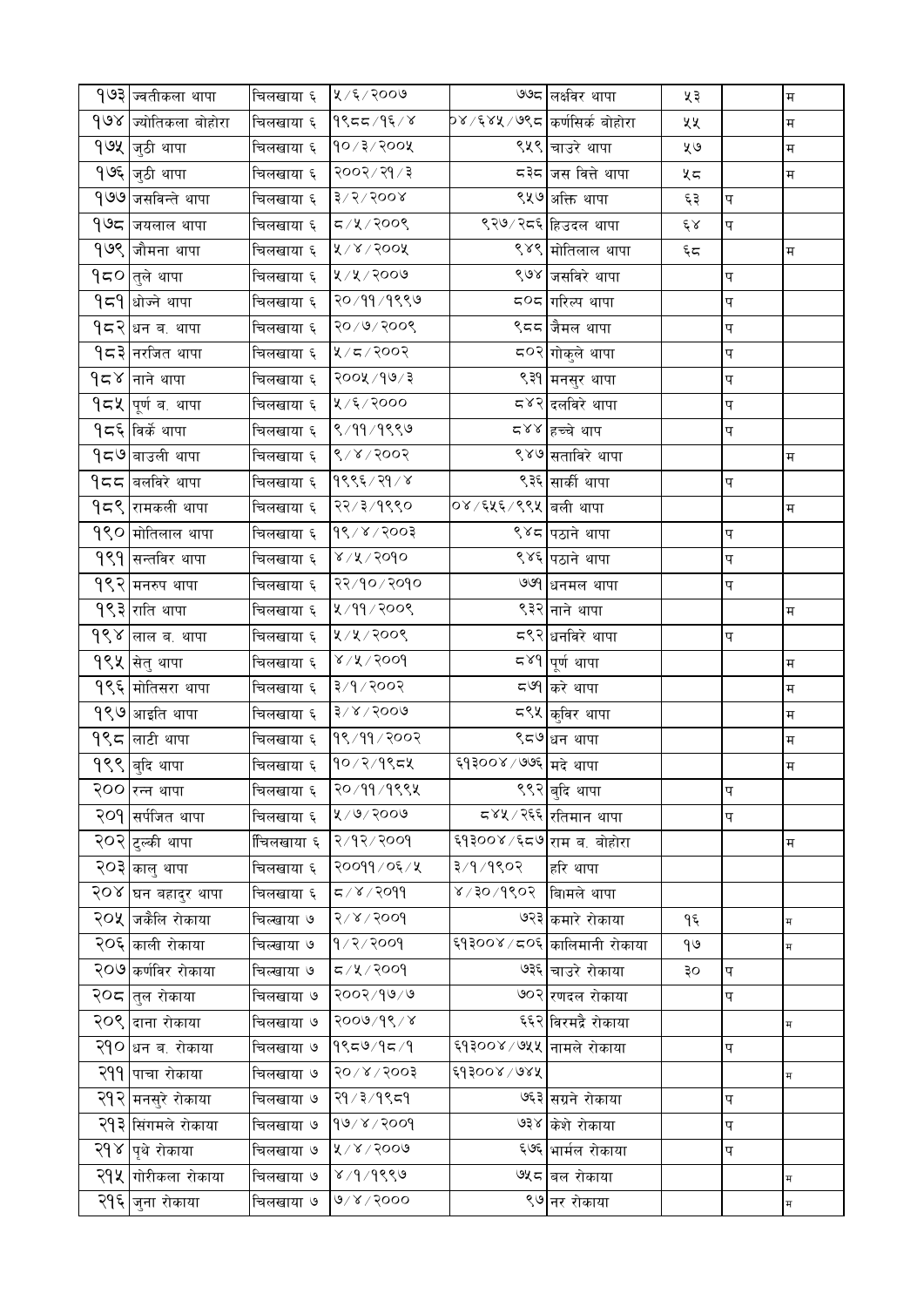|     | २१७ सिंग रोकाया                | चिलखाया ७   | 90/8/3009                          |                              | ७२८ मानसिके रोकाया           |    | प |                         |
|-----|--------------------------------|-------------|------------------------------------|------------------------------|------------------------------|----|---|-------------------------|
|     | २ <b>१८  </b> रत्नसिके रोकाया  | चिलखाया ७   | 8/4/2004                           |                              | ६९७ दन्ते रोकाया             |    | प |                         |
| २१९ | ∣राम ब.शाही                    | चिलखाया ९   | 93/3/2003                          |                              | १५३५ जैमल शाही               |    |   | म                       |
|     | २२० धन ब. शाही                 | चिलखाया ९   | २१/११/२००२                         |                              | १५८८  धनविर शाही             |    | प |                         |
|     | २२१ रण ब. शाही                 | चिलखाया ९   | $9$ ९ $/$ ४ $/9$ ९८७               |                              | १५७६ जगेन्द्र शाही           |    | प |                         |
|     | २२२ <mark>रामबहादर शाही</mark> | चिलखाया ९   | २०/११/२००३                         |                              | १५९४ मन ब. शाही              |    | प |                         |
|     | २२३ नर ब. शाही                 | चिलखाया ९   | ३० ⁄ २ ⁄ १९९८                      | ६०० ⁄ ४५ ⁄ ४९०  भक्तरुप शाही |                              |    | प |                         |
|     | २२४ सिताराम शाही               | चिलखाया ९   | २१ / ३ / १९ ८ द                    |                              | १५६९० भक्त ब. शाही           |    | प |                         |
|     | २२५ सेतु शाही                  | चिलखाया ९   | ६/५/२००५                           | ६१३००४ ⁄ ६६ चित्र ब. शाही    |                              |    |   | $\overline{\mathbf{H}}$ |
|     | २२६ तुल ब. शाही                | चिलखाया ९   | $5005 \sqrt{9}$                    |                              | २९४ बल ब. शाही               |    | प |                         |
|     | २२७ सपुरा शाही                 | चिलखाया ९   | $9/92/9$ ९८९                       |                              | १५०९ तुल ब. शाही             |    |   | $\mathbb H$             |
|     | २२८ <mark>रण व. शाही</mark>    | चिलखाया ९   | २१ / ७ / १९९६                      |                              | निरमन शाही                   |    | प |                         |
|     | २२९ सेर ब. शाही                | चिलखाया ९   | ३/१/२००२                           |                              | १६६० विक्रम शाही             |    | प |                         |
|     | २३० मोतिपुरा शाही              | चिलखाया ९   | 93/8/3005                          | o४ ∕ ६द ⁄ १४४द ∣नविराम शाही  |                              |    |   | म                       |
|     | २३१ पुल्का शाही                | चिलखाया ९   | १५/१२/२०१०                         |                              | १८२५ <sub>धन ब. शाही</sub>   |    |   | म                       |
|     | २३२ <mark>लालधरा शाही</mark>   | चिलखाया ९   | ५/१०/२००२                          | ६१३००४ ⁄ ३८ रण ब. शाही       |                              |    |   | $\overline{\mathbf{H}}$ |
|     | २३३ मेघे कामी                  | चिलखाया १   | $d \lambda \lambda \lambda$ / sook |                              | २१९ बलरुप कामी               |    | प |                         |
|     | २३४ रेशमकला शाही               | चिलखाया ३   | $8 \times 15000$                   |                              | <b>११३०</b> तुल ब. शाही      |    |   | $\overline{\mathbf{H}}$ |
| २३५ | रण ब. शाही                     | चिलखाया ३   | $500$ २/ पू                        |                              | १०२४ सुनकेशा शाही            |    | प |                         |
|     | २३६ हस्तना हमाल                | चिलखाया १   | ४ / २ / १९९६                       |                              | भान ब. हमाल                  |    |   | $\overline{\mathbf{H}}$ |
|     | २३७ टुल्की थापा                | ींचिलखाया ६ | २/१२/२००१                          | ६१३००४ ⁄ ६८७ राम ब. बोहोरा   |                              |    |   | $\mathbb H$             |
|     | २३८ <mark>सुपकला शाही</mark>   | चिलखाया ९   | १६/५/२०००                          |                              | ६१३००४ ⁄ ६४ गगन ब. शाही      |    |   | $\overline{H}$          |
| २३९ | नमराज शाही                     | चिलखाया ९   | 90/9/909                           | ६१३००४ /९८ दल ब. शाही        |                              |    | प |                         |
|     | २४० <mark>फ्याउरी शाही</mark>  | चिलखाया ९   | ३/१२/२०१०                          | ६१३००४ ⁄ ३२ शेर ब. शाही      |                              |    |   | $\overline{\mathbf{H}}$ |
|     | २४१ दन्तशिला शाही              | चिलखाया ३   | 8005/8                             | ६१३००४ ⁄ ४६८ सर्पसिंह शाही   |                              |    |   | $\overline{\mathbf{H}}$ |
|     | २४२ लाइसरी देवी शही            | चिलखाया३    | 9९/४/9९९२                          |                              | १०८५ बल ब. शाही              |    |   | $\overline{\mathbf{H}}$ |
|     | २४३ लक्ष्मी ब. शाही            | चिलखया ५    | ५/५/२००९                           |                              | २६३ करविर शाही               |    | प |                         |
|     | २४४  लालमति शाही               | चिलखाया ९   | ३/८/२००१                           |                              | १९४५ कर्ण ब. शही             |    |   | म                       |
|     | <b>२४५  </b> पदम ब. शाही       |             | चिलखाया ्४  २१ ∕ ३ ∕ २०१०          |                              | ११७५ यमान शाही               |    |   |                         |
|     | २४६ कुशमकला शाही               | चिल्खाया ९  | ४/१०/२०१०                          |                              | ६१३००४ ⁄ ५६ सेर बहादुर शाहि  |    |   | म                       |
|     | २४७ गोरीकला शाही               | चिलखाया ४   |                                    |                              | जग्ग शाही                    |    |   | म                       |
|     | २४८  जया बहादूर राना           | चिल्खाया ८  | ३/२१/२०११                          | ११/१२/१९०० नरी राना          |                              |    |   |                         |
|     | २४९ लक्ष्मी शाही               | चिलखाया ९   | १२/७/२००६                          |                              | ६१३००४ ⁄ ८४७ मिम बहादूर शाही |    |   |                         |
|     | २५० खम्मेनी राना               | चिल्खाया ८  | ५/१८/२००१                          | ६१३००४ ⁄ १८१ खड्के राना      |                              | ३३ |   | म                       |
|     | २५१ खम्मेनी राना               | चिल्खाया ८  | १/१३/१९९७                          | ६१००३४ ⁄ १०६ जोरासिंह राना   |                              | ३४ |   | म                       |
|     | २५२ जौकला राना                 | चिलखाया ८   | २०१०/१३/१                          | ६१३००४ ⁄ १६६ विरमले राना     |                              | ५९ |   | म                       |
|     | २५३ जंग राना                   | चिलखाया ८   | १४/११/२००४                         |                              | २६४ नरी राना                 | ξ٩ | प |                         |
|     | २५४ जौकला राना                 | चिलखाया ८   | २०१० / १३ / १                      | ६१३००४ /१६६ विरमले राना      |                              | ५९ |   | म                       |
|     | <b>२५५ दिले</b> राना           | चिलखाया ८   | १९९९/२७/२                          |                              | २६६ नरि राना                 |    | प |                         |
|     | २५६ दल ब. रानाक्षेत्री         | चिलखाया ८   | २/१/२००९                           |                              | २६१ रजविर राना               |    | प |                         |
|     | २५७ धनरुपा राना                | चिल्खाया ८  | १५/१२/२०१०                         | १७१९९ ∕ १०८८ हरिपाले राना    |                              |    |   | म                       |
|     | २ <b>५</b> द  नैनकला राना      | चिल्खाया ८  | $93/z$ २००७                        | ६११००४ ∕१३२६∣मयालाल राना     |                              |    |   | म                       |
|     | २ <b>५९</b> पंचमा राना         | चिल्खाया ८  | २०/७/२००१                          | ६१३००४/१२१ सन्तविरे राना     |                              |    |   | म                       |
|     | २६० <mark> पानसरी राना</mark>  | चिल्खाया ८  | 98/3/300                           | ६१३००४ ⁄ १७० रविलाल राना     |                              |    |   | म                       |